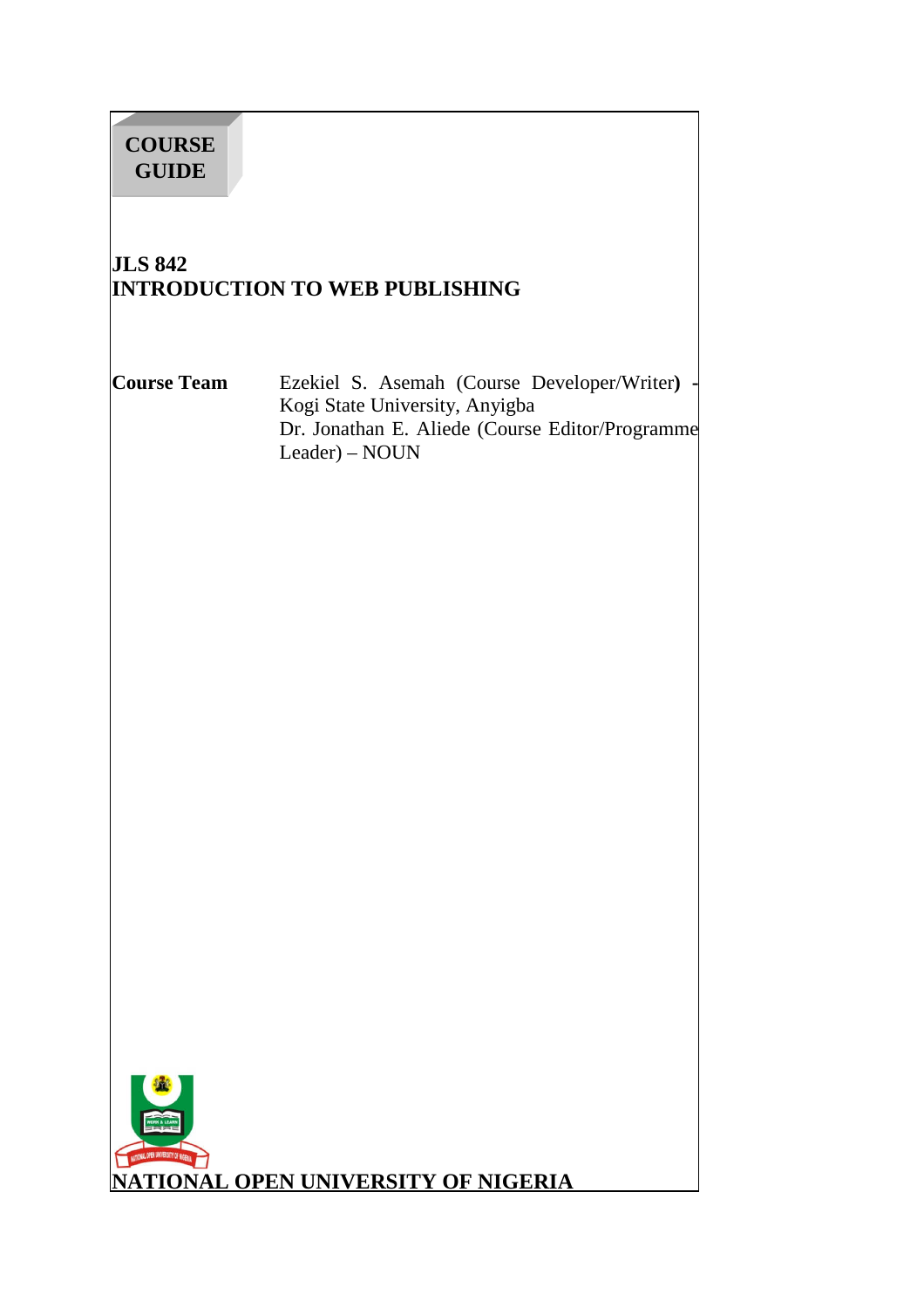National Open University of Nigeria **Headquarters**  University Village Plot 91, Cadastral Zone, Nnamdi Azikiwe Express way Jabi, Abuja

Lagos Office 14/16 Ahmadu Bello Way Victoria Island, Lagos

e-mail: centralinfo@noun.edu.ng website: www.nouedu.net

Published by National Open University of Nigeria

Printed 2014

ISBN: 978-058-419-9

All Rights Reserved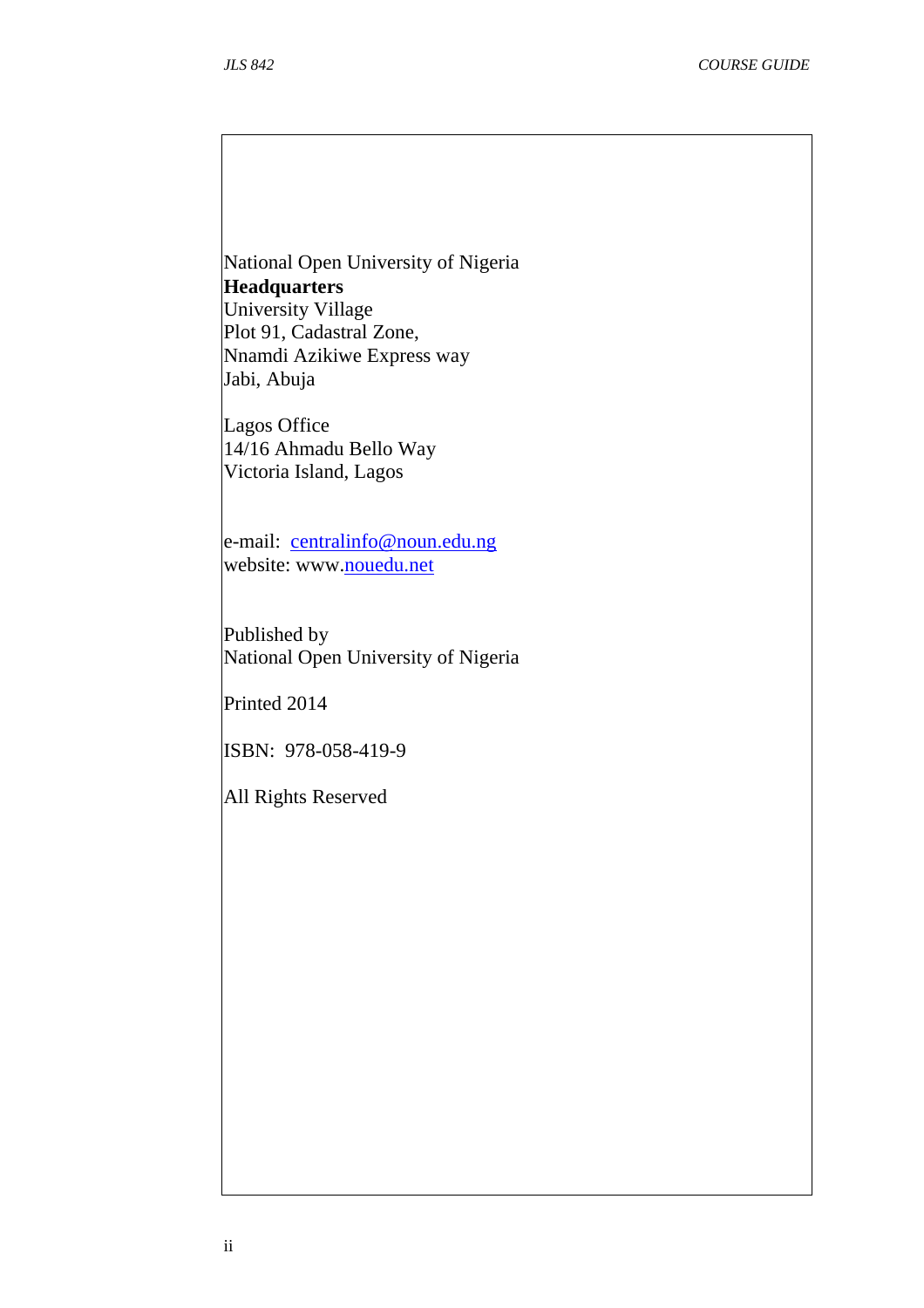# **CONTENTS PAGE**

| 1V             |
|----------------|
| 1V             |
| 1V             |
| V <sub>1</sub> |
| vi             |
| V <sub>1</sub> |
| V11            |
| vii            |
| vii            |
| viii           |
| V111           |
| viii           |
| 1X             |
| X              |
| X1             |
|                |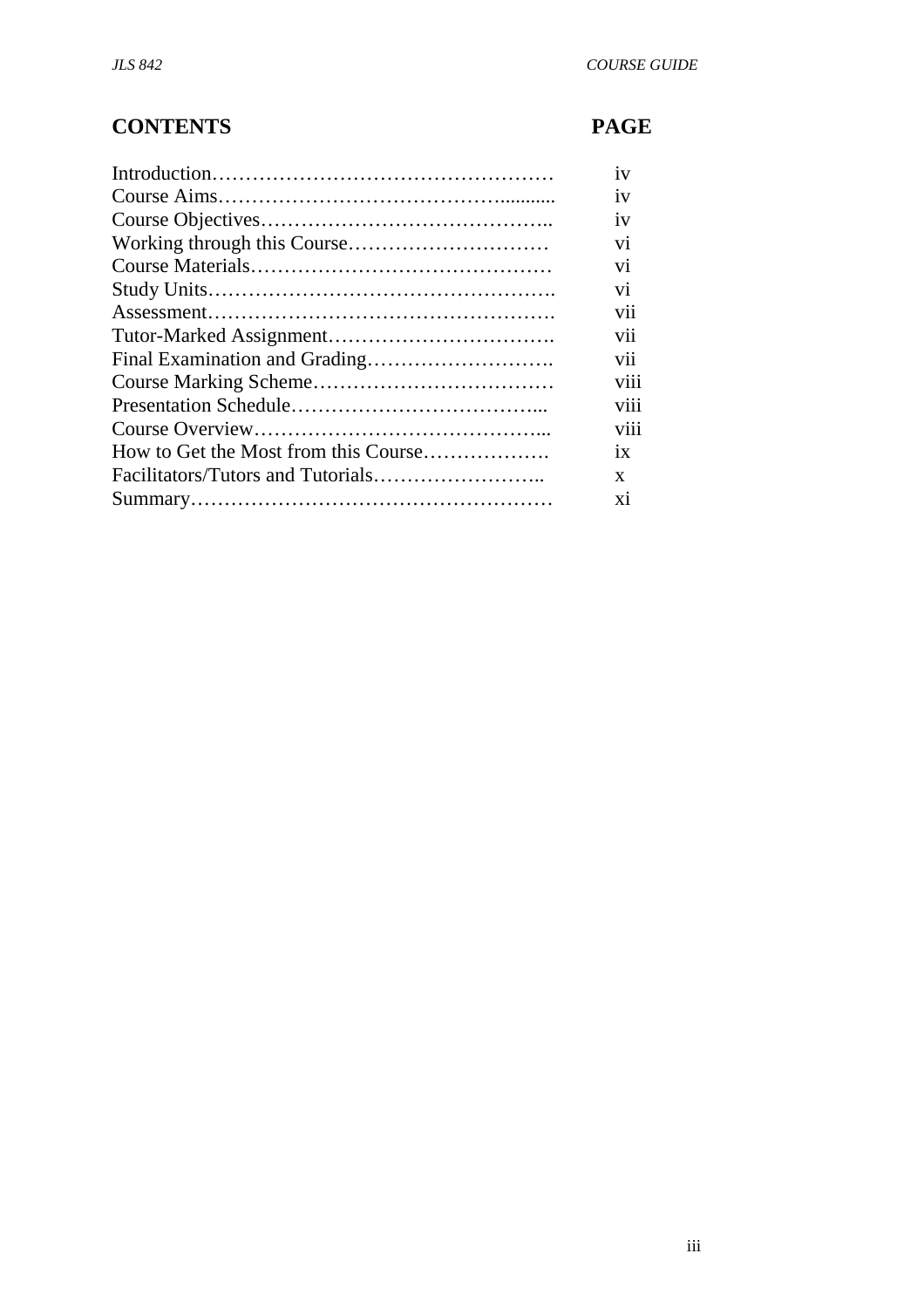#### **INTRODUCTION**

**JLS 842: Introduction to Web Publishing** is a 3-credit unit course for Master Students in Mass Communication. The course materials have been prepared in a very simple language for easy understanding. This Course Guide gives you an overview of the course contents. It also provides you with information, the organisation and requirements of the course together with recommended texts.

Information technology has today reduced the world to a global village and this has also affected the production of reading materials. Thus, in the days of information society, traditional books, magazines, newspapers and journals are not the only sources of information any more. Electronic publications, which came with new technologies, create basis for fast and high quality information. Convenient storage, search and copying possibilities decide the strength of this new media. Web publishing has become common in scientific publishing, where it has been argued that materials like books, journals, magazines, etc., are in the process of being replaced by electronic publishing. It is also becoming common to distribute books, magazines, and newspapers to consumers through the Internet, a market that is growing by millions each year (Tech Terms.Com, n.d).

It has therefore become imperative for students (especially mass communication students) to have knowledge of Web publishing. The needed education start here and you can now pursue it vigorously. Thus, every student should be ready to acquire the knowledge of online publishing.

#### **COURSE AIMS**

The aims are to equip you with the knowledge and understanding of how to publish online materials (online newspapers, magazines, books and journals). These broad aims will be achieved by:

- introducing you to the basic concept of publishing
- introducing you to the meaning of Web
- explaining the characteristics of Web
- explaining the meaning of Web publishing
- bringing into focus the different online publications
- introducing to you the law and ethics of Web publishing.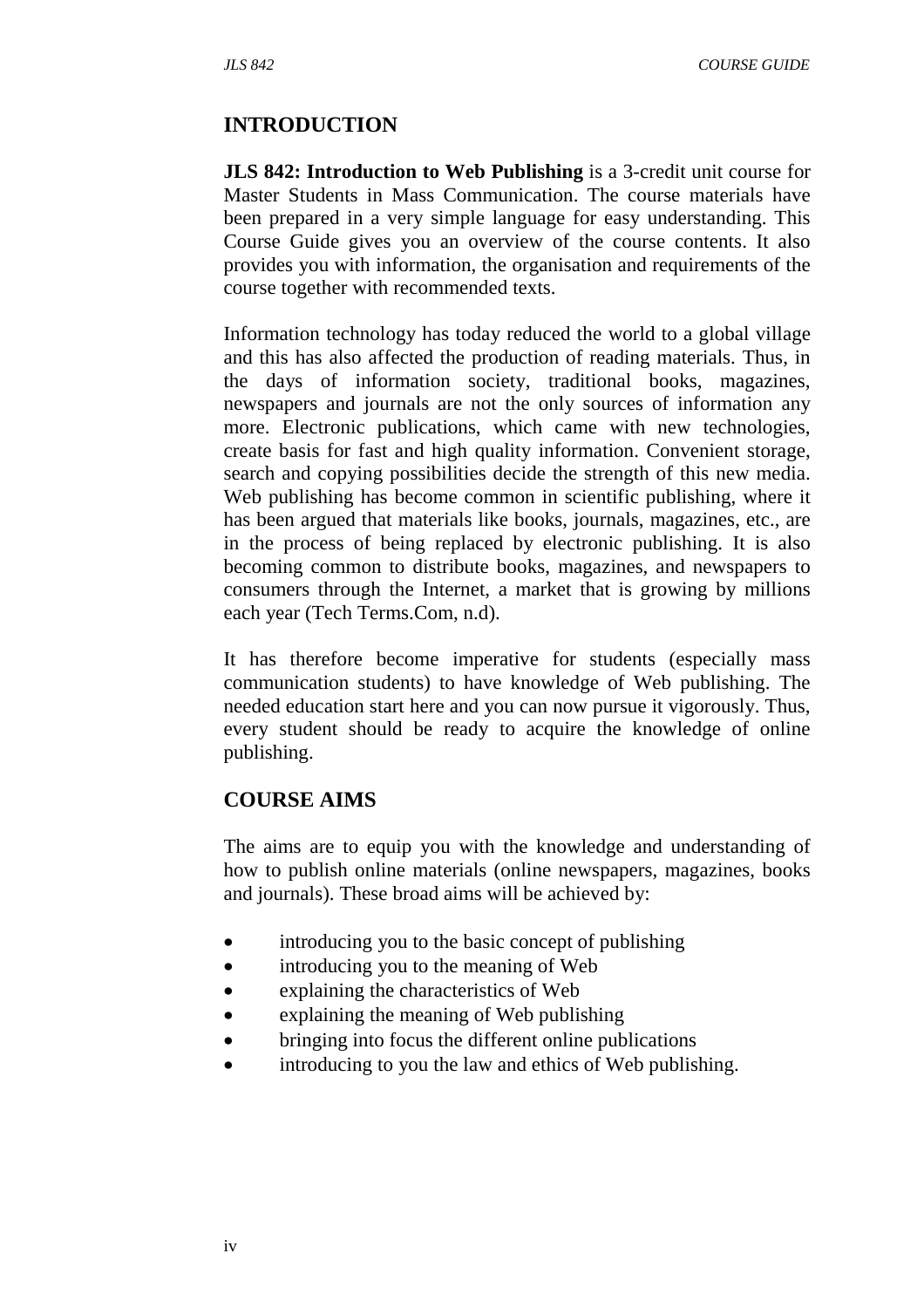# **COURSE OBJECTIVES**

To achieve the aims set out above, **JLS 842** has an overall objective apart from the specific objectives of the various study units. The unit's objectives are spelt out at the beginning of each unit in the four modules. You are strongly advised to read them before you start working through the unit. You can as well consult them regularly as you progress with each unit.

Here are the wider objectives for the course as a whole. By meeting these objectives, you can count yourself as meeting the aim of the course.

On successful completion of this course, you should be able to:

- understand the meaning of publishing
- understand the meaning of Web
- trace the history of Web
- identify the characteristics of Web
- understand the meaning of Internet
- understand what the Internet does
- explain how the Internet moves data
- differentiate between the Internet and World Wide Web
- explain how World Wide Web shows information from the Internet
- discuss the concept of Web publishing
- trace the history of Web publishing
- identify the advantages and disadvantages of Web publishing
- highlight Web design and development process
- describe the nature of e-books
- explain the advantages and disadvantages of e-books
- identify the categories of e-books
- identify the types of e-books
- describe the formats of e-books
- explain how to create an e-book
- discuss the meaning of e-journal
- trace the history of e-journal
- identify the type of e-journals
- enumerate how to create an e-journal
- differentiate between the meaning of e-newspapers and emagazines
- discuss how e-newspapers and magazines work
- highlight how to create e-newspapers and magazines
- explain the functions of online publications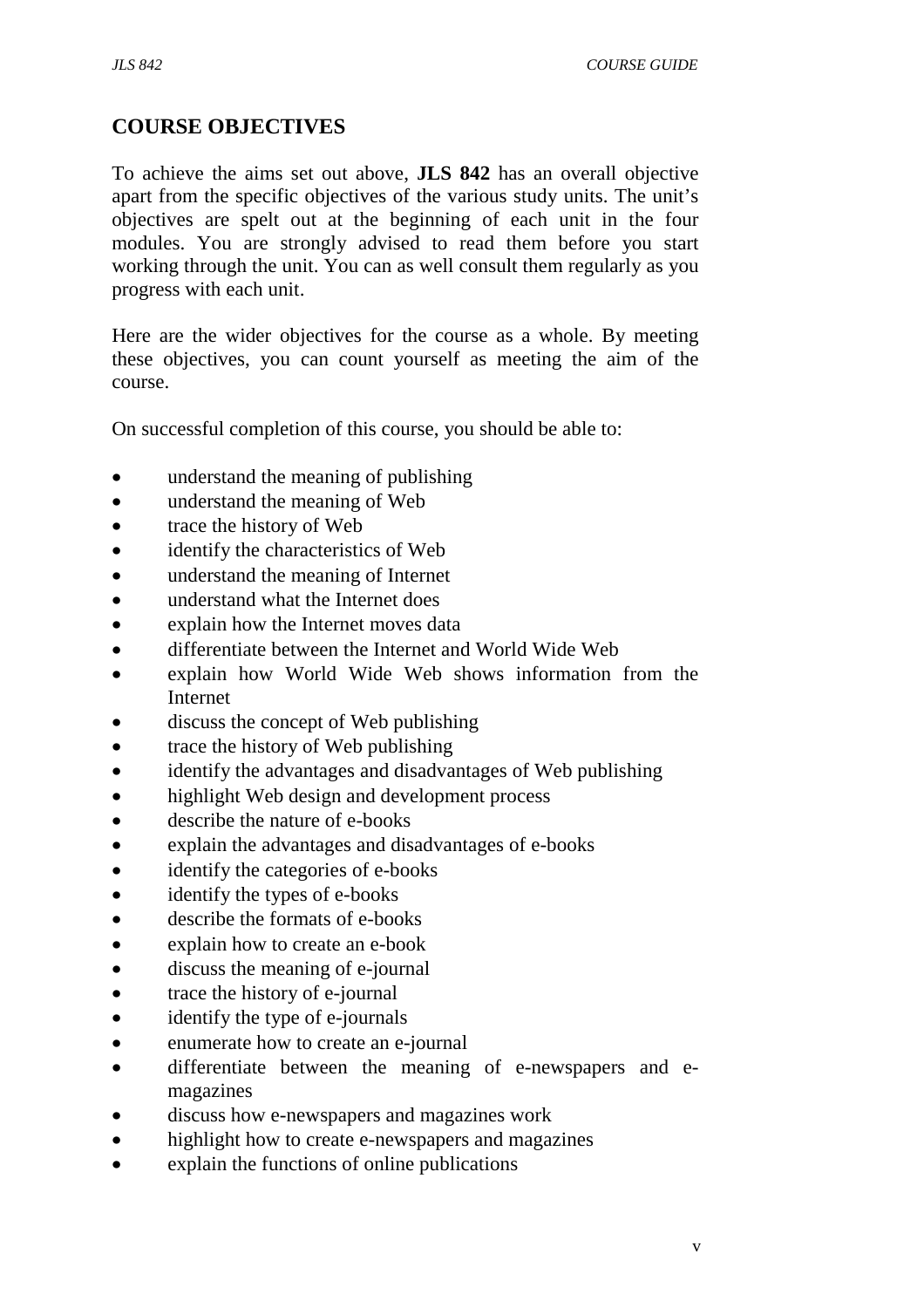- explain the classification of law
- explain the characteristics of law
- define ethics
- explain the purpose of ethics
- trace the origin of ethics
- identify and discuss the ethical principles
- enumerate the ethical theories of Web publishing
- identify the ethical values in Web publishing.

#### **WORKING THROUGH THIS COURSE**

To complete this course, you are required to read the study units and other related materials. You will also need to undertake practical exercise under the supervision of your facilitator. The exercises are to aid you bridge the gap between what obtains in the classroom with what obtains in the publishing houses. At the end of the course, you will be required to write and pass the final examination.

#### **COURSE MATERIALS**

The major materials you will need for this course are:

- Course Guide
- Study Units
- **Assignment File**
- **Textbooks**

#### **STUDY UNITS**

There are 11 Units divided into Four Modules in this course. They are:

#### **Module 1 General Introduction**

- Unit 1 The Meaning and Definitions of Publishing/Web
- Unit 2 The Internet and the Web
- Unit 3 Understanding Web Publishing

#### **Module 2 Materials Published On World Wide Web**

| Unit 1 | E-Books |
|--------|---------|
|--------|---------|

- Unit 2 E-Journals
- Unit 3 E-Newspapers and E-Magazines
- Unit 4 Functions of Online Publications

#### **Module 3 Laws of Web Publishing**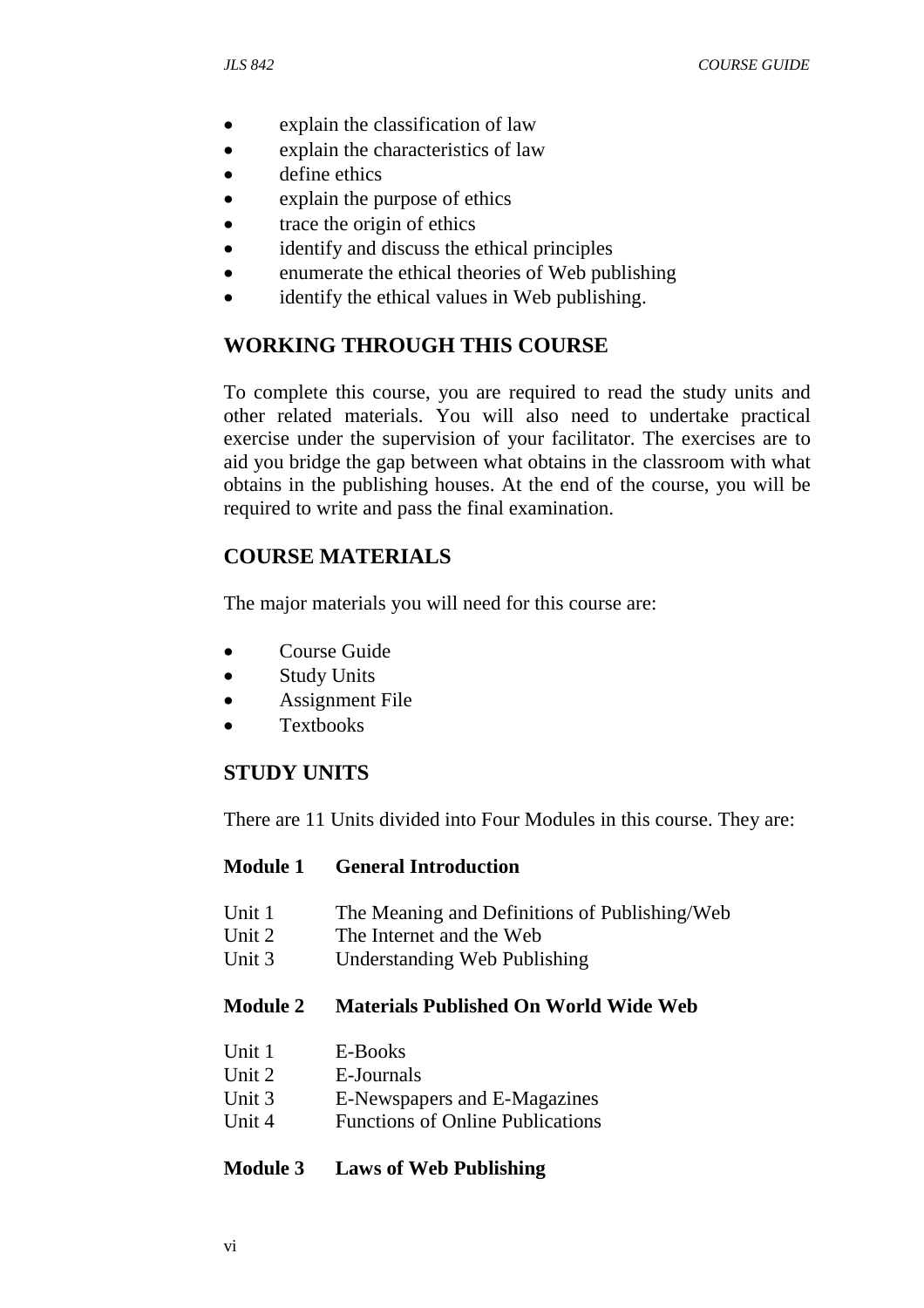| Unit 1<br>Unit 2 | Understanding the Meaning of Law<br>Various Web Publishing Laws |  |
|------------------|-----------------------------------------------------------------|--|
| <b>Module 4</b>  | <b>Ethics of Web Publishing</b>                                 |  |
| Unit 1           | Understanding the Concept of Ethics                             |  |

| UMI 1  | Understanding the Concept of |
|--------|------------------------------|
| Unit 2 | <b>Ethical Principles</b>    |

#### **ASSESSMENT**

An assessment file and a marking scheme will be made available to you. In the assessment file, you will find details of the work you must submit to your tutor for marking. There are two aspects of the assessment of this course: the Tutor-Marked Assignment and the written examination. The marks you obtain in these two areas will make up your final marks, with the Tutor-Marked Assignment acting as your Continuous Assessment (CA). The assignment must be submitted to your tutor for final assessment in accordance with the deadline stated in the presentation schedule and the assignment file. The work you submit to your tutor for assessment will count for 30% of your total score.

#### **TUTOR-MARKED ASSIGNMENT**

You will have to submit a specific number of the (TMAs). Every unit in this course has a Tutor-Marked Assignment. You will be assessed on four (4) of them, but the best three performances from the (TMAs) will be used for your 30% grading. When you have completed each assignment, send it together with the Tutor-Marked Assignment form to your tutor. Make sure each assignment reaches your tutor on or before the deadline for submission. If for any reason you cannot complete your work on time, contact your tutor for a discussion on the possibility of an extension. Extension will not be granted after the due date, unless under exceptional circumstances.

### **FINAL EXAMINATION AND GRADING**

The final examination will be a test of three hours. All areas of the course will be examined. Find time to read the units all over before your examination. The final examination will attract 70% of the total course grade. The examination will consist of questions which reflect the kinds of Self-Assessment Exercises and Tutor-Marked Assignment you have previously encountered. And all aspects of the course will be assessed. You should use your time between completing the last unit and taking the examination to revise the entire course.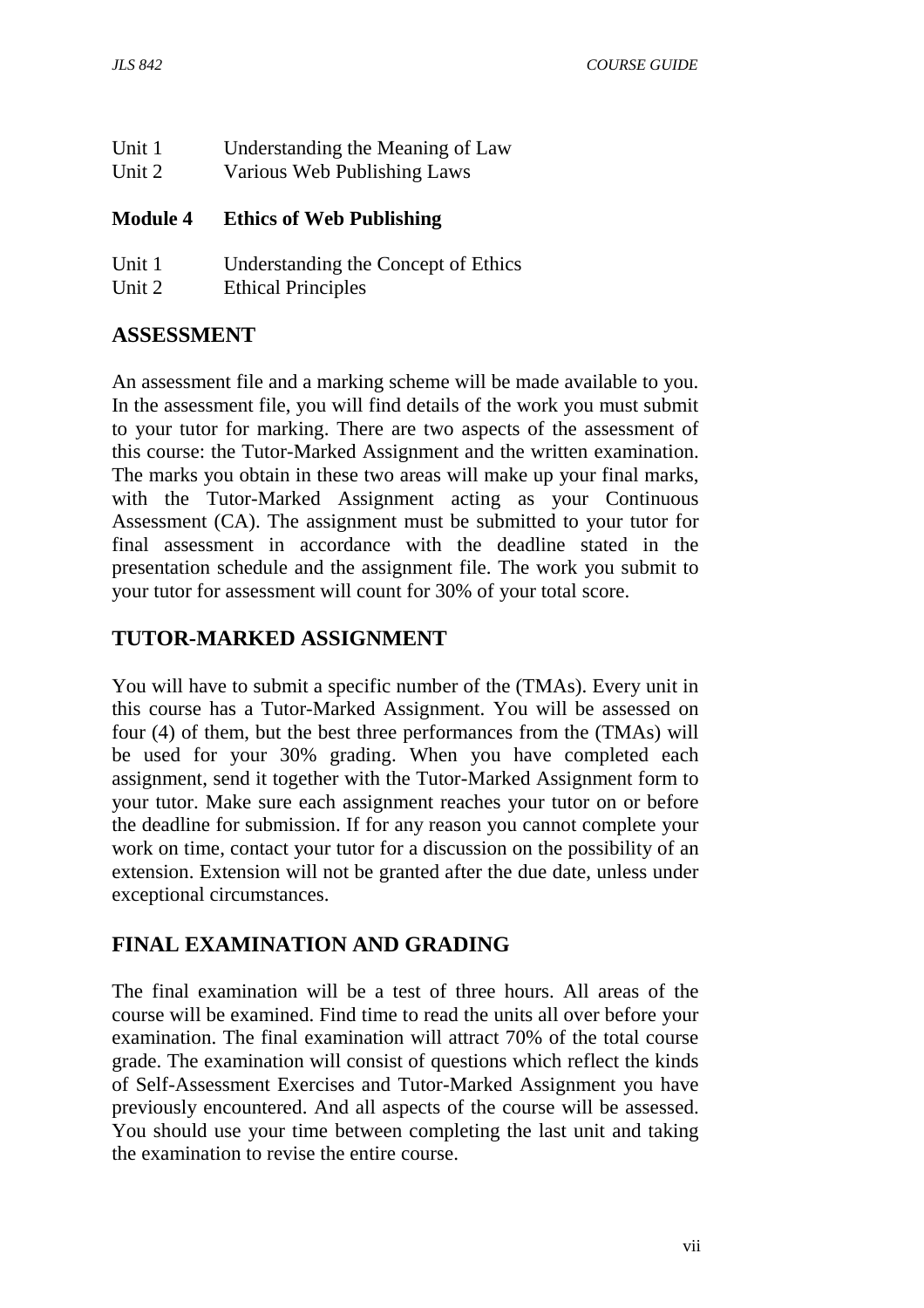### **COURSE MARKING SCHEME**

The following table lays out how the actual course mark allocation is broken down:

| <b>Assessment</b>                        | <b>Marks</b> |
|------------------------------------------|--------------|
| Assignment: Best three out of four   30% |              |
| marked                                   |              |
| <b>Final Examination</b>                 | 70%          |
| Total                                    | 100%         |

### **PRESENTATION SCHEDULE**

The dates for submission of all assignments will be communicated to you.

# **COURSE OVERVIEW**

| Unit                                                   | <b>Title of Work</b>                    | <b>Weeks</b>    | <b>Assignments</b> |
|--------------------------------------------------------|-----------------------------------------|-----------------|--------------------|
|                                                        |                                         | <b>Activity</b> |                    |
| <b>Module 1: General Introduction</b>                  |                                         |                 |                    |
| 1.                                                     | of<br>Definitions<br>Meaning<br>and     | Week 1          | Assignment 1       |
|                                                        | Publishing/Web                          |                 |                    |
| 2.                                                     | The Internet and the Web                | Week 2          | Assignment 2       |
| 3.                                                     | <b>Understanding Web Publishing</b>     | Week 3          | Assignment 3       |
| <b>Module 2: Materials Published on World Wide Web</b> |                                         |                 |                    |
| 1.                                                     | E-Books                                 | Week 1          | Assignment 1       |
| 2.                                                     | E-Journals                              | Week 2          | Assignment 2       |
| 3.                                                     | <b>Online Newspapers and Magazines</b>  | Week 3          | Assignment 3       |
| 4.                                                     | <b>Functions of Online Publications</b> | Week 4          | Assignment 4       |
|                                                        | <b>Module 3: Laws of Web Publishing</b> |                 |                    |
| 1.                                                     | Understanding the Meaning of Law        | Week 1          | Assignment 1       |
| 2.                                                     | Various Web Publishing Laws             | Week 2          | Assignment 2       |
| <b>Module 4: Ethics of Web Publishing</b>              |                                         |                 |                    |
| 1.                                                     | Understanding the Concept of Ethics     | Week 1          | Assignment 1       |
| 2.                                                     | <b>Ethical Principles</b>               | Week 2          | Assignment 2       |
| 3.                                                     | <b>Ethical Values</b>                   | Week 3          | Assignment 3       |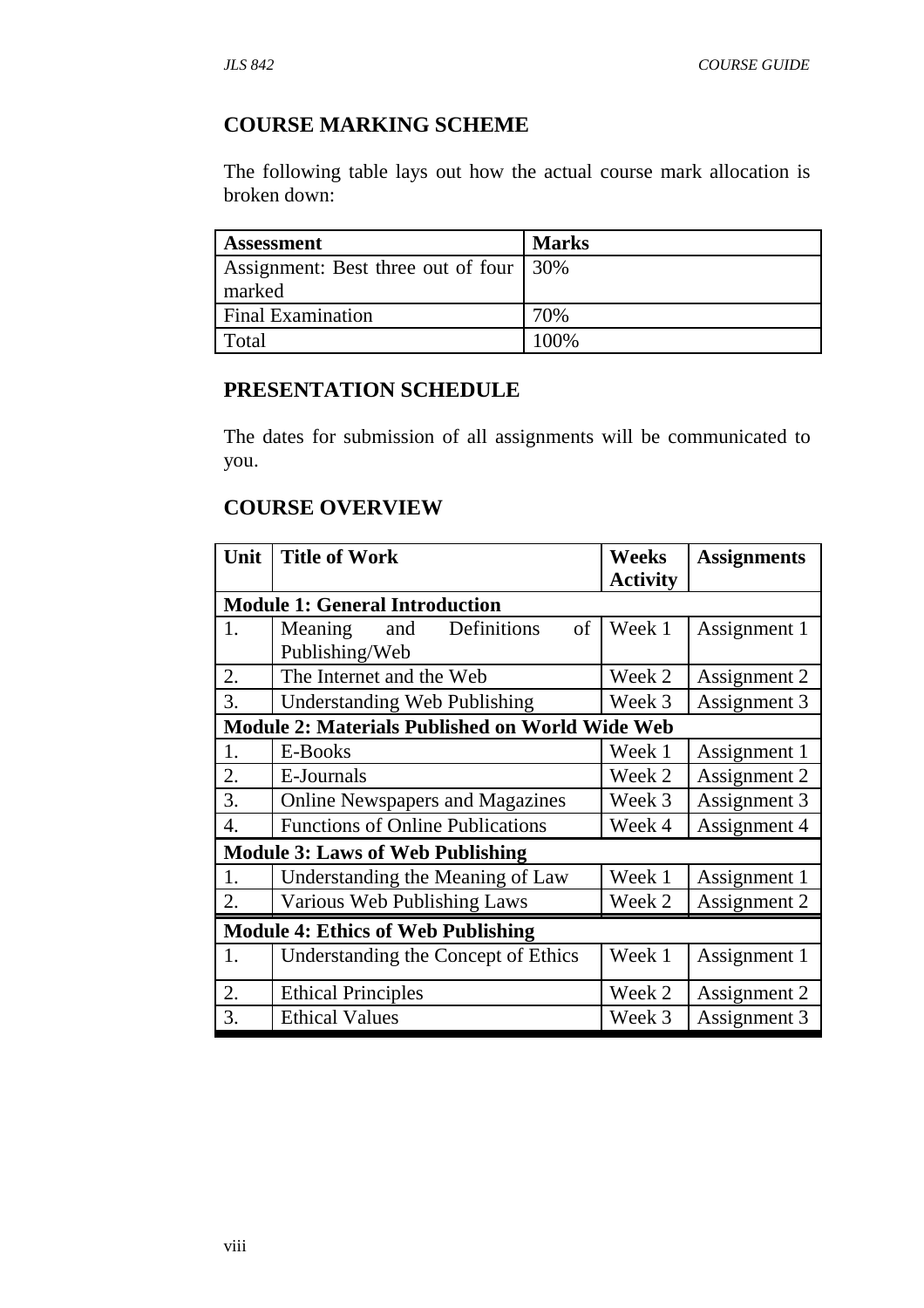# **HOW TO GET THE MOST FROM THIS COURSE**

In distance learning programmes, the study units replace the university lecture. That means you can read and work through specially designed study materials at your own pace. This is one of the advantages of distance learning as long as you did not take things for granted. Let your mind-set when you are reading the lecture to be the same with that of a listener to the lecturer in the classroom. In the same way a lecturer might give you some reading to do, the study unit tells you where to read in your materials. The only difference is that the lecturer is not physically with you. You are provided exercises to do at the appropriate points, just as a lecturer might give you an in-class exercise. Each of the study units follows a common format. The first item is an introduction to the subject matter of the unit, and how a particular unit is integrated with the other units and the course as a whole. Next to this is a set of learning objectives. These objectives let you know what you should be able to do by the time you have completed the unit. These learning objectives are meant to guide your study. The moment a unit is finished, you must go back and check whether you have achieved the objectives.

If this is made a habit, then you will significantly prove your chances of passing the course. The main body of the unit guides you through the required reading from other sources. This will usually be from the set books or from the reading section. The following is a practical strategy for working through the course. If you run into any trouble, telephone your tutor right away. Remember that your tutor's job is to help you. When you need assistance, do not hesitate to call and ask your tutor to provide it.

- i. Read this Course Guide thoroughly, it is your first assignment.
- ii. Organise a study schedule: Design a course overview to guide you through the course. Note the time you are expected to spend on each unit, and how the assignment relate to the units.
- iii. Once you have created your own study schedule, do everything to stay faithful to it. The major reason why students fail is that they get behind with their work. If you get into difficulties with your schedule, please, let your tutor know before it is too late to help.
- iv. Turn to Unit 1 and read the introduction and the objectives for the unit.
- v. Assemble the study materials: you will need your set of books and the unit you are studying at any point in time. As you work through the units, you will know what source to consult for further information.
- vi. Always keep in touch with your centre for up-to-date course information carefully.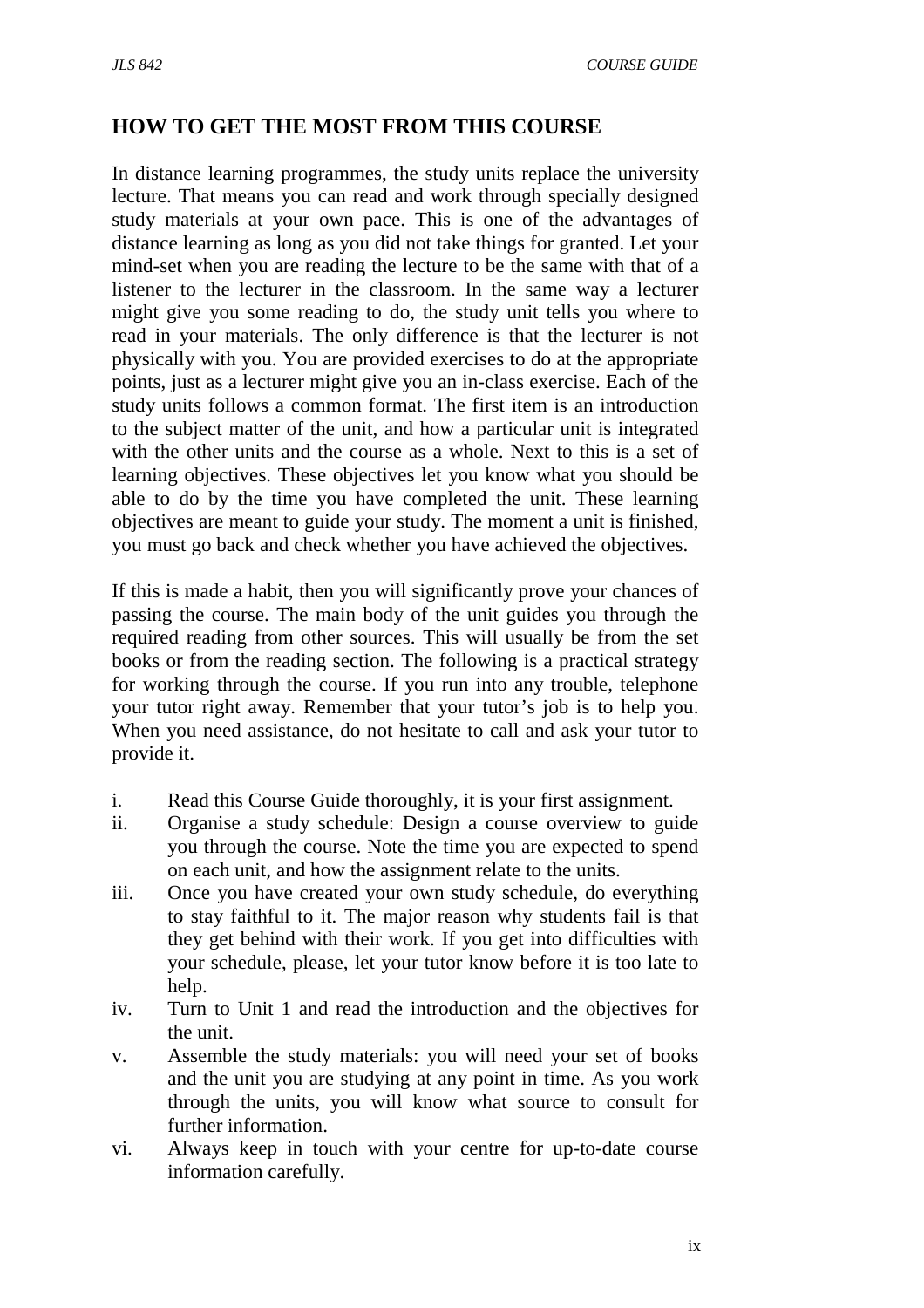- vii. Before the relevant dates of submission, strive to do your assignment carefully. They have been designed to help you meet the objectives of the course and, therefore, will help you pass the examination. Submit all assignments not later than the dates they are due.
- viii. Regularly review the objectives for each study unit to confirm that you have achieved them.
- ix. Design a study plan and be sure to follow it strictly.
- x. When you are confident that you have achieved a unit's objective, you can move to the next unit. It is advisable to precede unit-by-unit through the course and try to pace your study so that you keep yourself on target.
- xi. When you have submitted an assignment to your tutor for marking, do not wait for its return before starting on the next unit. And when the assignment is returned, pay attention to your tutor's comments, both on Tutor-Marked Assignment form and also the written comments on the ordinary assignment.
- xii. After completing the last unit, review the course and prepare yourself for the final examination. Check that you have achieved both the unit objectives and course objectives.

# **FACILITATORS/TUTORS AND TUTORIALS**

Information relating to the tutorials will be provided at the appropriate time. Your tutor will mark and comment on your assignments, keep a close watch on your progress and on any difficulties you might encounter and provide assistance to yourself during the course. You must take your Tutor-Marked Assignment to the study centre before the due date (at least two working days are required). They will be marked by your tutor and returned to you as soon as possible. On your own, you can constitute a private tutorial with your mates to enable you share ideas. Do not hesitate to contact your tutor. If you need help, contact your tutor if you:

- do not understand any part of the study units or the assigned reading
- have difficulty with the exercises
- have a question or problem with an assignment or with your tutor's comments on an assignment or with the grading of an assignment
- are not sure of up-to-date information or development in your centre.

You should try your best to attend the tutorials. This is the only chance to have a face-to-face contact with your tutor and your classmates. It enables you to have instant answers to questions and share opinion. You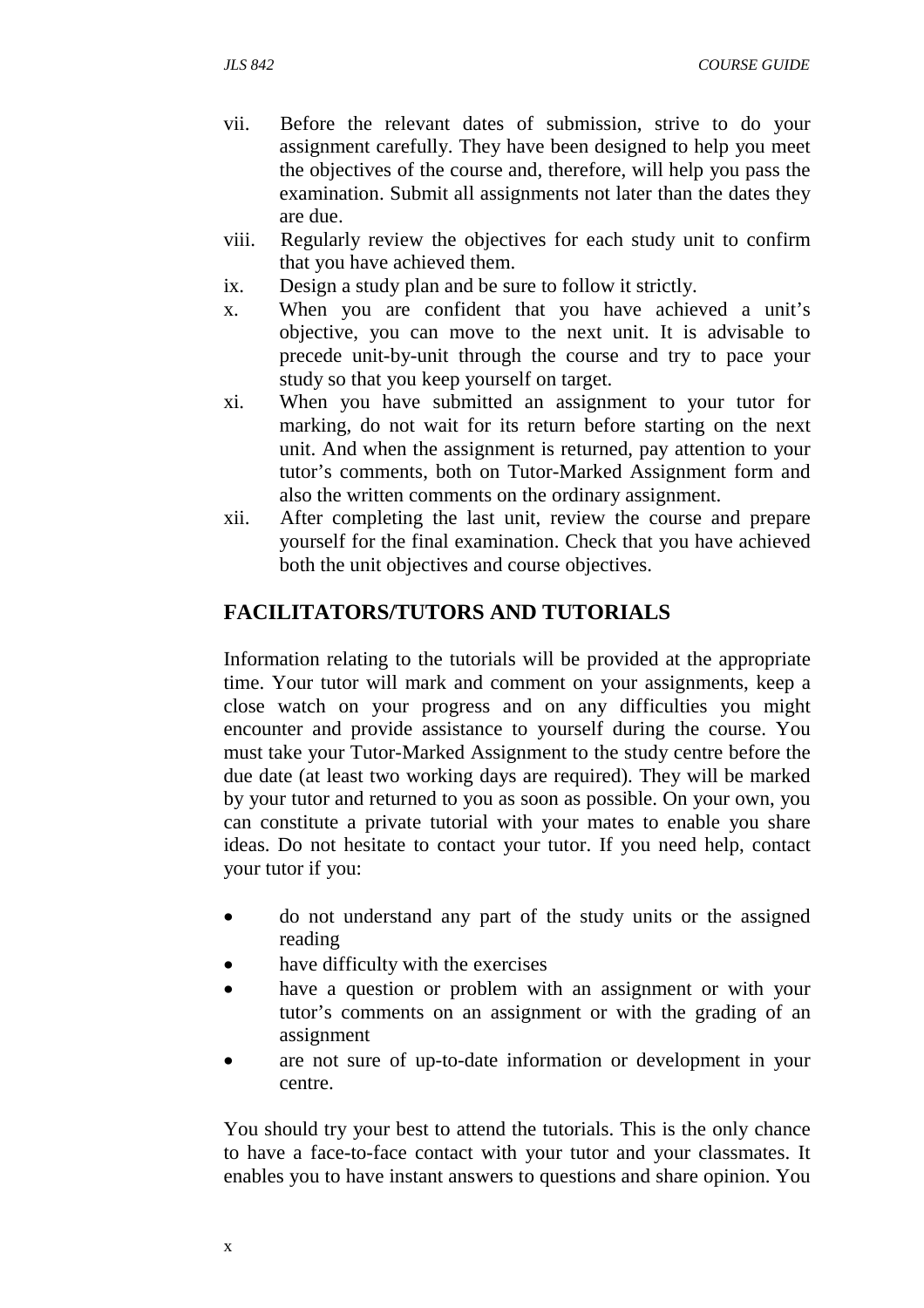can raise any problem encountered in the course of your study. To gain the maximum benefit from course tutorials, prepare a question list before attending them. You will learn a lot from participating in the discussion actively.

# **SUMMARY**

This Course Guide gives you an overview of what to expect and what to do in the course of this study. The course teaches you the principles of Web publishing. Web publishing requires certain procedures which you need to understand. More so, there are legal and ethical issues in Web publishing; you have to understand them. Wishing you success in this course, we hope that you will find it both interesting and rewarding.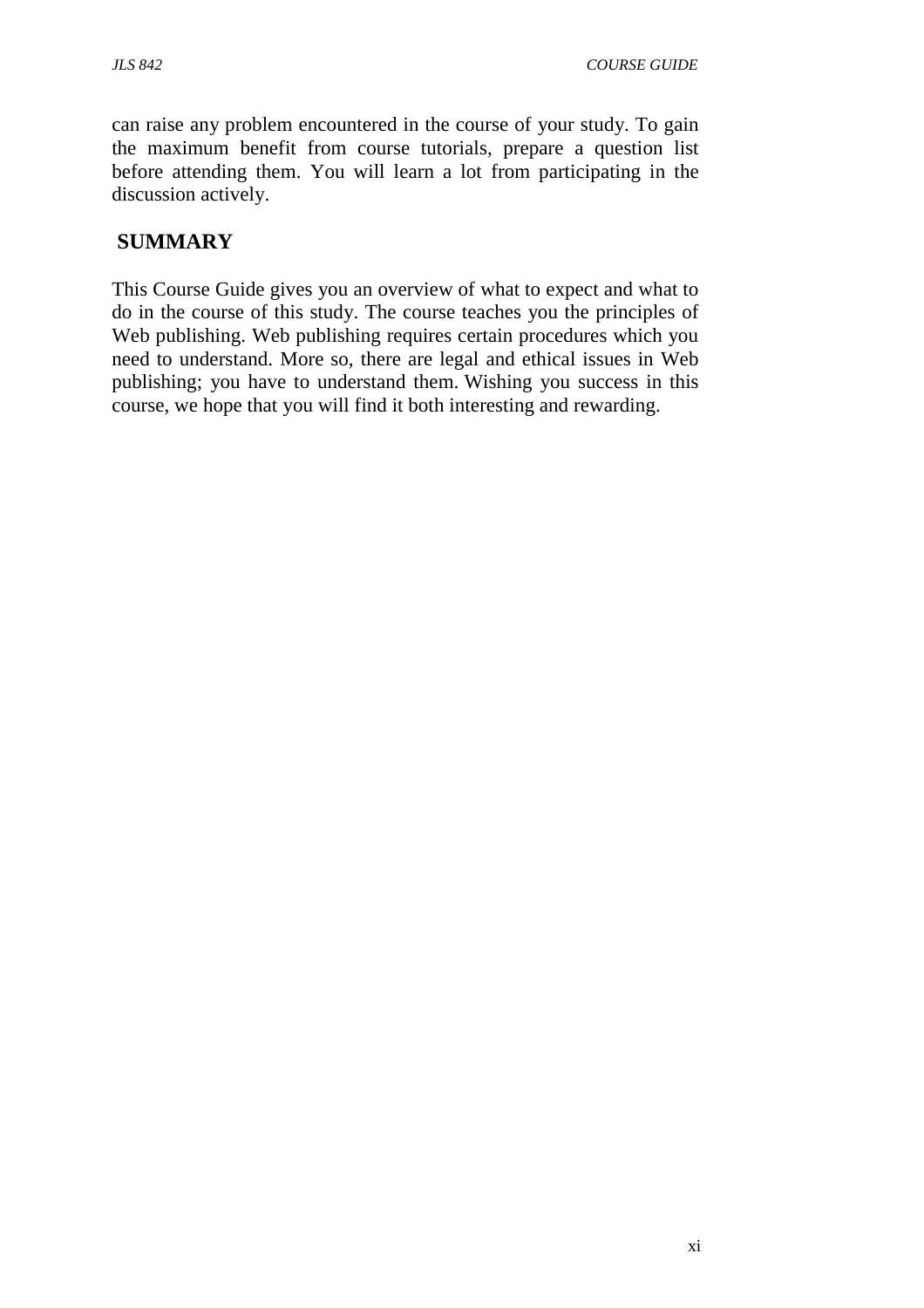# **MAIN COURSE**

# **CONTENTS PAGE**

| <b>Module 1</b> | General Introduction                | 1   |
|-----------------|-------------------------------------|-----|
| Unit 1          | The Meaning and Definitions of      |     |
|                 |                                     | 1   |
| Unit 2          | The Internet and the Web            | 7   |
| Unit 3          | Understanding Web Publishing        | 16  |
| <b>Module 2</b> | <b>Materials Published On World</b> |     |
|                 |                                     | 25  |
| Unit 1          |                                     | 25  |
| Unit 2          |                                     | 42  |
| Unit 3          | E-Newspapers and E-Magazines        | 53  |
| Unit 4          | Functions of Online Publications    | 60  |
| <b>Module 3</b> | Laws of Web Publishing              | 71  |
| Unit 1          | Understanding the Meaning of Law    | 71  |
| Unit 2          | Various Web Publishing Laws         | 77  |
| <b>Module 4</b> | Ethics of Web Publishing            | 102 |
|                 |                                     |     |
| Unit 1          | Understanding the Concept of Ethics | 102 |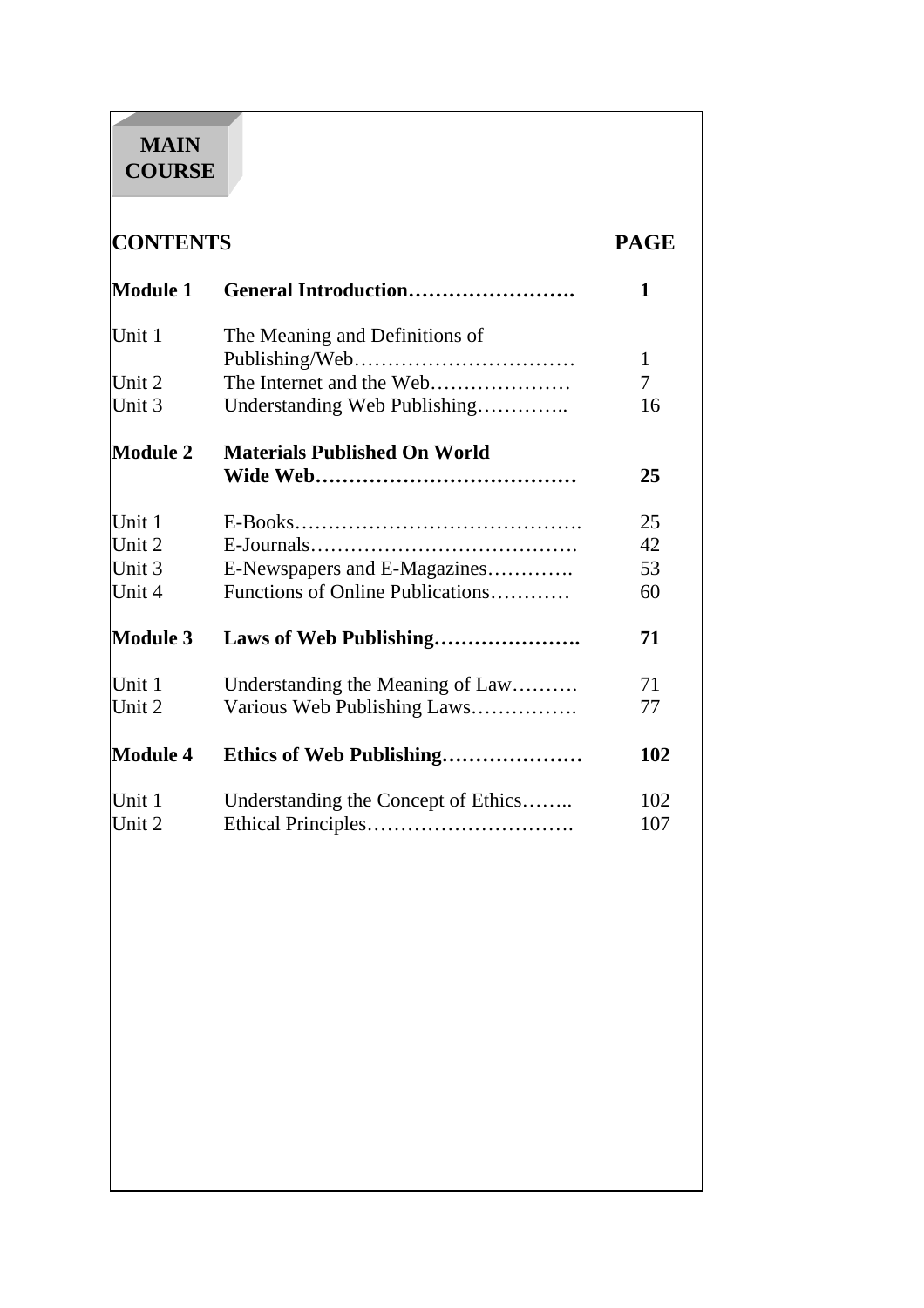# **MODULE 1 GENERAL INTRODUCTION**

- Unit 1 The Meaning and Definitions of Publishing/Web
- Unit 2 Internet and the Web
- Unit 3 Understanding Web Publishing

# **UNIT 1 MEANING AND DEFINITIONS OF PUBLISHING/WEB**

### **CONTENTS**

- 1.0 Introduction
- 2.0 Objectives
- 3.0 Main Content
	- 3.1 The Meaning of Publishing
	- 3.2 Understanding Web as a Concept
	- 3.3 History of Web Publishing
	- 3.4 Characteristics of Web
- 4.0 Conclusion
- 5.0 Summary
- 6.0 Tutor-Marked Assignment
- 7.0 References/Further Reading

# **1.0 INTRODUCTION**

The term "publishing" in the broadest sense means making something publicly known. Historically, it refers to the issuing of printed materials, such as books, magazines, periodicals, and the like; it now also encompasses issuing such materials in an electronic form. There is, however, great latitude of meaning, because publishing has never emerged, and cannot emerge, as a profession completely separate from printing on the one hand and the retailing of printed matter on the other. Publishing has become mandatory because knowledge has to be disseminated to people across boundaries and frontiers. Through publishing, knowledge is created and transferred to several people. Through publishing, people are educated, informed, socialised and entertained. In this unit therefore, we are going to examine publishing and Web.

# **2.0 OBJECTIVES**

At the end of this unit, you should be able to:

- explain the meaning of publishing
- discuss the meaning of Web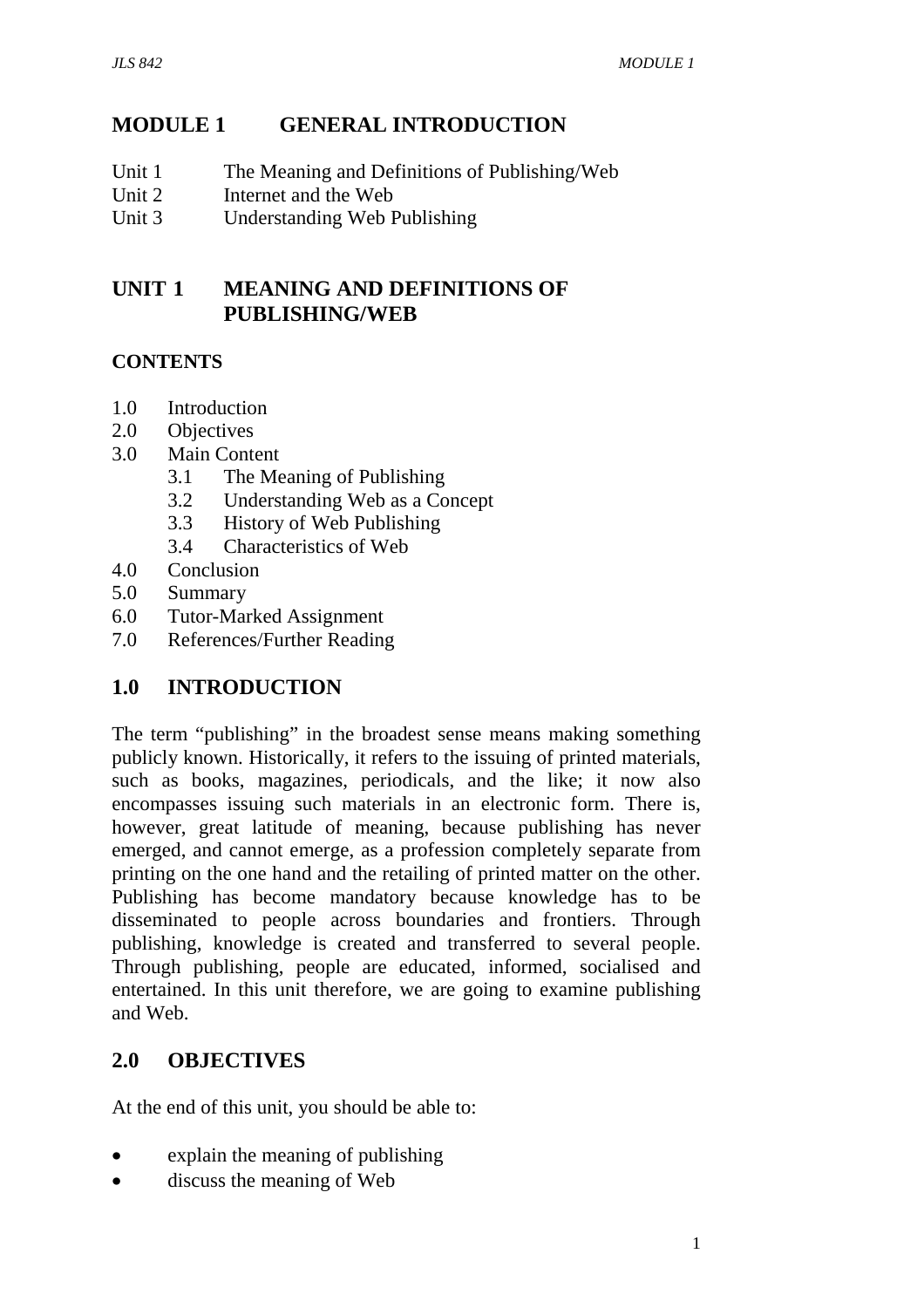- trace the history of Web
- identify the characteristics of Web.

# **3.0 MAIN CONTENT**

### **3.1 The Meaning of Publishing**

Publishing is simply referred to as the business or profession of the commercial production and issuance of literature, information, musical scores or sometimes, recordings or art; it is the process of production and dissemination of literature, music or information. The foregoing implies that publishing is the activity of making information available to the general public. In some cases, authors may be their own publishers, meaning, originators and developers of content also provide media to deliver and display the content for the same.

Traditionally, the term refers to the distribution of printed works such as books and newspapers. With the advent of digital information systems and the Internet, the scope of publishing has expanded to include electronic resources, such as the electronic versions of books and periodicals, as well as micropublishing, Web sites, blogs, video game publisher and the like. Thus, publishing includes the stages of the development, acquisition, copy editing, graphic design, production – printing and its electronic equivalent, marketing and distribution of newspapers, magazines, books, literary works, musical works, software and other works dealing with information, including the electronic media. The foregoing implies that publishing is any means of making information available to the public. The publishing industry encompasses book, magazine, newspaper and digital publishing.

### **3.2 Understanding Web as a Concept**

The World Wide Web, commonly referred to as Web or Web site, is a system of interlinked hypertext documents accessed via the Internet. With a Web browser, one can view Web pages that may contain text, images, videos and other multimedia and navigate between them via hyperlinks. A Web site is a set of related Web pages served from a single Web domain. A Web site is hosted on at least one Web server, accessible via a network, such as the Internet or a private local area network through an Internet address known as a Uniform Resource Locator (URL). All publicly accessible Web sites collectively constitute the World Wide Web. As noted by Mitchel (n. d.), the World Wide Web consists of all the public Web sites connected to the Internet worldwide, including the client devices, such as computers and cell phones, that access Web content. The WWW is just one of many applications of the Internet and computer networks. WEBOPEDIA (n. d.) states that a Web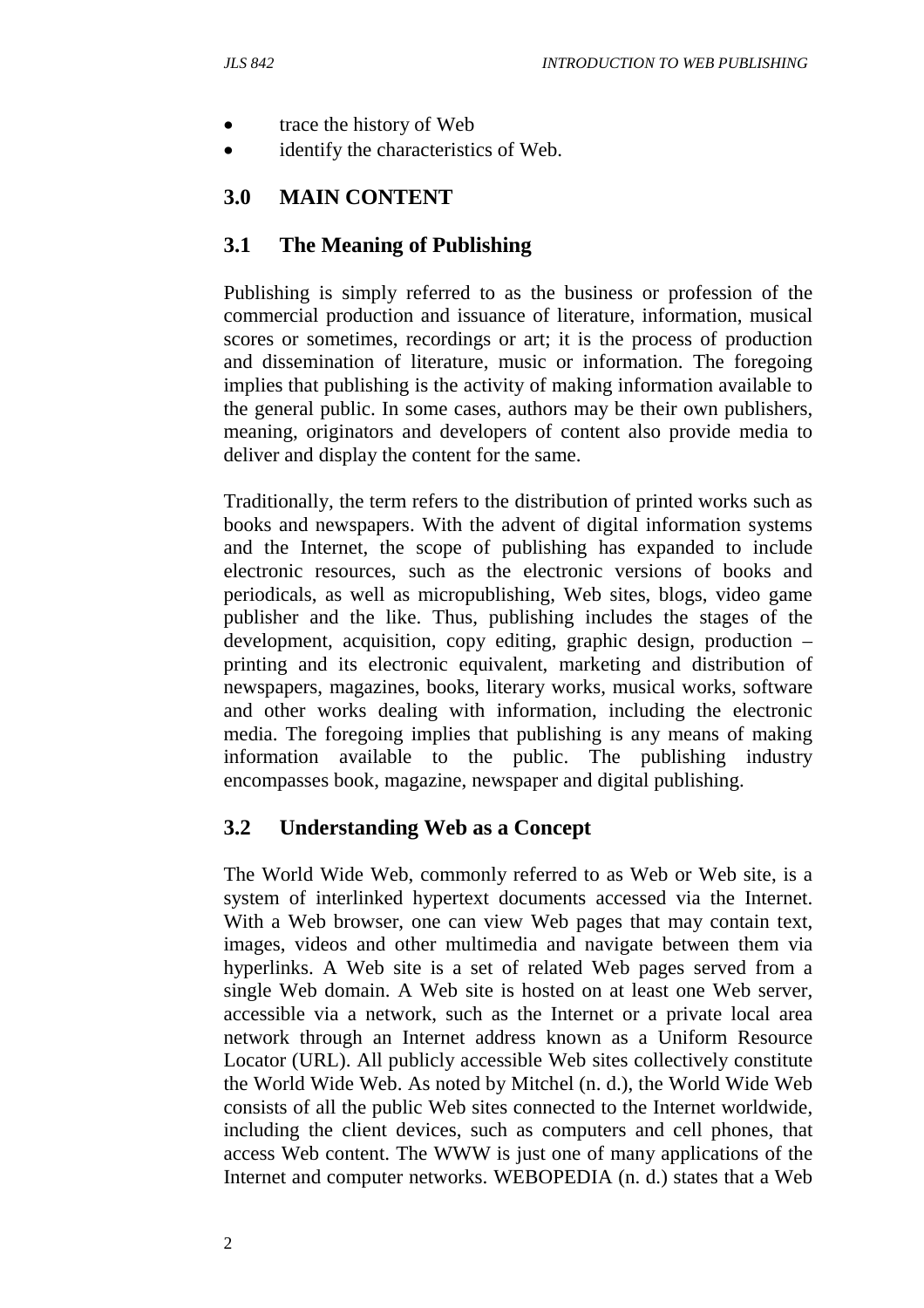is a system of Internet servers that support specially formatted documents. The documents are formatted in a markup language called HTML (HyperText Markup Language) that supports links to other documents, as well as graphics, audio and video files.

# **3.3 History of Web**

In 1980, Tim Berners-Lee, an independent contractor at the European Organisation for Nuclear Research (CERN), Switzerland, built *ENQUIRE*, as a personal database of people and software models, but also as a way to play with hypertext; each new page of information in *ENQUIRE* had to be linked to an existing page. In 1984 Berners-Lee returned to CERN, and considered its problems of information presentation: physicists from around the world needed to share data, and with no common machines and no common presentation software. He wrote a proposal in March 1989 for "a large hypertext database with typed links", but it generated little interest. His boss, Mike Sendall, encouraged Berners-Lee to begin implementing his system on a newly acquired NeXT workstation. He considered several names, including *Information Mesh*, *The Information Mine* (turned down as it abbreviates to TIM, the WWW's creator's name) or *Mine of Information* (turned down because it abbreviates to MOI which is "Me" in French), but settled on *World Wide Web* (Wikipedia, n. d.).

He found an enthusiastic collaborator in Robert Cailliau, who rewrote the proposal (published on November 12, 1990) and sought resources within CERN. Berners-Lee and Cailliau pitched their ideas to the European Conference on Hypertext Technology in September 1990, but found no vendors who could appreciate their vision of marrying hypertext with the Internet (Wikipedia, n. d.).

By Christmas 1990, Berners-Lee had built all the tools necessary for a working Web: the HyperText Transfer Protocol (HTTP) 0.9, the HyperText Markup Language (HTML), the first Web browser (named World Wide Web, which was also a Web editor), the first HTTP server software (later known as CERN httpd), the first Web server (http://info.cern.ch), and the first Web pages that described the project itself. The browser could access Usenet newsgroups and FTP files as well. However, it could run only on the NeXT; Nicola Pellow therefore created a simple text browser that could run on almost any computer called the Line Mode Browser. To encourage use within CERN, Bernd Pollermann put the CERN telephone directory on the Web — previously users had to log onto the mainframe in order to look up phone numbers. According to Tim Berners-Lee, the Web was mainly invented in the Building 31 at CERN ( 46.2325°N 6.0450°E ) but also at home, in the two houses he lived in during that time (one in France, one in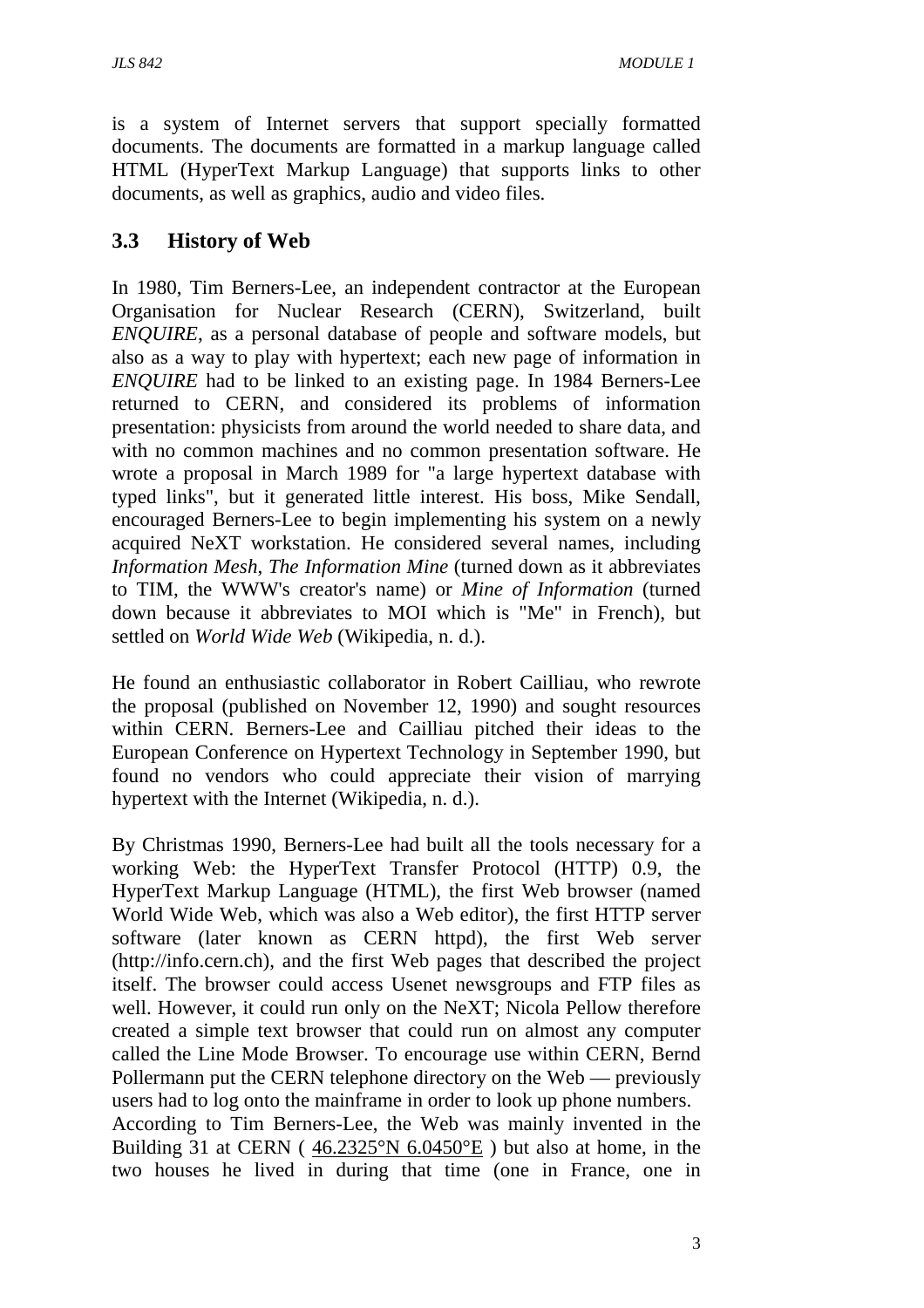Switzerland). In January 1991, the first Web servers outside CERN itself were switched on (Wikipedia, n. d.).

The first Web page may be lost, but Paul Jones of UNC-Chapel Hill in North Carolina revealed in May 2013 that he has a copy of a page sent to him in 1991 by Berners-Lee which is the oldest known Web page. Jones stored the plain-text page, with hyperlinks, on a floppy disk and on his NeXT computer.

On August 6, 1991, Berners-Lee posted a short summary of the World Wide Web project on the alt.hypertext newsgroup. This date also marked the debut of the Web as a publicly available service on the Internet, although new users only access it after August 23. For this reason, this is considered the internaut's day. The World Wide Web (WWW) project aims to allow all links to be made to any information anywhere. The WWW project was started to allow high energy physicists to share data, news, and documentation. We are very interested in spreading the Web to other areas, and having gateway servers for other data (Wikipedia, n. d.).

Paul Kunz from the Stanford Linear Accelerator Center visited CERN in September 1991, and was captivated by the Web. He brought the NeXT software back to SLAC, where librarian Louise Addis adapted it for the VM/CMS operating system on the IBM mainframe as a way to display SLAC's catalog of online documents; this was the first Web server outside of Europe and the first in North America. The www-talk mailing list was started in the same month. An early CERN-related contribution to the Web was the parody band Les Horribles Cernettes, whose promotional image is believed to be among the Web's first five pictures (Wikipedia, n. d.).

# **3.4 Characteristics of Web**

The World Wide Web has inherent properties that characterise its expressive possibilities. The characteristics of World Wide Web as identified by VITODIBARI.COM (n. d.) are:

- **1. Unbound in space/time**: Information provided on the Internet is available every day, around the clock, and around the world, pending network operation.
- **2. Bound in use of Context**: Web-based hypertext fosters associations among works through links, giving rise to networks of meaning and association among many information sources that may be scattered across the globe and written by many authors.
- **3. Distributed, non-hierarchical**: The Web's technical organisation as an application using the Internet for a client/server model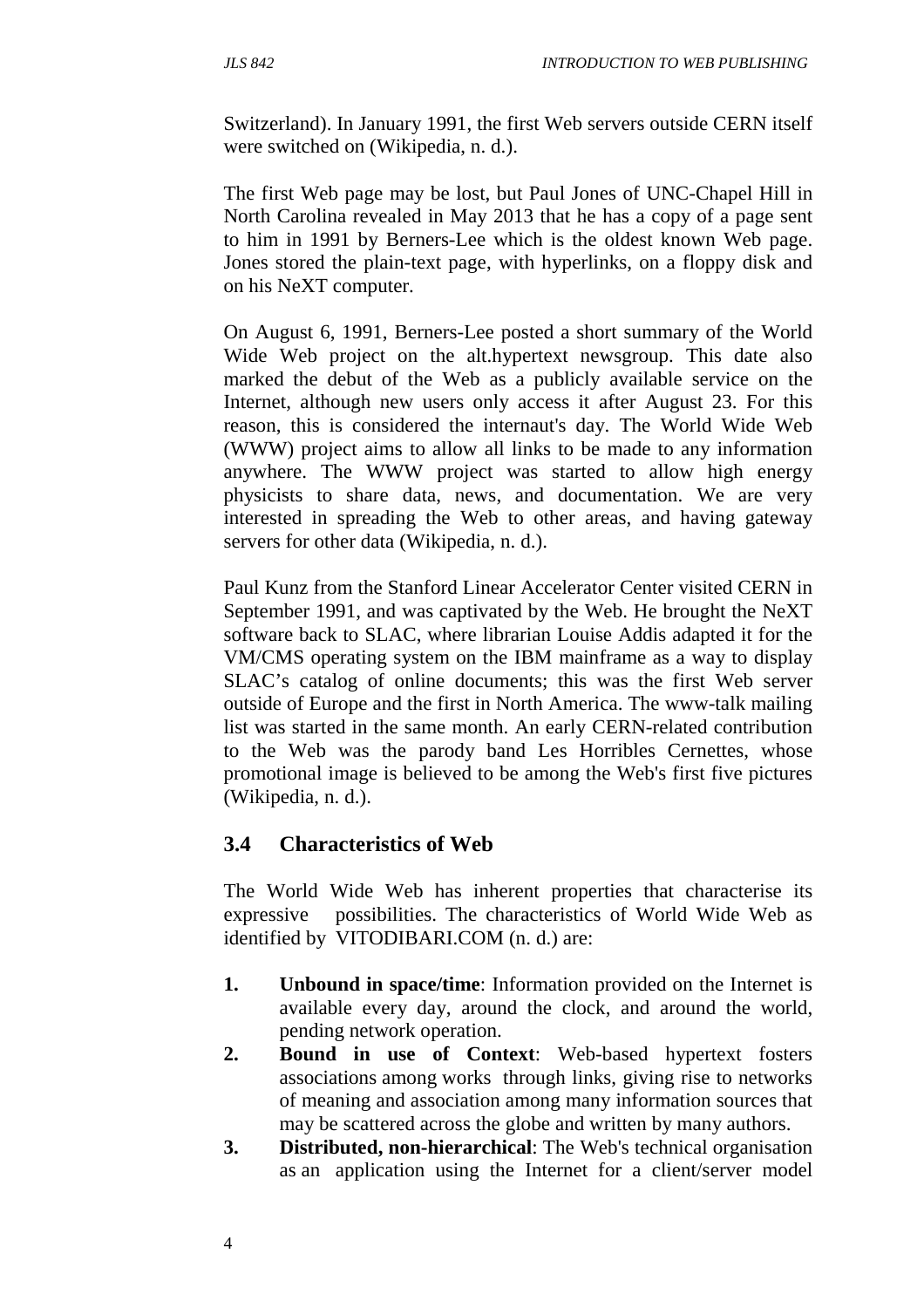influences the disintegration of user focus on a single outlet for experiencing content.

- **4. The Web is a platform:** We have gone from installable software on our PC, to software-services that are accessible online. All data and software is now available online.
- **5 The Web is functionality:** The Web aids in the transfer of information and services from Web sites.
- **6. The Web is simple:** It facilitates the access and usage of Web services using user-friendly interfaces.
- **7. The Web is light:** The models of development, the processes and the models of business become light. The lightness is associated with the ability to share of information and services with ease and made possible through the implementation of intuitive modular elements.
- **8. The Web is social:** People create the Web, "populate the Web", by socialising and gradually moving members from the physical world to the online world.
- **9. The Web is flow:** The users are seen as co-developers, while Web 2.0 remains in "perpetual beta", where it remains at the beta development stage for an indefinite period of time.
- **10. The Web is flexible:** The software is on a more advanced level because it enables access to previously unavailable digital content. This idea is similar to the Long Tail concept, which focuses on the less popular content that could not previously be accessed.
- **11.** The Web is mixable: The expansion of codes in order to modify Web applications allows individuals who are not necessarily computer professionals to mix different applications in order to create new ones.
- **12. The Web is participatory:** Web 2.0 has adopted a structure of participation that encourages users to enhance the application while they use it, instead of keeping it rigid and controlled.
- **13 The Web is in our hands:** Its increased organisation and characterisation of information emphasises its user-friendly interaction through deep linking. Thanks to phenomena such as social tagging, information is always more and more easily available (VITODIBARI.COM, n. d.).

### **SELF-ASSESSMENT EXERCISE**

- i. Publishing has to do with passing messages to a large audience. Discuss.
- ii. The Web is unbound in space and time; what are the other characteristics of Web?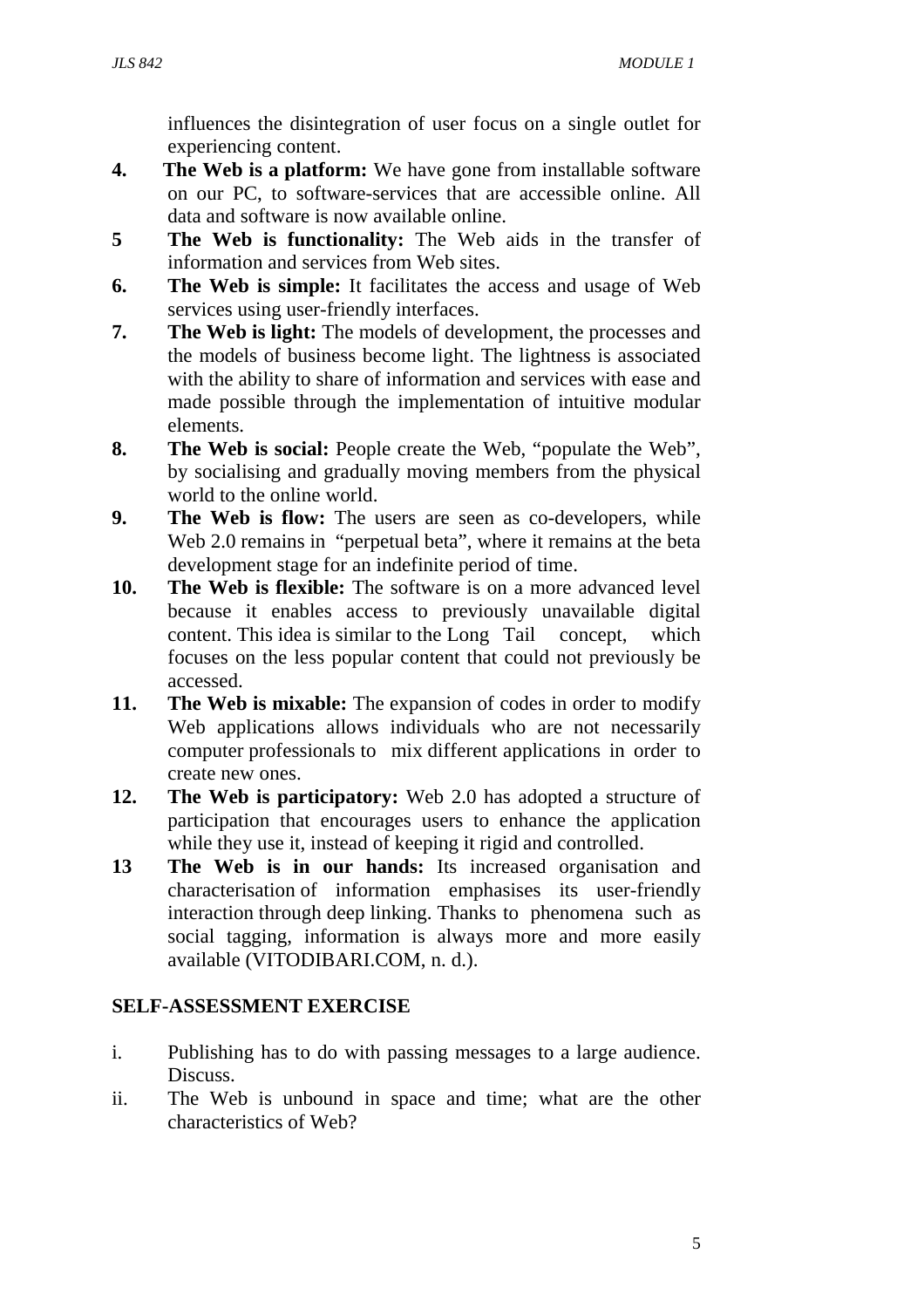# **4.0 CONCLUSION**

Publishing is a means through which messages are carried to a large audience. Books, newspapers, magazines and journals are often published thereby, passing information across to the audience-members. As the popularity of the Internet increases, people become more aware of its colossal potential. The World Wide Web (WWW) is a product of the continuous search for innovative ways of sharing information resources. People have dreamt of a universal information database since late 1940s. In this database, not only would the data be accessible to people around the world, but it would also easily link to other pieces of information, so that only the most important data would be quickly found by a user.

### **5.0 SUMMARY**

In this unit, we examined publishing as a concept, looking at several definitions. Publishing is seen as the communication of information through newspapers, magazines, books, journals, and through digital means. The unit also examined Web as a concept. The unit also appraises the historical genesis of Web and the characteristics of Web. It is therefore imperative for readers to be able to understand the concept of publishing, Web and history of publishing.

### **6.0 TUTOR- MARKED ASSIGNMENT**

- 1. Briefly explain the meaning of publishing.
- 2. What do you understand by the term "Web"?
- 3. Trace the history of Web.
- 4. Elaborately discuss the characteristics of Web.

# **7.0 REFERENCES/FURTHER READING**

- VITODIBARI.COM (n. d.). *The characteristic of Web: The Internet has changed, have you?* http://www.vitodibari.com/en/tencharacteristics-web-20-internet-changed.html
- WEBOPEDIA (n. d.). World Wide Web http://www.webopedia.com/TERM/W/ World\_Wide\_Web.html
- Wikipedia (n. d.). *History of the World Wide Web.* http://en.wikipedia.org/wiki/History\_of\_the\_World\_Wide\_Web.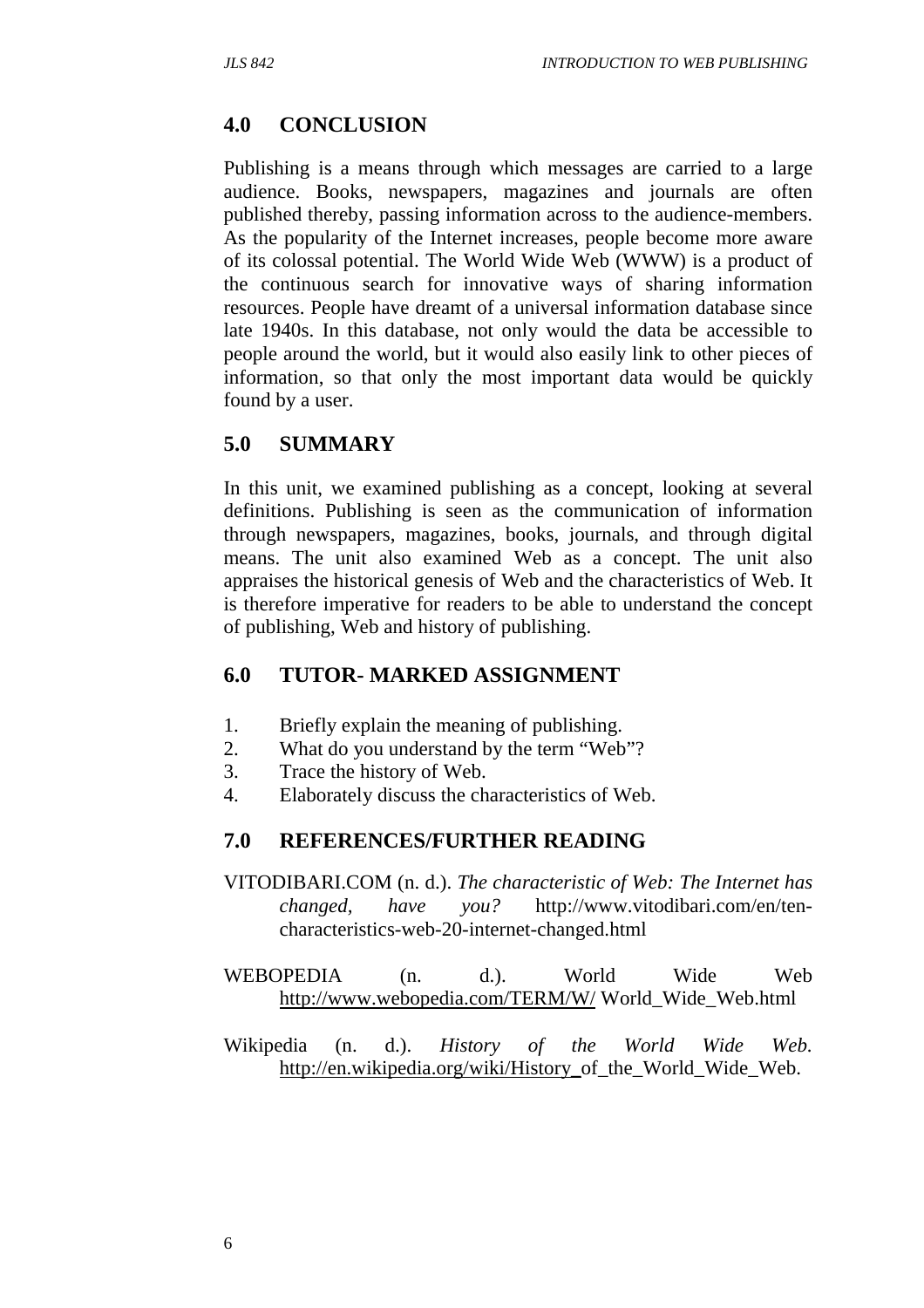# **UNIT 2 INTERNET AND THE WEB**

#### **CONTENTS**

- 1.0 Introduction
- 2.0 Objectives
- 3.0 Main Content
	- 3.1 The Meaning of Internet
	- 3.2 What does the Internet Do?
	- 3.3 How the Internet moves Data
	- 3.4 Differences between the Internet and the Web
	- 3.5 How the World Wide Web shows Information from the Internet
- 4.0 Conclusion
- 5.0 Summary
- 6.0 Tutor-Marked Assignment
- 7.0 References/Further Reading

# **1.0 INTRODUCTION**

The two terms "Internet" and "World Wide Web" have been used interchangeably ever since the Internet itself became a household "utility" as common as electricity or cable TV. People talk about "surfing the Web" and "searching the Internet" like the two terms are one and the same. The World Wide Web and the Internet are not the same. You might be shocked, but that is the fact. The Internet and the World Wide Web have become integral parts of our lives. For some, going online is the first thing you do when you wake up and the last thing you do before going to bed. But how they are different and how they work together is the focus of this unit. The World Wide Web is the information, in the form of Web sites that is found on the Internet. This therefore introduces one of the most significant innovations of the past half century – the Internet. In this unit, the Internet is defined, and the history of the Internet is detailed. This unit equally discusses the differences between the Internet and World Wide Web.

# **2.0 OBJECTIVES**

At the end of this unit, you should be able to:

- enumerate the meaning of Internet
- explain what the Internet does
- explain how the Internet moves data
- differentiate between the Internet and World Wide Web
- enumerate how World Wide Web shows information from the Internet.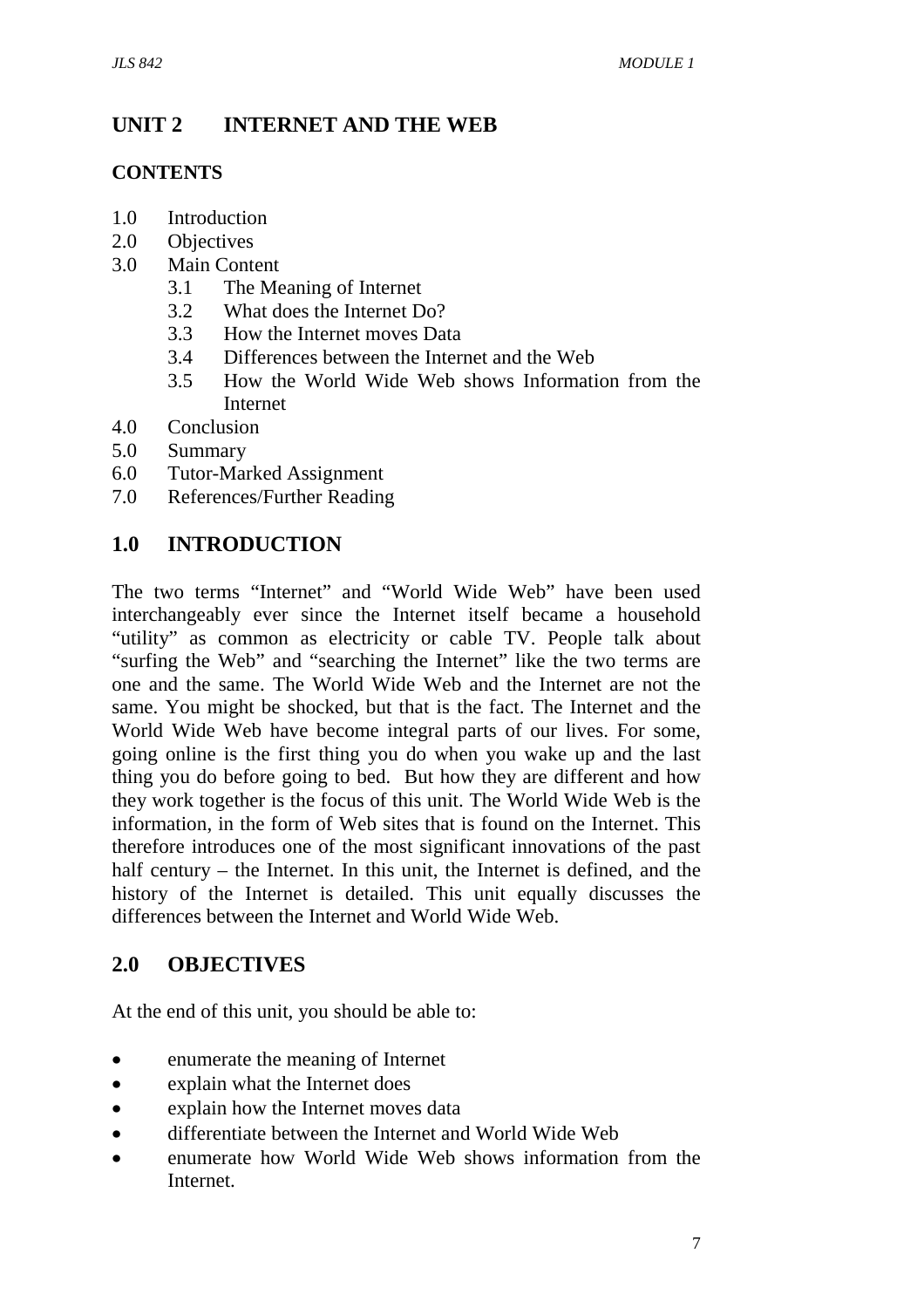# **3.0 MAIN CONTENT**

#### **3.1 The Meaning of Internet**

The Internet is a global computer network providing a variety of information and communication facilities, consisting of interconnected networks, using standardised communication protocols. The Internet, according to Agba (2002:253) is the most technologically advanced medium of communication. It is a multimedia information superhighway that facilitates business, sports, politics, entertainment and other endeavours across international boundaries. It is a technological revolution of monumental capabilities. In fact, it is the information revolution that has turned the world into a "global village". It is man's most ambitious attempt to miniaturise the physical planet, earth.

Internet, according to Asemah (2011), is an electronic medium, which today is connecting the whole world with the help of the computers. Internet consists of large amount of data that can be accessed by the various users and because of this; it is also referred to as the 'Information Superhighway' of the world. With the help of the Internet one can easily be in touch with anyone in the whole world by sending electronic mail, by chatting etc., travel bookings can be made very easily, one can order books or buy anything online. In simple terms, it can be said that Internet provides a very strong connection or network between computers globally; bringing people and their working close to each other (Information Technology, 2013). The Internet is not a personal property of any one i.e. it is not owned by anyone, which allows individuals and the various organisations to get connected to any other server or any other user. Internet has become such an important and defining tool in today's competitive and market oriented environment that it helps a lot in getting business and making money (Information Technology, 2013).

The Internet has become a world-wide tool of information dissemination and communication. It has had profound impact on academic, social and business communication. It has destroyed time, space and geography. One of the features of the Internet that readily advertises its democratic potential is its openness. Anybody with a computer connected to the information superhighway is a potential creator and disseminator of information, and can obtain information from other sources without any barrier. It allows equal opportunity for all participants to share information. The Internet is a vast library holding vast amount of materials from diverse sources - government, corporate bodies, nongovernmental organisations, academic institutions, individual on almost all subjects, issues and interests. All these materials are accessible theoretically by anybody. It is established more or less as cooperative,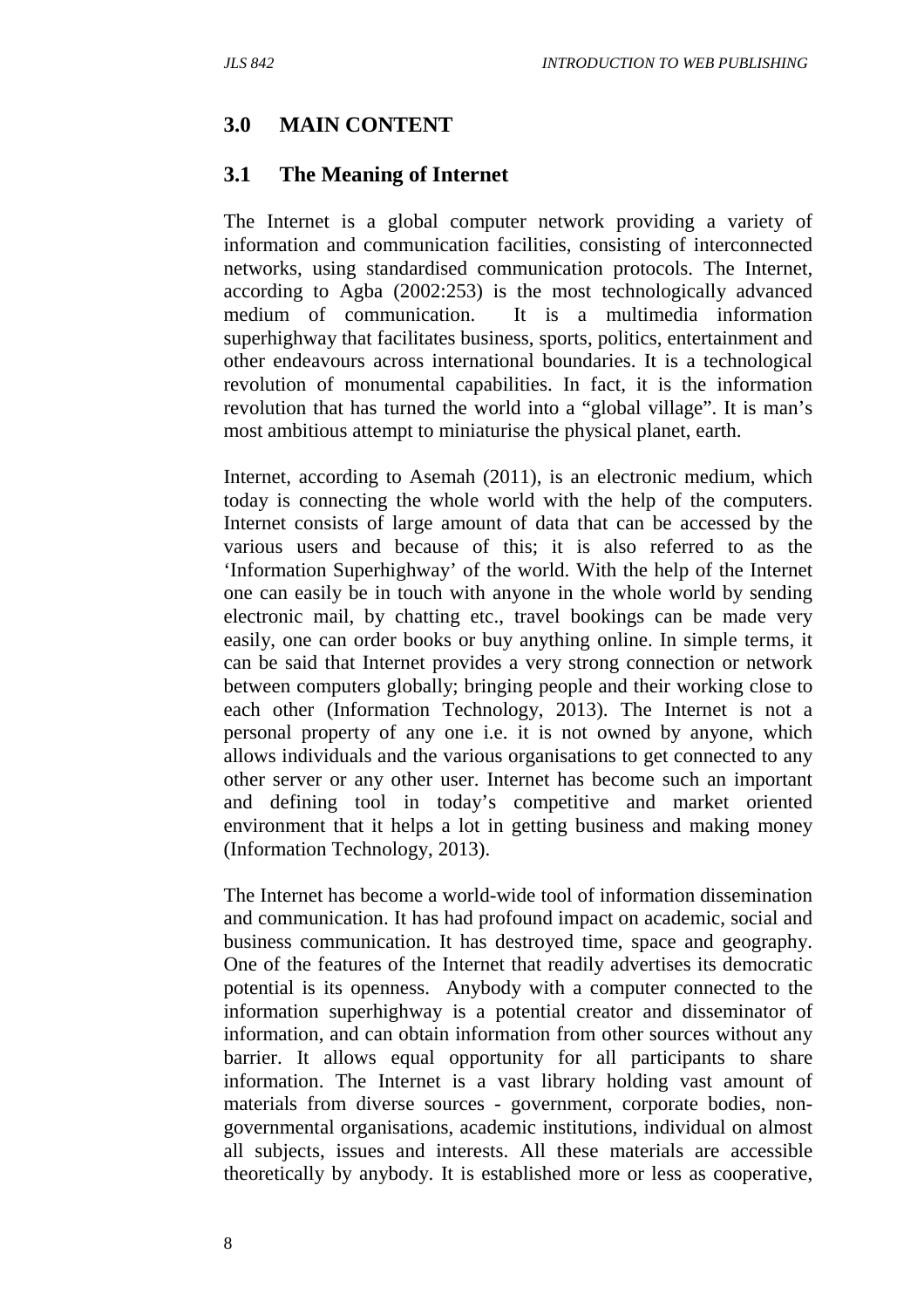non-hierarchical and uncontrollable system of communication. It is designed to facilitate the sharing of information between individuals and among groups. It is an interactive medium. The complex and multifarious nature of the Internet is described by Morris and Ogan (1996:42), cited in Asemah (2011) thus:

Internet communication takes many forms; from World Wide Web pages operated by major news organisations to Usenet groups discussing folk or music to E-mail messages among colleagues and friends. The Internet's communication forms can be understood as a continuum. Each point in the traditional model of communication process can, in fact, vary from one to a few-many on the Internet. Sources of the messages can range from one person in E-mail communication, to a social group in a Listserv or Usenet group to a group of professional journalists in World Wide Web page. The messages themselves can be traditional journalistic news stories created by a reporter and editor, stories created over a long period of time by many people, or simply conversations, such as in an internet Relay Chat group. The receivers, or audiences, of these messages can also number from one to potentially millions, and may or may not move fluidly from their role as audience-members to producers of messages.

With its multifarious features and uses, the Internet provides a unique forum for anybody to be both a producer and consumer of information. It allows for the 'free' flow of information without any form of barrier currently suffered by the 'old' media. The Internet, sometimes called simply "the Net," is a worldwide system of computer networks - a network of networks in which users at any one computer can, if they have permission, get information from any other computer and sometimes, talk directly to users at other computers. It was conceived by the Advanced Research Projects Agency (ARPA) of the U.S. government in 1969 and was first known as the ARPANet. The original aim was to create a network that would allow users of a research computer at one university to be able to "talk to" research computers at other universities. A side benefit of ARPANet's design was that, because messages could be routed or rerouted in more than one direction, the network could continue to function even if parts of it were destroyed in the event of a military attack or other disaster (Rouse, 2008).

Today, the Internet is a public, cooperative, and self-sustaining facility accessible to hundreds of millions of people worldwide. Physically, the Internet uses a portion of the total resources of the currently existing public telecommunication networks.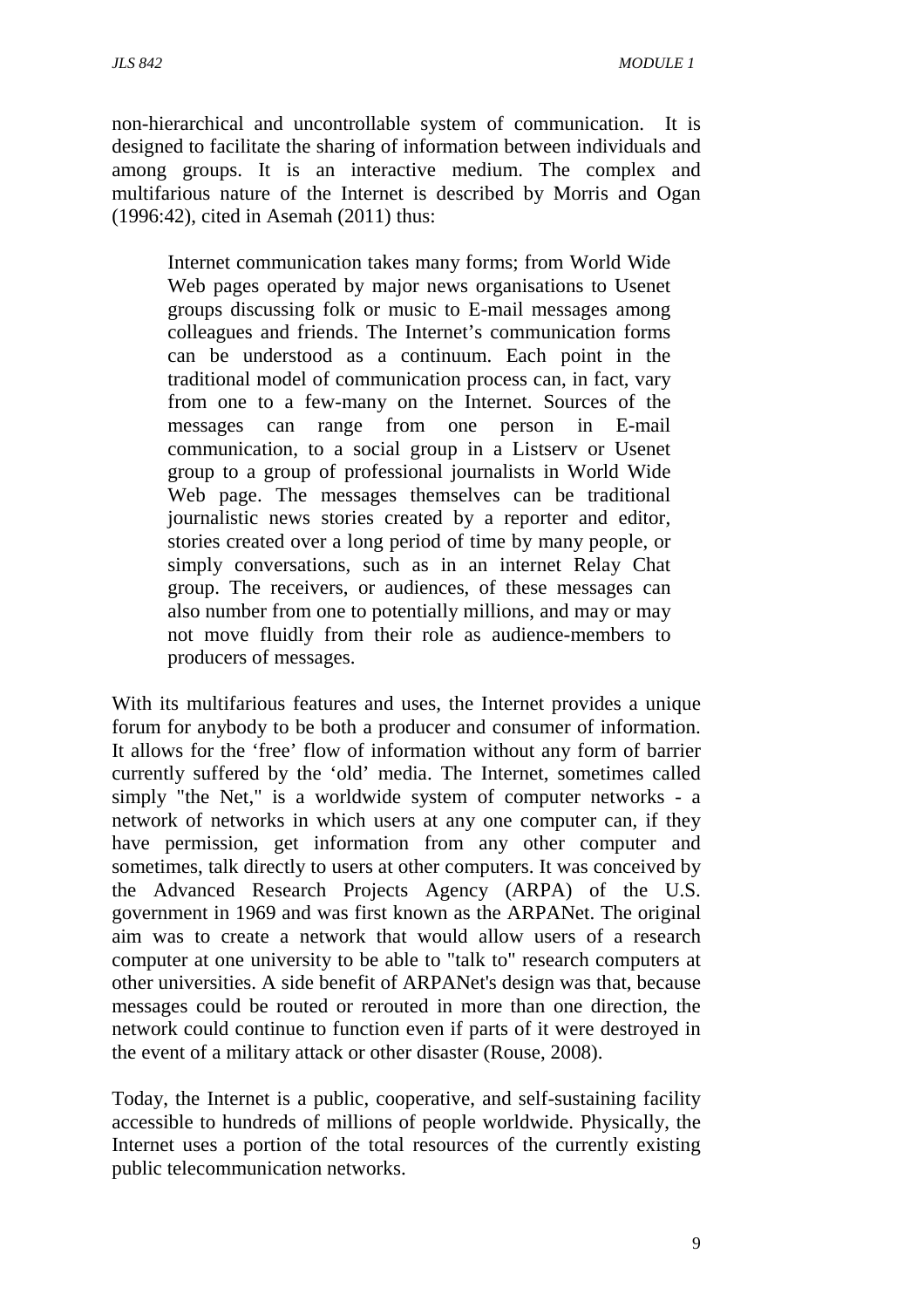# **3.2 What Does the Internet Do?**

The Internet has one very simple job; to move computerised information known as data, from one place to another. The machines that make up the Internet treats all the information they handle in exactly the same way. In this respect, the Internet works a bit like the postal service. Letters are simply passed from one place to another, no matter who they are from or what messages they contain. The job of the mail service is to move letters from place to place, not to worry about why people are writing letters in the first place; the same applies to the Internet (Woodford, 2013).

Just like the mail service, the Internet's simplicity means it can handle many different kinds of information helping people to do many different jobs. It is not specialised to handle e-mails, Web pages, chat messages, or anything else: all information is handled equally and passed on in exactly the same way. Because the Internet is so simply designed, people can easily use it to run new applications; new things that run on top of the basic computer network. That is why, when two European inventors developed Skype, a way of making telephone calls over the Net, they just had to write a programme that could turn speech into Internet data and back again. No-one had to rebuild the entire Internet to make Skype possible (Woodford, 2013).

### **3.3 How the Internet Moves Data**

There are two basic ways through which the Internet can move data. The two basic ways as identified by Woodford (2013) are:

**Circuit Switching:** Much of the Internet runs on the ordinary public telephone network, but there is a big difference between how a telephone call works and how the Internet carries data. If you ring a friend, your telephone opens a direct connection or circuit between your home and theirs. If you had a big map of the worldwide telephone system and it would be a really big map, you could theoretically mark a direct line, running along lots of miles of cable, all the way from your phone to the phone in your friend's house. For as long as you are on the phone, that circuit stays permanently open between your two phones. If you think about it, circuit switching is a really inefficient way to use a network. All the time you are connected to your friend's house, no-one else can get through to either of you by phone.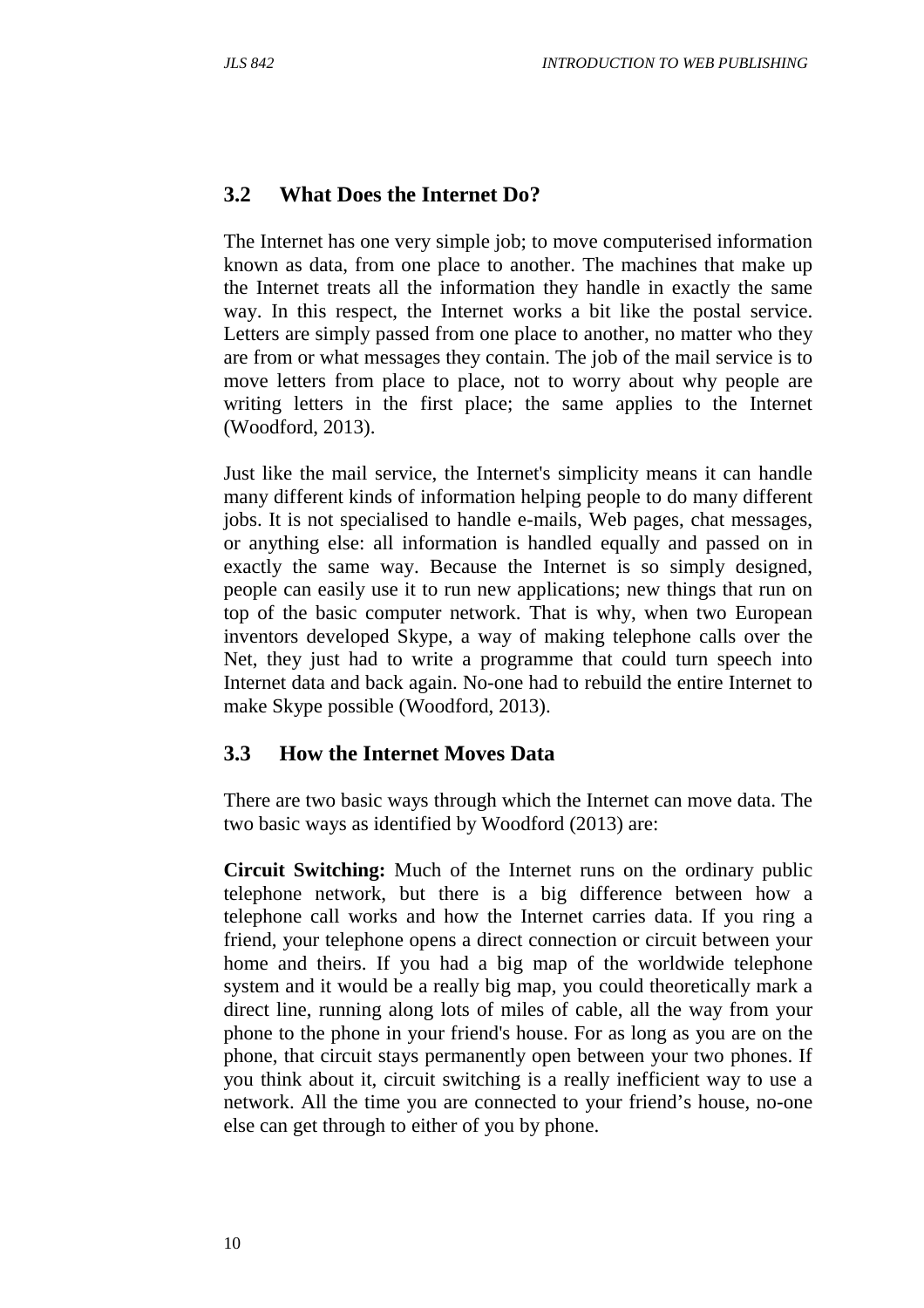**Packet Switching:** The Internet could, theoretically, work by circuit switching and some parts of it still do. If you have a traditional "dialup" connection to the Net, you are using circuit switching to go online. You will know how maddeningly inefficient this can be. No-one can phone you while you are online; you will be billed for every second you stay on the Net; and your Net connection will work relatively slowly. Packet switching is much more efficient than circuit switching. You do not need to have a permanent connection between the two places that are communicating, for a start, so you are not blocking an entire chunk of the network each time you send a message. Many people can use the network at the same time and since the packets can flow by many different routes, depending on which ones are quietest or busiest, the whole network is used more evenly, which makes for quicker and more efficient communication all round.

### **3.4 Differences between WWW and Internet**

Many people use the terms Internet and World Wide Web, or just the *Web*, interchangeably, but the two terms are not synonymous. The World Wide Web is a global set of documents, images and other resources, logically interrelated by hyperlinks and referenced with Uniform Resource Identifiers (URIs). URIs symbolically identifies services, servers, and other databases and the documents and resources that they can provide. Hypertext Transfer Protocol (HTTP) is the main access protocol of the World Wide Web, but it is only one of the hundreds of communication protocols used on the Internet. Web services also use HTTP to allow software systems to communicate in order to share and exchange business logic and data.

The Internet is a global system of interconnected computer networks that use the standard Internet protocol suite (*TCP/IP*) to serve several billion users worldwide. It is a *network of networks* that consists of millions of private, public, academic, business, and government networks, of local to global scope, that are linked by a broad array of electronic, wireless and optical networking technologies. The Internet carries an extensive range of information resources and services, such as the inter-linked hypertext documents of the World Wide Web (WWW), the infrastructure to support e-mail, and peer-to-peer networks.

Most traditional communications media including telephone, music, film, and television are being reshaped or redefined by the Internet, giving birth to new services such as Voice over Internet Protocol (VoIP) and Internet Protocol Television (IPTV). Newspaper, book and other print publishing are adapting to Web site technology, or are reshaped into blogging and Web feeds. The Internet has enabled and accelerated new forms of human interactions through instant messaging, Internet forums, and social networking. Online shopping has boomed both for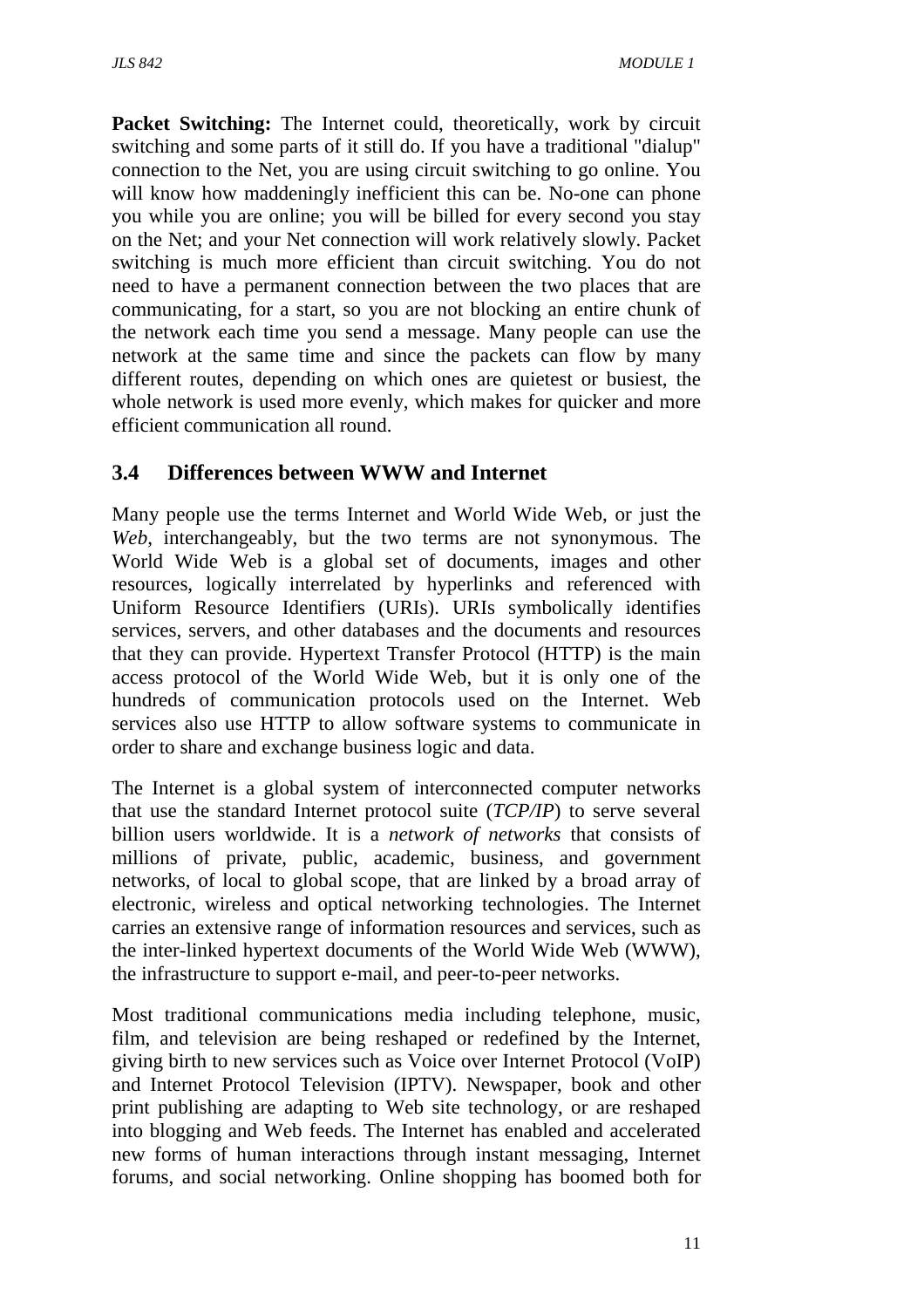major retail outlets and small artisans and traders. Business-to-business and financial services on the Internet affect supply chains across entire industries.

The Internet's precursor as noted by Arrindell and Lyster (2013) began as a U.S. military project in the 1950's. It was called ARPAnet and eventually came online when it connected four university computers in 1969. Arrindell and Lyster (2013) further noted that by 1984, it linked 1000 computers and was renamed the Internet, for *inter*connected *net*work. And by 2012, the Internet had grown to 8.7 billion connected devices. While the Internet is the hardware made up of computers, servers, switches, and routers that contain data and allow it to travel, it is also the software and communication protocols that allows different computers and networks to communicate. That makes it a "network of networks."

The Internet is named for "interconnection of computer networks". It is a massive hardware combination of millions of personal, business, and governmental computers, all connected like roads and highways. The Internet started in the 1960s under the original name "ARPAnet". ARPAnet was originally an experiment in how the US military could maintain communications in case of a possible nuclear strike. With time, ARPAnet became a civilian experiment, connecting university mainframe computers for academic purposes. As personal computers became more mainstream in the 1980s and 1990s, the Internet grew exponentially as more users plugged their computers into the massive network. Today, the Internet has grown into a public spider-web of millions of personal, government, and commercial computers, all connected by cables and by wireless signals.

No single person owns the Internet. No single government has authority over its operations. Some technical rules and hardware/software standards enforce how people plug into the Internet, but for the most part, the Internet is a free and open broadcast medium of hardware networking.

The World Wide Web or "Web" on the other hand, is a massive collection of digital pages: that is large software subset of the Internet dedicated to broadcasting content in the form of HTML pages. The Web is viewed by using free software called Web browser. Since it came to existence in 1989, the Web is based on hypertext transfer protocol, the language which allows you and me to "jump" (hyperlink) to any other public Web page. There are over 65 billion public Web pages on the Web today (Gil, n.d.). This perhaps explains why Boswell (n.d.) states that the World Wide Web is a part of the Internet "designed to allow easier navigation through the use of graphical user interfaces and hypertext links between different addresses.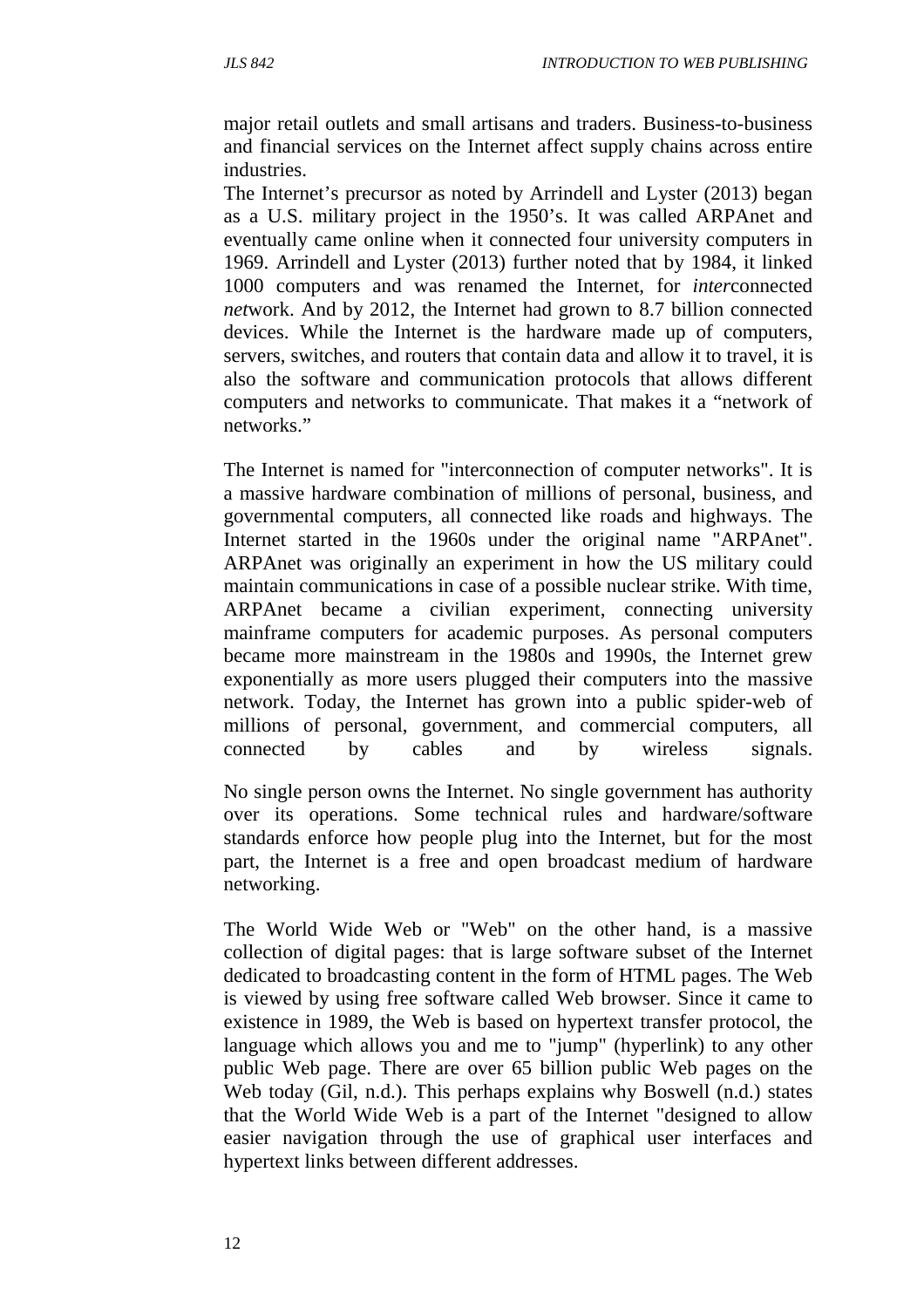The World Wide Web allows users to access the information on the Internet by displaying web pages on a browser. Tim Berners-Lee created the Web in 1989, and in 1991 the first web page went live. There are now almost 650 million Web sites in the world. Thus, the Web is just one type of traffic on the Internet. Email, video chat, gaming, and many other types of data are like different kinds of vehicles that travel and rely on the infrastructure of that superhighway called the Internet. The foregoing implies that the World Wide Web (WWW) is just one of the features of the internet. WWW involves a graphical-hypertext based multimedia medium. This implies that it allows still and motion pictures and text presentations which can be made to suite various dimensions. The World Wide Web is a location on the Internet. There are lots of information on WWW thus, researchers can get lot of materials on WWW. The researchers use the search tool or the search engine. These messages may be in form of text, graphics, video, journals, etc. Each person has a designated mailbox that stores messages sent by other users (Asemah, 2011).

The most widely used part of the Internet is the World Wide Web, often abbreviated as "WWW" or called "the Web". Its outstanding feature is hypertext, a method of instant cross-referencing. In most Web sites, certain words or phrases appear in text of a different colour than the rest; often this text is also underlined. When you select one of these words or phrases, you will be transferred to the site or page that is relevant to this word or phrase. Sometimes there are buttons, images, or portions of images that are "clickable." If you move the pointer over a spot on a Web site and the pointer changes into a hand, this indicates that you can click and be transferred to another site (Rouse, 2008). Using the Web, you have access to millions of pages of information. Web browsing is done with a Web browser, the most popular of which are Microsoft Internet Explorer and Netscape Navigator. The appearance of a particular Web site may vary slightly, depending on the browser you use. Also, later versions of a particular browser are able to render more "bells and whistles" such as animation, virtual reality, sound, and music files, than earlier versions (Rouse, 2008).

#### **3.5 How the World Wide Web shows Information from the Internet**

To get to a Web site, you have totype in its Web address or Uniform Resource Locator, better known as a URL, into a Web browser. Entering the URL sends a request to a domain name server, or DNS, to access that Web site's server. Like a translator, the DNS converts the URL into an IP address. Every server and computer connected to the Internet has an IP or Internet protocol, address. You could type an IP address into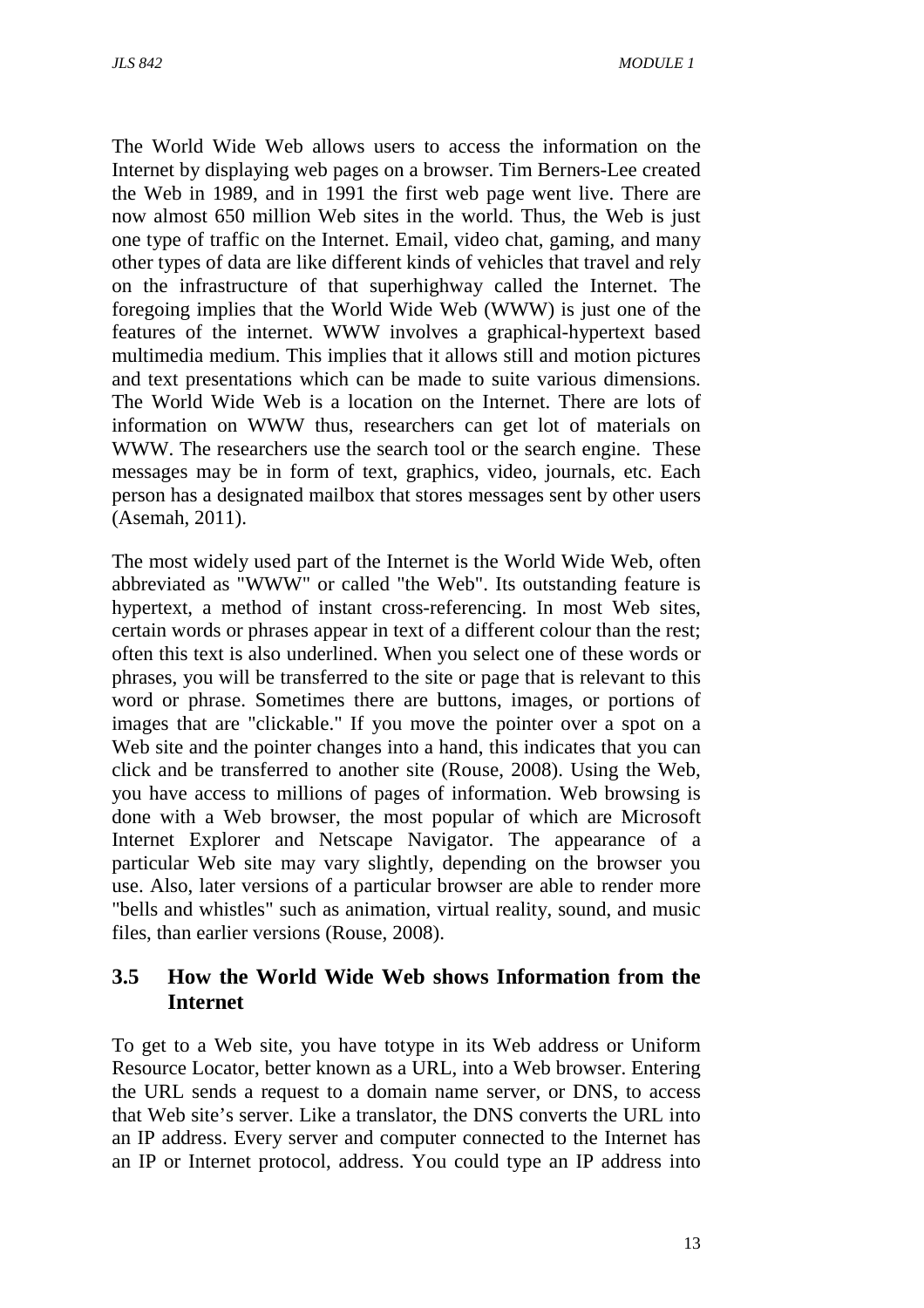your browser, but IP addresses can change, and it is much easier to remember an address like yahoo.com.

After the DNS tells your computer that the Web site is correct IP address, your computer can then directly contact the Web site's server. The Web site's server responds to the request and sends the information back to your computer. Your computer's Web browser converts the information into a readable form. That is the Web site you see on your computer screen.

#### **SELF–ASSESSMENT EXERCISE**

- i. What do you understand by the term Internet?
- ii. Mention at least five importance of the Internet
- iii. Show how the Internet moves data.

# **4.0 CONCLUSION**

Global communication is easy now, thanks to an intricately linked worldwide computer network that we call the Internet. In less than 20 years, the Internet has expanded to link up around 210 different nations. Even some of the world's poorest developing nations are now connected. This development has been facilitated by the Internet; the Internet is however different from the WWW.

# **5.0 SUMMARY**

In this unit, we examined the relationship between the Internet and the Web. The Internet is a collection of standalone computers and computer networks in companies, schools and colleges, all loosely linked together, mostly using the telephone network. The Internet and the World Wide Web have a whole-to-part relationship. The Internet is the large container and the Web is a part within the container. To be technically precise, the Net is the restaurant, and the Web is the most popular dish on the menu. The Internet and the Web work together, but they are not the same thing. The Internet provides the underlying structure, and the Web utilises that structure to offer content, documents, multimedia, etc.

### **6.0 TUTOR–MARKED ASSIGNMENT**

- 1. The Internet and World Wide Web are not the same. Do you agree?
- 2. The World Wide Web is independent on the Internet. Take a position on this assertion.
- **3.** Briefly discuss how the World Wide Web shows information from the Internet.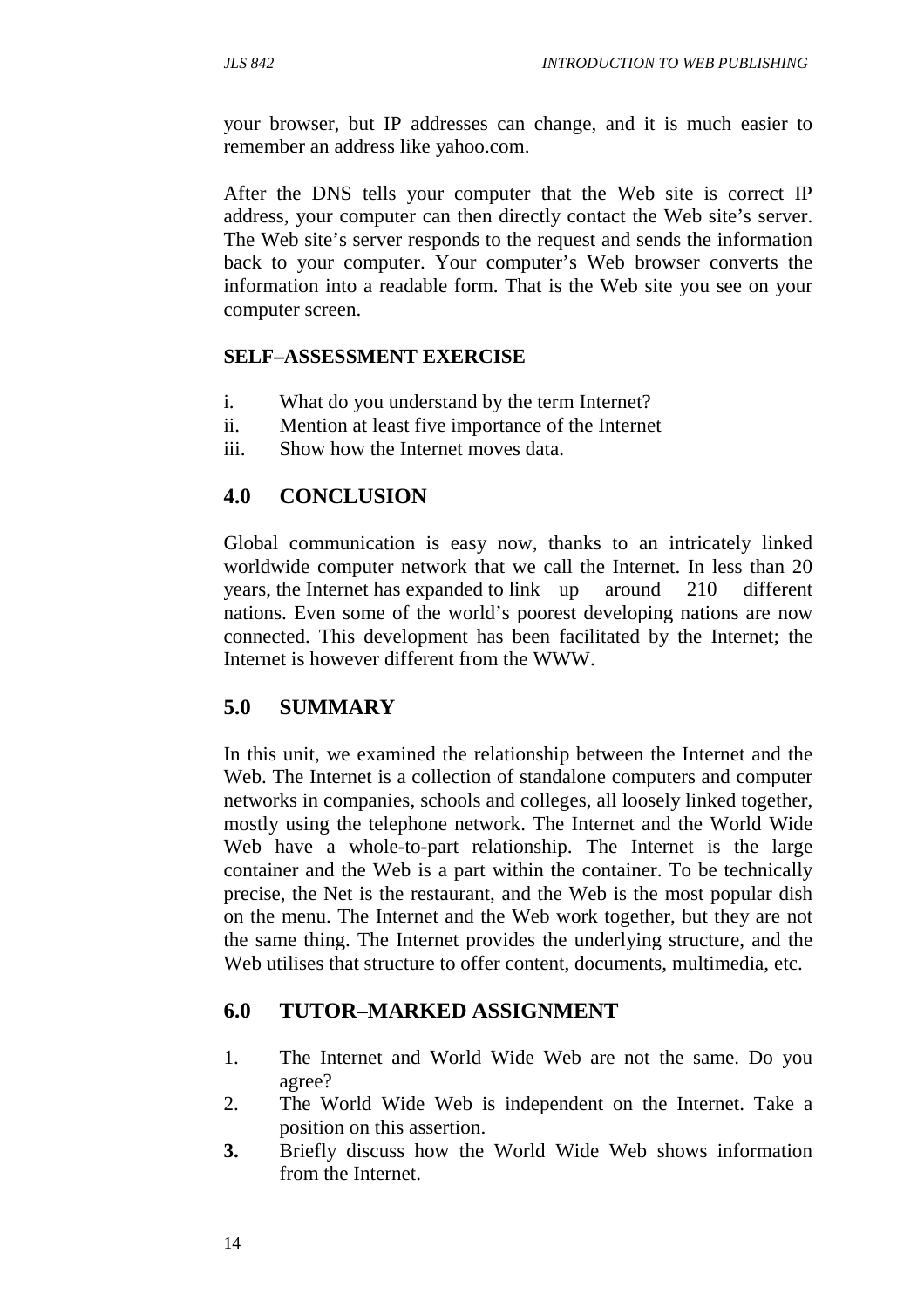#### **7.0 REFERENCES/FUTHER READING**

- Agba, P. C. (2002). "International Communication Principles, Concepts and Issues." In: Okunna, C. S. (Ed). *Teaching Mass Communication: A Multi-Dimensional Approach.* Enugu: New Generations Books.
- Arrindell, D. & Lyster, L. (2013). *Just explain it: The Internet and the World Wide Web.* http://news.yahoo.com/just-explain-it--theinternet-vs--the-world-wide- web-184050708.html
- Asemah, E. S. (2011). *Principles and Practice of Mass Communication.* (2nd ed.). Jos: University Press.
- Boswell, W. (n. d.). *The World Wide Web and the Internet: What is the difference between the Internet and the World Wide Web?*  http://websearch.about.com/od/whatistheinternet/a/worldwidewe b.htm. Accessed 11/11/2013.
- Gil, P. (n. d.). *What is the difference between the Internet and the Web?* http://netforbeginners.about.com/od/internet101/f/the\_difference between\_internet\_and\_web.htm. Accessed 10/11/2013
- Information Technology (2013). *Briefly Explain the Internet.* http://www.mbaofficial.com/mba-courses/information technology/briefly- explain-about-internet/. Accessed 12/12/2013.
- Rose, M. (2008). *The Internet.* http://searchwindevelopment.techtarget.com/definition/Internet. Accessed 12/12/2013
- Woodford, C. (2013). *The Internet.* http://www.explainthatstuff.com/internet.html.Accessed 12/12/2013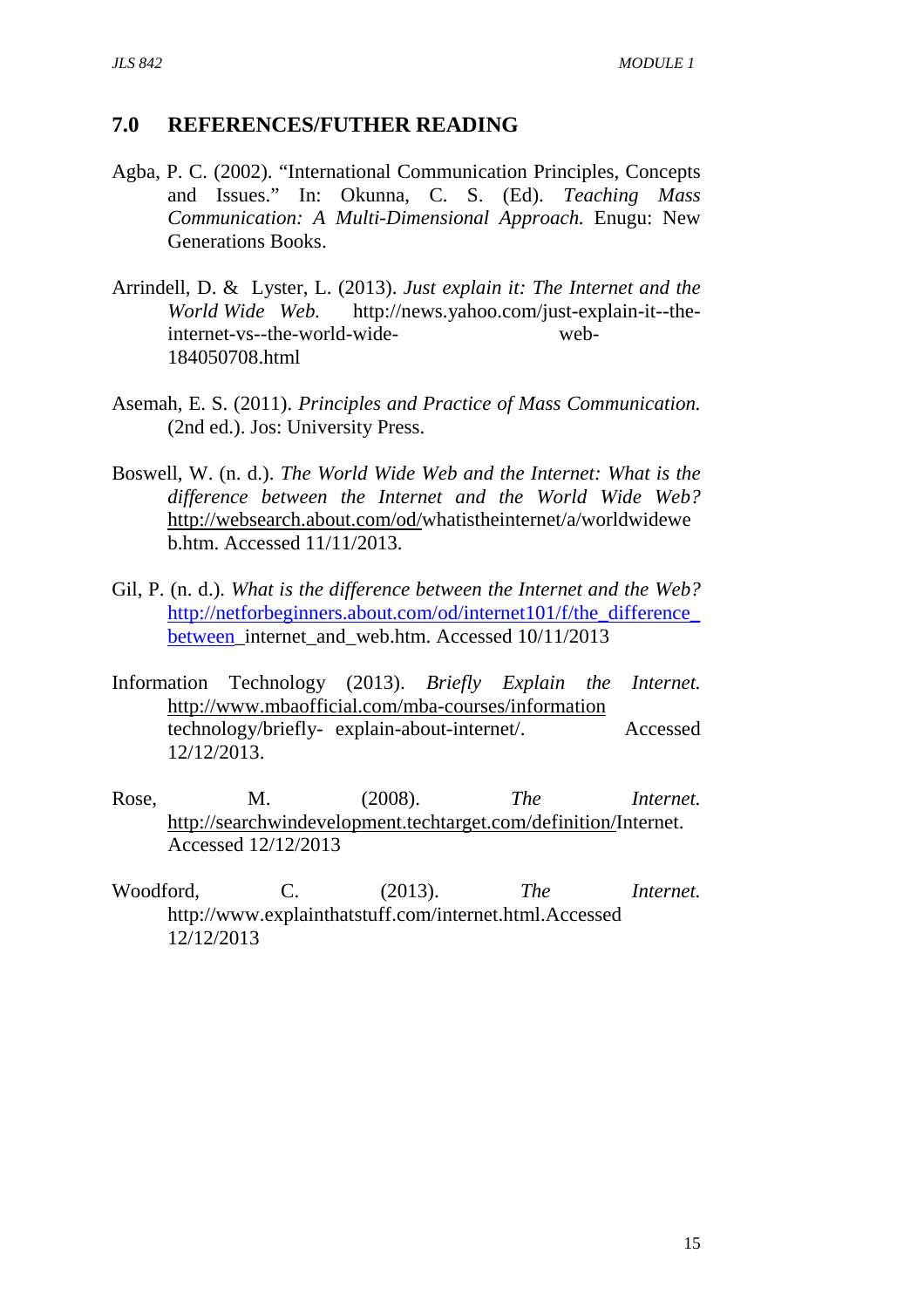# **UNIT 3 UNDERSTANDING WEB PUBLISHING**

#### **CONTENTS**

- 1.0 Introduction
- 2.0 Objectives
- 3.0 Main Content
	- 3.1 What is Web Publishing?
	- 3.2 Advantages of Web Publishing
	- 3.3 Disadvantages of Web Publishing
	- 3.4 Web Design and Development Process
- 4.0 Conclusion
- 5.0 Summary
- 6.0 Tutor-Marked Assignment
- 7.0 References/Further Reading

### **1.0 INTRODUCTION**

In these days of information society, traditional books, magazines, newspapers and journals are not the only sources of information any more. Electronic publications, which came with new technologies, create basis for fast and high quality information. Convenient storage, search and copying possibilities decide the strength of this new media. Web publishing has become common in scientific publishing, where it has been argued that materials like books, magazines, journals, etc, are in the process of being replaced by electronic publishing. It is also becoming common to distribute books, magazines, and newspapers to consumers through the Internet, a market that is growing by millions each year (Tech Terms.Com, n.d.). Market research suggests that half of all magazines and newspaper circulation will be via digital delivery by the end of 2015 and that half of all reading in the in most part of the world will be done without paper by 2015. Web or electronic publishing is increasingly popular in works of fiction, as well as with scientific articles. Electronic publishers are able to provide quick gratification for late-night readers, books that customers might not be able to find in standard book retailers and so on and so forth. While the term "electronic publishing or Web publishing" is primarily used today to refer to the current offerings of online and Web-based publishers, the term has a history of being used to describe the development of new forms of production, distribution and user interaction in regard to computer-based production of text and other interactive media (Tech Terms.Com, n.d.)*.* In this unit, we are going to have an overview of Web publishing.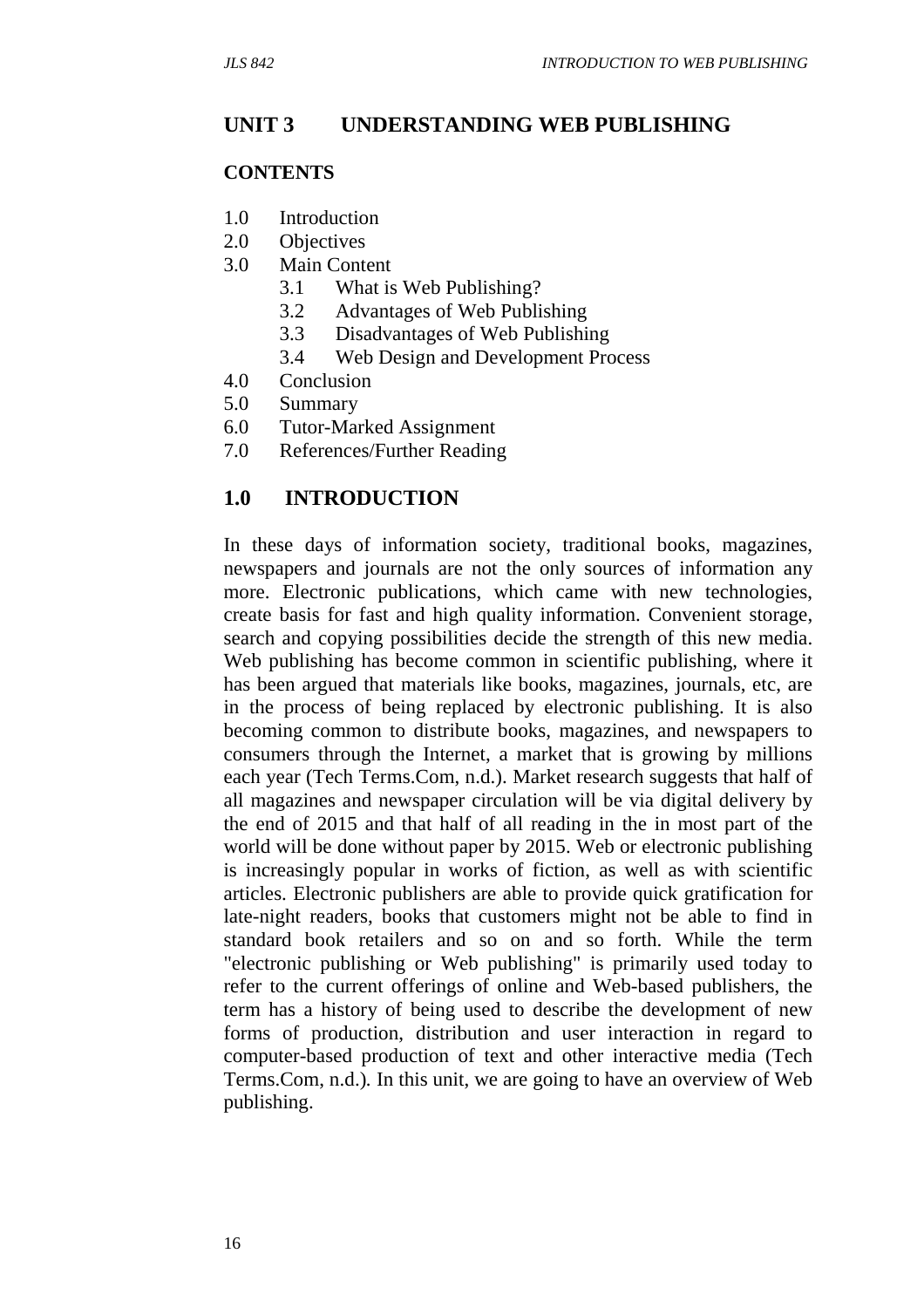# **2.0 OBJECTIVES**

At the end of this unit, you should be able to:

- enumerate the concept of Web publishing
- trace the history of Web publishing
- identify the advantages and disadvantages of Web publishing
- discuss the Web Design and development process.

# **3.0 MAIN CONTENT**

# **3.1 What is Web Publishing?**

Web publishing is also called online publishing. It is simply the process of publishing content on the Internet. It includes creating and uploading Web sites, updating Web pages and posting blogs online (Tech Terms.Com, n. d.). The published content may include text, images, videos and other types of media. It may be seen as the process of posting or publishing information on the Internet. It involves creating and uploading Web sites, restoring Web sites posting and commenting on blogs. All these may include videos, images, scripts, documentaries and other categories of media content. Web publishing is therefore, seen as the act of creating a Web domain in which information is shared with others that access the site. This can be done by creating a Web page and putting the desired information, ranging from books, newspapers, magazines, journal articles, etc.

Web publication is arranged computer information. In Web publishing, material is produced and stored electronically, rather than in print. Whenever users display, present or "post" any written, auditory or visual media on to the World Wide Web, it can be said they are "publishing" electronic content. Most traditional newspapers and magazines today publish in an electronic form on the Web where access is typically "free" or available through a free membership. Frequently electronic publishing is referring to production of electronic books. It is however worthy to note that posting updates on social networking Web sites like Facebook and Twitter is generally not considered Web publishing. Instead, Web publishing generally refers to uploading content to unique Web sites. Then electronic publishing could mean:

- a. production and distribution of new works, which are appearing for the first time in electronic format.
- b. providing electronic text versions of previously published works (such as classic literature, non-copyrighted material, or works that have entered the public domain), either online or on CD-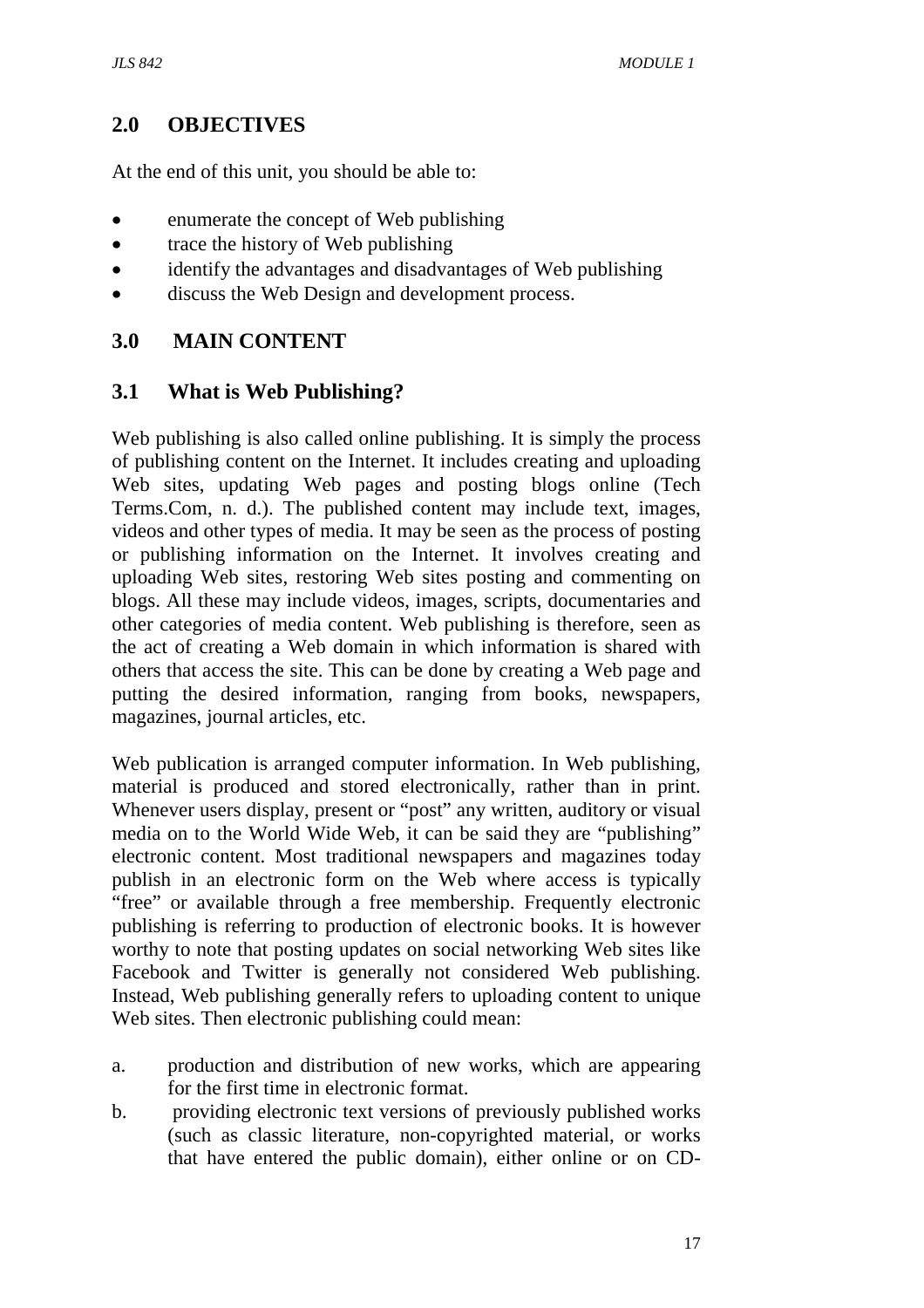ROM, or offering an electronic version of a book that is simultaneously being produced in print.

Electronic publications should have several important features:

- i. Convenient navigation
- ii. Information control
- iii. Search possibilities
- iv. Identification number (ISSN, ISBN, DOI, etc.).

Electronic publications are being registered in ISSN and ISBN agencies, just as in the traditional publications. They have to be registered independently from their "traditionally" published analogue.

### **3.2 Advantages of Web Publishing**

There are several advantages of Web publishing; among them are:

**Editing:** Editing is a plus involved in online publishing. For the most part, editing should and does occur before the new issue goes online. However, we have all come across several typos in print documents of any kind that were not caught before the publication was sent off to the printer. In online publishing, there is no "final" product. Errors can be corrected in a matter of minutes or seconds even. This implies that even when the publication is already online, there is room for editing.

**Traffic:** Online publishing through blogs, lenses and article marketing are well known as tools for bringing traffic to your landing pages and/or home pages. This traffic is your viewing audience. The more traffic you get, the greater the opportunity you have to gain new members for your mailing lists, new subscribers for your blogs and lenses. The ultimate goal, of course, is to make more sales. These are just methods that often lead to sales.

**It is easy:** It is quite easy to learn how to publish electronically and necessary equipment can be obtained without difficulties.

**It is much faster:** It can take months to publish traditional "paper" book; it is possible to publish electronically in days or even hours.

It is less expensive: Once you have software and knowledge necessary for work, you can publish lots of various materials without almost any additional costs.

**It can use multimedia and varying format options:** An electronic book or e-journal can have a variety of multimedia elements to add to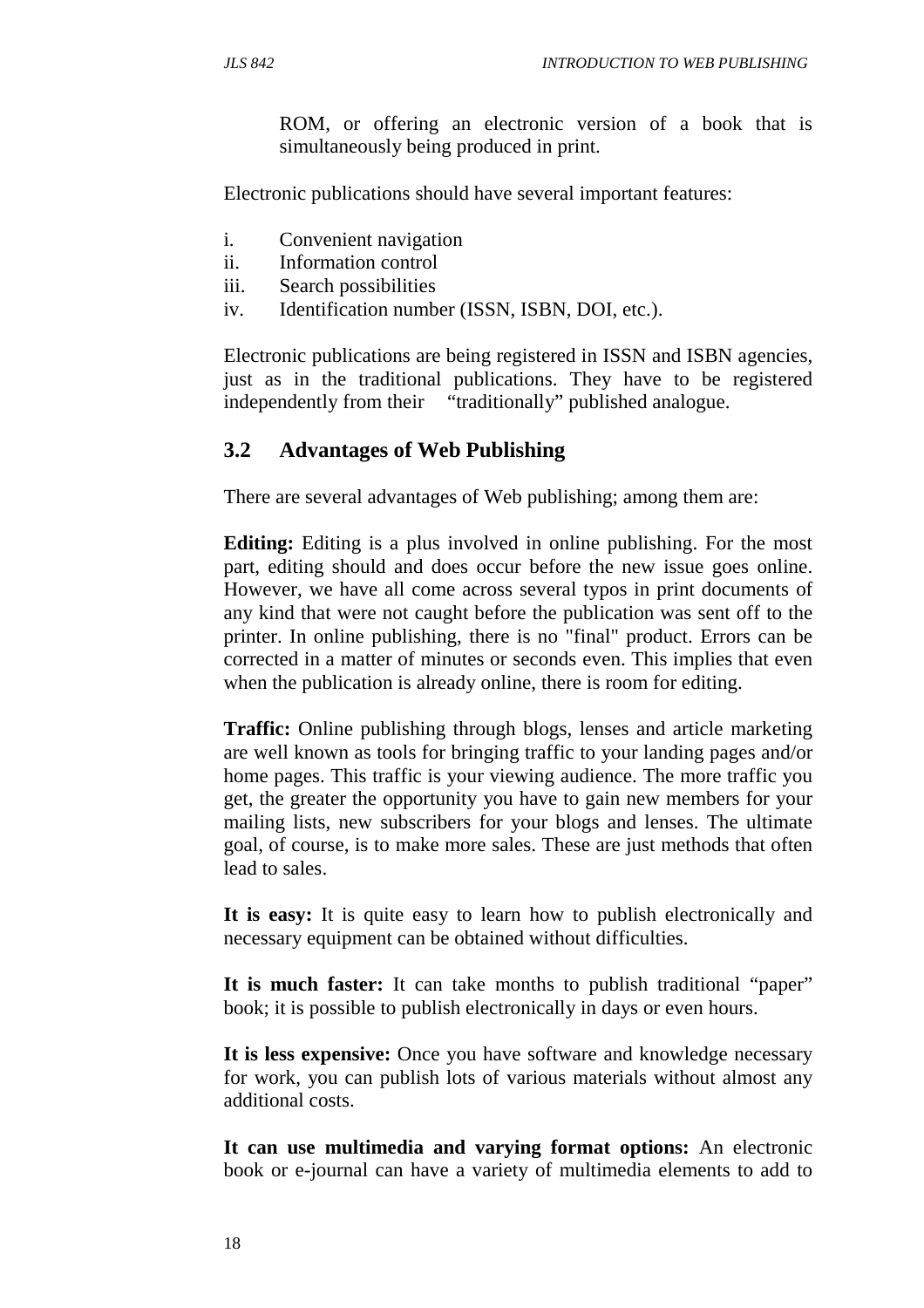the experience. Such elements might include music, graphics, animation, audio, or interactivity-clickable features. Downloadable formats for hand readers often include different fonts, a highlighter, post-it notes, a "clickable" table of contents, and bookmarking capabilities.

**It will be available internationally:** Electronic editions can be accesses from any part of the world and read from any computer connected to the Internet (Tech Terms.Com, n.d).

### **3.3 Disadvantages of Web Publishing**

Web Publishing has the following disadvantages:

**Profits:** It remains difficult to make any money off of online publishing. Most publications online right now are free to readers and are merely charging for ad space. However, some are attempting to require subscriptions. Much still seems up in the air in terms of what standard might come out of online publishing. It is a new medium and people using it are still in the stages of trial and error.

**Marketing:** Although there are no or few distribution costs for online publishing, it does take a bit of marketing to get people to your site. You must register your publication with as many search engines as possible and often, this entails a cost. However, if this is not done, no one will be able to find your site. This process needs to be given regular attention as your description or focus changes and as new search engines are introduced. Also, other sites that have agreed to link to yours need to be regularly contacted to make sure that link will remain on their site.

**Audience:** Audience is a category that can be considered both a pro and a con for online publishing. While your audience is not limited to only those hit in your distribution efforts, it is also not the dedicated group of readers that most print publications can count on. So, while your publication may be more widely available, that does not mean that people are reading it. It is more difficult to determine your readership in online publications. First, you cannot know the demographics of your readers as easily as you might with print. Some people have attempted to stick with the subscription method to alleviate some of this problem, but then readership often goes down because readers can often get the same information elsewhere for free on the Internet.

**Consumer reluctance to read online:** While the popularity of e-books and e-journals is growing steadily, many consumers are still reluctant to read onscreen or to add the cost of printing a book on one's own paper and with one's own toner. Regardless of age, gender or experience,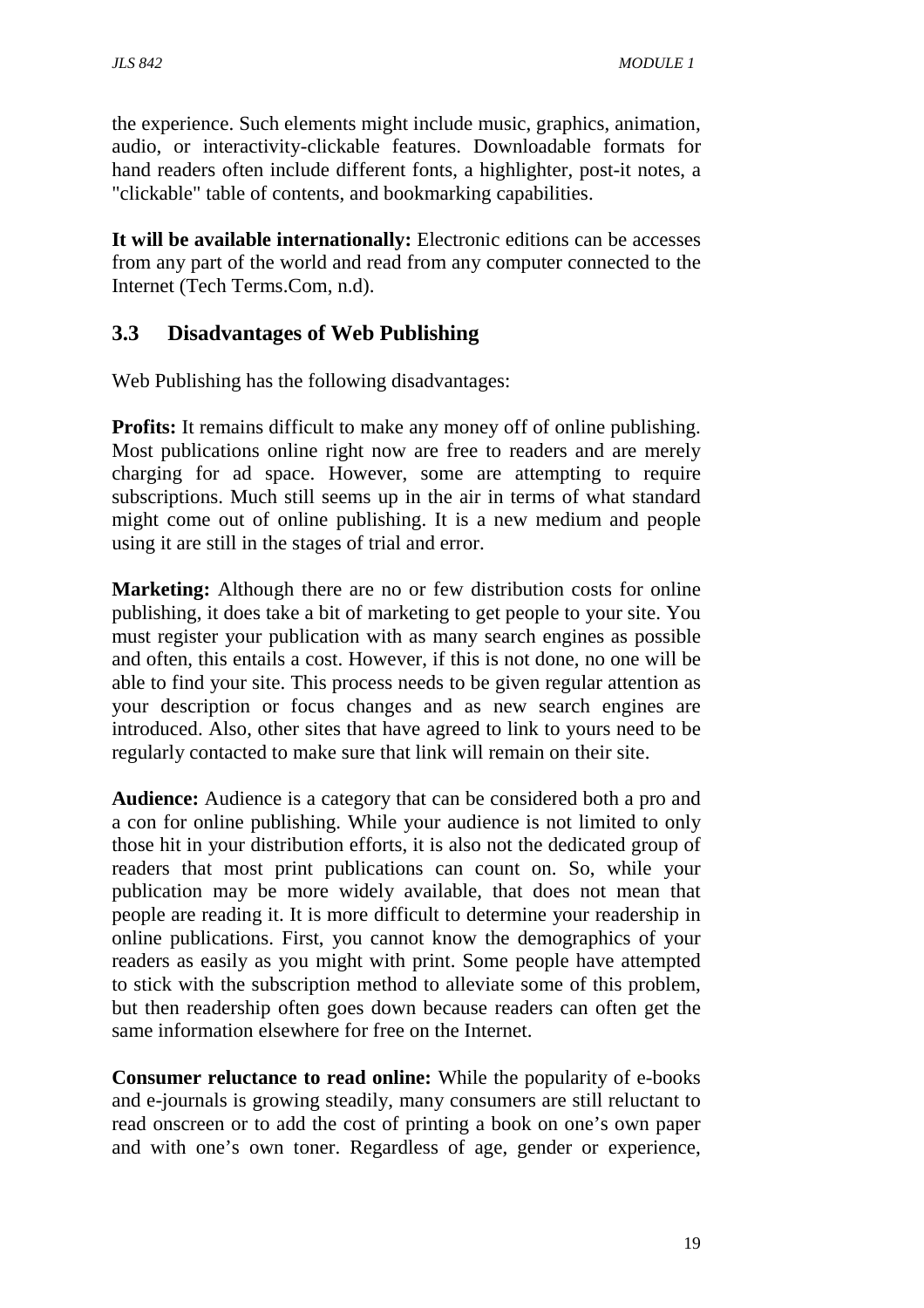almost everyone finds it more difficult to read from a screen than from paper (Tech Terms.Com, n.d.).

# **3.4 The Web Design and Development Process**

Web development follows some stages; let us quickly examine the stages:

**Information Gathering:** The first step in designing a successful Web site is to gather information. Many things need to be taken into consideration when the look and feel of your site is created. This first step is actually the most important one, as it involves a solid understanding of the company it is created for. It involves a good understanding of **yo**u. What your business goals and dreams are and how the Web can be utilised to help you achieve those goals. It is important that your Web designer start off by asking a lot of questions to help him understand your business and your needs in a Web site (Bolby, 2008).

Certain things to consider are:

- What is the purpose of the site?
- What do you hope to accomplish by building this Web site? Two of the more common goals are either to make money or share information.
- Is there a specific group of people that will help you reach your goals? It is helpful to picture the "ideal" person you want to visit your web site. Consider their age, sex or interests; this will later help determine the best design style for your site.
- What kind of information will the target audience be looking for on your site?

**Planning:** Using the information gathered from phase one, it is time to put together a plan for your Web site. This is the point where a site map is developed. The site map is a list of all main topic areas of the site, as well as sub-topics, if applicable. This serves as a guide as to what content will be on the site, and is essential to developing a consistent, easy to understand navigational system. The end-user of the Web site (customers) must be kept in mind when designing your site. These are, after all, the people who will be learning about your service or buying your product. A good user interface creates an easy to navigate Web site and is the basis for this (Bolby, 2008)**.** During the planning phase, your Web designer will also help you decide what technologies should be implemented. Elements such as interactive forms, ecommerce, flash, etc. are discussed when planning your Web site.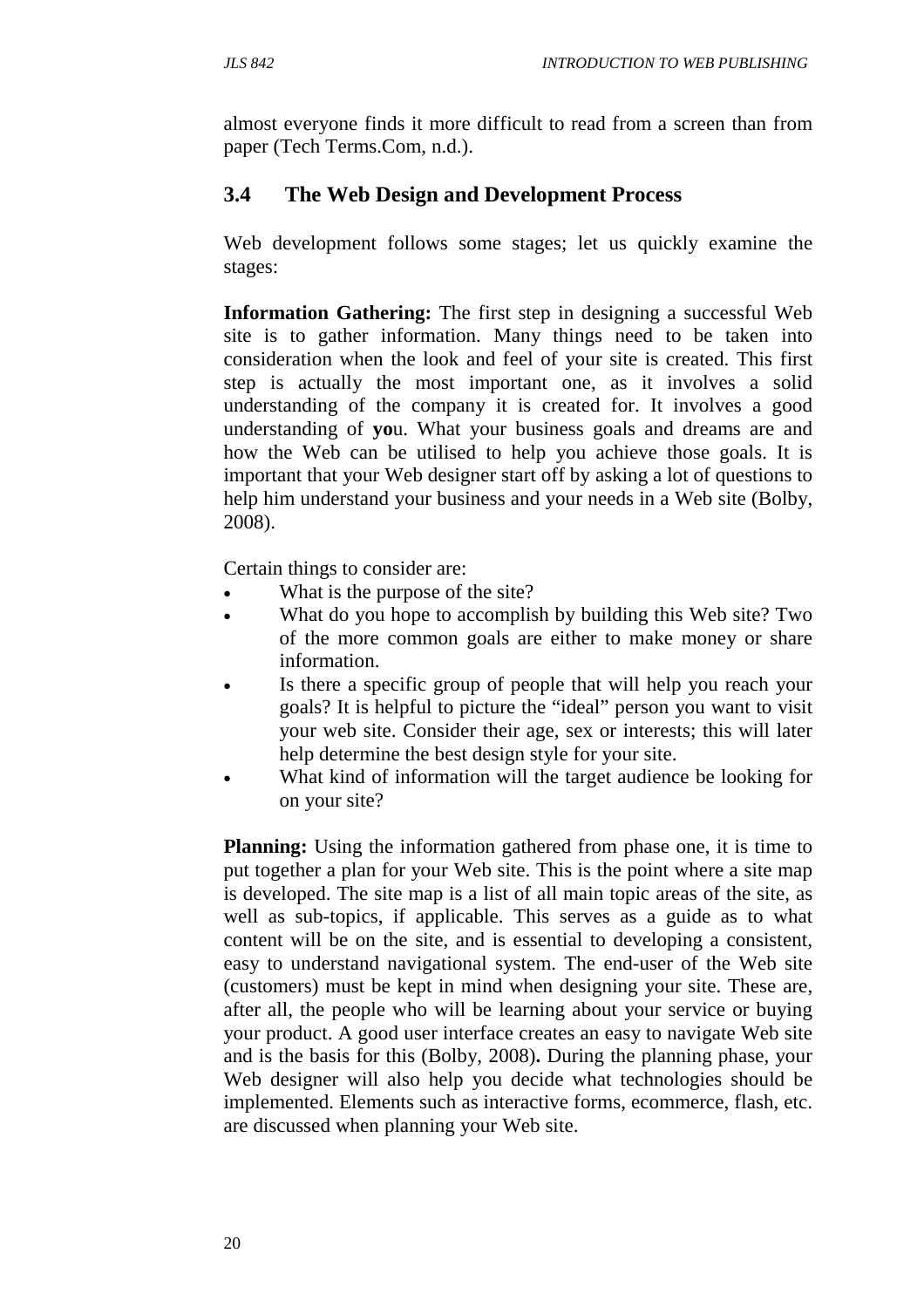**Design:** Drawing from the information gathered up to this point, it is time to determine the look and feel of your site. Target audience is one of the key factors taken into consideration. A site aimed at teenagers, for example, will look much different from the one meant for a financial institution. As part of the design phase, it is also important to incorporate elements such as the company's logo or colours to help strengthen the identity of your company on the Web site. Your Web designer will create one or more prototype designs for your Web site. This is typically a .jpg image of what the final design will look like. Often times, you will be sent an email with the mock-ups for your Web site, while other designers take it a step further by giving you access to a secure area of their Web site meant for customers to view work in progress (Bolby, 2008)**.** Either way, your designer should allow you to view your project throughout the design and development stages. The most important reason for this is that it gives you the opportunity to express your likes and dislikes on the site design. In this phase, communication between both you and your designer is crucial to ensure that the final Web site will match your needs and taste. It is important that you work closely with your designer, exchanging ideas, until you arrive at the final design for your Web site. Then development can begin.

**Development:** The developmental stage is the point where the Web site itself is created. At this time, your Web designer will take all of the individual graphic elements from the prototype and use them to create the actual, functional site. This is typically done by first developing the home page, followed by a "shell" for the interior pages. The shell serves as a template for the content pages of your site, as it contains the main navigational structure for the Web site. Once the shell has been created, your designer will take your content and distribute it throughout the site, in the appropriate areas. Elements such as interactive contact forms, flash animations or ecommerce shopping carts are implemented and made functional during this phase, as well. This entire time, your designer should continue to make your in-progress Web site available to you for viewing, so that you can suggest any additional changes or corrections you would like to have done. On the technical front, a successful Web site requires an understanding of front-end Web development. This involves writing valid XHTML / CSS code that complies with current Web standards, maximising functionality, as well as accessibility for as large an audience as possible (Bolby, 2008).

**Testing and Delivery:** At this point, your Web designer will attend to the final details and test your Web site. They will test things such as the complete functionality of forms or other scripts, as well last testing for last minute compatibility issues (viewing differences between different Web browsers), ensuring that your Web site is optimised to be viewed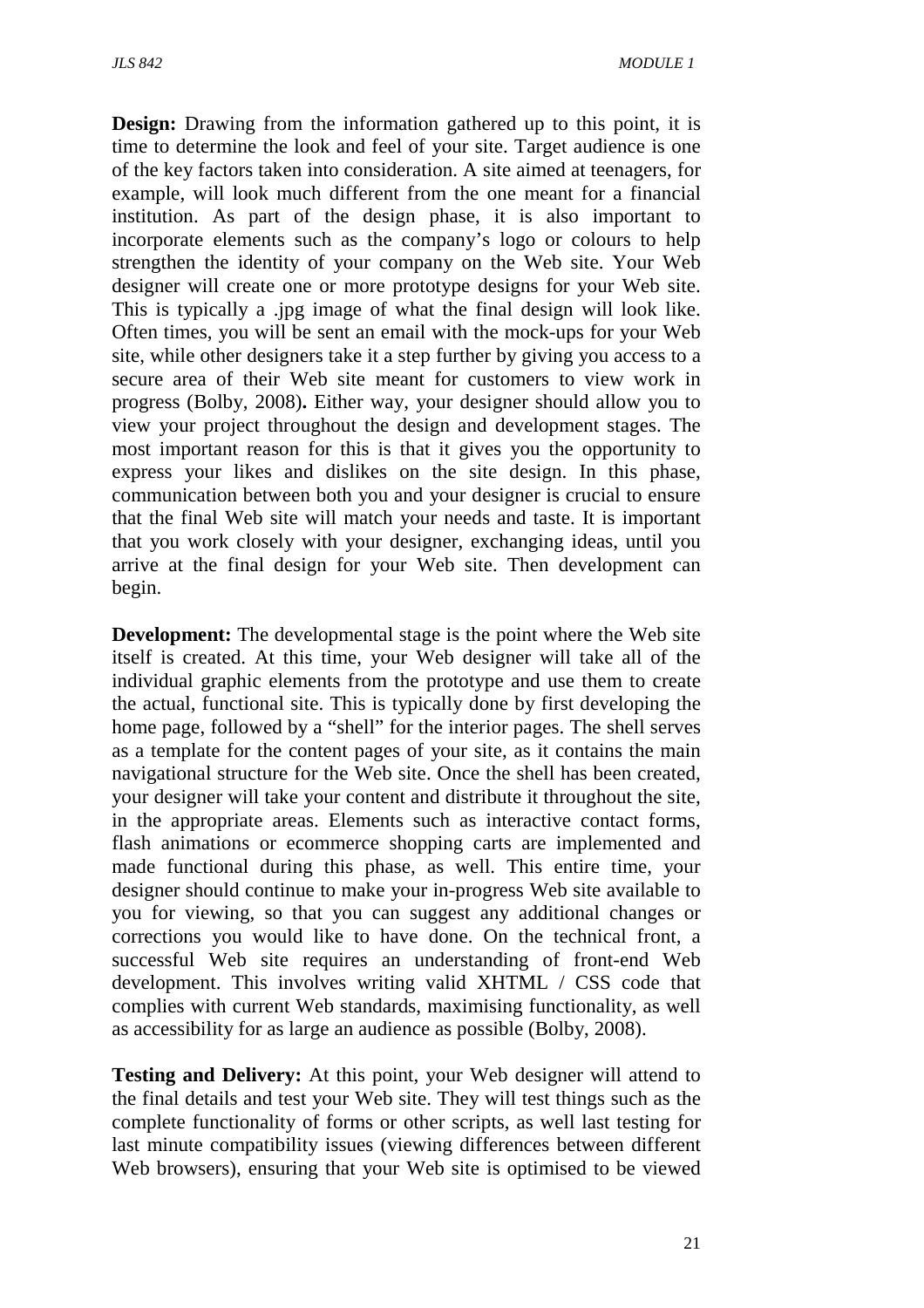properly in the most recent browser versions. A good Web designer is one who is well versed in current standards for Web site design and development. The basic technologies currently used are XHTML and CSS (Cascading Style Sheets). As part of testing, your designer should check to be sure that all of the code written for your Web site validates. Valid code means that your site meets the current Web development standards – this is helpful when checking for issues such as crossbrowser compatibility as mentioned above (Bolby, 2008). Once you give your Web designer final approval, it is time to deliver the site. An FTP (File Transfer Protocol) programme is used to upload the Web site files to your server. Most Web designers offer domain name registration and Web hosting services as well. Once these accounts have been setup, and your Web site uploaded to the server, the site should be put through one last run-through. This is just precautionary, to confirm that all files have been uploaded correctly, and that the site continues to be fully functional (Bolby, 2008).

**Maintenance:** The development of your Web site is not necessarily over, though. One way to bring repeat visitors to your site is to offer new contention a regular basis. Most Web designers will be more than happy to continue working together with you, to update the information on your Web site. Many designers offer maintenance packages at reduced rates, based on how often you anticipate making changes or additions to your Web site (Bolby, 2008). If you prefer to be more hands on, and update your own content, there is something called a CMS (Content Management System) that can be implemented to your Web site. This is something that would be decided upon during the planning stage. With a CMS, your designer will utilise online software to develop a database driven site for you (Bolby, 2008). A Web site driven by a CMS gives you the ability to edit the content areas of the Web site yourself. You are given access to a back-end administrative area, where you can use an online text editor (similar to a mini version of Microsoft Word). You will be able to edit existing content this way or if you are feeling more adventurous, you can even add new pages and content yourself. The possibilities are endless. It is really up to you as far as how comfortable you feel as far as updating your own Web site. Some people prefer to have all the control so that they can make updates to their own Web site the minute they decide to do so. Others prefer to hand off the Web site entirely, as they have enough tasks on-hand that are more important for them to handle directly. That is where the help of your Web designer comes in, once again, as they can take over the Web site maintenance for you. One less thing for you to do is always a good thing in these busy times (Bolby, 2008)**.** Other maintenance type items include SEO (Search Engine Optimisation) and SES (Search Engine Submission). This is the optimisation of your Web site with elements such as title, description and keyword tags which help your Web site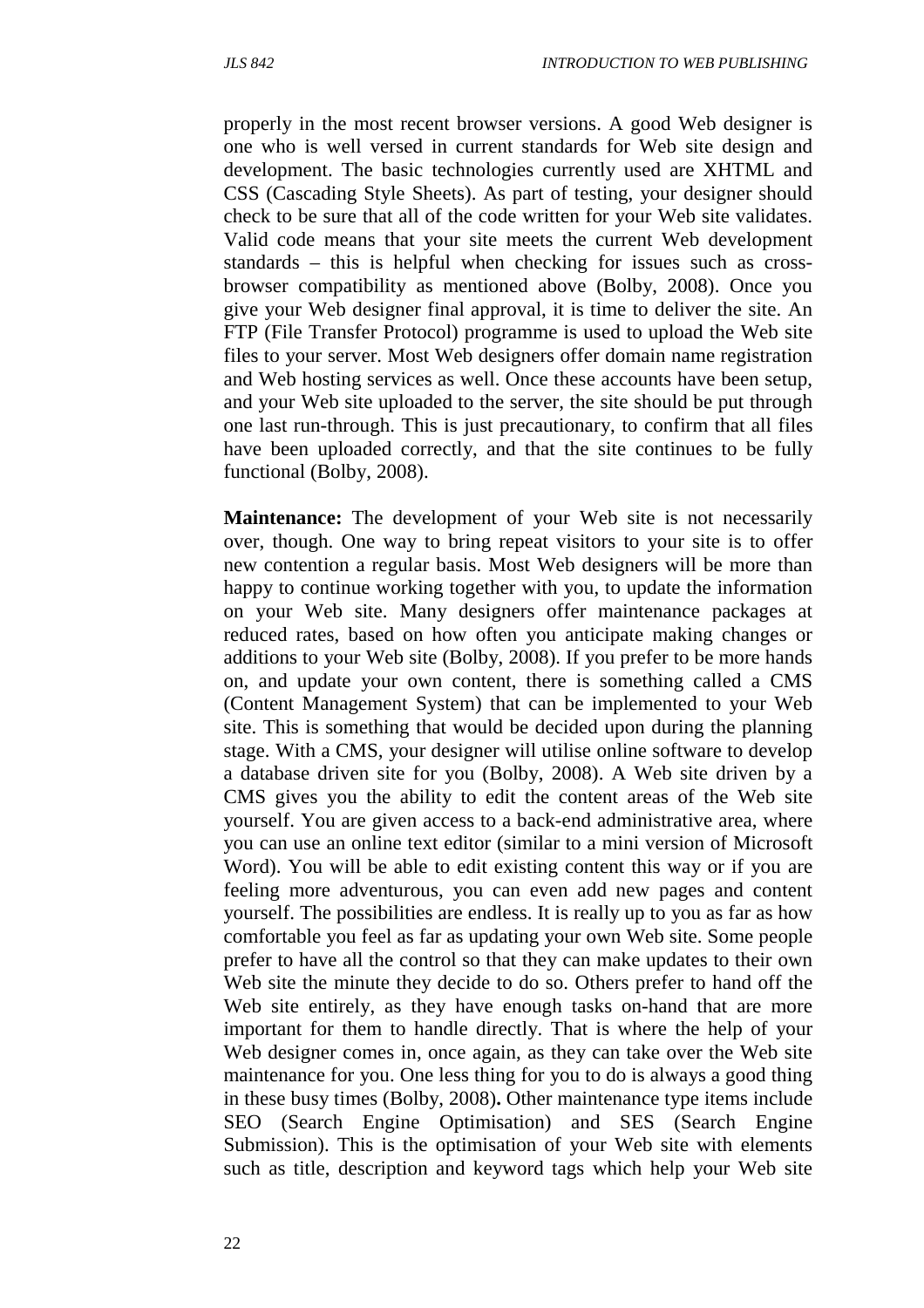achieve higher rankings in the search engines. The previously mentioned code validation is something that plays a vital role in SEO, as well (Bolby, 2008). There are a lot of details involved in optimising and submitting your Web site to the search engines. This is a very important step, because even though you now have a Web site, you need to make sure that people can find it (Bolby, 2008).

### **SELF-ASSESSMENT EXERCISE**

- i. Explain the concept "Web publishing".
- ii. What are the advantages of Web publishing?
- iii. What are the disadvantages of Web publishing?

# **4.0 CONCLUSION**

In this unit, we have conceptualised Web publishing. Web publishing is also known as online publishing. In this unit, the advantages and disadvantages of Web publishing were also delved into. As well, we delved into the process of Web publishing. Thus, the reader is equipped with additional knowledge of Web publishing process and its advantages and disadvantages.

# **5.0 SUMMARY**

Web publishing entails the publication of materials on the Internet. It has to do with an individual or an organisation publishing books, newspapers, magazines or journals on the Internet. Posting updates on social networking sites is not Web publishing. There are certain advantages and disadvantages of Web publishing; one of the advantages of Web publishing is that the work can be edited at any point in time. However, one of the advantages is that it is difficult to make profit through Web publishing.

# **6.0 TUTOR-MARKED ASSIGNMENT**

- 1. Posting updates on social networking sites like Facebook, 2go, Twitter, etc. is not Web publishing. Discuss.
- 2. Identify and discuss the advantages and disadvantages of Web publishing.
- 3. Elaborately discuss the Web design and development process.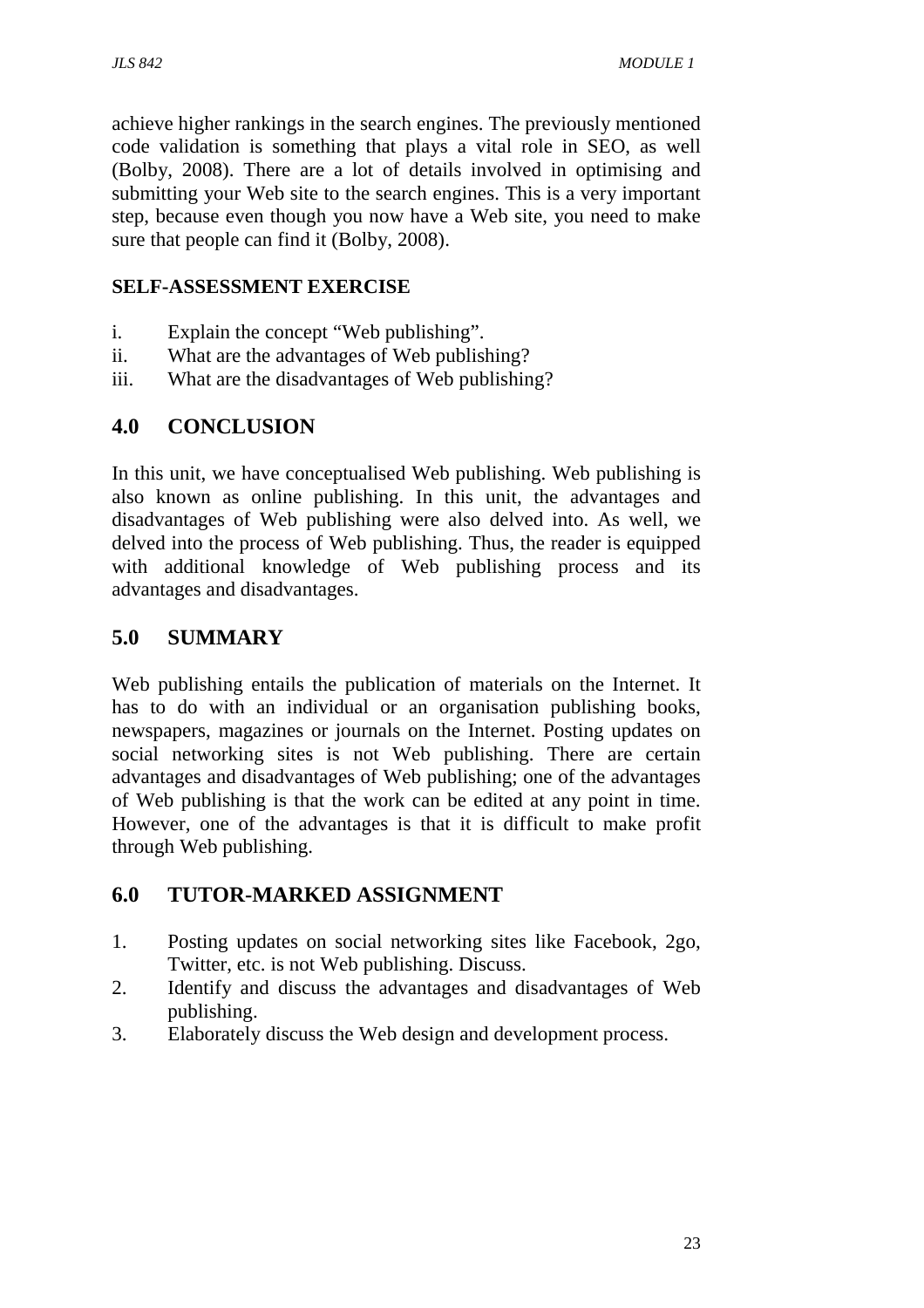#### **7.0 REFERENCES/FURTHER READING**

- Alexander, B. (2013). *Web Site Development Process The Life-Cycle Steps–Benny.* http://www.macronimous.com/resources/web\_development\_life\_ cycle.asp. Accessed 12/12/2013.
- Bowlby, S. M. (2008*). 6 Phases of the Web Site Design and Development Process.* http://www.idesignstudios.com/blog/webdesign/phases-web-design-development-process/#.Ur6qns4xjIU. Accessed 11/11/2013.
- TechTerms.Com (n. d.). *Web Publishing.* http://www.techterms.com/definition/web\_publishing. Accessed 14/12/2013.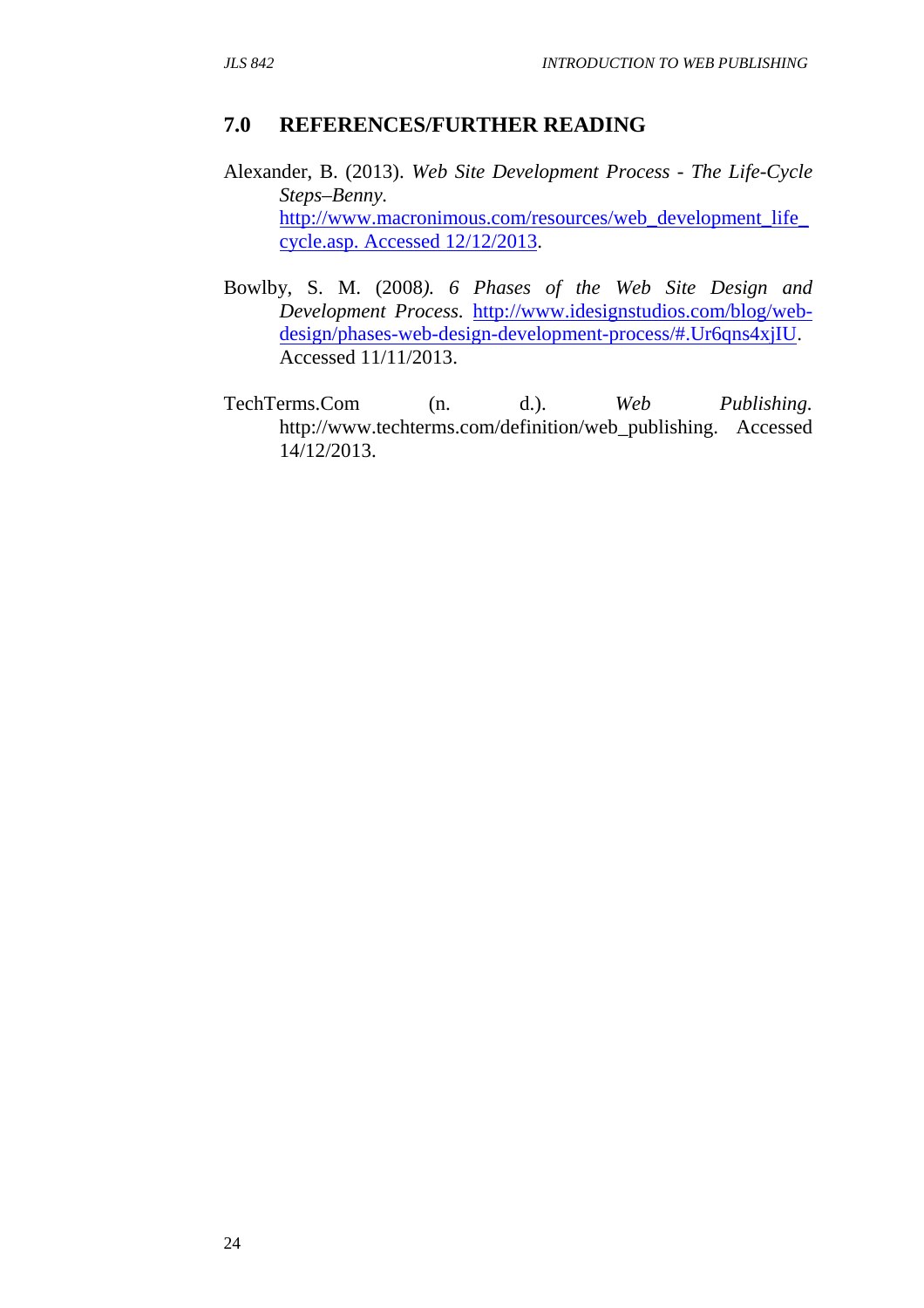## **MODULE 2 MATERIALS PUBLISHED ON WORLD WIDE WEB**

- Unit 1 E-Books
- Unit 2 E-Journals
- Unit 3 E-Newspapers and E-Magazines
- Unit 4 Functions of Online Publications

# **UNIT 1 E-BOOKS**

### **CONTENTS**

- 1.0 Introduction
- 2.0 Objectives
- 3.0 Main Content
	- 3.1 Meaning and Definitions of E-Books
	- 3.2 History of E-Books
	- 3.3 Advantages of E-Books
	- 3.4 Disadvantages of E-Books
	- 3.5 Categories of Electronic Books
	- 3.6 Types of E-Books
	- 3.7 Formats of E-Books
	- 3.8 General Characteristics of E-Books
	- 3.9 Creating an E-Book
	- 3.10 Tips for Creating an E-Book
- 4.0 Conclusion
- 5.0 Summary
- 6.0 Tutor-Marked Assignment
- 7.0 References/Further Reading

### **1.0 INTRODUCTION**

E-books are becoming more popular as technology advances. While the younger generations are learning the ways of the e-book quicker than others, some members of older generations would rather stick to printed books. And while some authors are embracing the new technological world of authorship, others are repelled by it, refusing to publish electronically. Despite the opinions shared by some authors, e-books are popular phenomenon, not only for readers, but for writers as well. The meaning of e-book, history of e-book and types of e-book are going to be discussed in this unit.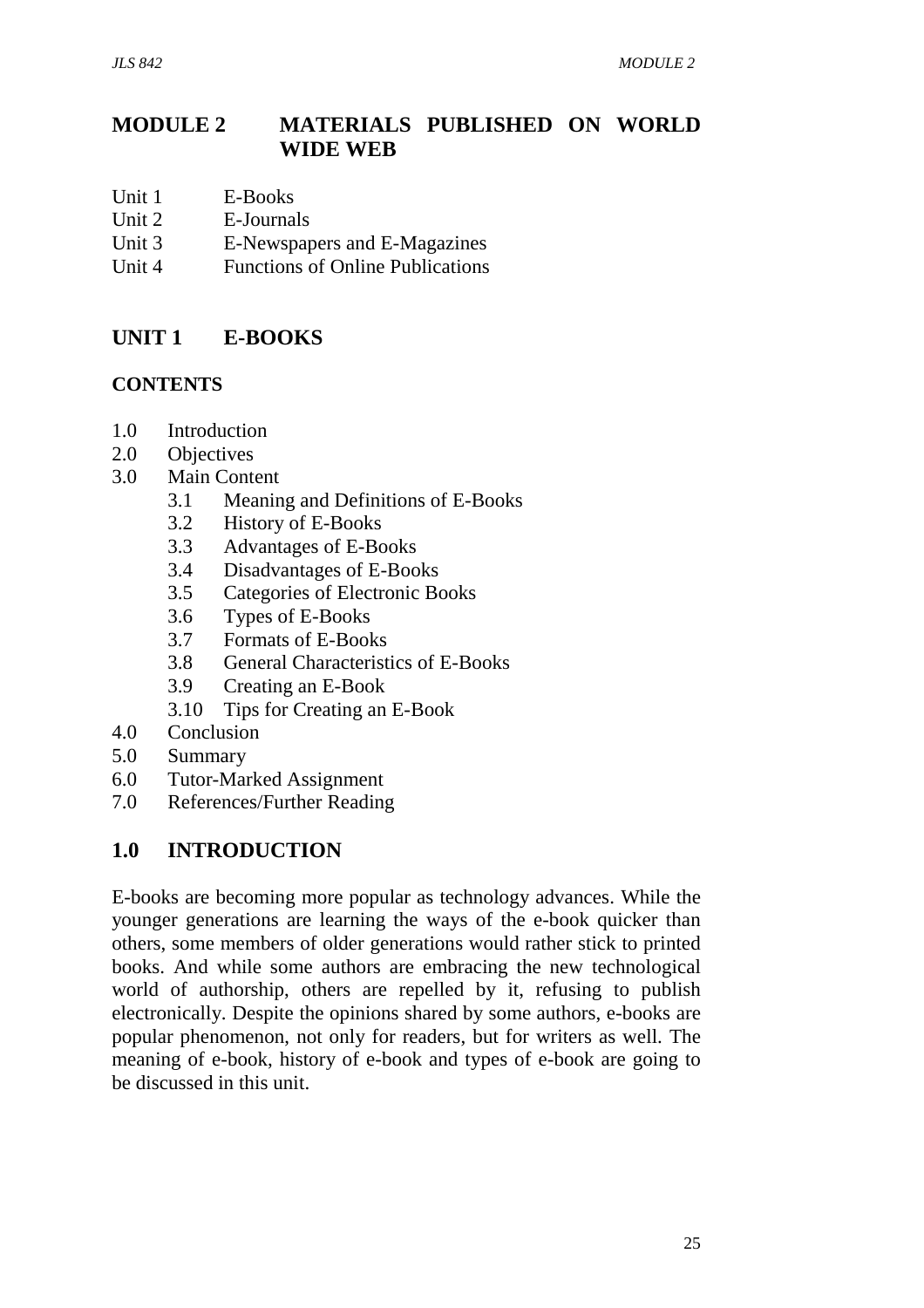## **2.0 OBJECTIVES**

At the end of this unit, you should be able to:

- explain the nature of E-Books
- explain the advantages and disadvantages of E-Books
- identify the categories of E-Books
- identify the type of E-Books
- discuss the formats of E-Books
- explain how to create an E-Book.

## **3.0 MAIN CONTENT**

### **3.1 Meaning and Definitions of E-Books**

There are quite a lot of discussions about what exactly can be called the E-Books, which is also called electronic book, online book or ebook, but for the purpose of this course, let us define electronic book as any book, which can be downloaded and read on a computer or special reader. The publishing world is in a state of flux at the moment concerning the future of books, although there is an almost universal agreement that the future of books involves the electronic format in one way or another. An e-book is an abbreviation for electronic book, also often called a digital book. The text that forms the e-book is a digital version of a printed book and can be read on a computer, a handheld device such as an e-reader or an e-book device and can sometimes, be read on cell phones, depending on the brand or make. It is common, however, that people who invest in e-books use an e-reader or personal computer to read their electronic books (Jane, 2013). An e-book is therefore a book composed in or converted to digital format for display on a computer screen or handheld device.

An electronic book is an electronic version of a traditional print book that can be read by using a personal computer or by using an eBook reader. An eBook reader can be a software application for use on a computer, such as Microsoft's free Reader application or a book-sized computer that is used solely as a reading device, such as Nuvomedia's Rocket eBook. Users can purchase an eBook on diskette or CD, but the most popular method of getting an eBook is to purchase a downloadable file of the eBook or other reading material from a Web site to be read from the user's computer or reading device. Generally, an e-book can be downloaded in five minutes or less (Rouse, 2005). An e-book, as noted by Nomeh (2012) can be described as any book publication in digital form or any electronic or digital version of a written work like a book, document, pamphlet, etc. E-books or online books are written works like books or documents that can be readable on e-book readers, computer or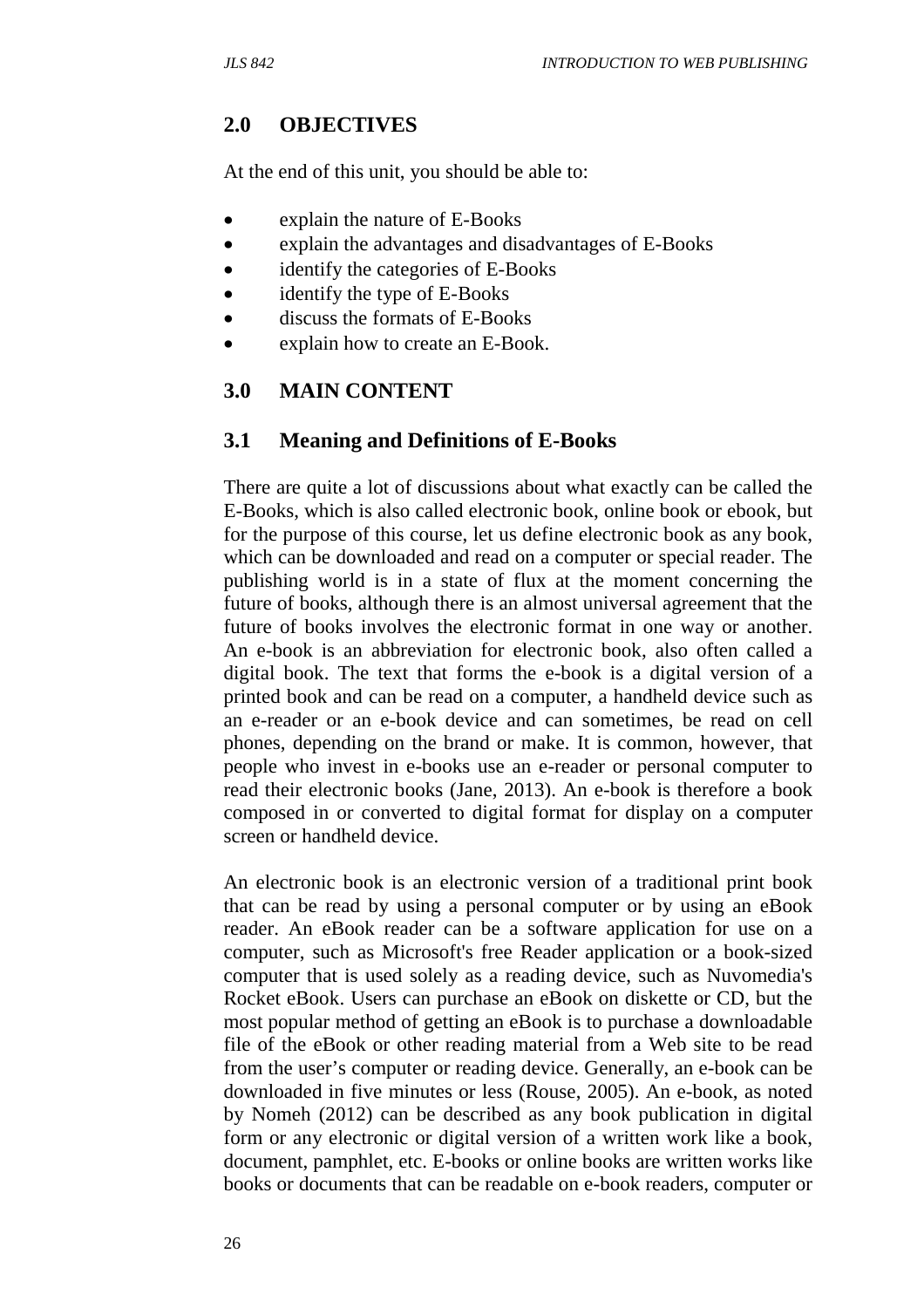any other electronic enable devices that can read digital version of a book. Thus, an e-book is seen as a text and image-based publication in digital form produced on, published by and readable on computers or other digital devices. E-books are presented visually or aurally, with the audio book as a precursor to, and limited exemplum of, electronic publishing's potential.

The foregoing implies that an e-book is the electronic counterpart of a printed book, which can be viewed on a desktop computer, laptop, smartphone or e-book reader. When traveling, a large number of ebooks can be stored in portable units, dramatically eliminating weight and volume compared to paper. Electronic bookmarks make referencing easier, and e-book readers may allow the user to annotate pages. Although fiction and non-fiction books come in e-book formats, technical material is especially suited for e-book delivery because it can be searched (Encyclopedia, n.d.). The major problem with e-books is the many formats competing for prime time, including Adobe PDF, Microsoft Reader, eReader, Mobipocket Reader, EPUB, Kindle and iPad (Encyclopedia, n. d.). Although it is not necessary to use a reader application or device in order to read an e-book, most books can be read as PDF files, they are popular because they enable options similar to those of a paper book. Readers can bookmark pages, make notes, highlight passages and save selected text. In addition to these familiar possibilities, e-book readers also include built-in dictionaries, and alterable font sizes and styles (Rouse, 2005). Some e-books can be downloaded for free or at reduced cost, however, prices for many ebooks, especially bestsellers are similar to those of hardcover books, and are sometimes higher (Rouse, 2005).

### **3.2 History of E-Books**

Historically, Van Dam is generally referred to have coined the term "electronic book." However, the first e-book can be traced back to 1940s with the index Thomisticus, a heavily annotated electronic index to the works of Thomas Aquinas and it was prepared by Roberto Busa (Nomeh, 2012). However, some writers had argued that electronic books started in the early 1960s and 1970s. Still, some claimed that e-books or electronic book was born with the first steps of project Gutenberg, a digital library for books from public domain. According to the research done by E booksworldblog, history has it according to Wikipedia that early e-books were generally written for specialty areas and a limited audience, meant to be read only by small and devoted interested group. The scope of the subject matter of these e-books included technical manual for hardware, manufacturing techniques and other subjects (Nomeh, 2012). Jane (2013) avers that the e-book was first developed in 1971 by Michael Hart. He was the founder of the Gutenberg of Illinois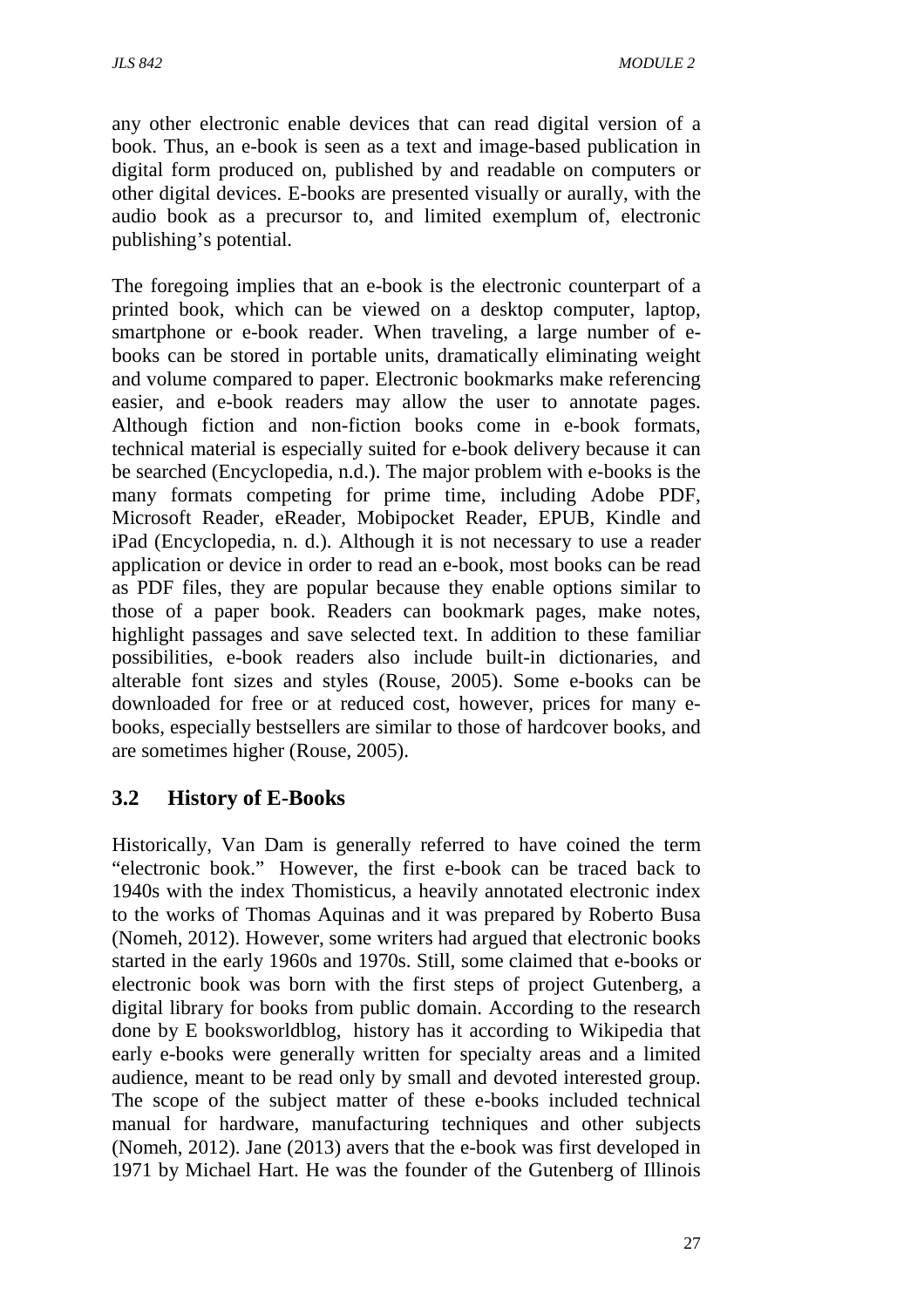University, a public library of digital books. The first e-book conference took place in Gaithersburg, Maryland, in 1998, in which a series of regulations were addressed in terms of standardising e-books. It was not until 2001, however, when Stephen King published "Riding the Bullet" as an e-book that the phenomenon became a success. He sold numerous copies for a small fee and it was then that publishers and authors saw the potential of e-books (Jane, 2013).

With the quick wide spread of the Internet worldwide, booksellers began selling books online within and outside their home country, offering excerpts on their Web sites. Libraries began creating Web sites as a virtual window as well as digital libraries stemming from their print collections (Nomeh, 2012). Marie Lebert reported that other publications like the newspapers and magazines being available online, as well as their archives. According to him, some journals became only electronic to skip the cost of print publishing, while offering print on demand. Some newsletters, magazines and journals started online from scratch, skipping a print version. Many authors began to create Web sites to self-publish their book or post it while waiting to find a publisher.

One early e-book implementation was the desktop prototype for a proposed notebook computer, the *Dynabook,* in the 1970s at PARC: a general-purpose portable personal computer capable of displaying books for reading. In 1992, Sony launched the Data Discman, an electronic book reader that could read e-books that were stored on CDs. One of the electronic publications that could be played on the Data Discman was called *The Library of the Future* (Wikipedia, n. d.). Early e-books were generally written for specialty areas and a limited audience, meant to be read only by small and devoted interest groups. The scope of the subject matter of these e-books included technical manuals for hardware, manufacturing techniques and other subjects. In the 1990s, the general availability of the Internet made transferring electronic files much easier, including e-books (Wikipedia, n. d.).

### **3.3 Advantage of E-Books**

E-books have the following advantages:

**Spatial Benefits:** There are millions of e-books available on the Internet today. Mobile availability of e-books may be provided for users with a mobile data connection, so that these e-books need not be stored on the device. An e-book can be offered indefinitely, without ever going "out of print". In the space that a comparably sized print book takes up, an ereader can potentially contain thousands of e-books, limited only by its memory capacity. If space is at a premium, such as in a backpack or at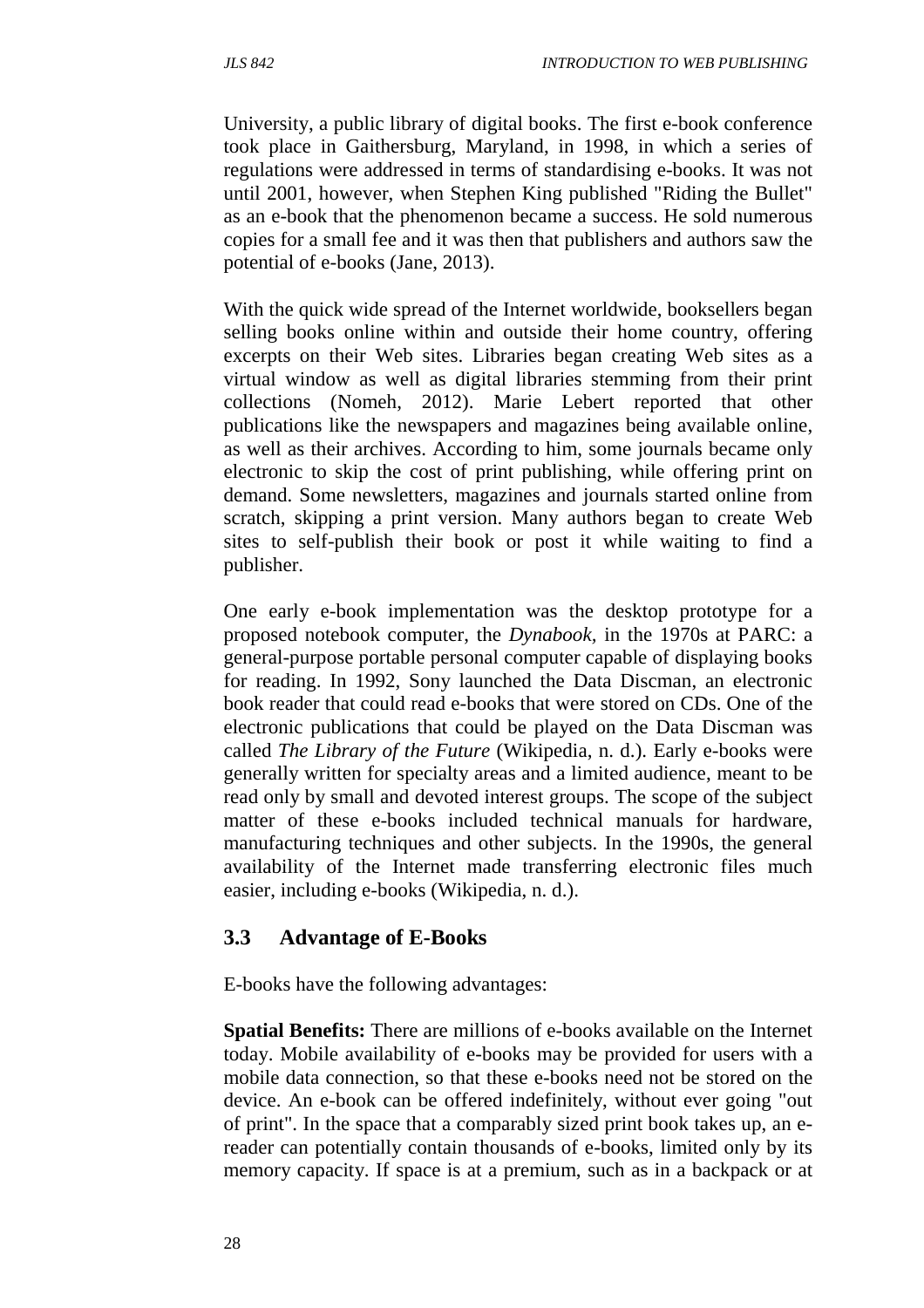home, it can be an advantage that an e-book collection takes up little room and weight.

**Mechanical and Multimedia Benefits:** E-book Web sites can include the ability to translate books into many different languages, making the works available to speakers of languages not covered by printed translations. Depending on the device, an e-book may be readable in low light or even total darkness. Many newer readers have the ability to display motion, enlarge or change fonts, use Text-to-speech software to read the text aloud for visually impaired, partially sighted, elderly or dyslectic people or just for convenience, search for key terms, find definitions or allow highlighting bookmarking and annotation. Additionally, e-books allow for readers to look up words or find more information about the topic immediately. Material can be organised as the author prefers and is not limited to a linear path through the book as hyper-text can allow a number of paths through the material. Printed books use three times more raw materials and 78 times more water to produce than e-books.

**Distributive and Access Benefits:** While an e-book reader costs much more than one book, the electronic texts are at times cheaper. Moreover, great shares of e-books are available online for free, minus the minimal costs of the electronics required. For example, all fiction from before the year 1900 is in the public domain. Also, libraries lend more current ebook titles for limited times, free samples are available of many publications and there are other lending models being piloted as well. Ebooks can be printed for less than the price of traditional new books using new on-demand book printers. An e-book can be purchased, downloaded and used immediately, whereas when one buys or borrows a book; one must go to a bookshop, a home library or public library during limited hours or wait for a delivery.

**Control:** The editor of electronic books has total control over his work; the person can be the publisher, distributor and bookshop owner at the same time; and this is hardly possible with traditional book publishing.

**Delivery Cost:** There are no delivery costs; no mailing, no postage, no handling, no printing costs, etc. Since the work is available on the net, the publisher does not spend any money supplying the work to the readers as the readers can easily access the work online.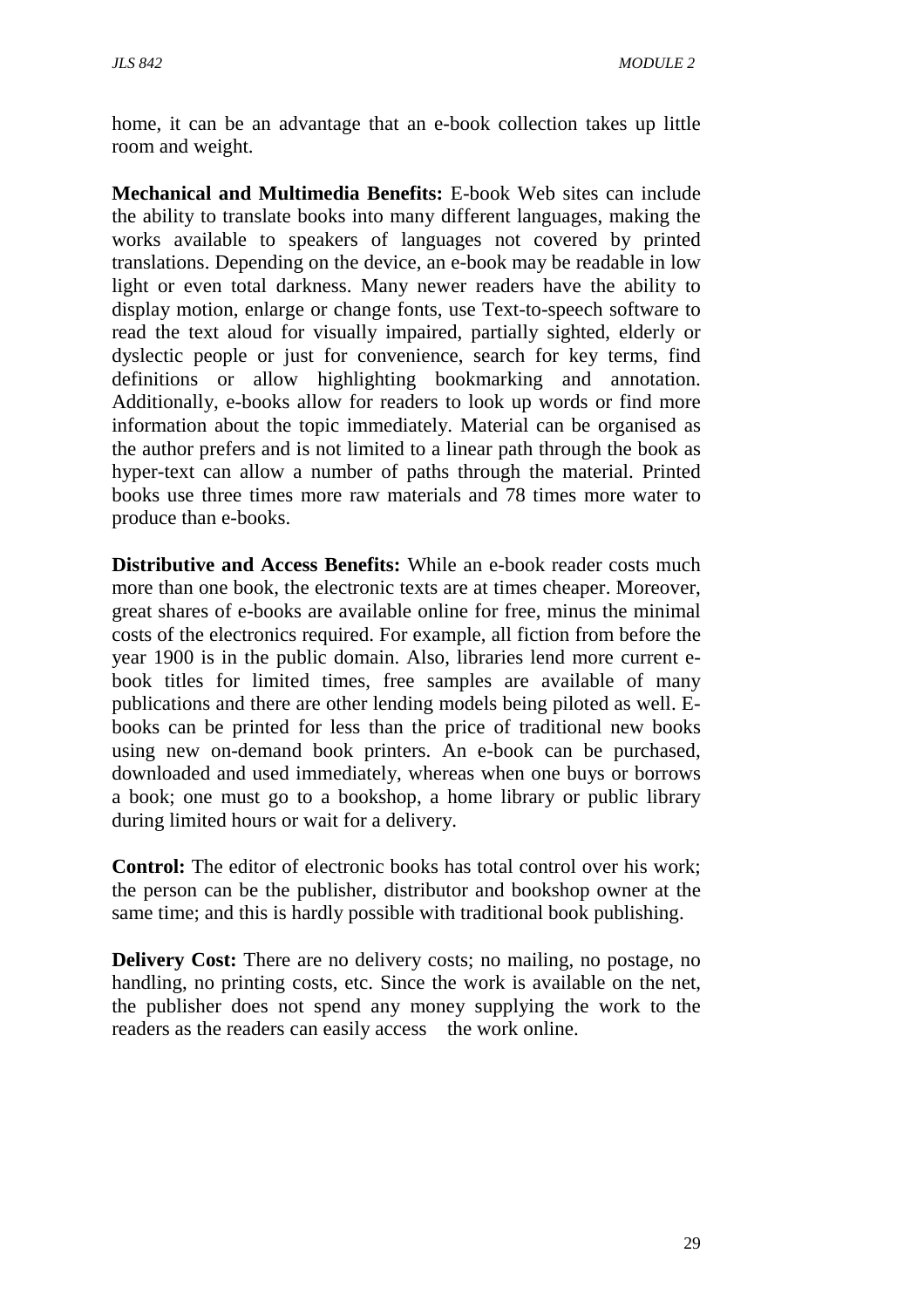### **3.4 Disadvantages of E-Books**

Below are some of the advantages of e-books, as identified by Scott (2013):

**1.** Screen glare and eyestrain are a severe concern for numerous possible customers of e-book technologies. A major concern of reading from a good e-book reader could harm the eyes. The show resolution of computer screens and electronic devices is even less than the print quality produced by a publishing push.

**2.** Reading from a computer lacks the knowledge and comfort of reading from a book. A paper book can be opened and turned, while a good electronic text is much more difficult to navigate.

**3.** E-books have unreliable life span. Paper has a much longer life span compared to most digital forms of storage space. Simply because of the rapid development of new computer systems it is difficult to assess whether the software or even hardware will become out-of-date. As new hardware is actually developed buildings should be put into location to permit for the migration of existing materials to the new platforms so that they can be utilised. Techniques of preserving the electronic documents should also end up being created. A high degree of dependability of the gear should be component of the electronic devices that manage the replacements for printed books.

**4.** It can end up being hard to distinguish yourself from "almost anyone.' for just about anyone can help to make a good e-book. To make your book equivalent to a "real" book, you should find and assess several e-book publishers prior to making a deal. A fancy website doesn't guarantee a excellent publisher. Look from their e-books and see in the event that your own suits in with that mix.

The electronic publishing industry, as noted by UNESCO (2010) can be divided into three basic categories: commercial, subsidy, and selfpublishing:

**1. Commercial e-publishing:** Commercial e-publishers function like commercial print publishers. Manuscripts are accepted on the basis of quality and marketability and go through a process of review, editing and proofreading before publication. Most commercial e-publishers accept fewer than 10% of submissions. Writers pay no fee for publication and receive royalties. Commercially published e-books are sold primarily through the publisher's Website, but are also available on most online bookstores, including Amazon.com and Barnes and Noble. Distribution in traditional bookstores, however, is still limited. However, as all e-books have ISBNs, they can be ordered through any bookstore.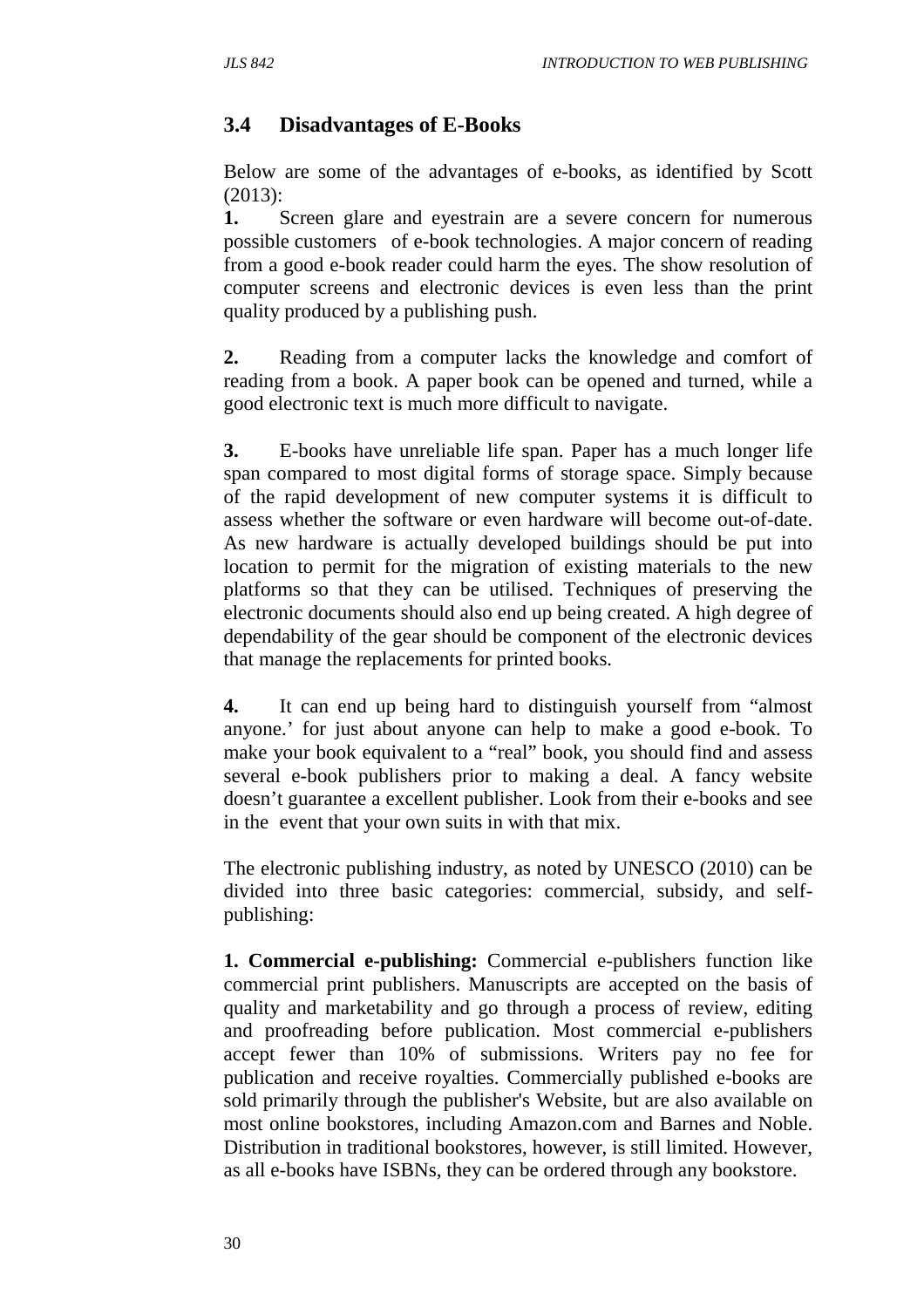**2. Subsidy e-publishing:** Subsidy e-publishers produce and distribute books for a fee. Authors receive a royalty, which is usually comparable to that offered by commercial e-publishers. Unlike commercial epublishers, subsidy publishers provide little screening, except for offensive content such as pornography or hate material and usually accept any manuscript, regardless of quality. Most subsidy publishers provide no editorial services or proofreading (though some offer such services for an extra fee); books are posted exactly as submitted. Subsidy publishers also offer few promotional services; the responsibility for promoting a book rests primarily with the author. Like commercially published e-books, subsidy-published e-books are available through most online bookstores, but very rarely found in traditional bookstores. However, like commercially published e-books, they have ISBNs and can be ordered from any bookstore.

**3. Self-publishing:** Self-publishing is a process in which the author is entirely responsible for producing his/her own book, from development to publication, to marketing. Most often, a self-published e-book will be posted upon the author's own site. In self-publishing, the author formats the text or arranges for formatting and is responsible for obtaining the ISBN and copyright registration. The author is directly responsible for publishing expenses and receives all revenues from book sales.

### **3.6 Types of E-Books**

Nomeh (2012) classifies e-books into the following:

- Flat e-book
- Embedded media books
- Interactive books.

**Flat E-books:** Flat E books include e-books that have quite increase in colour and come with annotation features such as high lighten and text note taking. Common vendors that can do this include Amazon, Inkling, and Kno; although each of this is creeping into the next class of e-book. Vendors usually will do conversion for free and then charge a slice of the proceeds. This can be a drawback, as can the fact that reading is done via a proprietary systems and most vendor do not share product analytics. But if you want to get started simply and quickly, flat e-books are a cost efficient way to get started (Gammon's blog, 2012).

**Embedded Media Books:** Embedded media books include the features of the flat e-books with audio, video and animations. This type, however, is referred to as semi-interactive. This class of e-book augments flat books with audio, video and animations. They are semi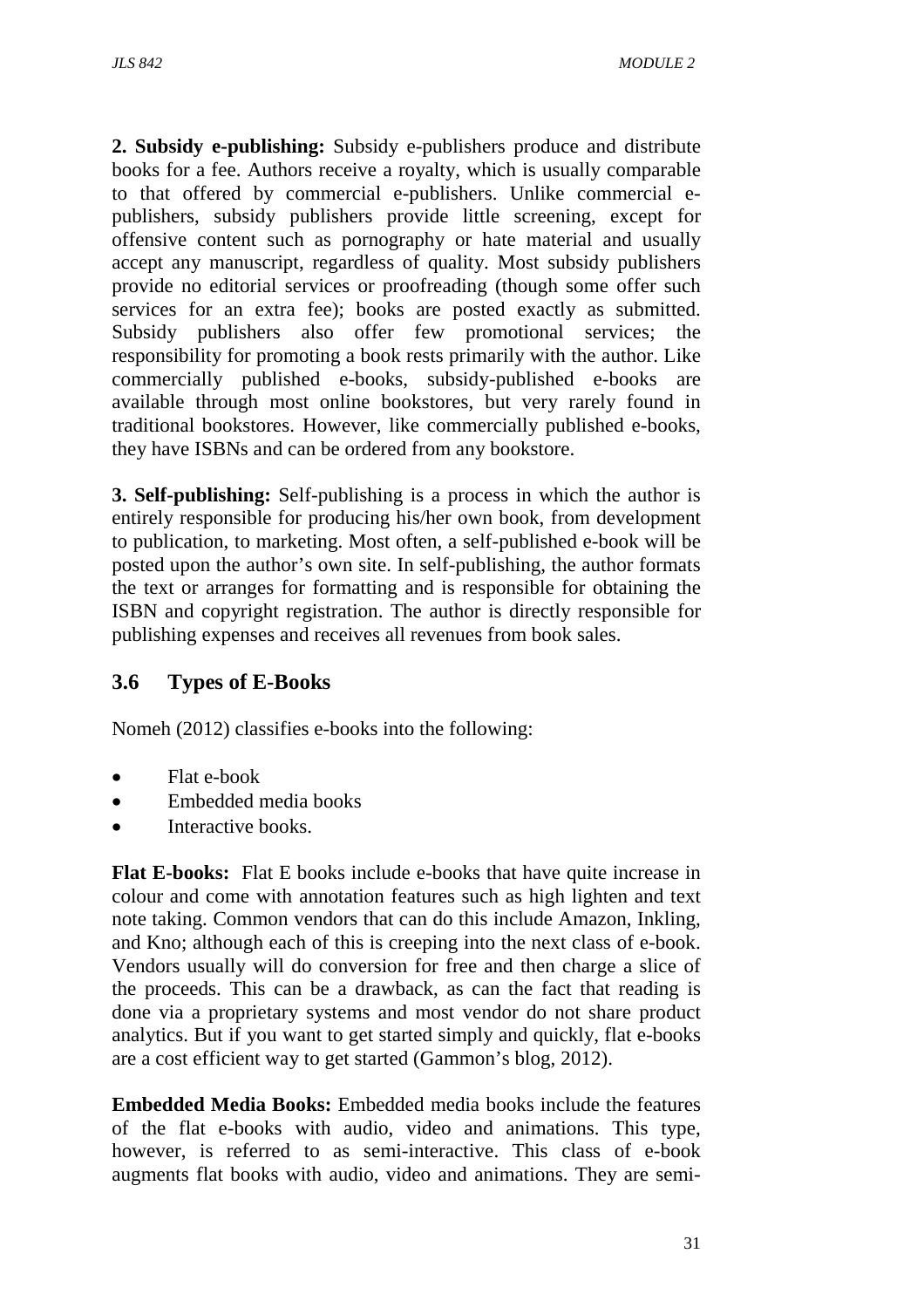interactive (Gammon's blog, 2012). There is a pretty wide range of vendors in this space. You can go into apps, for example with vendors like Hurix and YuDu. Terms vary across the gamut of work for hire and royalty agreements. In this class too, you need not necessarily expect a lot of upfront cost on software builds (Gammon's blog, 2012).

**Interactive Books:** Interactive books as the name connotes, is the type of e-book that is a 2-way performance, such as viewing a video and responding to it and the system should remember and often react to those responses. This class is what people really mean when they think of next generation textbooks. True interactivity is 2-way and persistent. Viewing video is not interactive, unless you can respond to it and the system should remember and often react to those responses. Of course, this is most important for disciplines like education (Gammon's blog, 2012).

### **Jaebi (2013) classifies e-books into the following:**

1. **Amazon Kindle:** As of March 2011, the most popular type of ebook is the one used by Amazon's Kindle. The file format used by Kindle is .azw, and is proprietary software created specifically for use on Amazon's e-reader. The Kindle e-book uses Digital Rights Management (DRM), which prevents unauthorised copying or use of the Amazon-purchased e-books on non-Kindle software. Amazon has released Kindle applications for devices such as the iPhone/iPad and Google Android, allowing users to purchase and view Amazon e-books via Whispernet, a framework for delivering Kindle e-books.

**2. E-Reader:** The e-Reader e-book format is created by Palm Digital Media, a company currently owned by Barnes and Noble. E-Reader uses the .pdb file format and is a freeware programme, meaning it can be used by consumers and as a platform for development by software makers. This flexibility makes eReader e-books available for many popular digital devices and computers by installing eReader software. In addition, anyone can create eReader e-books using Drop book or eBook Studio. eReader books are sold on eReader.com.

**3. EPUB:** EPUB is the e-book format developed by the International Digital Publishing Forum. The format itself is based on the open standards of Open Publication Structure, a variant of HTML, XML and the ZIP compression format. Because these technologies are widely used on the Internet and by computers, the EPUB file format can be used on Kobo eReaders, Apple's iBook app, Barnes and Noble's Nook eReader and several other software and devices.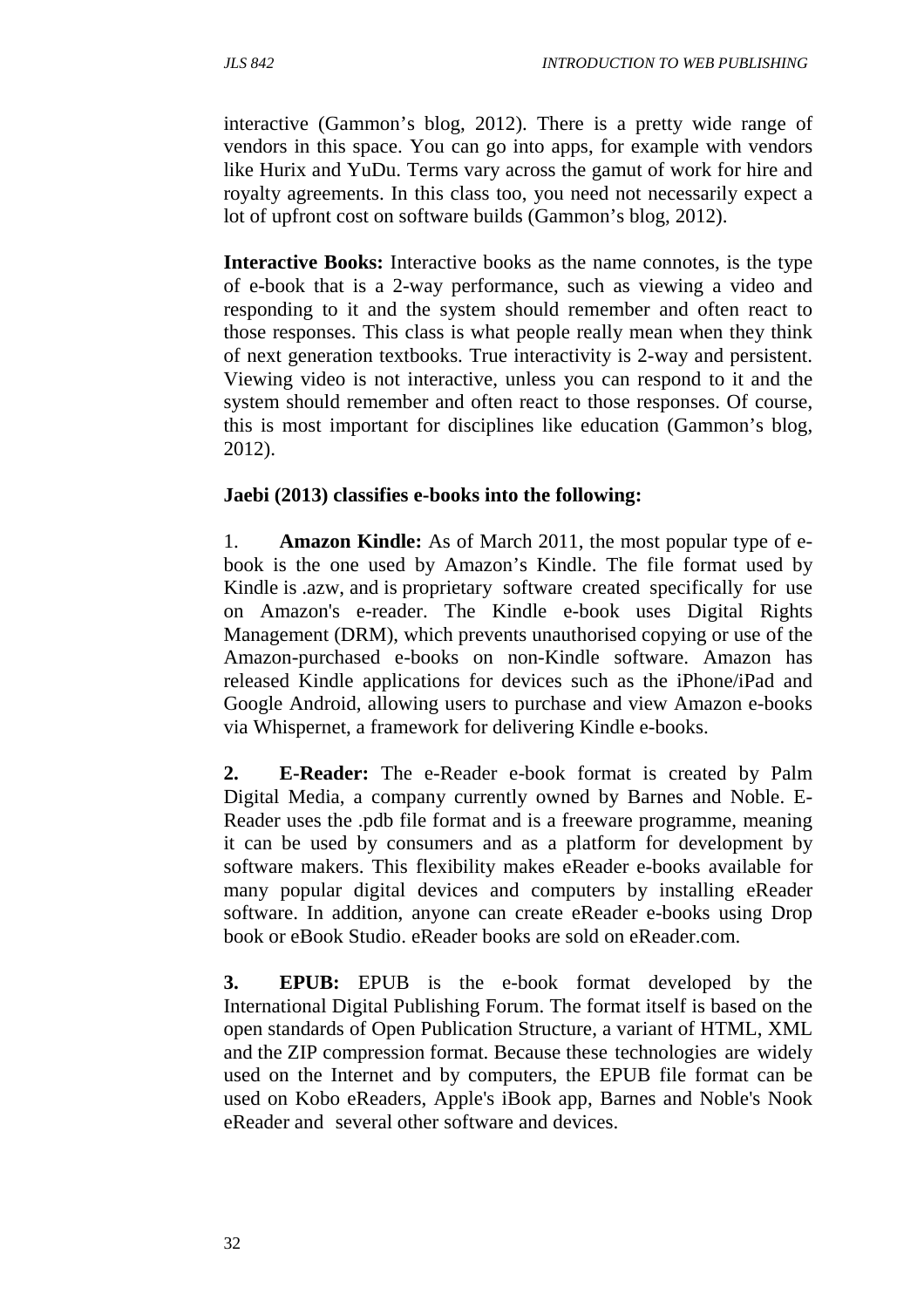**4 Broadband E-Books:** The Sony Corporation-developed Reader uses a type of e-book known as Broadband Ebooks, or BBEB for short. Broadband e-books use the .lrf file extension. All BBEB e-books are published with DRM encryption, which prevents the e-books from being accessed on non-Sony Reader equipment. According to Steve Haber, Sony Reader president, the company has sold millions of the eReader and was developing an app to work with Apple iOS (iPhone/iPad). In February 2011, the Sony Apple app met with compatibility complications, pushing back the project indefinitely.

## **Hirsh (2013) classifies E-Books into the following:**

1. **ePub:** A cross-platform (Windows, Macintosh and Linux compatible) format based on XHTML programming, the ePub electronic book format can be created by and read on a variety of proprietary and non-proprietary software, making it a widely used format for creating accessible electronic books. It uses the same basic programming as Web pages, with special functions dependent on the skills of the programmer and the abilities of the reading device.

**2. Amazon Kindle:** Amazon's Kindle is a popular electronic book reading device that has its own type of electronic book file denoted by the file extension .azm. AZM files have restrictions on the way they can be used based on digital rights management (DRM) procedures. These files are intended to be read only on the Kindle. The Kindle is designed to read these files and may also be able to read other file types but it may corrupt their formatting.

**3. Adobe Books:** Sony's reader and the Barnes and Noble reader known as the Nook both read Adobe e-book and PDF files. Adobe ebooks can also be read on Windows-based computers and Macintosh computers running OS X or newer systems. It offers bookmarking features but is considered less user-friendly than many other formats.

**4. Mobile Pocket:** MobiPocket is an electronic book format designed for Windows-based PCs, laptops and mobile devices. In addition to reading books on your device, it offers simple bookmarking and instant table of contents features.

**5. Palm:** The Palm electronic book format is similar to the MobiPocket format in features but can be used on mobile devices running Windows Mobile or iPhone and iPod Touch software as well as computers running Windows and Mac OSX.

**6. Microsoft Reader:** Designed specifically for Windows-based operating systems, whether on computers or mobile devices, the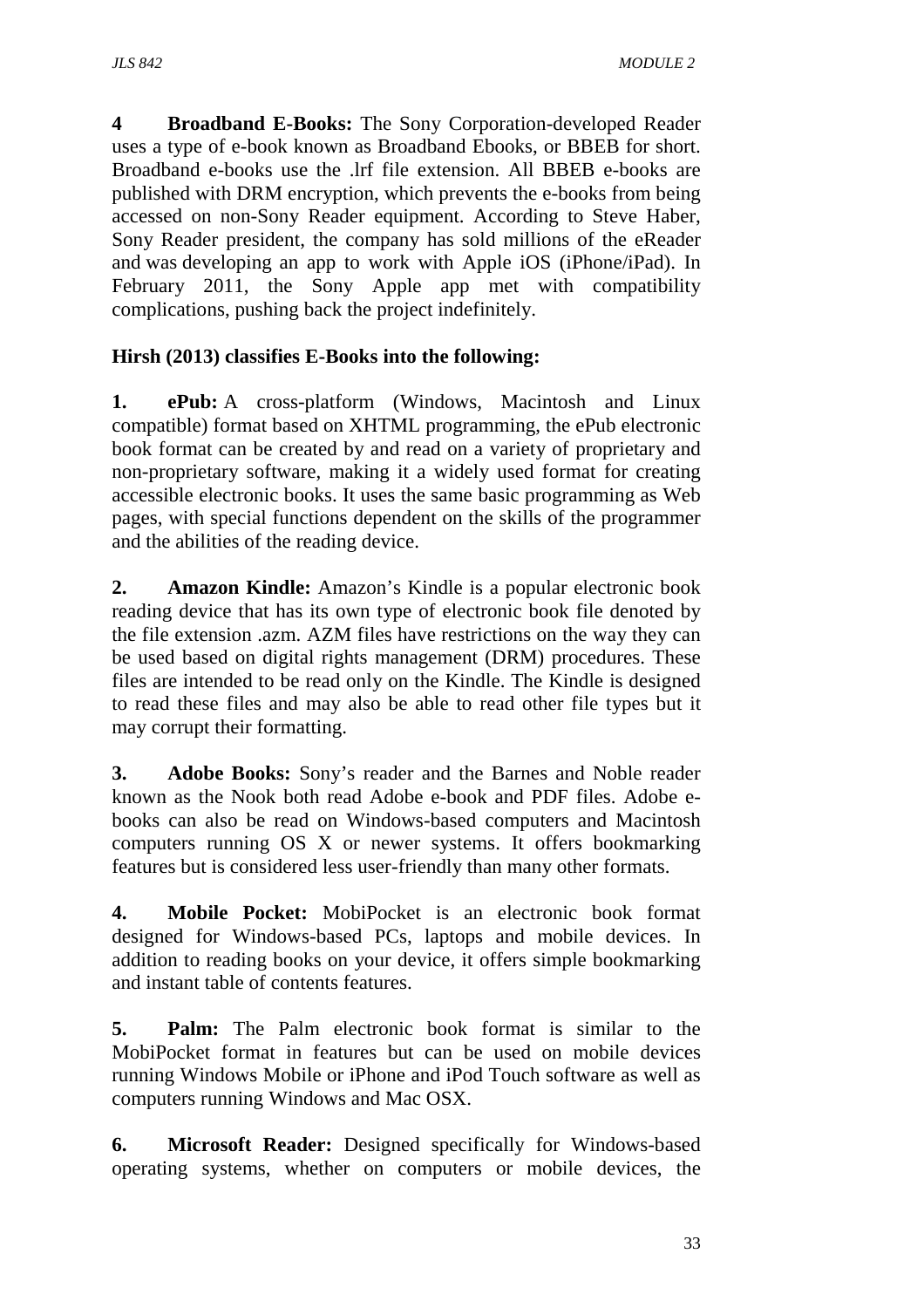Microsoft Reader format focuses on presenting clear, easy-to-read text optimised for the computer or device's screen. Other features include the software remembering where you left off when the book last closed and bookmarking options.

**7. iBook:** Created for Apple's iPad, iBook format offers specialised touch-screen page flipping technology, aggregated bookmarking features, full color capabilities, last viewed page memory and a graphic user library interface. It is available only for specific Apple devices.

## **3.7 Formats of E-Books**

Here are the most popular formats, along with the advantages and disadvantages of each:

**E-mail:** It is the simplest way to distribute your work electronically. All that needs to be done is just copy the text of your book into an e-mail message and send it whenever you get a request. If you do not want to be bothered with responding to individual requests, you can even set it up to go out on autoresponder, if that is a feature available through your Web host. One of the advantages of e-book is that it is easy to create and send on demand. However, this format has limited text formatting and graphic capabilities. E-mail message can be large, unwieldy and hard to read. It requires reader to view on screen or print a paper copy (UNESCO, 2010).

**HTML**: If you know HTML or have a good Web authoring programme, you can publish your book as an attractive Web page or series of Web pages. You can also put your book online as a plain text file, although that is less attractive and eliminates your ability to use graphics, hyperlinks, etc. The major advantages are: available immediately to anyone who wants to view it. It allows for more attractive graphic design. It can include images, hyperlinks, audio, video, etc. However, it requires reader to view on screen or print a paper copy. Printouts are of unpredictable quality. Text and graphic appearance varies depending upon the browser used (UNESCO, 2010).

**PDF** (portable document format): With PDF, you essentially create a digital photo of your final book design. Readers across various computer platforms see the text, layout and graphics just as you created them, as long as they have a copy of Acrobat Reader with which to view your book. Just upload the PDF file to your Web site and give readers a link or simply a file name they can access to download your book. It has its own advantages: This format allows print-quality text formatting/graphic design. It can look and "feel" more like a print book, with a fully designed cover, page numbers, index, etc. It can include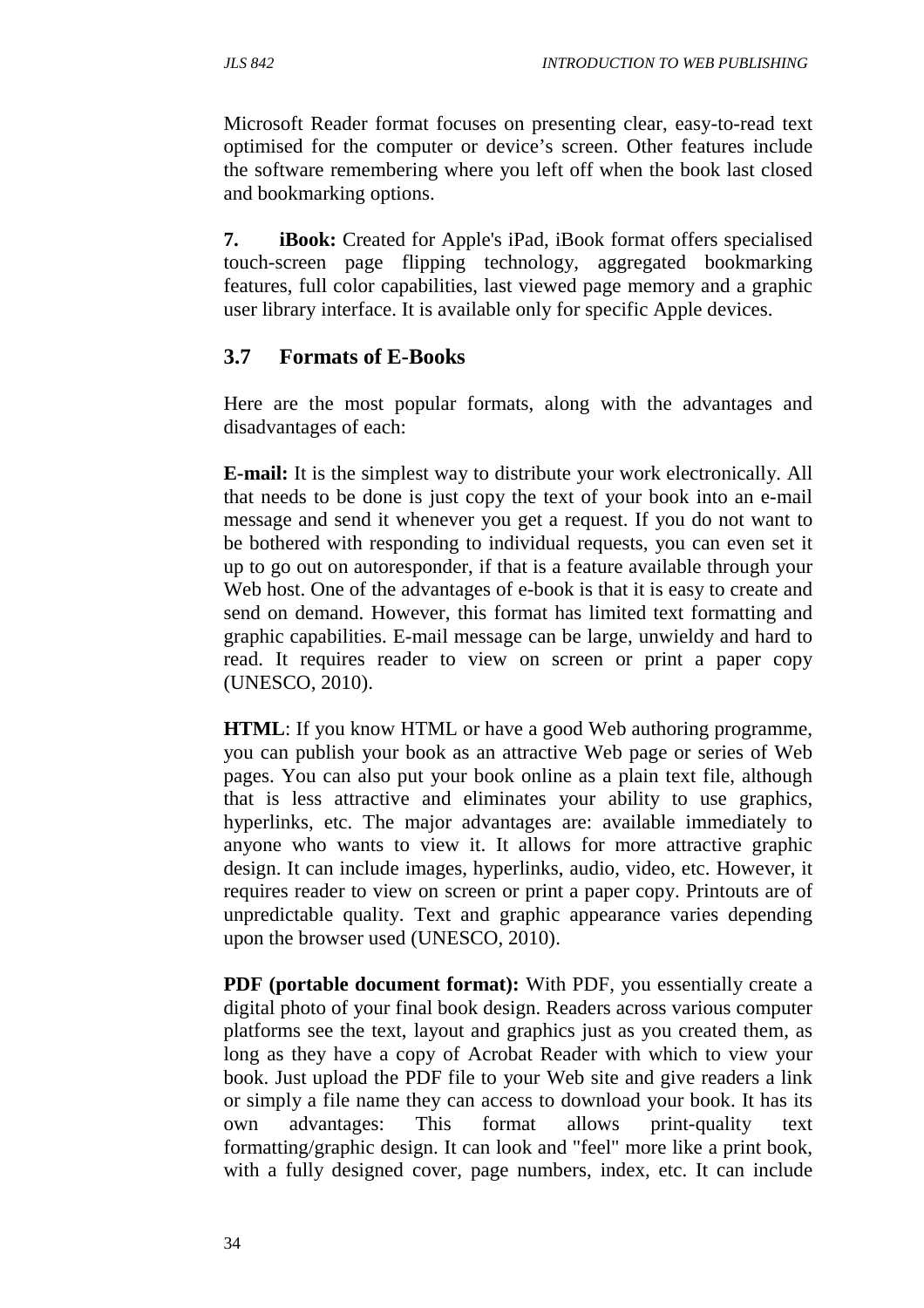hyperlinks, searchable features and bookmarking/note-making capabilities. Acrobat makes your e-book perfectly formatted on the customer's screen. However, it requires reader to own or download Acrobat Reader (though it is free and can be obtained at Adobe's Website http://www.adobe.com). It requires reader to view on screen or print a paper copy. It requires the use of a separate software programme such as Adobe Acrobat or Adobe PageMaker to design your book. PDF can be a large file requiring long download time. The learning curve for the Adobe Acrobat is difficult to master for the graphically challenged (UNESCO, 2010).

**Electronic Book Reader:** Several companies now manufacture electronic book readers that are about the size of a traditional print book and weigh a couple of pounds. Powered by batteries with a life of several hours, these readers display a digital version of your book on a flat screen or pair of screens. Users can "turn" pages electronically, bookmark passages and even make notes as they read. In the case of books formatted for hand-held e-readers, such as SoftBooks, RocketBooks, the Librius Millenium E-Book Reader, etc.; books may be available through a retailer such as Barnes and Noble and downloaded directly to the e-reader. The advantages are: Immediately portable. Allows near-print-quality text formatting and graphic design. They usually have backlit to allow reading even in the dark. However, special reading equipment is indispensable (UNESCO, 2010).

## **3.8 General Characteristics of E-Books**

Below are the general characteristics of e-books, as identified by UNESCO (2010):

- 1. E-books promote reading. People are spending more time in front of screens and less time in front of printed books.
- 2. E-books are good for the environment. E-books eliminate the need for filling up landfills with old books. E-books save transportation costs and the pollution associated with shipping books across the country and the world.
- 3. E-books preserve books. The library of Alexandria was burned and the collection ruined. Richard Burton's wife, after his death and against his wishes, destroyed a book he had been working on for ten years. The original manuscript of Carlyle's *The French Revolution* was lost when a friend's servant tossed it into the fire. E-books are ageless; they do not burn, mildew, crumble, rot or fall apart. E-books ensure that literature will endure.
- 4. E-books are faster to produce than paper books, allow readers to read books about current issues and events.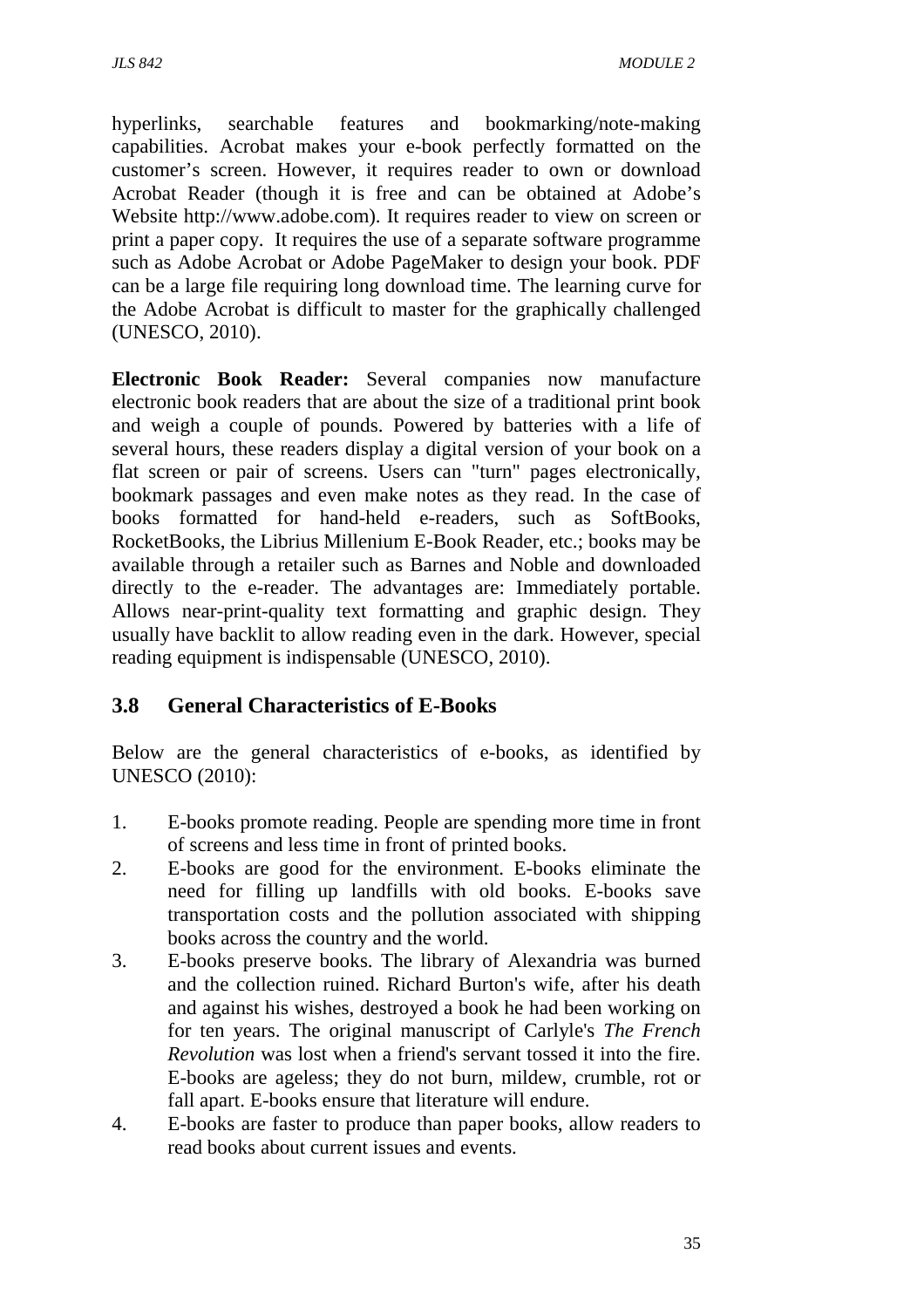- 5. E-books are easily updateable, for correcting errors and adding information.
- 6. E-books are searchable. Quickly you can find anything inside the book. E-books are globally searchable: you can find information in many e-books.
- 7. E-books are portable. You can carry an entire library on one DVD.
- 8. E-books free you to do other activities while you are listening.
- 9. E-books can be printable: and thereby give a reader most or all of the advantages of a paper-based book.
- 10. E-books defy time; they can be delivered almost instantly. Ebooks are transported to you faster than overnight shipping: in minutes or in seconds.
- 11. E-books defy space; e-books online can be read simultaneously by thousands of people at once.
- 12. E-books are cheaper to produce. Thus, small presses can attempt to compete with media giants.
- 13. E-books are cheaper to buy.
- 14. E-books can be annotated without harming the original work.
- 15. E-books make reading accessible to persons with disabilities. Text can be re-sized for the visually impaired. Screens can be lit for reading in the dark.
- 16. E-books can be hyper-linked, for easier access to additional information.
- 17. E-books with additional software and hardware can read aloud to you.
- 18. E-books let you tweak the style. Many e-books allow readers to change the font style, font size, page size, margin size, colors and more.
- 19 E-books may allow the option for the addition of multimedia: still images, moving images and sound.
- 20. E-books, with their capacity for storage, encourage the publishing of books with many pages, books that might be too expensive to produce (and purchase) in paperback.
- 21. E-books can be quickly duplicated, and then distributed to strangers or given to your friends. Worry no more about your loaned books that will never be returned.
- 22. E-books empower individuals to write and to publish and in this way, help to challenge "the crushing power of big publishing" that excludes so many authors
- 23. E-books allow authors to experiment in many themes and styles.
- 24. E-books posted online encourage comments, corrections and feedback, which eliminates mistakes and improves accuracy, especially important when dealing with scientific and technological issues.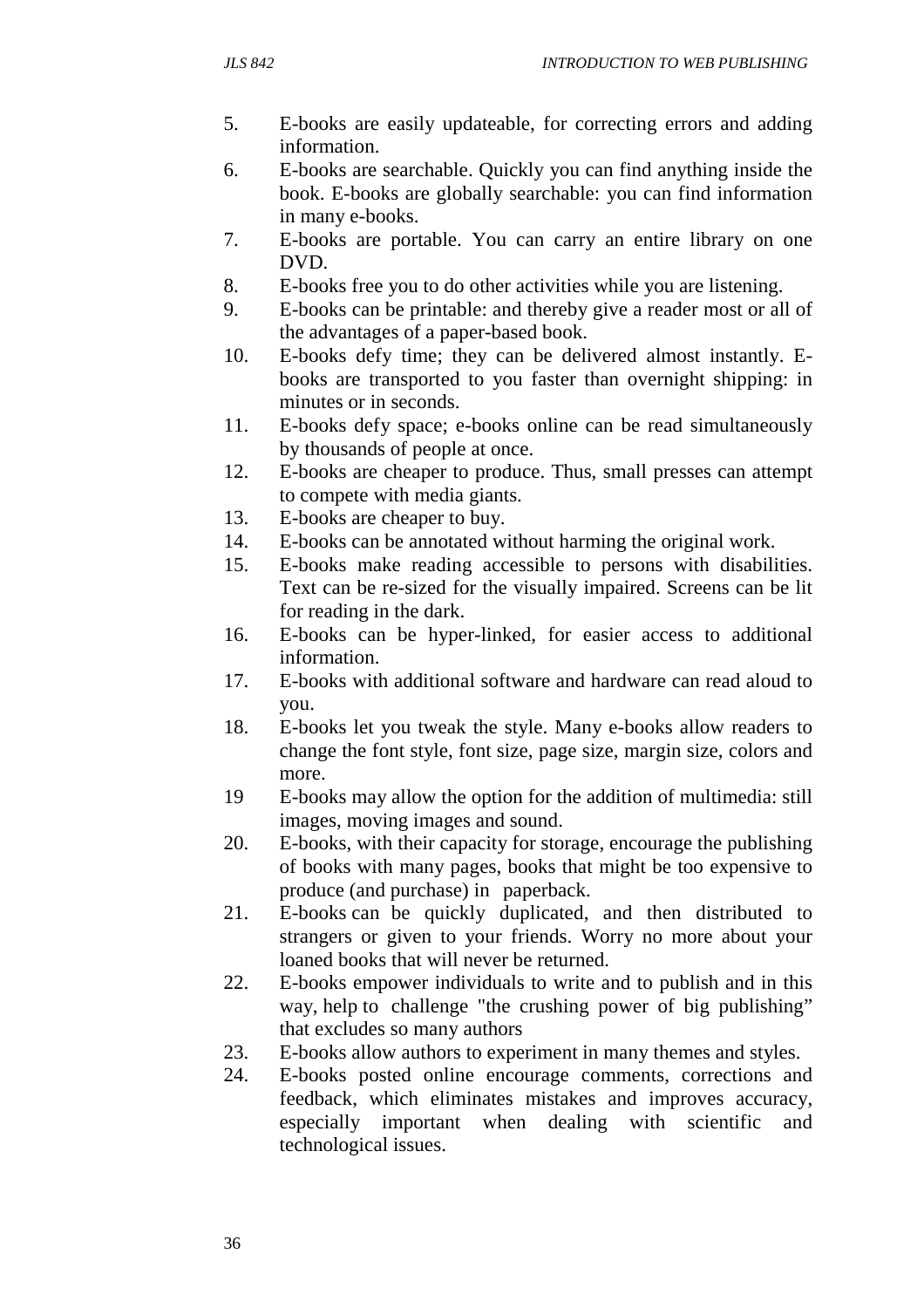25. E-books allow publishers to publish and readers to read works by a larger number of authors and works on a wider variety of topics.

### **3.9 Creating E-book**

From this part, you will learn how to create e-book in HTML, PDF and electronic book reader formats.

**1. HTML:** One of the options is to create e-book as an HTML file. This method gives you the opportunity to make your e-book a multimedia production, with animation, audio, video, etc. Such e-books can be presented in two ways: as Web site or as executable file. We will discuss the creation of Web sites then we study production of e-journals, so now we will learn to create e-books as executable files. Two basic steps are:

- To create a book as a Web page or series of Web pages;
- To transform these Web pages into executable (EXE) files.

At first, you have to transform the text of your book into HTML format. There are lots of different HTML editors; some of them are free, and some are very expensive and professional. If you have a working knowledge of HTML – it means, if you can create a simple Web page using only a text editor and a browser, you know what software you would prefer for creating HTML files. If not, you can try a "What You See Is What You Get", or WYSIWYG HTML editors, such as Microsoft FrontPage or Netscape Composer for creating HTML files. There is a good chance that you already have one of these programmes installed on your computer. Both of these HTML editors are easy to use as a word processor. There are a lot of different HTML editors, and we will talk more about that in the section about production of electronic journals or you can use Microsoft Word programme. Most modern Word processors posses the ability to export a document to HTML format, just by saving the file as type "HTML document".

Once you have your HTML pages ready, you can transform them into ebook. This process is called "compiling" (compiling is the process when a computer translates code written in a computer language into an executable form) and is quite easy to do with special software. The HTML compiler software compresses normal HTML files into a selfextracting executable file (EXE). Anyone can download and view ebooks produced with any compiler software using any Internet browser. There are many programmes for compiling HTML files into EXE files. For example: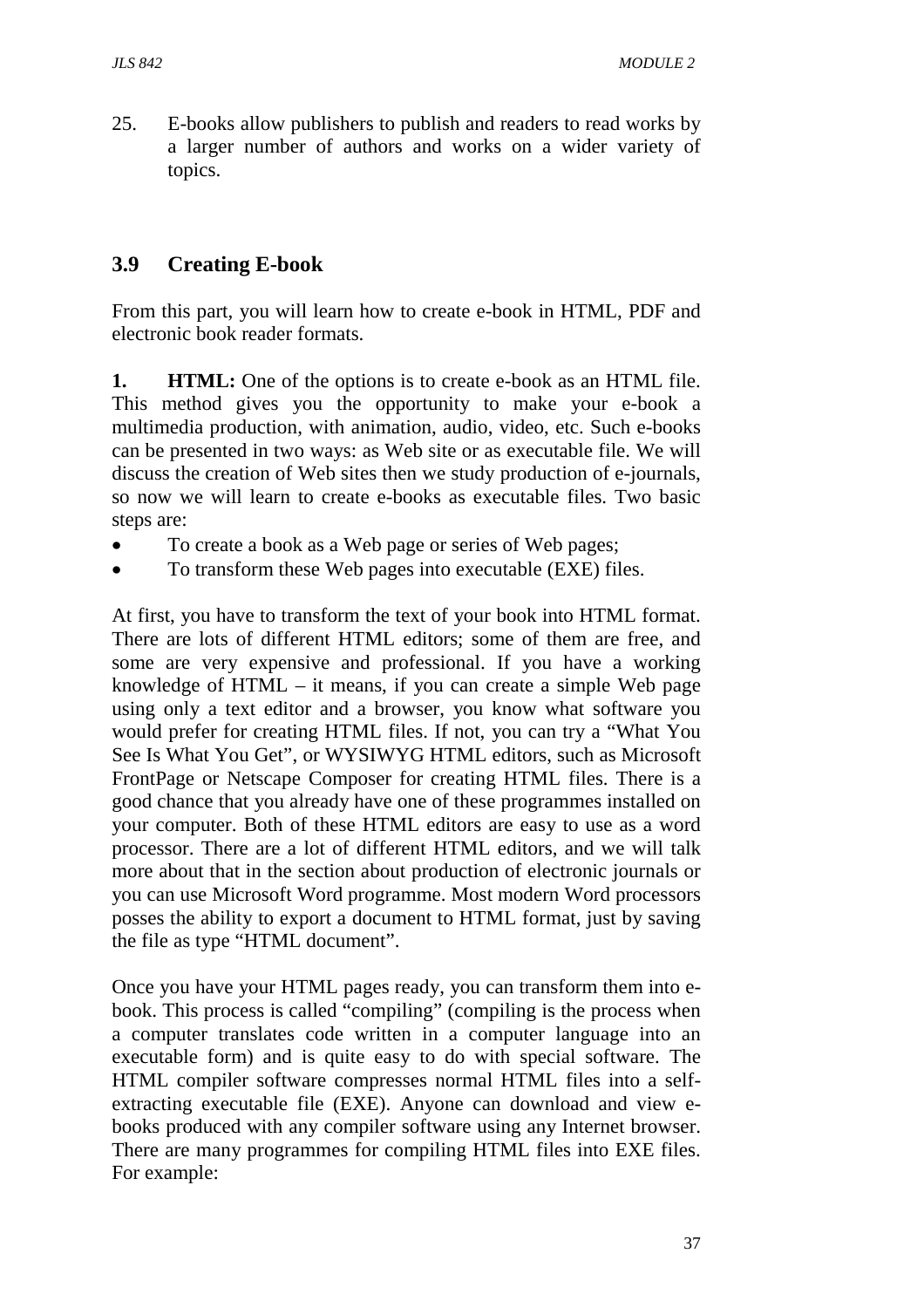- *HyperMaker HTML* (http://www.bersoft.com/compilers.htm)
- *Neobook* (http://www.neosoftware.com)
- *E-ditor* (http://www.e-ditorial.com/software.html)
- *E-book Wizard* (http://www.ebook-wizard.com)
- And many others at http://www.ebookcompilers.com.

Once your book has been created, the next thing you may need to do is to make it "download ready". This means that you will have to shrink ebook's file size, so that it downloads quickly onto the customer's computer. WinZip (http://www.winzip.com) is a popular compression programme, which makes this task easy. You choose the files you want to compress, and the software does the rest. The file then will have a name like "myebook.zip" Now you need a way for readers without WinZip to be able to decompress the file. For this, you right-click the zipped e-book file and choose option "create self-extractor" to transform it to executable file. The only thing left to do is to "upload" it to your Web server. It is the same process as uploading a Web page (UNESCO, 2010).

**2. PDF:** The Adobe Portable Document Format or PDF is one of formats that preserve formatting of the text regardless of the type of machine being used, and it has become an industry standard for the distribution of documents in electronic format. With a free viewer application, like Adobe Acrobat Reader, anyone can display and print PDF files from his or her computer. Documents in PDF format look just like the printed page. The easiest way to create Adobe PDF files is to use the Adobe Acrobat programme. Acrobat lets you to convert any document - including entire Web sites - into an Adobe Portable Document Format (PDF) file, with its original appearance preserved, and then distribute it for viewing and printing on any system. Adobe PDF files can have hyperlinks and indexes, making them a convenient way of reading for those that choose not to print the publication. There are also new security features being introduced by Adobe, to help protect document rights and unauthorised distribution. PDF files can be published and distributed anywhere: in print, attached to e-mail, on corporate servers, posted on Web sites, or on CD-ROM. If you have *Adobe Acrobat 4.0* software installed on your computer, you can create Adobe PDF files from many popular authoring applications. Here are steps on how to create Adobe PDF file from Microsoft Word file:

- Open the document in Microsoft Word.
- Click the Create Adobe PDF button in the task bar or choose File > Create Adobe PDF.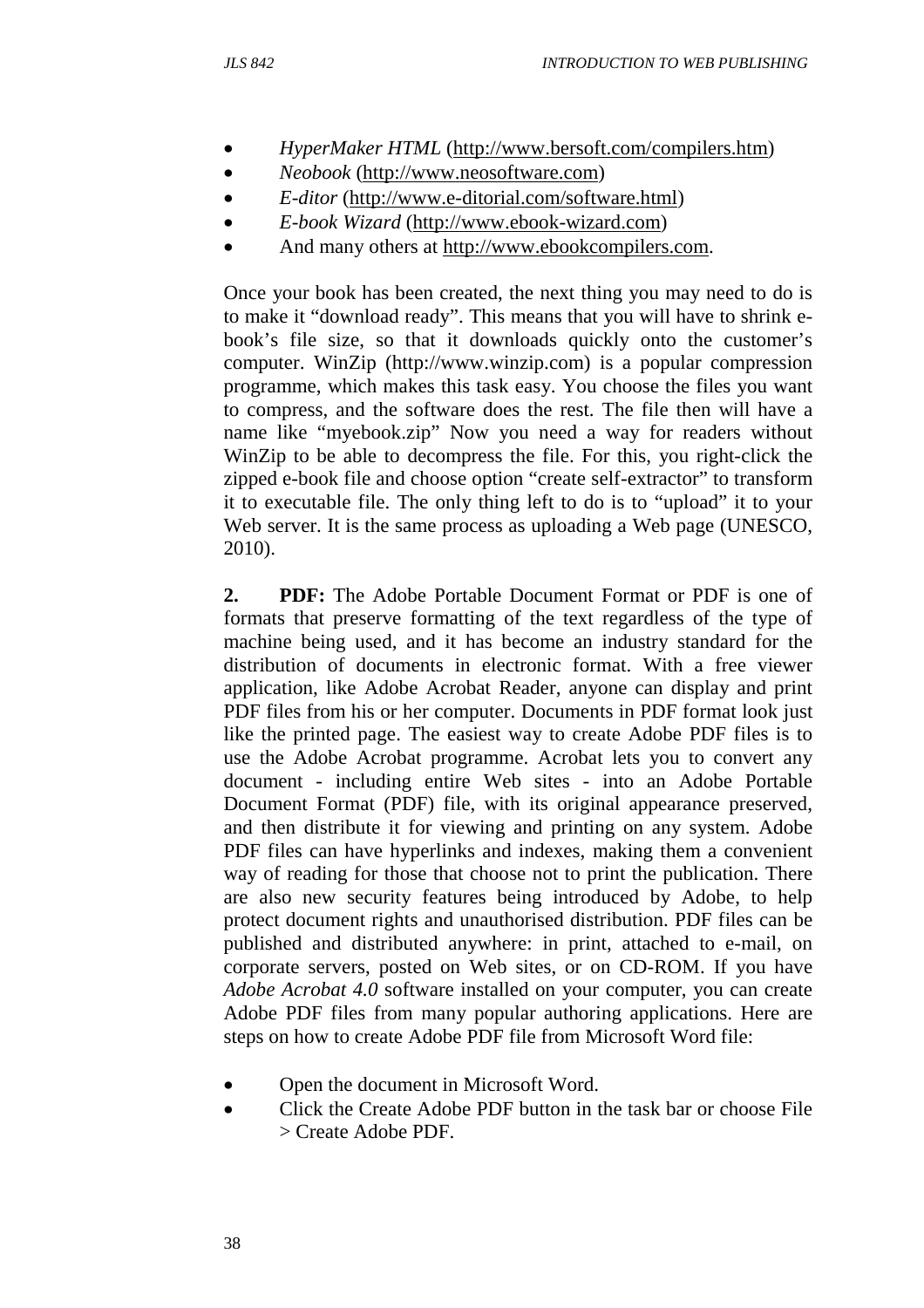- In the General panel, select Use Acrobat Distiller, and then select Print via Distiller's Printer. Then choose eBookOptimised from the Distiller Settings pull-down menu.
- Click Create. The PDF document is generated, placed in the same folder as the original document, and then opened in Acrobat. The *Adobe Acrobat* software can be obtained at Adobe's Web site athttp://www.adobe.com/products/acrobat/ (UNESCO, 2010).

**3. Rocket E-book:** The Rocket E-Book is one of new hand-held book readers, which provides an easy and portable way to read e-books. Rocket E-Book is lightweight, and includes good backlighting for nighttime reading. With a long battery life and large amounts of storage, it can store thousands of pages of text at once. Rocket E-Book supports hypertext navigation and the playback of small sound files. Rocket E-Book includes software that will convert a text document, or HTML Web page, into RocketEdition format. You simply convert it using the *Rocket Writer* software (you can get it at http://www.rocketebook.com/RocketWriter/index.html). Then you can place a hyperlink to your electronic books, and allow them to be downloaded from your Web site or publish them in the RocketLibrary (http://www.rocketlibrary.com). The RocketLibrary is a collection of freely downloadable RocketEditions, covering a wide range of topics and subject matter. It's free to register, and you can submit as much content as you choose. Converting a document to RocketEdition format:

- a. Convert document to HTML: as it was mentioned before, you can do it with different software, but the simplest way would be using Microsoft Word processor and "save as" the file to the HTML file.
- b. Covert titles using the RocketWriter*,* which part of RocketLibrarian software. RocketWriter allows converting text or HTML documents into RocketEditions. It is available as a free download from the Rocket E-book site (http://www.rocketebook.com). Start by running the RocketLibrarian software. Move your mouse cursor to the RocketWriterglyph, and click once. This brings up a file selection dialog box. Simply select an HTML document or TXT file, and then click OK; then enter publication details. Once you've converted the document, the software will offer to transfer it to your Rocket eBook.
- c. Publishing your title: You can right-click on any title, and export it as a '.RB' RocketEdition file. This can be placed on your Web site, emailed to others, placed on an FTP site or contributed to the RocketLibrary (UNESCO, 2010).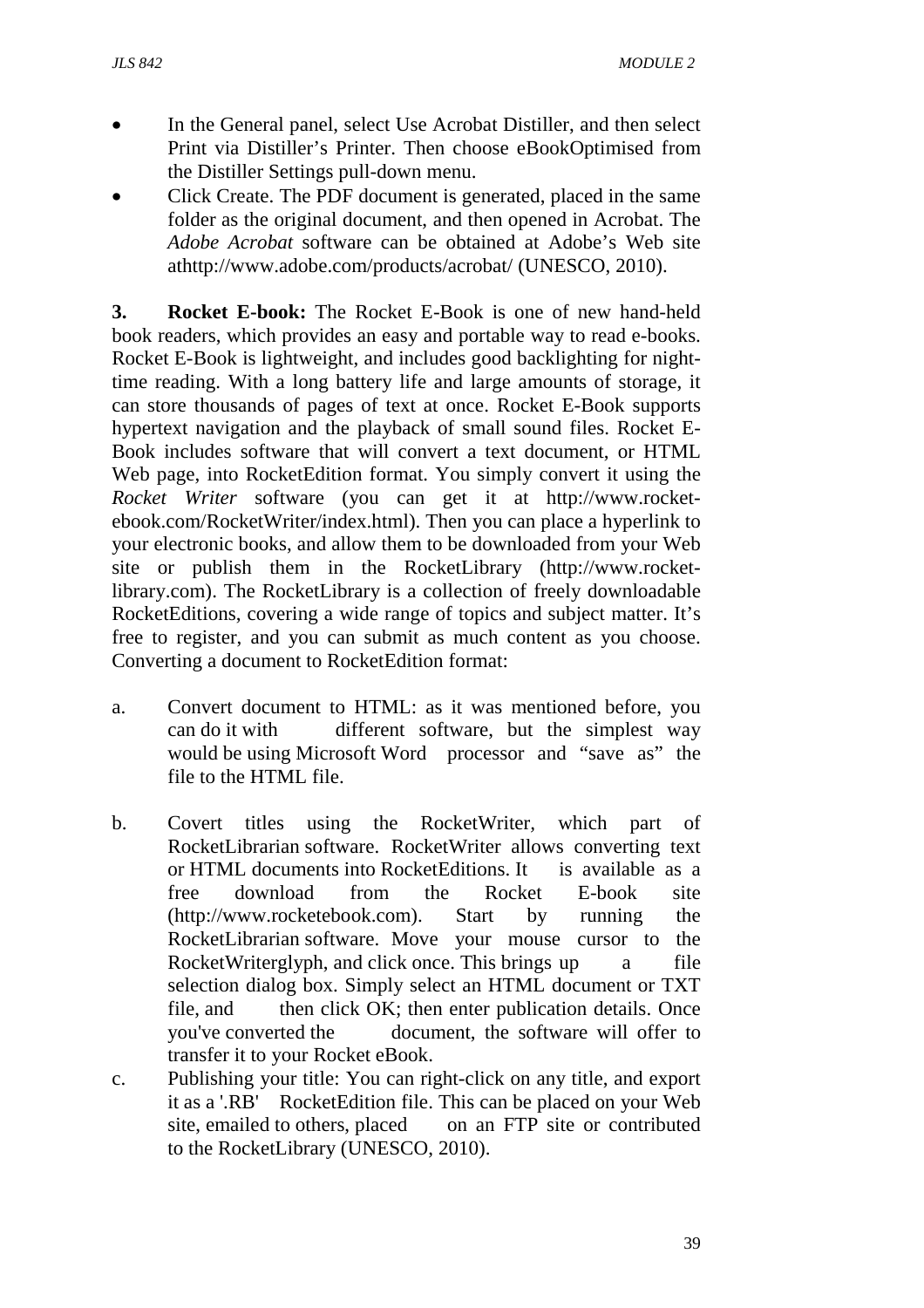# **3.10 Tips for Creating Your E-Book**

Given below are the tips for creating an e-book:

- a. Create a directory on your computer to include all the files for your e-book. These files will include HTML, graphics, backgrounds, etc.
- b. E-books should contain mainly text. Try to limit your banners to one per page. To keep your file size down, you may want to use only non-animated banners.
- c. E-books are generally formatted at a small screen resolution so make sure your pages are viewable through any screen size.
- d. Include good navigational links throughout your pages.
- e. For massive distribution, make sure you include a short paragraph on your main page in regard to your copyrights and distribution.
- g. Register your e-book with ISBN agency.
- h. If you are really interested in e-publishing, join EPIC (Electronically Published Internet Connection) - you will need all the support you can get (UNESCO, 2010).

### **SELF-ASSESSMENT EXERCISE**

- i. What is your understanding of an e-book?
- ii. How is an e-book different from a traditional book?
- iii. Discuss the advantages and disadvantages of e-books?

## **4.0 CONCLUSION**

We have discussed the meaning, definitions and background of e-books. Also discussed are the advantages and disadvantages of e-books, categories and types, as well as the format of e-books. E-books are either published as versions of traditional books or published purely electronically.

## **5.0 SUMMARY**

In this unit, we appraised the historical development of e-books. As well, we examined the advantages and disadvantages of e-books. We also examined the processes involved in creating an e-book. E-books are changing the way book readers enjoy literature. At their most basic incarnation, e-books are viewable as plain text files or as PDF documents. Several other formats were developed specifically for ebook implementation with the goal to digitise the experience of reading books while taking advantage of the benefits of information technology,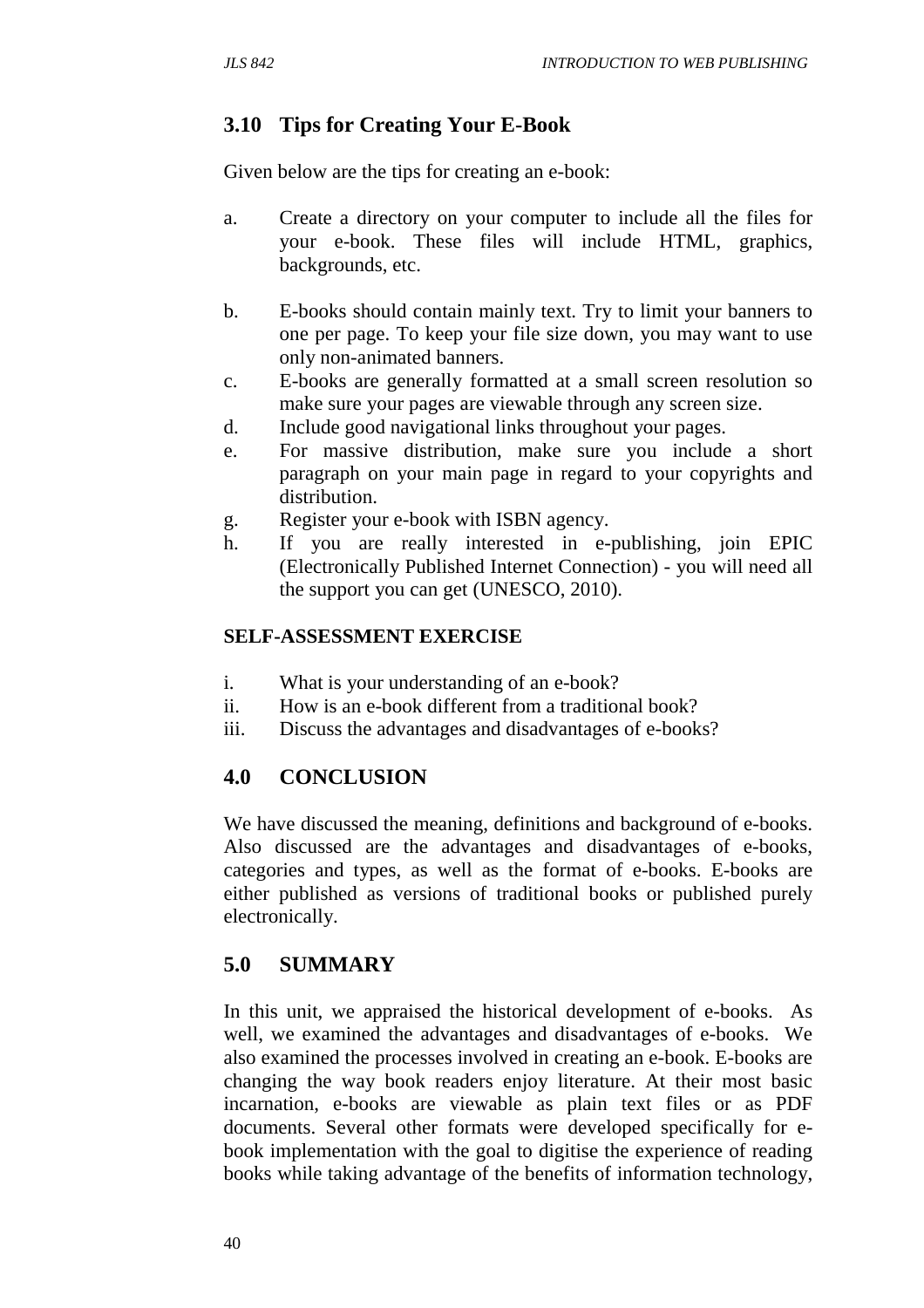such as Wi-Fi. This has led to the development of a variety of e-book types and features.

## **6.0 TUTOR-MARKED ASSIGNMENT**

- 1. Trace the historical development of e-books.
- 2. Identify and discuss the categories of e-books.
- 3. What are the types of e-books?
- 4. Elaborately discuss the formats of e-books.
- 5. What ate the general characteristics of e-books?
- 6. Vividly discuss how to create an e-book.

## **7.0 REFERENCES/FURTHER READING**

- Encyclopedia (n. d). *E-Book: Definition*. Accessed 09/11/2013 from http://www.pcmag.com/encyclopedia/term/42214/e- book.
- Gammon's Blog (2012). *Three General Types of E-Books.* Accessed 12/12/2013 from http://www.l1plus.com/3-general-types-ebooks.
- Hirsh, A. (n. d). *What are the Types of Electronic Books?* Accessed 10/10/2013 from http://www.ehow.com/list\_6528027\_typeselectronic-books\_.html.
- Jaebi, L. (2013). *Types of E-Books.* Accessed 10/11/2013 from http://www.ehow.com/info\_8105813\_types- ebooks.html.
- Jane, M. (2013). *Definition of E-Book*. Accessed 10/11/2013 fromhttp://www.ehow.com/about\_6392380\_definitionebooks.html.
- Nomeh (2012). *The Meaning of E-Book, History of E-Book and Types of EBook or E-Book.* Accessed 10/11/2013 from http://ebooksworldblog.wordpress.com/2012/09/18/meaninghistory-and- types-of-e-book-or-e-book/.
- Rouse, M. (2005). *E-Book: Definition.* Accessed 10/11/2013 from http://searchmobilecomputing.techtarget.com/definition/eBook.
- Scott (2013). *Disadvantages of E-Books.* Accessed 11/11/2014 from http://www.sunflowerbookfest.com/disadvantages-of-e-books.
- UNESCO (2010). *Creating E-Books and E-Journals.* Accessed 12/12/2013 from http://www.mch.mii.lt/UNESCOeducation/chapters/chapter3.pdf.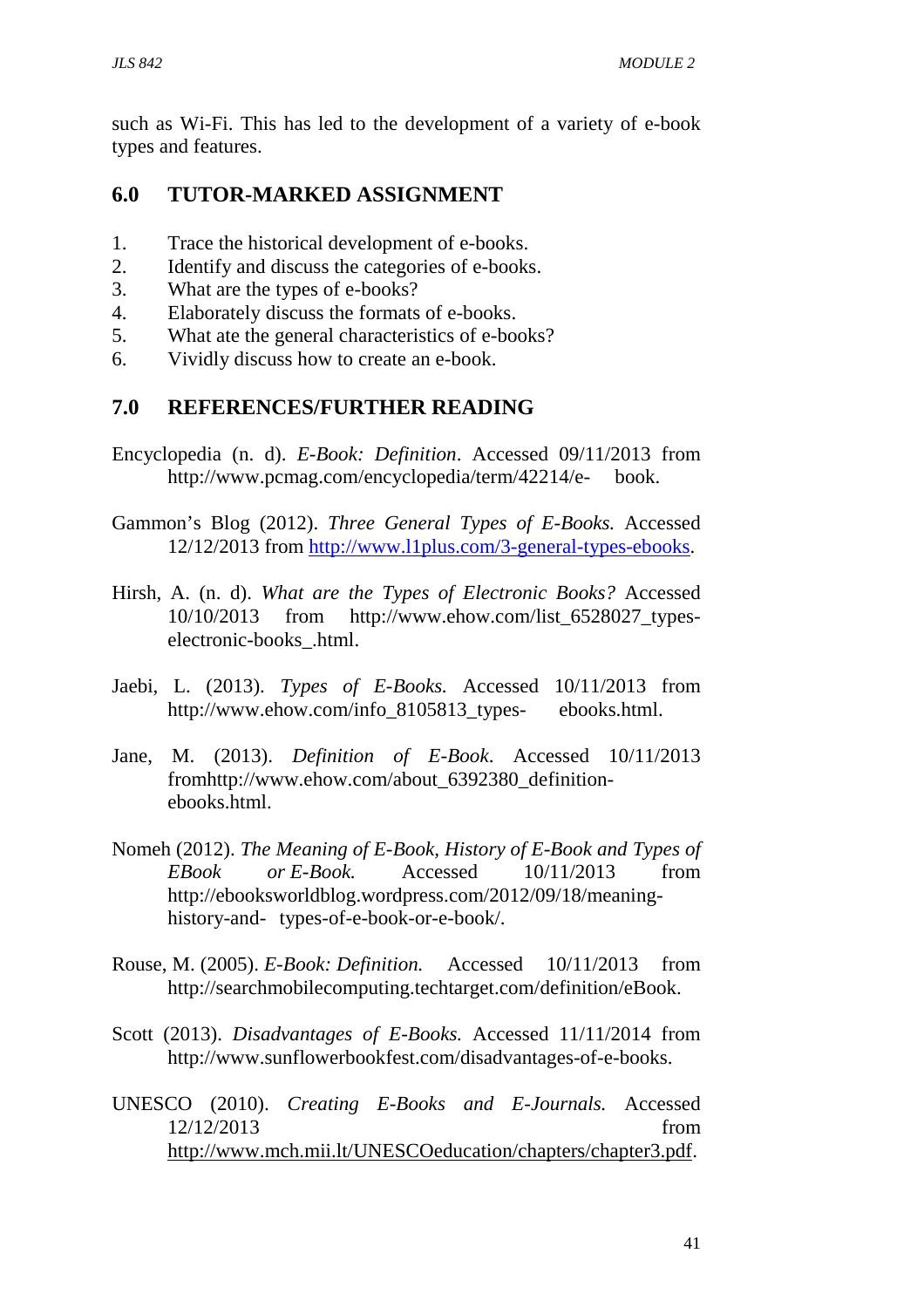Wikipedia (n.d). *E-Book*. Accessed 12/11/2013 from http://en.wikipedia.org/wiki/E-book.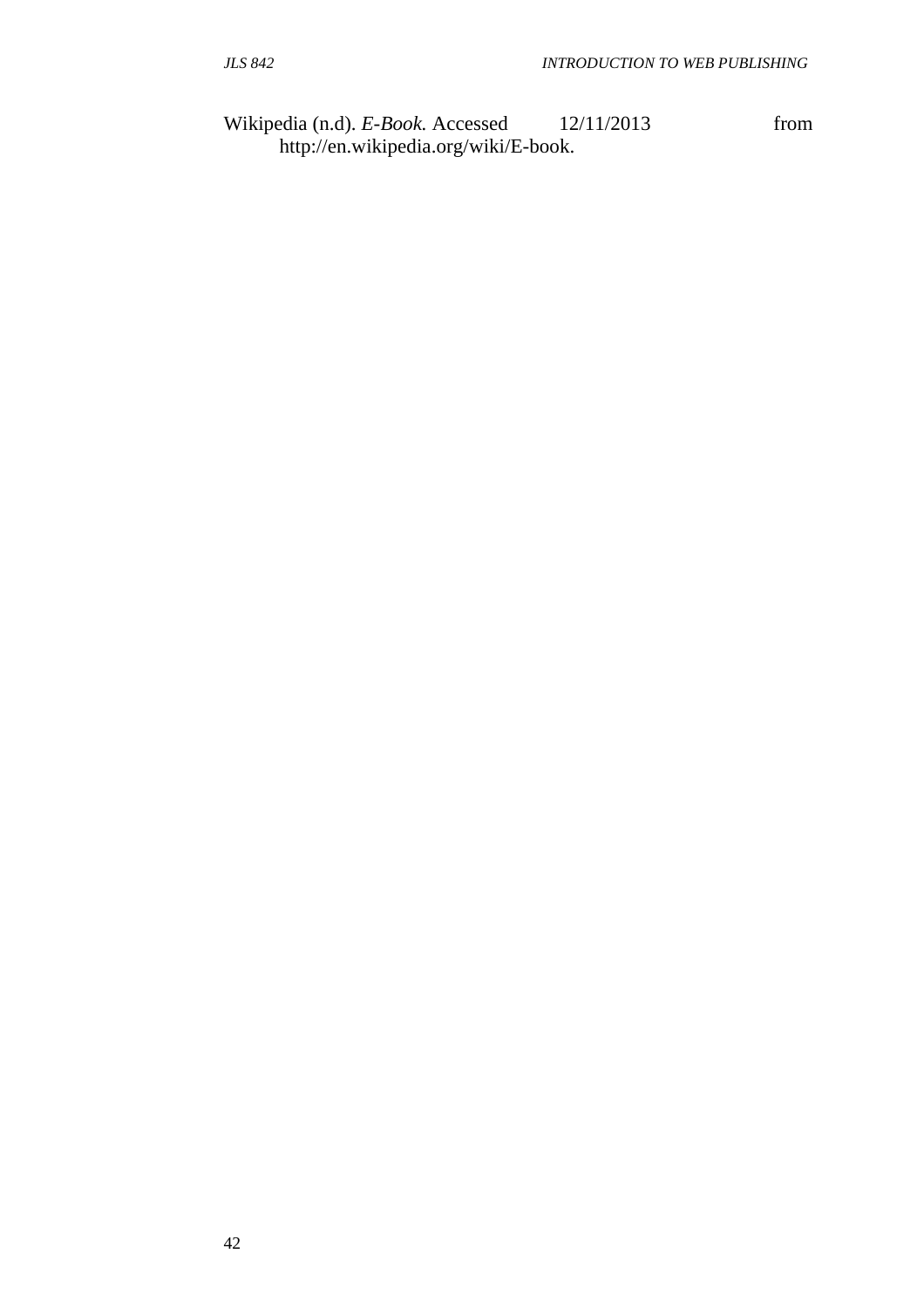# **UNIT 2 E-JOURNALS**

#### **CONTENTS**

- 1.0 Introduction
- 2.0. Objectives
- 3.0 Main Content
	- 3.1. Conceptualisation of E-Journals
	- 3.2 History of E-Journals
	- 3.3 Basic Types of E-Journals
	- 3.4. Salient Features of E-Journals
	- 3.5. Identifiers of E-Journals
	- 3.6. Creating E-Journals
		- 3.6.1 The Basic Stages
		- 3.6.2. Practical Advices
- 4.0 Conclusion
- 5.0 Summary
- 6.0 Tutor-Marked Assignment
- 7.0 References/Further Reading

## **1.0 INTRODUCTION**

We can find several types of journals on the Internet today, and their number is increasing constantly. Technology increasingly offers the possibility of using computers and communication networks to create alternative electronic forms of the conventional paper journal. It is possible that these new forms of computer-based communication will transform the scholarly communication system. There is much debate and discussion concerning how the roles of the various participants in the scholarly communication process, including libraries, may be redefined in the process.

Despite its benefits to science and scholarship, the paper journal system has been subject to much criticism. Deficiencies noted by some authors include perceived problems with the peer review process; that it suppresses new ideas, favours authors from prestigious institutions and causes undue delays in the publication process; high costs that are escalating faster than the rate of inflation and lack of selectivity. Spiraling costs and long publication delays are perhaps the most serious of these criticisms. At the same time that the costs of producing the paper journal have increased sharply, developments in computer and communications technology have accelerated. And of course, we now have the dramatic explosion of the World Wide Web (Harter & Joon, 1996). This unit is therefore devoted to the explanation of the processes involved in publishing an electronic journal.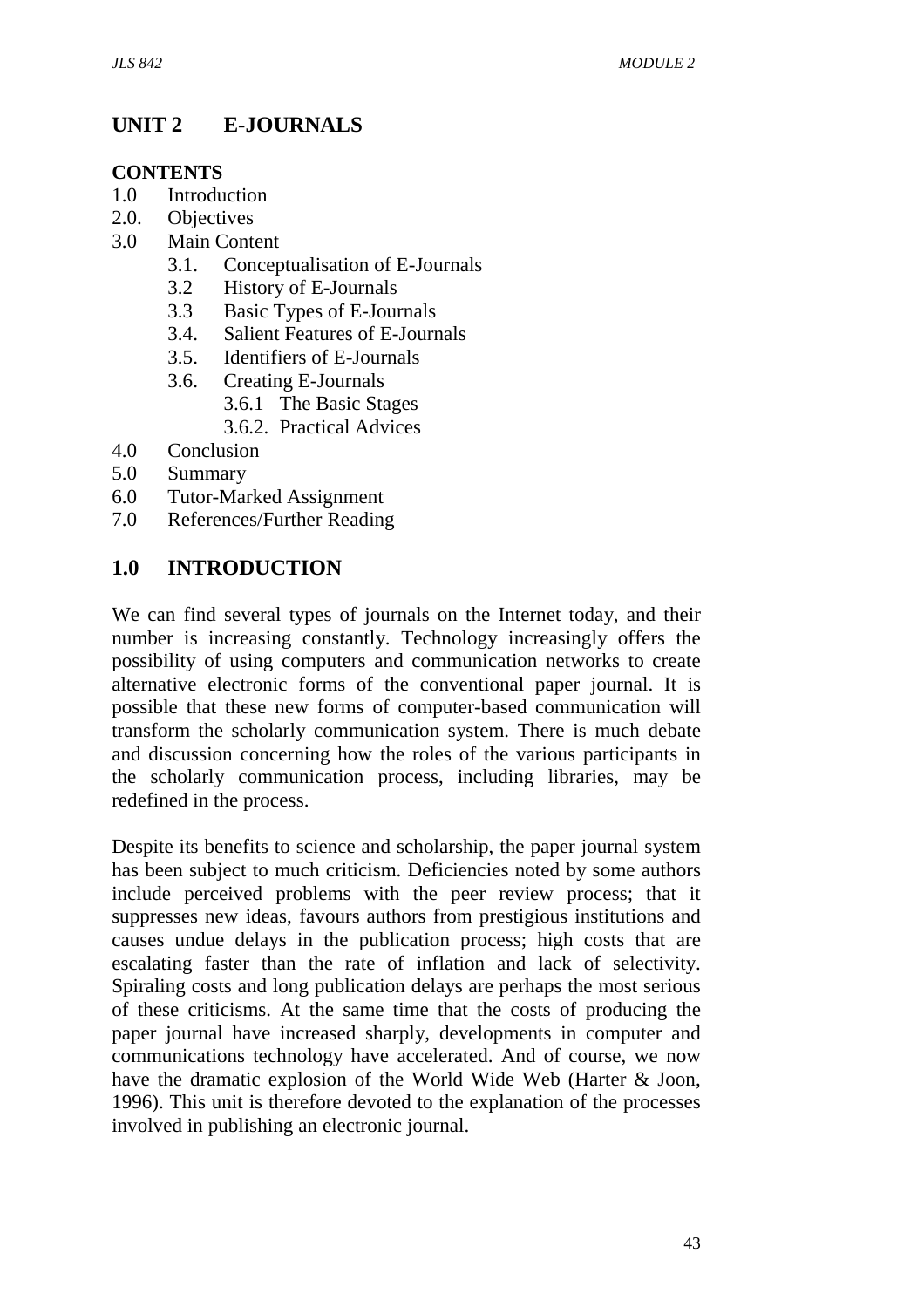# **2.0 OBJECTIVES**

At the end of this unit, you should be able to:

- explain the meaning of e-journal
- trace the history of e-journal
- identify the type of e-journals
- discuss how to create an e-journal.

# **3.0 MAIN CONTENT**

## **3.1 Conceptualisation of E-Journal**

A journal is a publication in any medium issued in successive parts, bearing numerical or chronological designations and intended to be continued indefinitely. E-journals are accessible through Web. E-Journal has various names, such as online journals, electronic serials, and electronic periodicals. Wikipedia (n.d.) avers that electronic journals, also known as ejournals, e-journals and electronic serials are scholarly journals or intellectual magazines that can be accessed via electronic transmission. In practice, this means that they are usually published on the Web. They are a specialised form of electronic document; they have the purpose of providing material for academic research and study and they are formatted approximately like journal articles in traditional printed journals. Being in electronic form, articles sometimes contain metadata that can be entered into specialised databases, such as DOAJ or OACI, as well as, the databases and search-engines for the academic discipline concerned.

Some electronic journals are online-only journals; some are online versions of printed journals and some consist of the online equivalent of a printed journal, but with additional online-only, sometimes video and interactive media material. Most commercial journals are subscriptionbased or allow pay-per-view access. Many universities subscribe in bulk to packages of electronic journals, so as to provide access to them to their students and faculty. It is generally also possible for individuals to purchase an annual subscription to a journal, via the original publisher. An increasing number of e-journals are now available as open access journals, requiring no subscription and offering free full-text articles and reviews to all. Individual articles from electronic journals will also be found online for free in an ad-hoc manner: in working paper archives; on personal homepages; and in the collections held in institutional repositories and subject repositories. Some commercial journals do find ways to offer free materials. They may offer their initial issue or issues free and then charge thereafter (Wikipedia, n.d.).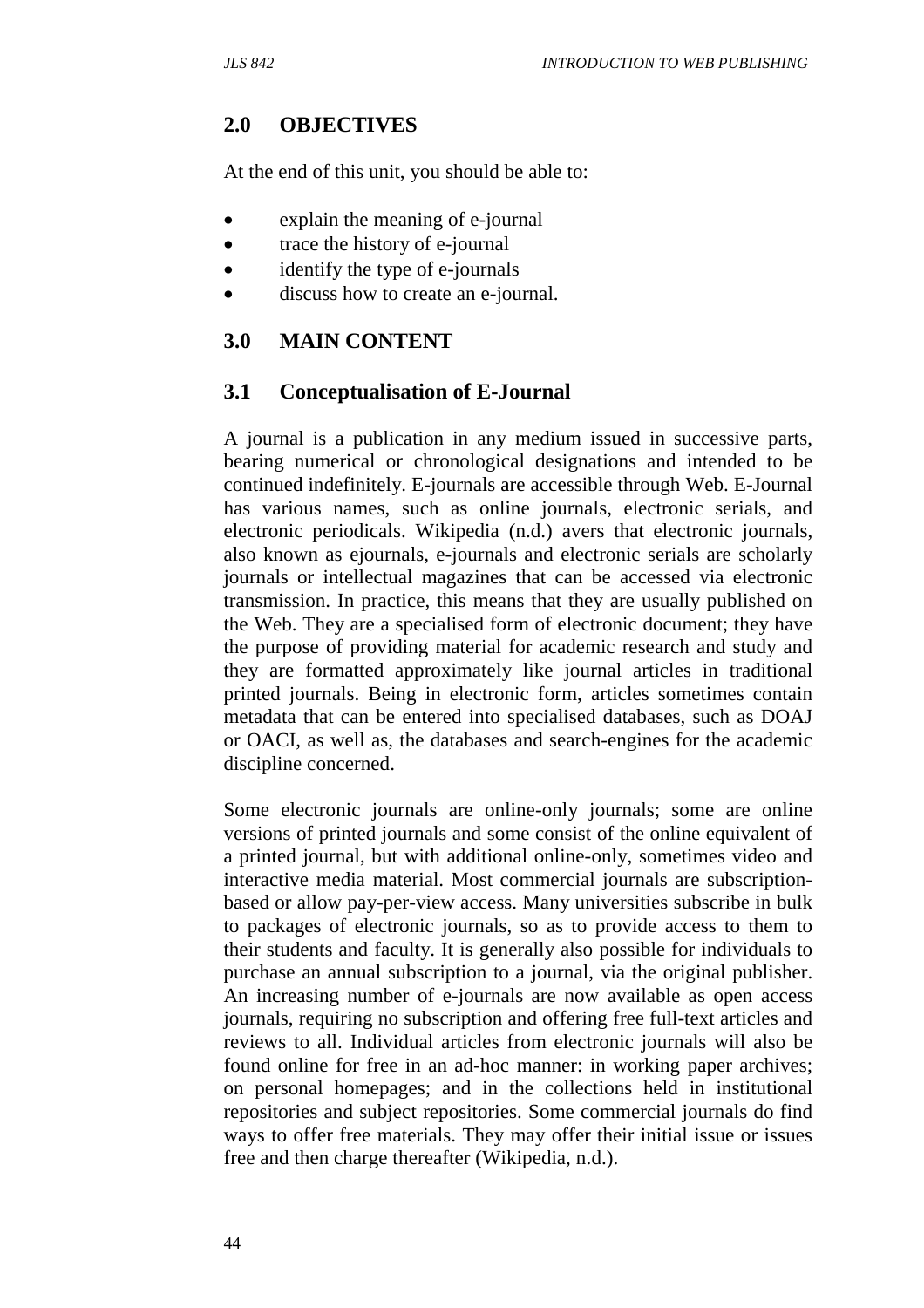## **3.2 History of E-Journal**

Although e-journals have been under development since 1976, ejournals in their non-experimental phase did not begin until the 1990s, with a few exceptions (Harter & Joon, 1996). The first peer-reviewed electronic, full-text e-journal, including graphics was Online Journal of Current Clinical Trials (OJCCT) (Keyhani, 1993, cited in Harter & Joon, 1996). In the most recently published list and one of the few research projects involving e-journals, Hitchcock, Carr, and Hall (1996), cited in Harter and Kim (1996) identified 115 scholarly, peer-reviewed e-journals in science and technology and there are many more in the social science and humanities. These constitute the first wave of what are likely to be many more scholarly e-journals to come. Narasimha (2005) avers that the history of electronic publishing is very short if compared with traditional forms of publishing, but full of important events. After many changes, finally in the years 1994-95 appeared the very first e-journals (Narasimha, 2005).

The first e-journal to be distributed was Electronics Letters online by IEE (Institution of Electrical Engineers). When the Web was young, a common complaint was that it was full of junk. Today a marvelous assortment of high-quality information is also available online, often with open access. Because electronic information can be collated, processed, and presented in multiple ways, it can become a scholarly information system, the central core of the technical-information, scientific-information and technical-information packages of the future (Narasimha, 2005).

### **3.3 Basic Types of E-Journals**

There are two basic types of e-journal, namely: the parallel publish journal and the electronic journals only.

**Parallel Published Journals:** They have both printed and electronic versions available to the public; these can be divided in two more types: electronic clones of "published on paper" journals and electronic journals with "published on paper" copies.

**Electronic Journals Only**: Where there is an electronic version, the print option being available on demand.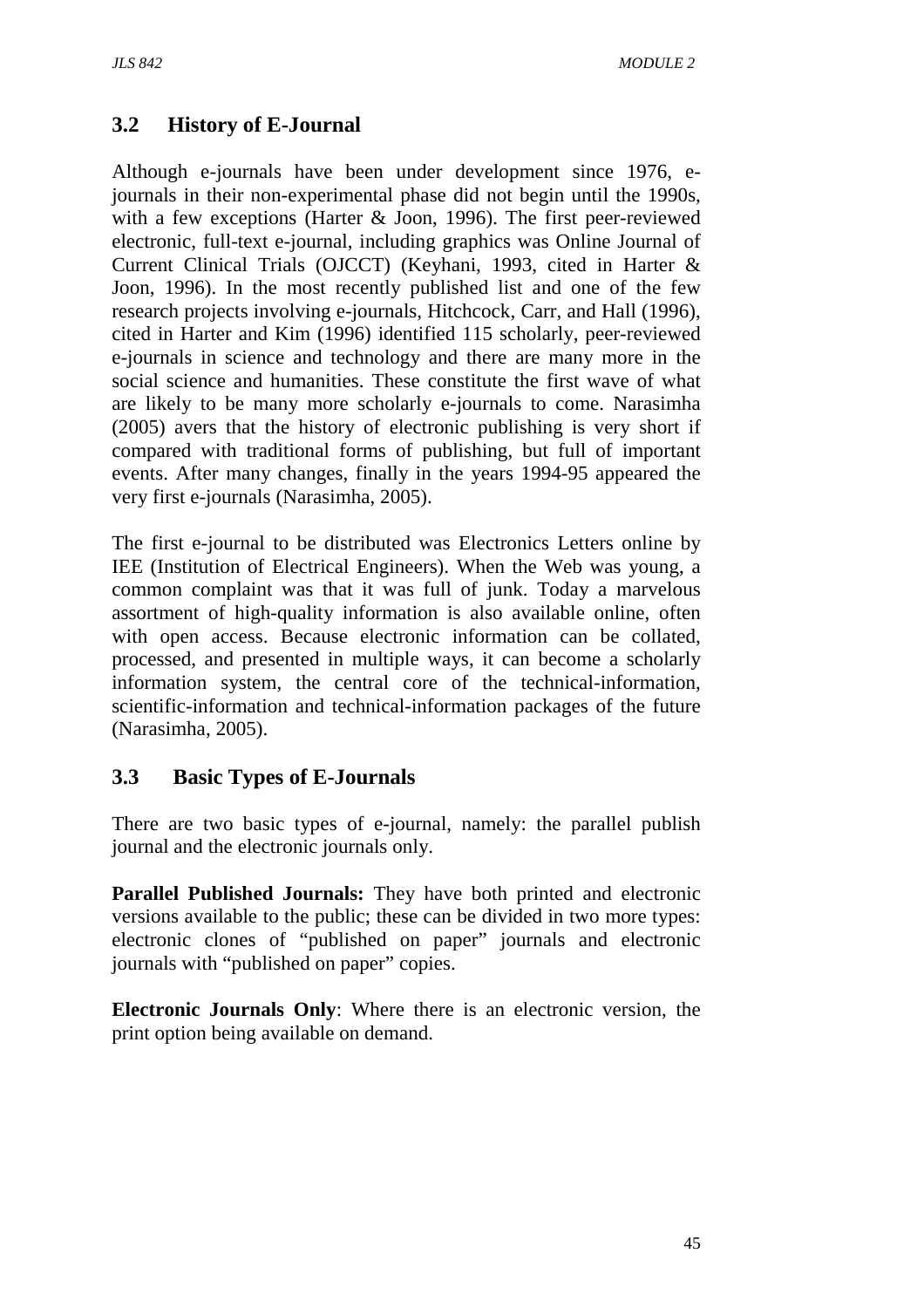# **3.4 The Salient Features of Electronic Journals**

- i. They can be delivered to the desktop.
- ii. They can be read by more than one person at a time.
- iii. Their text can be searched.
- iv. They can include multimedia and graphics, in colour, at marginal cost.
- v. They can be published more quickly than paper publications.
- vi. They can be interactive; that is, they can foster an online exchange of ideas by e-mail, forums, chat rooms, etc.
- vii. They can take advantage of the ability to make hyperlinks, both internally and to other publications. This means that readers can link directly to references cited in an article and also, with additional effort on the part of publishers and indexers, to later articles that cite the article they are reading.
- viii. Articles can be retrieved directly through links from abstracting and indexing databases.
- ix. The content can be reproduced, forwarded, modified, and leading to possible problems with copyright protection and preserving authenticity.

## **3.5 Identifiers of E-Journals**

The library and publishing worlds have always maintained identification schemes for locating and tracking titles, including ISBN and ISSN. Identifying individual print items, such as journal issues or articles, has been more difficult, but the identifier can still be linked to a physical piece. In the online world, identifying items becomes more difficult because the items are no longer physically tied together. Individual journal articles need to be identified as "digital objects"; in fact, the article itself may consist of a number of digital objects (text, images, sound bites, links to citations, etc.) Today, information is not discrete physical units like books or articles, but Web of objects without clear boundaries, not necessarily stored in the same location. Relevant recent standards for identifying objects, digital and otherwise, are the SICI (Serial Item and Contribution Identifier) code and the DOI (Digital Object Identifier). Schemes for persistent names for Internet addresses have also been developed, most notably OCLC's PURL (Persistent URL) system, and CNRI's Handles (UNESCO, 2010).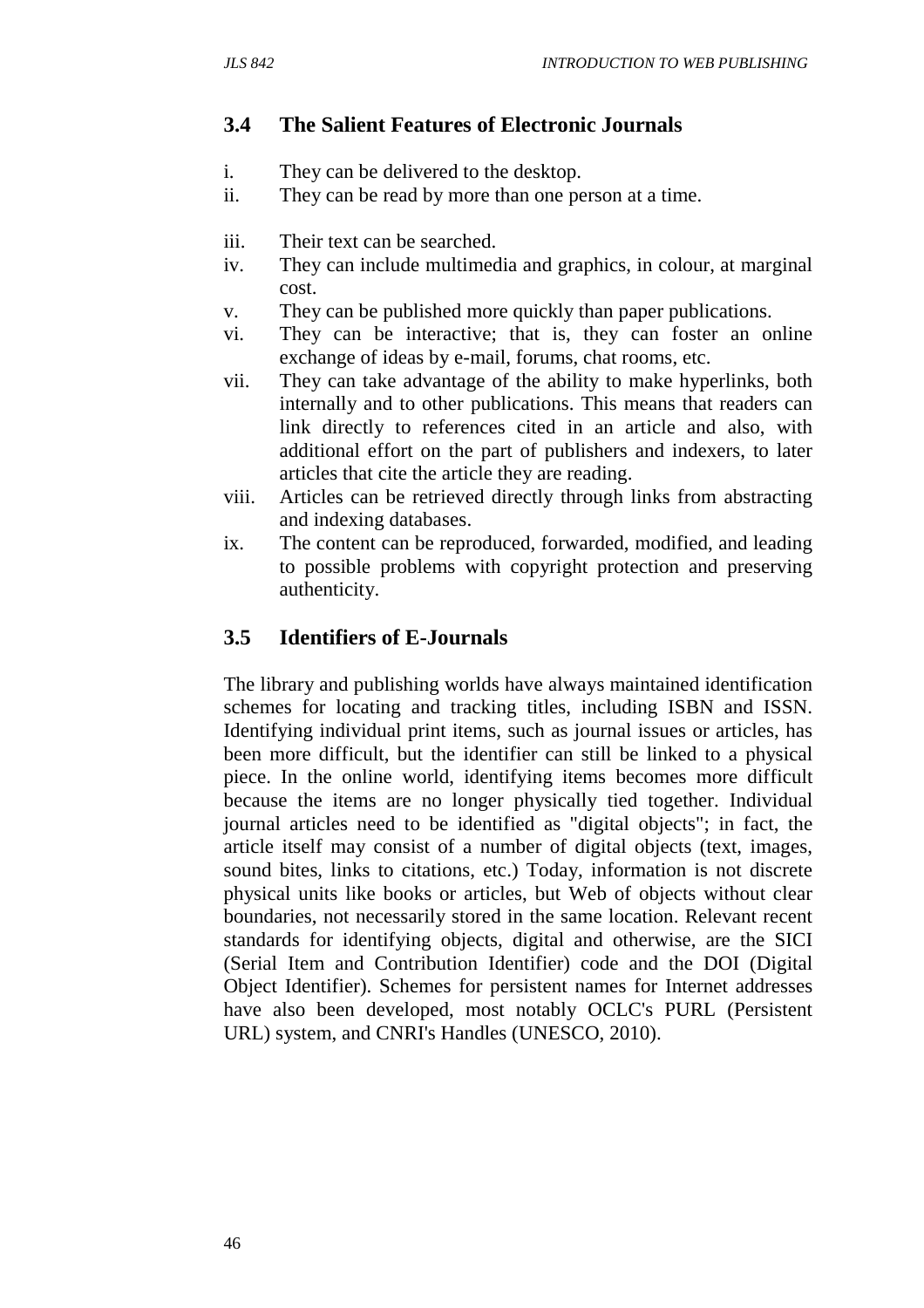### **3.6 Creating E-Journal**

Creating electronic journal as periodical publication means creating Web site, this will be regularly renewed. Before we turn to the process of creating an e-journal available on WWW, we have to dedicate some time for the basic concepts of the World Wide Web.

#### **The World Wide Web**

#### **Structure of a Web site**

Web sites are at the heart of the World Wide Web. A Web site is a location managed by an individual, group, organisation or company that provides information about specific areas of interest, products, services, general knowledge and so on. The Web has millions of Web sites, each of which contains many Web pages. These pages use text, graphics, animations, and sometimes multimedia elements like video options and sounds. Web sites often contain links to other Web sites. Connecting between Web sites by clicking on these links is known as 'surfing' the Web (UNESCO, 2010).

### **The Web site**

Web pages are collected together in Web sites. Web sites contain all the pages developed by an individual or company about a certain topic. Each Web site has an opening, or homepage. Often the homepage will provide a site map or Web site content listing. By clicking on entries within this listing, you will be connected with pages relating to each entry. You will usually be provided with an option to return to the homepage from each of these pages (UNESCO, 2010).

#### **The Web page**

Web sites contain Web pages. They vary in size from just a few interlinked pages to corporate sites containing hundreds of elaborately constructed pages. A Web page will often appear the same size and dimensions as the full-screen browser window on which you view it. It can also be a different size and shape. If the Web page is bigger than your full-screen browser window, or the viewable area of the browser window on your screen, you can use scroll-bars found at the right-hand side and sometimes at the base of the screen to bring the information into view. Clicking on the arrows on the scroll-bars will move the information up and down, or left and right, to enable you to view it (UNESCO, 2010).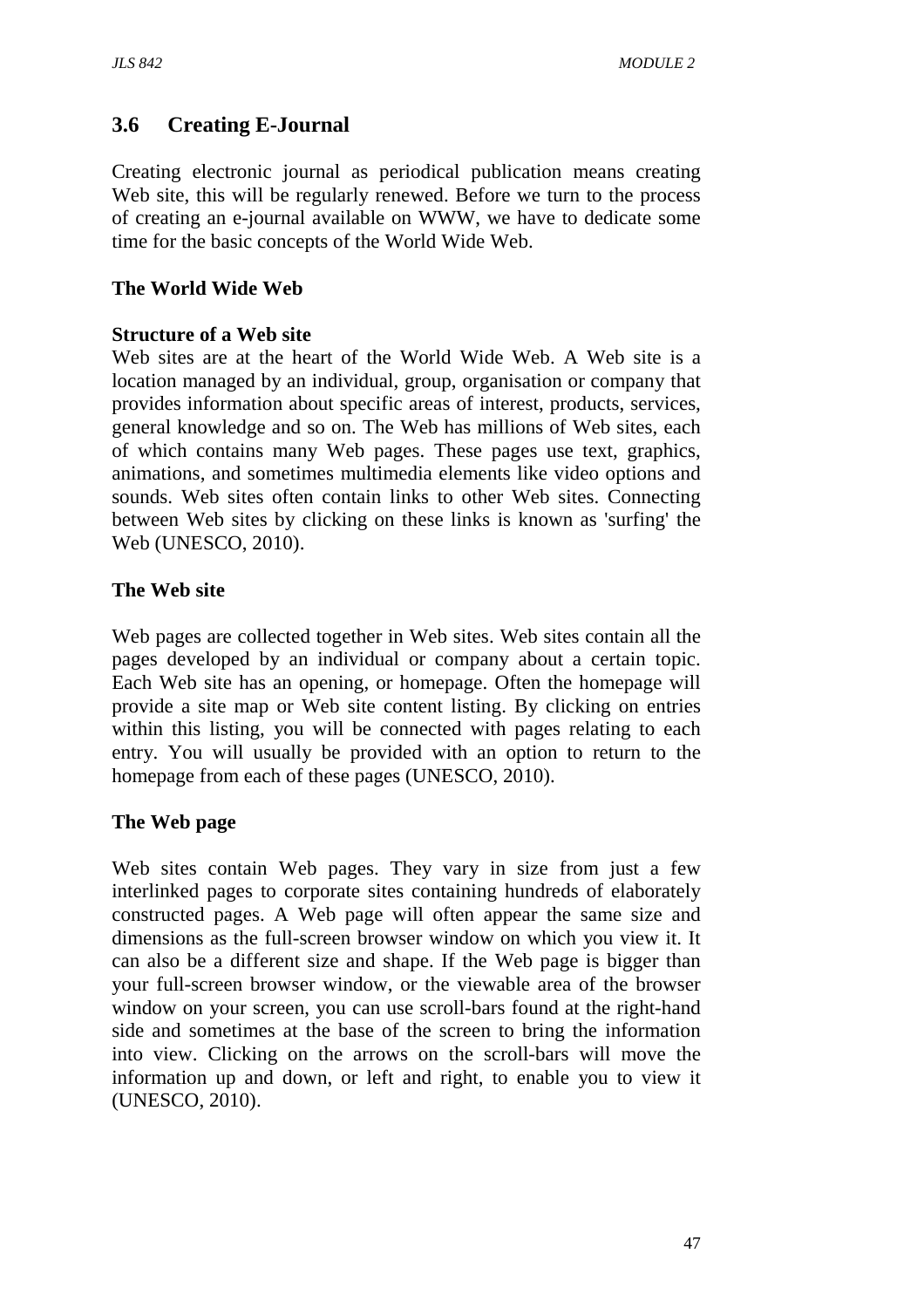# **3.6.1 The Basic Stages**

Now that we understand the basic concepts about what the WWW, Web site, Web page and URL means, we can turn to the creation of the ejournal. The basic stages of the process are the following:

**1. Planning:** Before you start the work with HTML editor, you have to spend some time on planning your future e-journal. You have to prepare the project of it – it is one of the most important stages of your work. You have to plan project's aims, resources and creative potential, and to make a schedule of works, too. The more details and possible mistakes you foresee at this stage, the easier it will be for you to make your publication a reality. For this, you will have to answer some questions like:

**What will be the type of this e-journal?** As it was mentioned before, e-journals can be "parallel published" or "purely electronic" editions. If the aim of your efforts is to create an electronic clone of your print publication, then the easiest way is to put information from your print edition to the Web site of ejournal (here you will have to decide, if you are putting the whole material from print publication or only the most important or maybe only abstracts of articles). Of course, you can expand the material and possibilities of print version by adding some multimedia or chat room to your electronic version, for example.

If you are beginning absolutely new and purely electronic journal, your possibilities are much broader: you can use various multimedia, make your own volume-release schedule, etc. In this case you will have to spend more time on preparation of the project for your edition, as you have to make important decisions about the structure and regularity of your e-journal.

- **What will be the style of your Web site**? You have to think about it in order to find suitable design, graphics, planning, etc. This will help you to make the form suitable for the content.
- **What will be the hierarchical structure of the files in your Web site?** You have to foresee it in order to create hierarchical "tree of folders" there you will be placing your documents. This will help you to create site with easy and understandable navigation, convenient for your readers.
- **What will be the hierarchy of separate documents?** How will you organise ties between documents of the site; which pages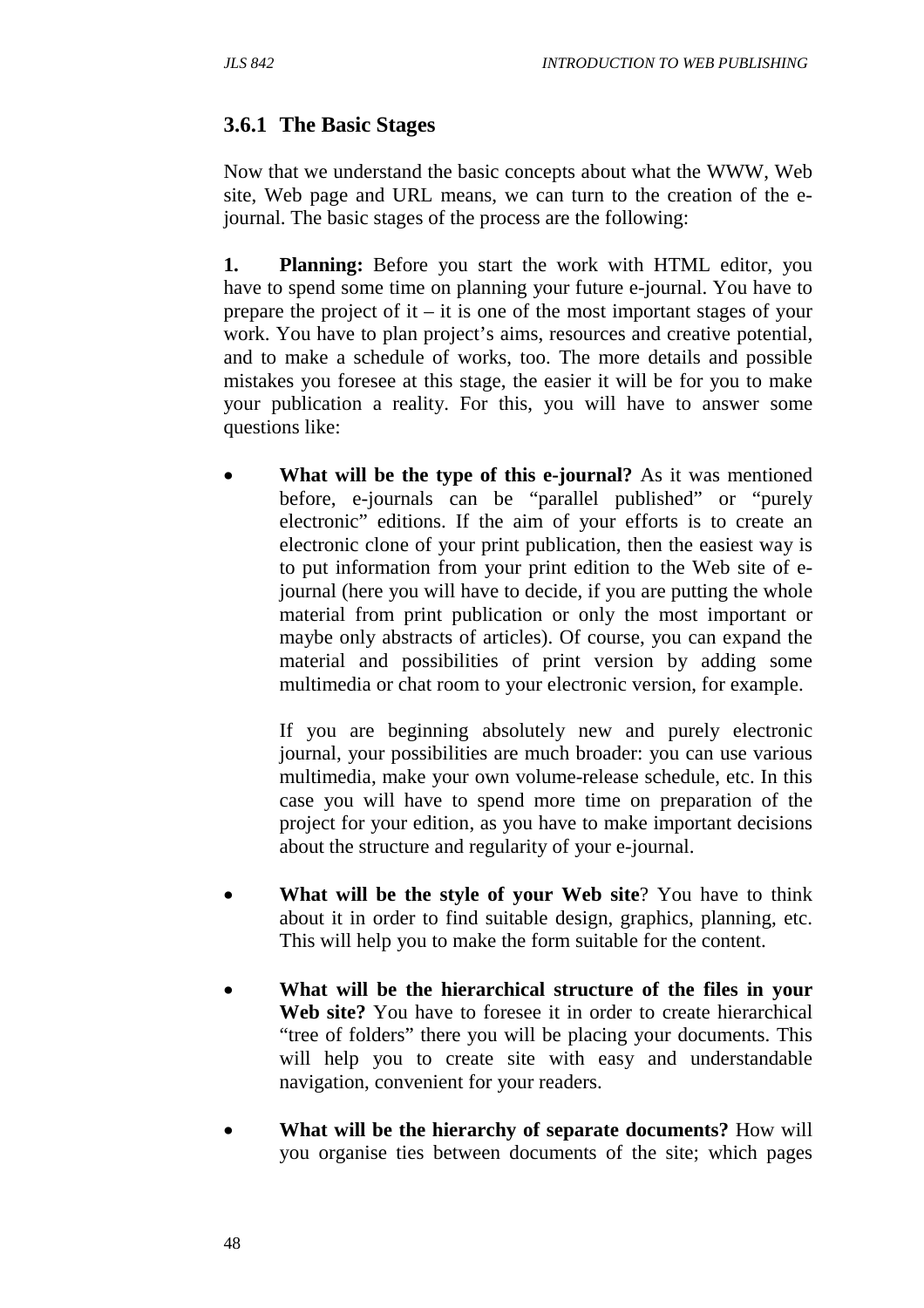will be basic and which will be dependable? Think about making simple navigation between various documents and their parts.

• **How frequently will you release new volume of e-journal**? You need to make a schedule of new volume releasing and follow it. Remember that maybe not all the parts of your ejournal have to be renewed every time; some can be stable.

**2. Creating Content**: This has to do with the message you are to pass across to your readers. Thus, the content is the essential part of your e-journal. Content is the text or information provided on a webpage. Content is the most critical element of a Web site. Content should be engaging, relevant and appropriate to the target audience.

**3**. **Design:** Your Web site should look not only informative, but attractive as well. You need to layout the flow of your site on paper before attempting to put it on the Web. Try to create a framework of your future e-journal. Try to make a model of folders and documents of your Web site on paper, thinking what kind of information you will put in one folder or another and what will be the ties of certain folders and subfolders. You can draw on paper the structure of your e-journal. This will help you a lot making the navigation of your e-journal comfortable and that is very important for the user.

**4. Realisation I (Composing Web site):** Web pages are created, using simple personal computer by two stages: Creation and checking the pages on the computer; and publication of pages on the Web. You will need two kinds of programmes for creating e-journal:

i. HTML editor, which is used to create Web pages.

ii. Browser, which is used to see how created Web pages look on the screen. A browser allows you to enter and find your way around the Internet. While you are on the Internet, the browser, like the operating system**,** will always be functioning in the background, providing the framework in which you work. It enables you to retrieve and display pages from the Web, save page locations for future reference, link to search facilities and save information from the Web permanently. There are two main browsers; namely: Microsoft's Internet Explorer and Netscape's Navigator*.* Although, there are others available such as Neo-Planet and Opera. Internet Explorer and Navigator work in much the same way and generally have similar, but not identical, commands and layouts. At the moment the most popular browser is Microsoft Internet Explorer; it is used by about 80 per cent of Internet users all around the world (UNESCO, 2010).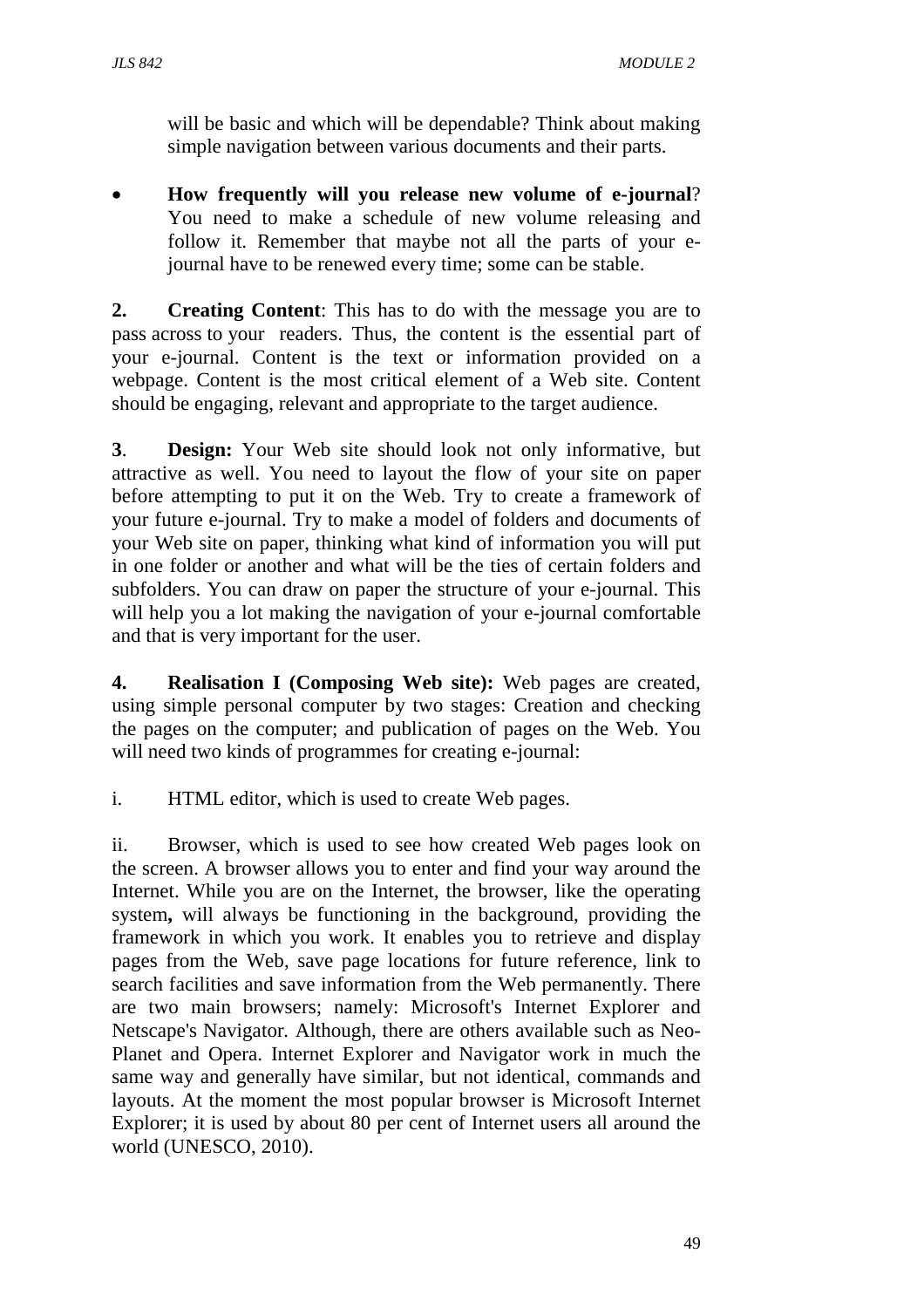#### **HTML and Its Editors**

#### **HTML**

The Web pages are prepared, using HTML language. To understand the idea of what it really means, we have to look through the basic principles and examples of HTML. HTML - Hypertext Markup Language is based on the principle of using tags, which is markers, to indicate the formatting and structure of text, placing of images and so on. This approach gives access to the information whatever the browser used, unlike a word processed file or spreadsheet, which is accessible only to users with compatible software. The layout that others will see is totally dependent on the tags and how the browser interprets them, not on how you lay out the page when you create it. Thus, text will flow continuously until told otherwise, and heading styles start where indicated and continue until the corresponding end-of-heading tag is reached. Different browsers will display the text in different ways, for example where line breaks occur or in the amount of space above or below headings. The file in HTML format will look very different from what is displayed, though it is helpful to you to put in plenty of spaces to see where the commands are. Tags are normally used in matched pairs, one to indicate the beginning of a particular feature and the other the end. They begin with a less-than sign: < and end with a greater than sign:  $>$ . What goes inside the  $<$  and  $>$  is the command. Learning HTML is learning the tags to perform whatever command you want to do. Here is an example:

#### **HTML editors**

There are two most important types of software for Web pages: textonly editors and WYSIWYG editors. Web pages are files of simple text, so they can be created using primitive programmes like Notepad of Windows 95, but in order to make Web pages from textual files, you have to know a bit of programming HTML. If you are not a programmer, it can cost you a lot of time. Thus you can use so-called WYSIWYG editor, which enables you to see the Web page exactly as you are creating it. One of popular editors of this kind is Netscape Composer*;* it is free and simple. This programme is part of software called Netscape Communicator, which can be obtained at http://www.netscape.com. Editor *Microsoft FrontPage* has much more possibilities, but it is much bigger and more complicated, too. There are a lot of really good HTML editors you can find on the Internet. All these editors are good and popular:

- HotDogProfessional (http://www.sausage.com/hotdog6)
- Homesite (http://www.allaire.com/Products/Homesite/)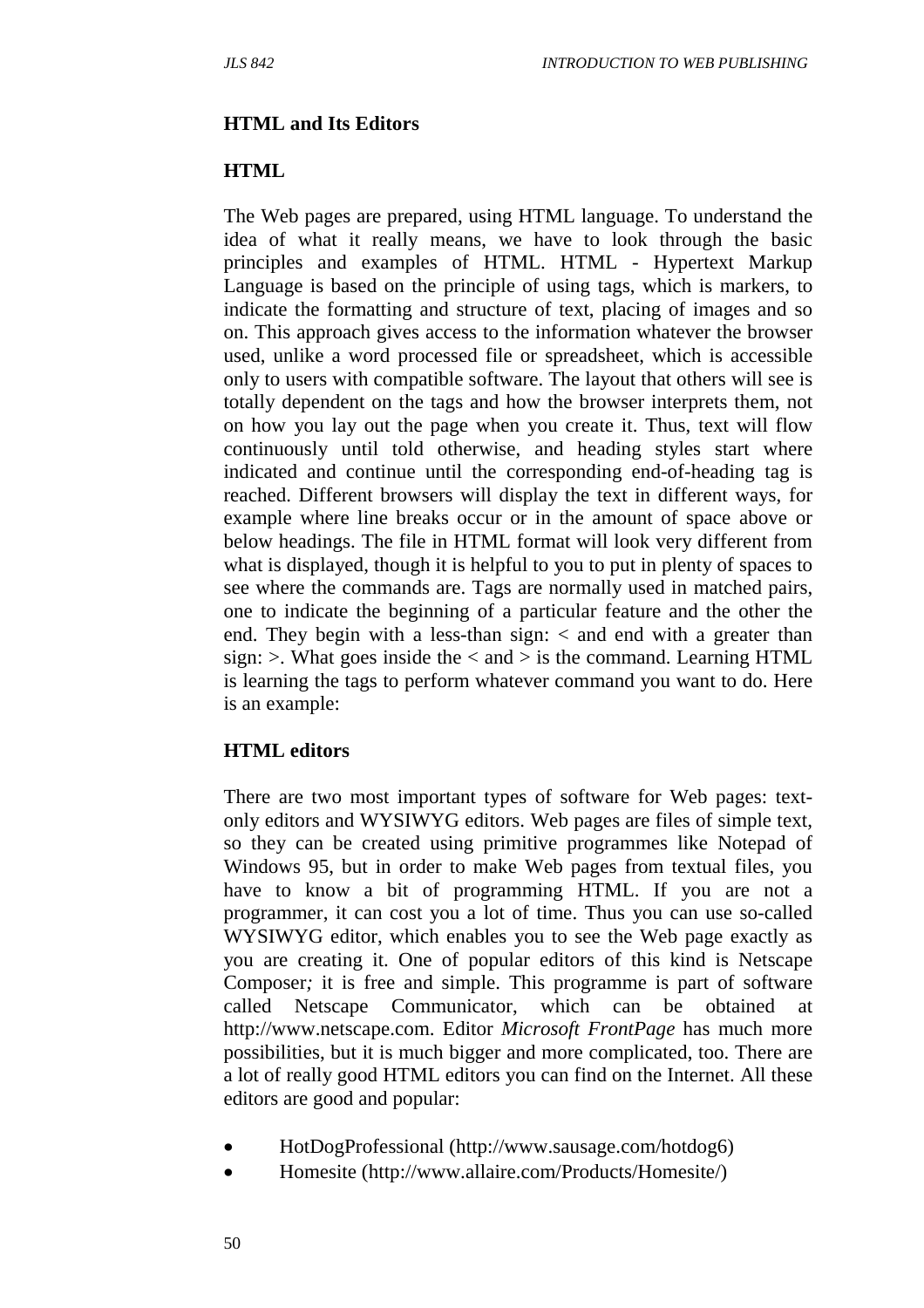- HoTMetal PRO (http://www.hotmetalpro.com/)
- LiquidFX Professional (http://www.psylon.com/)
- WEB-ED (http://www.jsware.net/jsware/webed.html)

**5. Realisation II (Publication on the Web):** In order to make your e-journal available over the Net, you need a host. This will take the form of a computer that is permanently connected to the Web, which will act as the host server for your Web site. Many ISPs provide free Web space to those who are registered with them, and there are a number of free online content and host communities that provide help with constructing and uploading sites, and hosting them. For example:

- Virtual Avenue (http://www.virtualave.net/index.gsp)
- Atmosphere Community (http://www.atmosphere.be/)
- NBCi My Website (http://wwwx.nbci.com/mywebsite/)
- PiterWeb (http://www.piterweb.net/)
- Escalix-Freepage (http://www.escalix.com/freepage/)
- Phrantic's Tralerpark (http://dpec.webserve.net/dpec/webpromo/)

Using one of the community sites means that your Web site URL may be rather convoluted and will probably include the name of the community site. Similarly, if you use your ISP as the host, the URL for your Web site will probably include the name of the ISP. However, they may be able to host your site with a unique domain name of your choosing, but they may charge an additional fee for this service. The domain name can be important if you are trying to attract the maximum number of visitors to your site. Many people prefer to use a separate domain name because it makes the site seem more professional than if it is preceded by an ISP or Web host service name. It will also make the site easier to find. In order to have the right to use a domain name you have to lease it from one of the domain name registration companies such as NetNames. You will need special software to put your e-journal on a web server. You could use Netscape Navigator to do this, but you do not have a lot control that way. The best way to go is using special FTP software. FTP stands for File Transfer Protocol. This software makes it possible to put files in your own directory, and to take them off again. Most FTP software has two windows: the left showing your computer, the right the web server. It looks a lot like Norton Commander or Windows Commander. You can see exactly what is on your computer and at the server. One of the most used programme is WS\_FTP. The process then consists of three quite simple steps:

- i. Connecting to the server
- ii. Transferring files
- iii. Checking.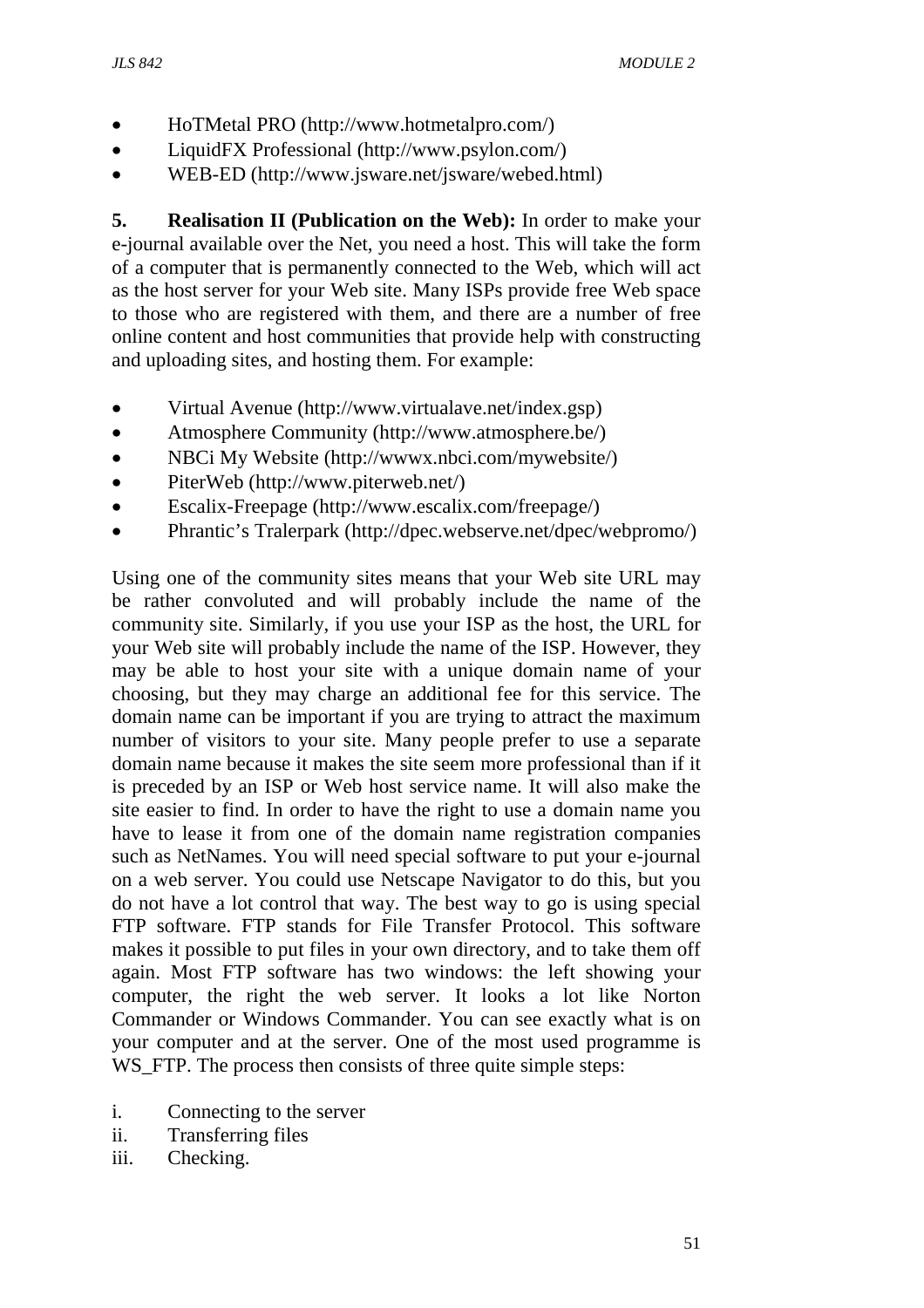After that, your e-journal will be accessible to visitor from the whole world (UNESCO, 2010).

## **3.6.2 Practical Advices**

Here are several practical advises that you should bear in mind while creating your e-journal:

- Minimise time of documents download; make your Web pages simple but impressive.
- Use colours carefully; colourful or mixed background can "choke" the text.
- Keep your paragraphs at 2-3 sentences each.
- Use headings.
- Use lists.
- Use bolding for highlighting important information.
- Watch out for too many fonts and their font sizes. A good rule in traditional print design is two font styles and two font sizes, one for headlines and one for the body copy.
- Navigation should be easy. Navigation bars, which are a simple set of buttons or text, should be repeated on every page in the site, usually at the top, left, or bottom. Make sure you locate them in the same place on every page.
- It is also a good idea to let people know exactly where they are at the given moment. You can accomplish this by having the button for the page they are on slightly altered in appearance, for example dimmed or highlighted or another colour.
- Every navigation bar should include a home page button, contact information and if your site is large; an index page or site map. A site map will show a complete outline of the site. Search capabilities are another good idea and allow people to conduct a one or two word search of your site and get back a possible list of pages (UNESCO, 2010).

#### **SELF-ASSESSMENT EXERCISE**

- i. What do you understand by e-journals?
- ii. What are the advantages and disadvantages of e-journals?
- iii. Identify the two major types of e-journals.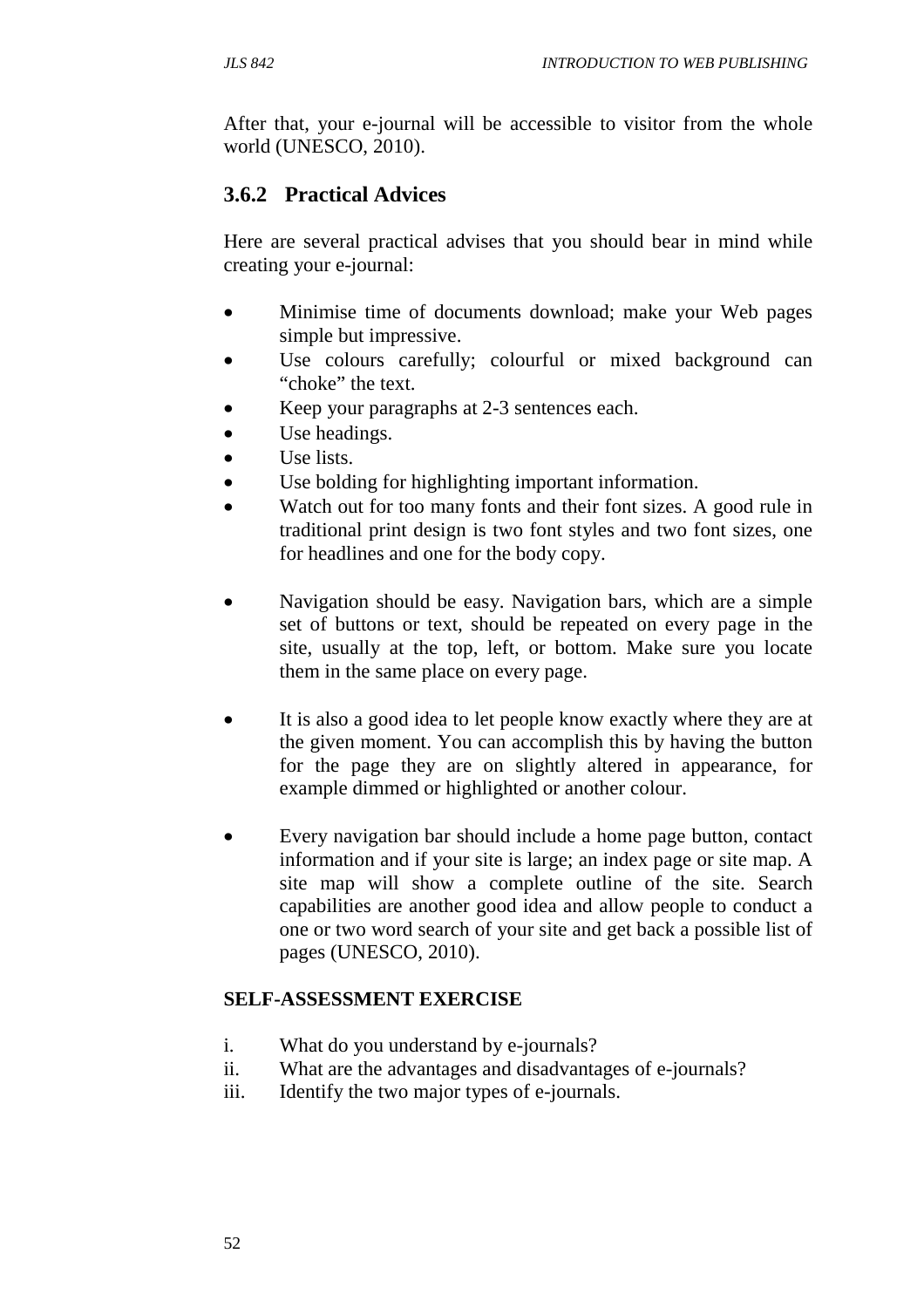# **4.0 CONCLUSION**

Building on the tradition of print journals, the e-journals can be a forum where scholars articulate their needs, by writing, editing and refereeing articles that evaluate and contextualise important resources. Scholars do these in print journals as well, but in an electronic format the resources can be hyperlinked and thus immediately integrated for the readers. With the help of Internet technology and Web site management, users can easily get the paper by searching by author, keyword, title, journal, year, and publication format.

## **5.0 SUMMARY**

Compared to the print journals, the main disadvantage of online journals is the perceived quality of paper. As they often have a short history and have not had many years to publish famous papers, people may give online journals of less credibility. The only solution is the paper with peer-review. Peer-review, which is often considered the gold standard of scholarly publishing.

## **6.0 TUTOR- MARKED ASSIGNMENT**

- 1. Differentiate between traditional journal and e-journals.
- 2. Trace the historical development of e-journals.
- 3. Elaborately discuss how to create an e-journal.
- 4. Identify and discuss the identifiers of e-journals.

## **7.0 REFERENCES/FURTHER READING**

- Carol, T. & Donald, K. (2000). *Towards Electronic Journals.* Special Libraries Association.
- Harter, S. P. & Kim, H. J. (1996). "Electronic Journals and Scholarly Communication: A Citation and Reference Study." *Information Research.* Vol. 2 (1). Available at: http://InformationR.net/ir/2-1/paper9a.html. Accessed 12/11/2013.
- Li, X. & Crane, N. B. (1993). *Electronic Style: A Guide to Citing Electronic Information*. Westport, CT: Meckler.

Narasimha, L. R. Y. (2005). *An Analysis of E-journals in Open and Distance Education from Mega Open Universities.* Accessed 12/12/2013 from http://www.eurodl.org/materials/contrib/2005/Reddy.htm.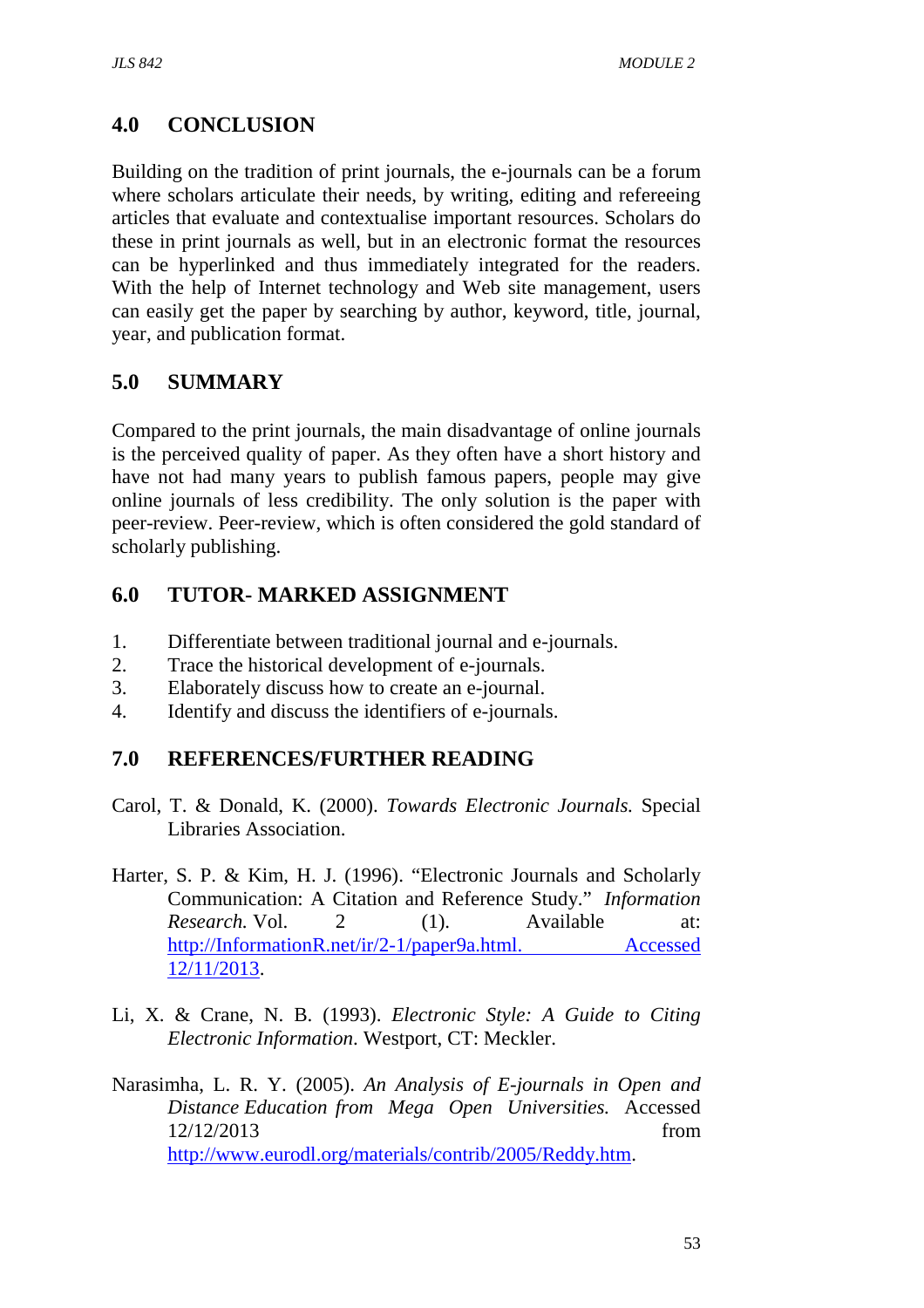- UNESCO (2010). *Creating E-Books and E-Journals.* Accessed 12/12/2013 from http://www.mch.mii.lt/UNESCOeducation/chapters/chapter3.pdf
- Wikipedia (n.d.). *Electronic Journal*. Accessed 12/12/2013 from http://en.wikipedia.org/wiki/E-journal.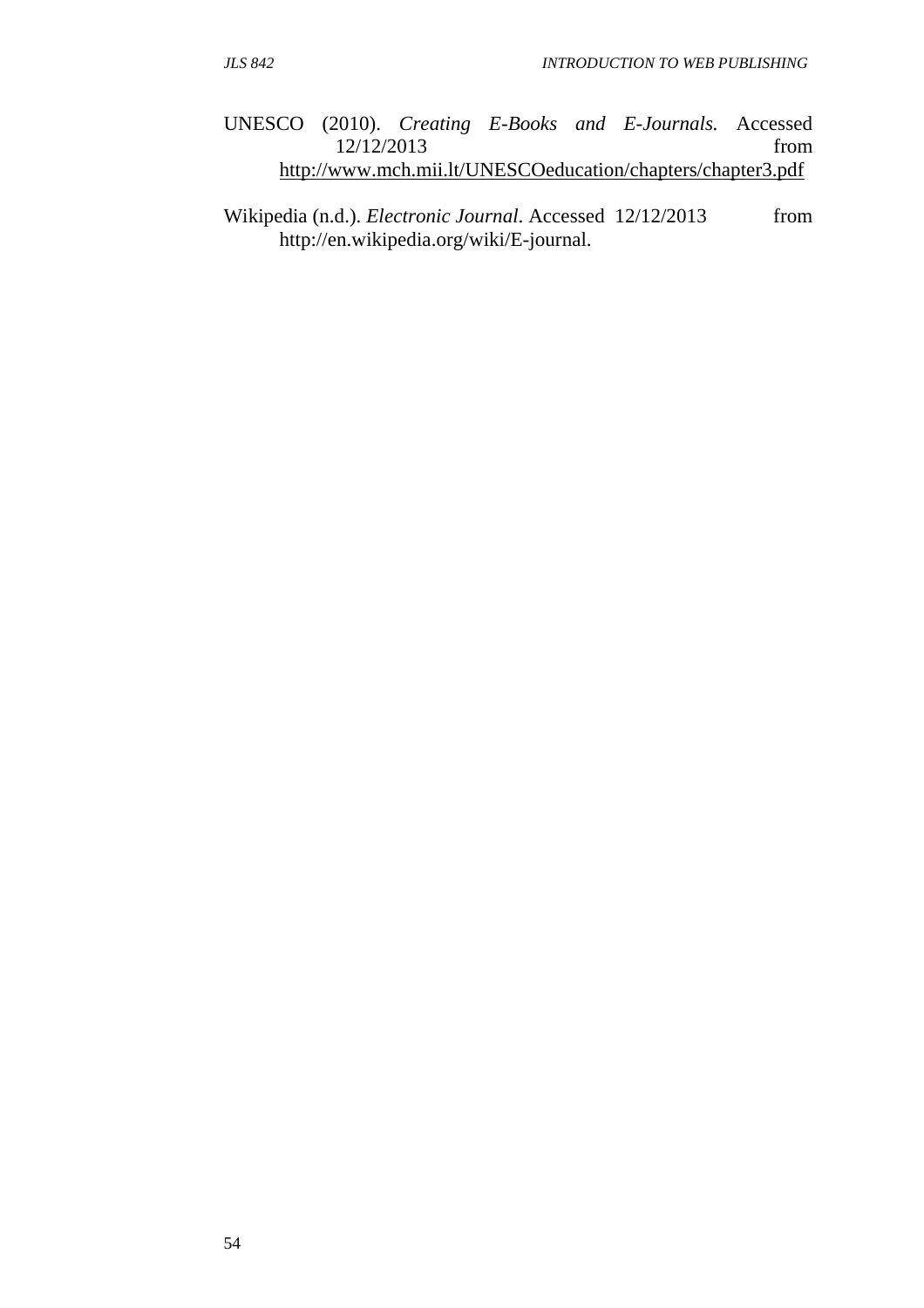# **UNIT 3 E-NEWSPAPERS AND E-MAGAZINES**

### **CONTENTS**

- 1.0. Introduction
- 2.0. Objectives
- 3.0 Main Content
	- 3.1 Meaning of E-Newspaper
	- 3.2 The Meaning of E-Magazine
	- 3.3 How Electronic Newspapers and Magazines Work
	- 3.4. How to Create E-Newspapers and E-Magazines
- 4.0 Conclusion
- 5.0 Summary
- 6.0 Tutor-Marked Assignment
- 7.0 References/Further Reading

## **1.0 INTRODUCTION**

Virtually all printed newspapers and magazines have online editions distributed over the Internet which, depending on the country may be regulated by journalism organisations, but as some publishers find their print-based models increasingly unsustainable, Web-based "newspapers and magazines" have also started to appear on the Internet. Customised newspapers and magazines online have been offered by *MyYahoo*, *I-Google, CRAYON, ICurrent.com, Kibboko.com, Twitter.times* and many others. The shift from receiving information via paper to computer and mobile applications has created a proliferation of online communications, including magazines and newspapers. Online magazines originally began as lower-cost alternatives to print publications, eliminating the printing and mailing expenses associated with traditional magazines. Today, they have evolved into purposeful revenue-generation tools. Online publications still follow many of the principles of traditional communications, delivering high-quality messages to tech-savvy audiences (Edmunds, n.d.). Thus, in this unit we will treat online newspapers and magazines. Reenen  $(n,d)$  notes that the newspaper industry has taken a substantial hit in recent years. Despite the companies' best efforts, sales of print edition news are dropping every year. The only way for newspapers to survive is for them to adapt to the changing times. They have to move into the era of the downloadable newspaper, so called the e-newspaper. Thus, in this unit, we shall be looking at e–newspapers and e-magazines.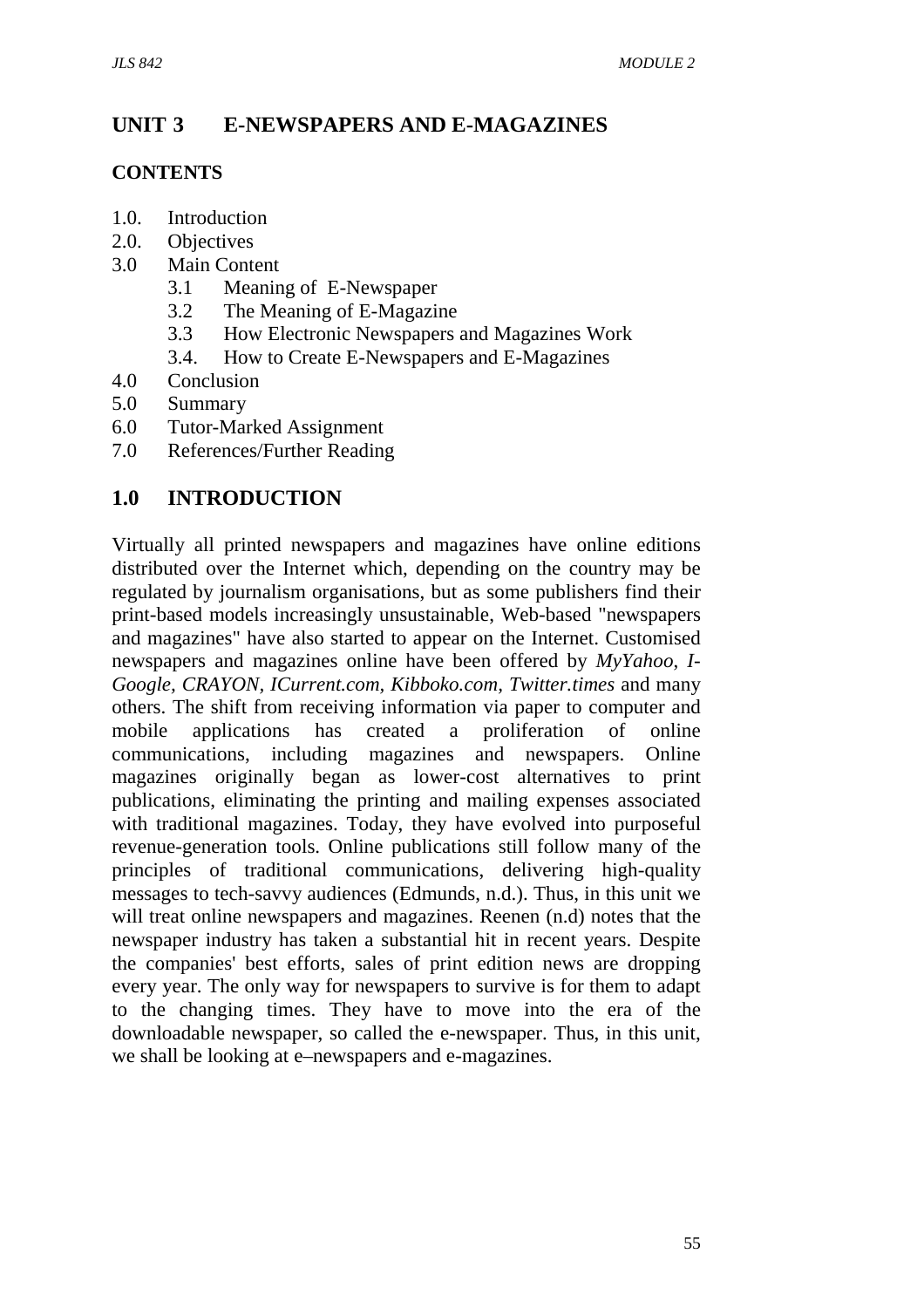### **2.0 OBJECTIVES**

At the end of this unit, you should be able to:

- explain the meaning of e-newspapers and e-magazines
- enumerate how e-newspapers and magazines work
- discuss how to create e-newspapers and magazines.

### **3.0 MAIN CONTENT**

### **3.1 Meaning of Electronic Newspaper**

E-Newspaper is also referred to as online newspaper or Web newspaper. It is the type of newspaper which exists on the World Wide Web or Internet, either separately or as an online version of a printed periodical. Going online create more opportunities for newspapers, for instance, enewspaper competing with broadcast journalism in presenting breaking news in a more timely manner. The credibility and strong brand recognition of well-established newspapers and the close relationships they have with advertisers, are also seen by many in the newspaper industry as strengthening their chances of survival (Wikipedia, n.d.). Giavedoni (n.d.) says it can be an individual daily that is available online only or it could be an online version of a printed periodical. The Internet has allowed the printed daily newspapers to compete with television, radio and other means of broadcast journalism in presenting their news timely. Previously, you had to wait till the morning to read about an event which had happened the evening before. Online newspapers are updated several times a day, so you come to know about an event the moment it happens. Basically, an online newspaper is quite similar to the hard-copy newspapers; they have to comply by the same legal boundaries, such as laws pertaining to libel, privacy and copyright. A daily newspaper contains literature of various types to suit the interests of different readers (Giavedoni, n.d.)**.** An online newspaper contains a detailed coverage of political news, sports events and information on entertainment, health and lifestyle. Most papers have separate sections dedicated to business and economics. Besides, there are special pages that have editor's columns, features that give subjective views of the top journalists about various events. Daily newspapers also have pages for advertisements of various types of products. They also have classified pages for jobs and many more. Sunday edition of a daily newspaper may have coupons and comics (Giavedoni, n.d.). Online newspapers also have similar sections; they also contain editorial opinions, persuasion, obituaries, entertainment and criticism. They also have pieces of games like crosswords, *sudoku* and many more. They also have reports of astrology and horoscopes. They contain weather news and forecasts. They also have gossip, food recipes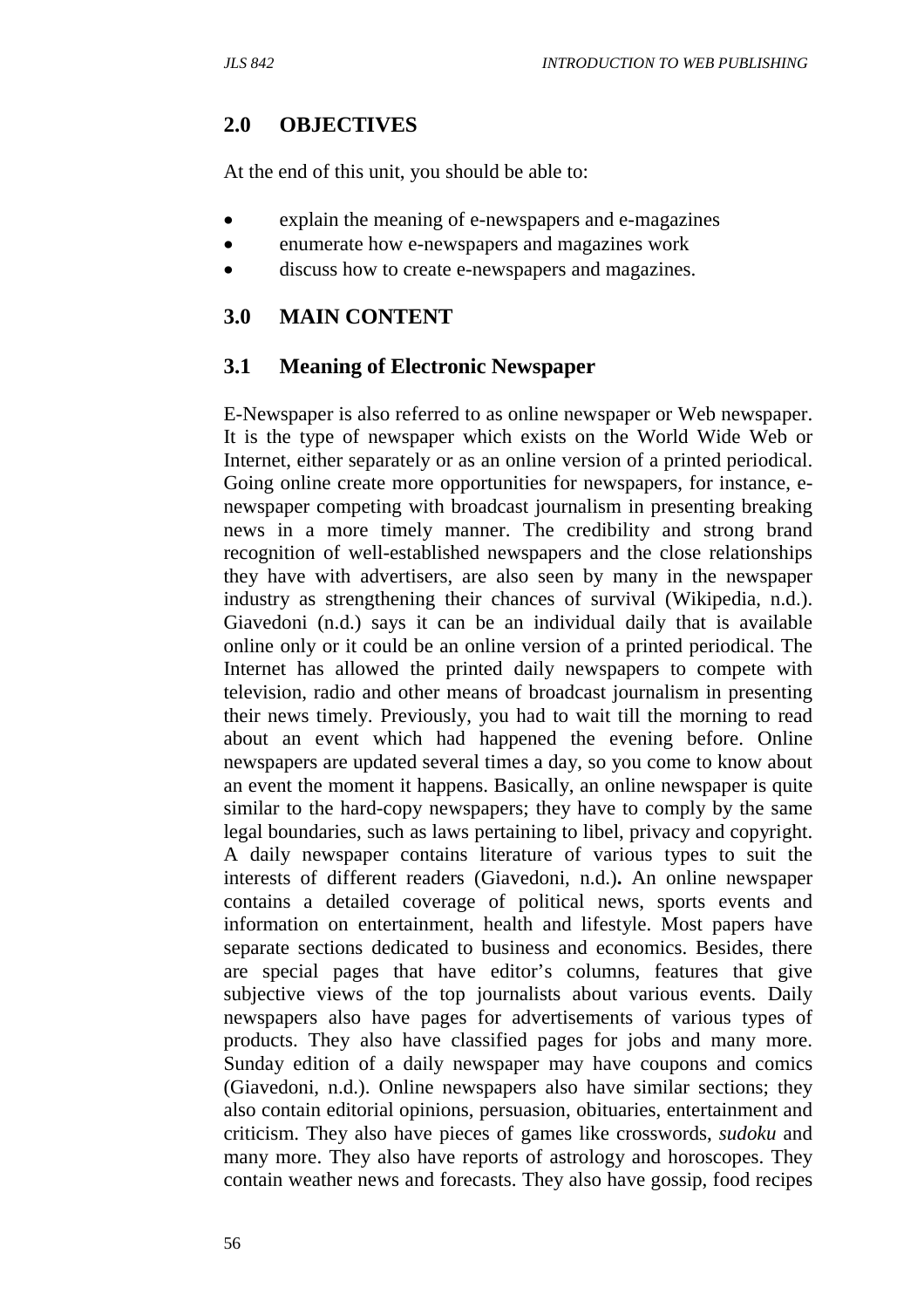and other columns. You can read about critical reviews of movies, plays, shops and restaurants. They contain cartoon strips and classified ads **(**Giavedoni, n.d.).

# **3.2 Meaning of E-Magazine**

By definition, an online magazine is a publication that is published on the Internet. A lot of popular magazines also have online versions of their issues available to customers. An online magazine is a magazine published on the Internet, through bulletin board systems and other forms of public computer networks (Wikipedia, n.d.). Some online magazines distributed through the World Wide Web are called webzines. An online magazine shares some features with a blog and also with online newspapers, but can usually be distinguished by its approach to editorial control. Magazines typically have editors or editorial boards that review submissions and perform a quality control function to ensure that all material meets the expectations of the publishers (those investing time or money in its production) and the readership. Many large printpublishers now provide digital reproduction of their print magazine titles through various online services for a fee. These service providers also refer to their collections of these digital format products as online magazines, and sometimes as digital magazines. Some online publishers have begun publishing in multiple digital formats or dual digital formats that may include both HTML versions that look like traditional web pages and Flash versions that appear more like traditional magazines with digital flipping of pages. Online magazines representing matters of interest to specialists in or societies for academic subjects, science, trade or industry are typically referred to as online journals (Wikipedia, (n.d).

## **3.3 How E-Newspapers and Magazine Works**

The following points must be considered before publishing an online magazine:

**1. Goals:** The aims of an online magazine differ, depending on the organisation publishing it. Profit-oriented publishers want to generate revenues and create content for the specific purpose of establishing audiences, gearing articles toward particular demographics, such as women, seniors or parents. Creating a large, specific audience helps businesses attract advertisers who want to get in front of those groups. Nonprofit organisations want to increase membership or awareness about an issue or seek donations. Trade associations publish practical information that helps readers in their professional pursuits, encouraging membership in the organisation. The online magazines of charities appeal to a visitor's social conscience (Edmunds, n.d).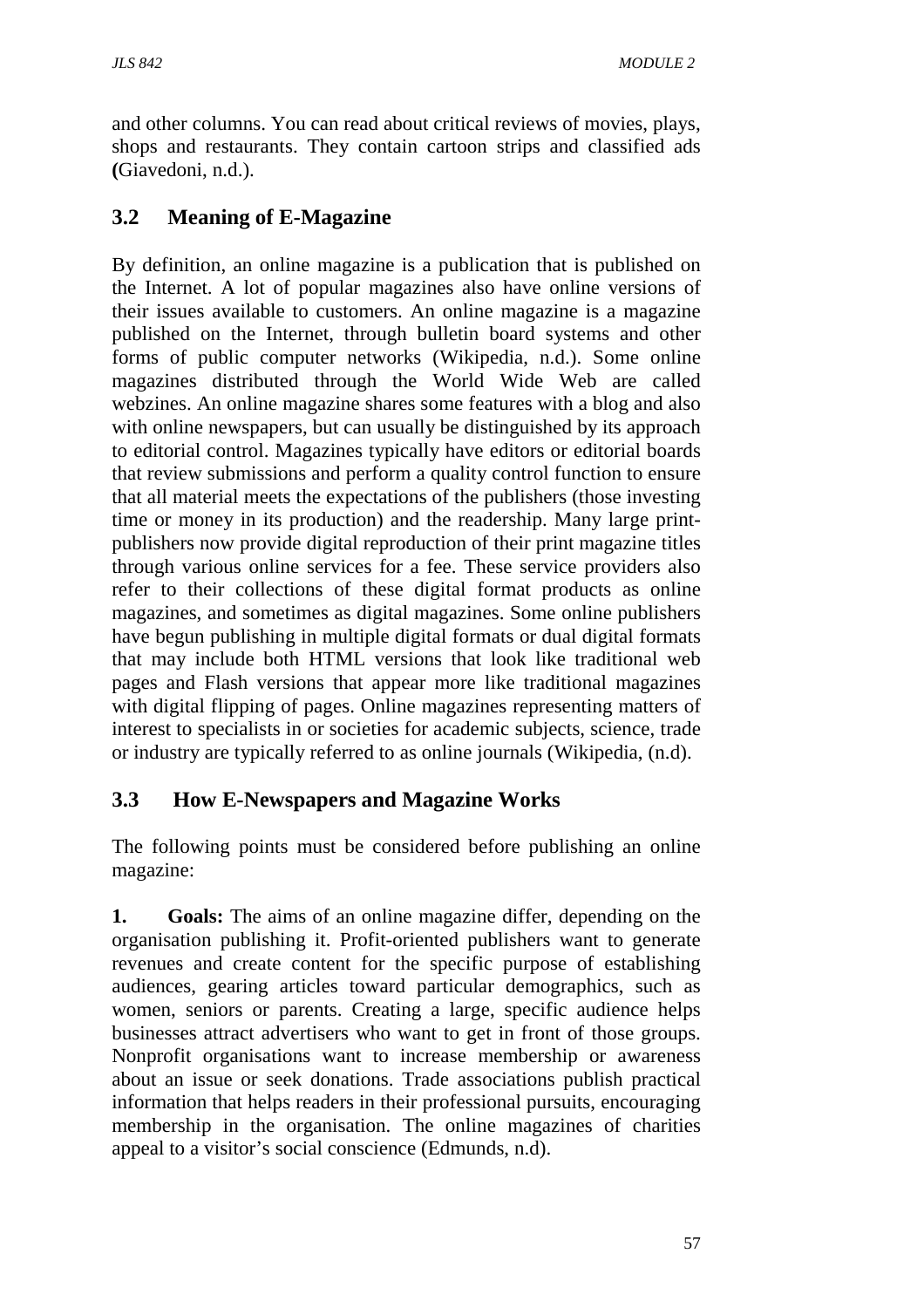**2. Advertising Development:** A for-profit publisher must know where its revenue is coming from before it starts to develop editorial for its e-magazine. To that end, the publisher creates a list of potential advertisers and researches them, determining which have shown an interest in online advertising. It also researches its competitors to know what they are charging (Edmunds, n.d.).

**3. Audience Development:** Before an online magazine is launched, its publisher determines what type of reader it wants. This is necessary to serve the mission of a nonprofit or to help a for-profit company create a readership that attracts advertisers. The publisher decides on a set of demographics that includes age, gender, ethnicity, income and education level (Edmunds, 2013).

**4.** Once a publisher knows who its audience is, it can create an editorial calendar to ensure it can deliver attractive articles in every issue. Each issue may have a specific theme, or it might be divided into sections. For example, an online tennis magazine could include sections such as instruction, equipment, fitness and pro tournaments (Edmunds, 2013).

**5. Format:** A computer screen is smaller than a printed magazine and users of technology may have less time or a shorter attention span than someone who sits down to read a paper magazine. For that reason, online magazines rely on short articles and slide shows to quickly deliver content. Web pages are laid out to keep readers from leaving the site. Ads often are placed on the outside of pages with content placed in the middle of the screen. Some ads may appear inside the main text blocks, with links to revenue-generating affiliate sites highlighted within the text. Readers are more likely to scroll down a page after they have begun reading an article and determine it contains valuable content than to wade past many ads and graphics to determine whether there is anything of value on the page. Some online magazines come in PDF formats, laid out in a more traditional magazine style that readers can download, open and read later without the clutter of ads, videos and links. Many online publishers use magazine software that allows them to create the pages of their e-magazine with the same typeface, graphics, layout and other features (Edmunds, 2013).

**6.** Online publications generate revenue through banner ads, clickper-pay programmes, links, affiliate programmes, mailing lists and editorial opportunities. The publisher can sell its own banner ads directly to advertisers or use a programme such as Google's AdSense, allowing the programme to place ads on e-magazine pages. The publisher can sell links to advertisers' Web sites, the opportunity for the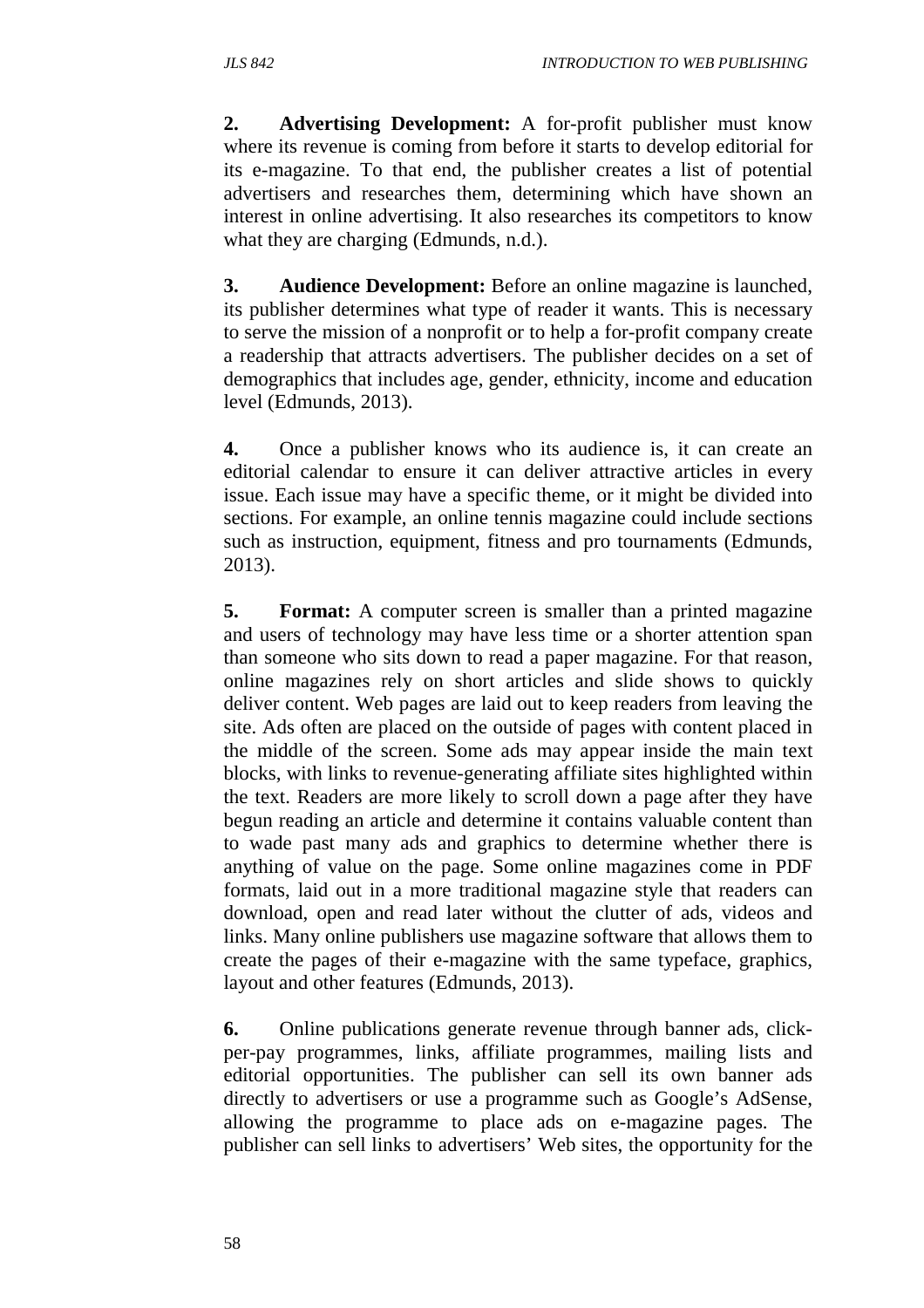advertiser to write an article or be quoted, or email blasts on behalf of the advertiser (Edmunds, 2013).

# **3.4 How to Create Online Magazine and Newspaper**

**1. Establish a Budget:** Determine how much money you will need to start your online magazine. When forecasting your magazine, consider your rate of return, note the current economy, allocate money for advertising, establish a savings account for any unforeseeable events and determine your staff needs. In determining your staff needs, consider freelance writers, interns and volunteers.

**2. Create a Business Plan:** Create a strategy to publish the magazine and produce an income. Your business plan should include goals for the magazine. For example, the magazine's mission, the type of content and how you plan to get and keep subscribers. In developing your marketing strategy, note your target audience, how often the magazine will be published, and your ability to produce an online magazine and research the competition. Use social network sites to promote your online magazine and specific articles.

**3. Choose a Name**: Brainstorm a name for the magazine that will compliment the niche and content for the magazine. Try selecting a name that will draw customers to explore the magazine. Make sure you trademark your title to protect the name. Once you have selected a name for the magazine, research the availability with WHO IS, a query based research tool. If the name is available, register the name. Hire a graphic artist or create your own magazine logo that is succinct and represents what the magazine is about.

**4**. **Outline the Online Magazine Content:** Outline topics you want to include in the magazine. For example, if your niche is food or travel, choose related topics and interviews with experts in that industry. Develop a table of contents to let the readers know what the magazine entails. Keep articles short, communicative and to the point. Write headlines, using keywords so that readers can find your magazine. To engage your readers and allow them to comment on the magazine and articles, include blog page. Create a subscription link. This will build your relationship with the magazine readers. You can use email service to get subscriptions and remind customers when new issues are available.

### **SELF-ASSESSMENT EXERCISE**

- i. What is online newspaper?
- ii. What is online magazine?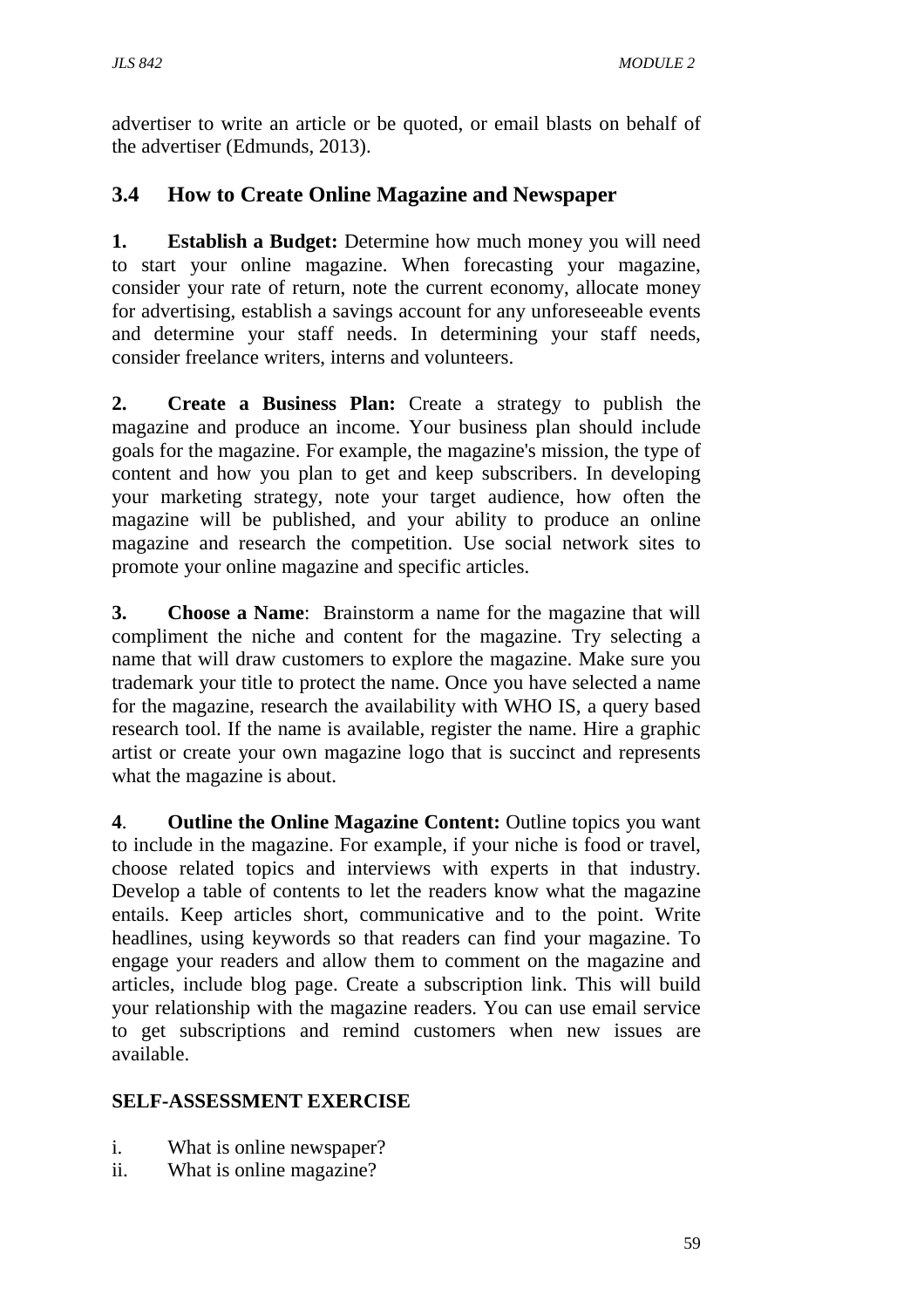iii. Identify and discuss the advantages and disadvantages of online newspapers and magazines

# **4.0 CONCLUSION**

The popularity and ease of use of the Internet have made online magazines and newspapers a much more affordable alternative to traditional magazines and newspaper publishing. An online magazine/newspaper is essentially a Web site that contains articles, information and advertisements, just like a traditional print magazine/newspaper. Many publishers have been able to create and run highly successful magazines/newspaper on the Internet, because technology has significantly reduced the barriers to entry of this industry.

## **5.0 SUMMARY**

In this unit, we have examined the meaning and definitions of online magazines and newspapers; as well as how electronic newspapers and magazines work and how to create online newspapers and magazines. An online magazine/newspaper starts with a domain name and a Web site hosting account. The publisher then either designs the look of the Web site or hires a Web designer to create an attractive layout. Often, a Web designer may install what is known as a content management system, which allows the publisher to add new content to the Web site without having to have Web design and coding skills. If this type of system is not installed, the magazine publisher may have a Web designer on staff or on a contract basis that is responsible for uploading articles and other content to the Web site.

## **6.0 TUTOR-MARKED ASSIGNMENT**

- 1. Differentiate between online newspapers and online magazines.
- 2. Elaborately discuss how online newspapers and magazines work.
- 3. Elaborately discuss how to create online newspapers and magazines.

## **7.0 REFERENCES/FURTHER READING**

Edmunds, S. A. (2013). *How Does an Online Magazine Work?* Accessed 12/12/2013 from http://smallbusiness.chron.com/online-magazine-work-39498.html.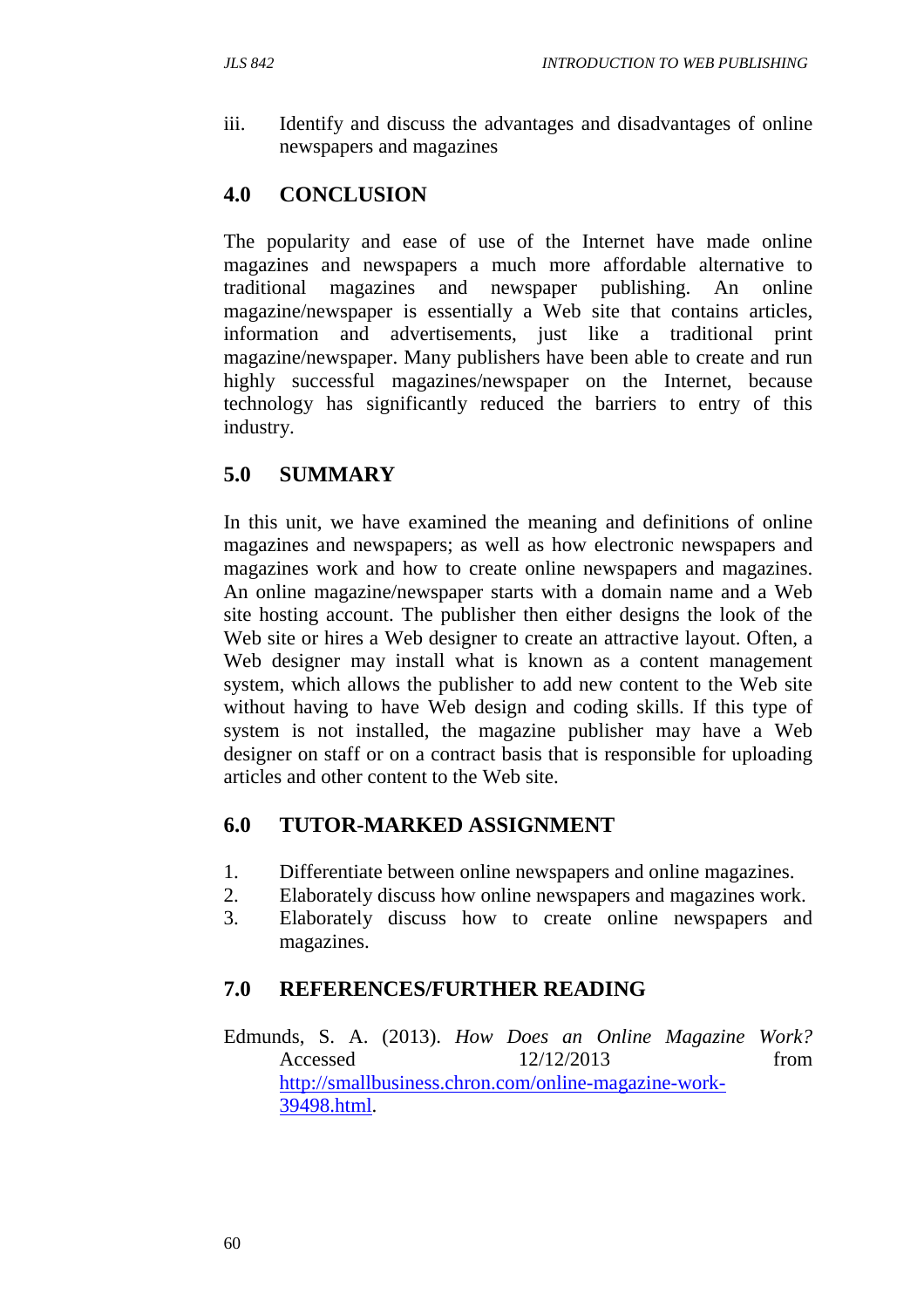- Giavedoni, N. (n.d.). *What is an Online Newspaper?* Accessed 10/11/2013 from http://ezinearticles.com/?What-is-an- Online-Newspaper?&id=4767281.
- Reenen, H. V. (n.d.). *E-Newspapers: The Downloadable Newspaper.* Accessed 11/12/2013 from http://ezinearticles.com/?E-Newspapers---The-Downloadable-Newspaper&id=2941583..
- Stringefellow, A. (2013). *How Does an Online Magazine Work?* Accessed 12/12/2013 from http://www.ehow.com/howdoes\_4587425\_online-magazine-work.html.
- Wikipedia (n.d.). *Online Magazines.* Accessed 12/12/2013 from http://en.wikipedia.org/wiki/Online\_magazine.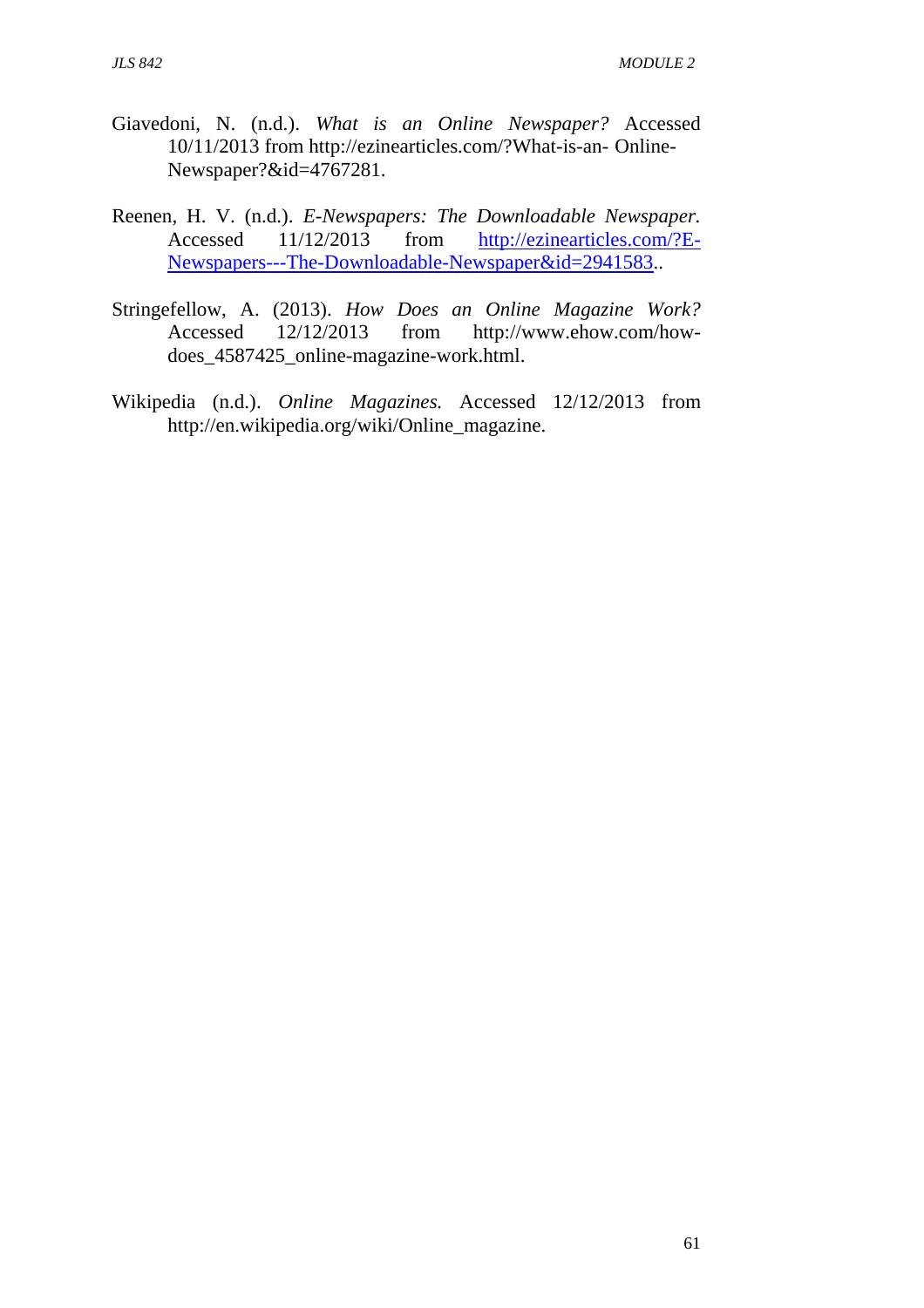## **UNIT 4 FUNCTIONS OF ONLINE PUBLICATIONS**

#### **CONTENTS**

- 1.0 Introduction
- 2.0 Objectives
- 3.0 Main Content
	- 3.1 Functions of Online Publications
- 4.0 Conclusion
- 5.0 Summary
- 6.0 Tutor-Marked Assignment
- 7.0 References/Further Reading

## **1.0 INTRODUCTION**

It is an irrefutable fact that Web publishing is one of the means of disseminating information in the society. Just like traditional publishing and traditional means of disseminating information in the society. Thus in this unit, we are going to examine functions of online publications.

## **2.0 OBJECTIVE**

At the end of this unit you should be able to:

explain the functions of online publications.

## **3.0 MAIN CONTENT**

### **3.1 Functions of Online Publications**

Online publishing plays the following functions:

- Socialisation
- Agenda setting
- Gate keeping
- Status Conferral
- Watchdog
- Education
- Advertising
- Motivation, mobilisation and campaigns
- Correlation
- Entertainment.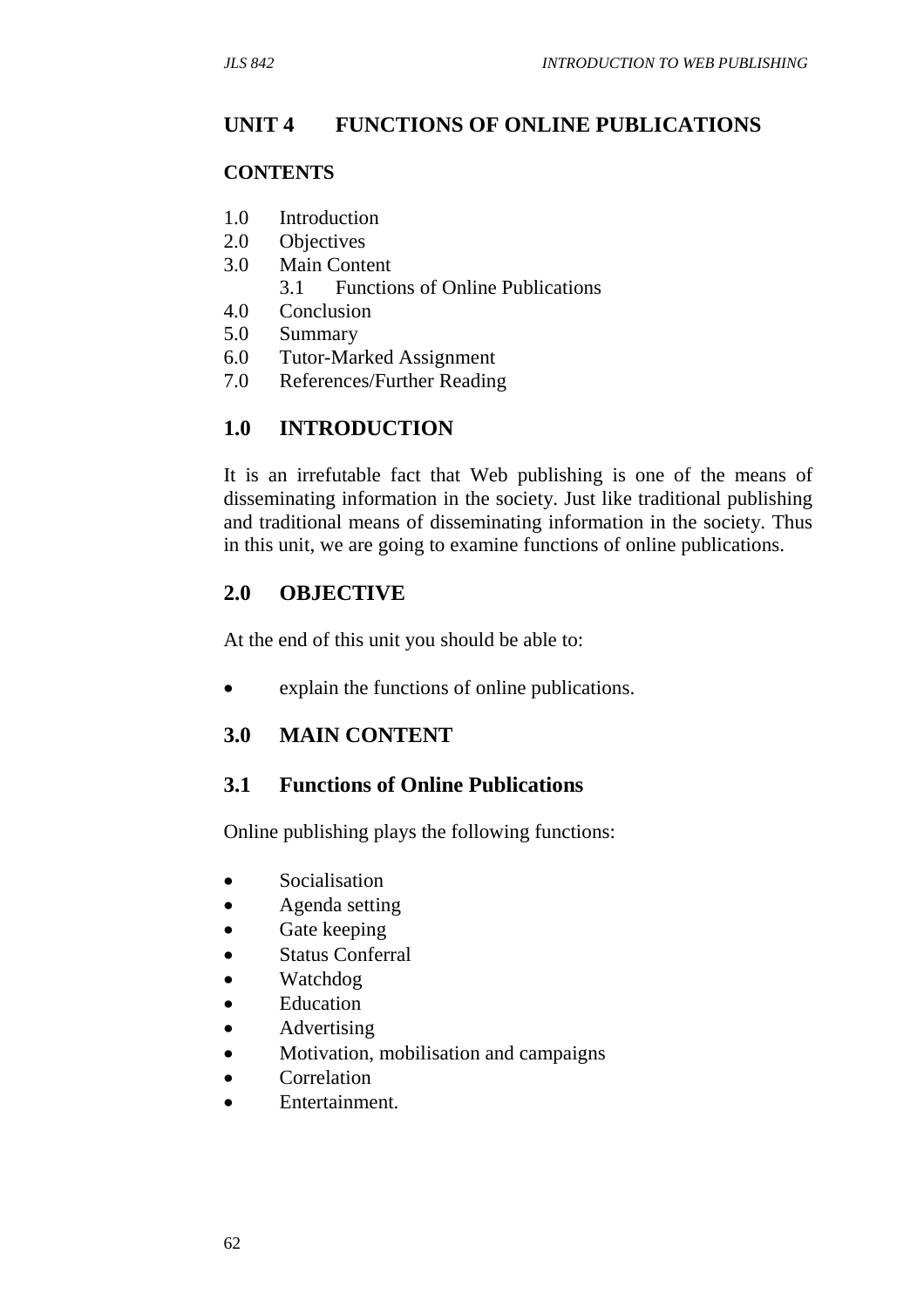#### **Socialisation Function**

Socialisation is seen as the process by which persons acquire the knowledge, skills and dispositions that make them more or less integrated members of the society. It is through the process of socialisation that members learn certain habits, knowledge, skills, norms and values, which the society considers important. Socialisation continues throughout one's life. It entails the transmission of the sociocultural heritage and the development of personality. In the absence of socialisation, society would not be able to exist beyond a single generation and also, culture will be non-existent. The media are capable of socialising the members of the society through their different programmes and features. Television programmes, radio programmes, features in magazines and newspapers go a long way in socialising the audience members.

Although, the media generally are not a formal agent of socialisation, they can be used in most cases as powerful instruments of socialisation. Online publications often transmit messages of all sorts. Such messages among others are direct information, entertainment, propaganda, persuasion, etc. These messages transmitted by the mass media affect people's orientations, values and experiences in no small measure. Thus, online publications, especially online newspapers and magazines can be used to socialise the readers. Socialisation is very important in our society because it:

- a. provides the foundation for the individual's effective participation in society
- b. inculcates basic discipline in the individual such as respect for elders, toilet habits, behaviour, etc.
- c. instills aspiration in societal members
- d. provides individuals with identities largely through the aspirations it encourages or discourages
- e. provides for the stability, persistence and continuity of society by communicating the contents of the culture from one generation to the other
- f. makes minimum, initial communication and interaction possible by providing for members to possess specific skills and values(Asemah, 2011).

The media generally are one of the socialising institutions in the society that can facilitate the promotion of culture. Ebo, cited in Sambe (2008) says socialisation through the media can be used to standardise culture throughout all social levels of society. The mass media therefore, have dominant roles to play in the society. The foregoing implies that online publications can inculcate certain attitudes and behaviours into the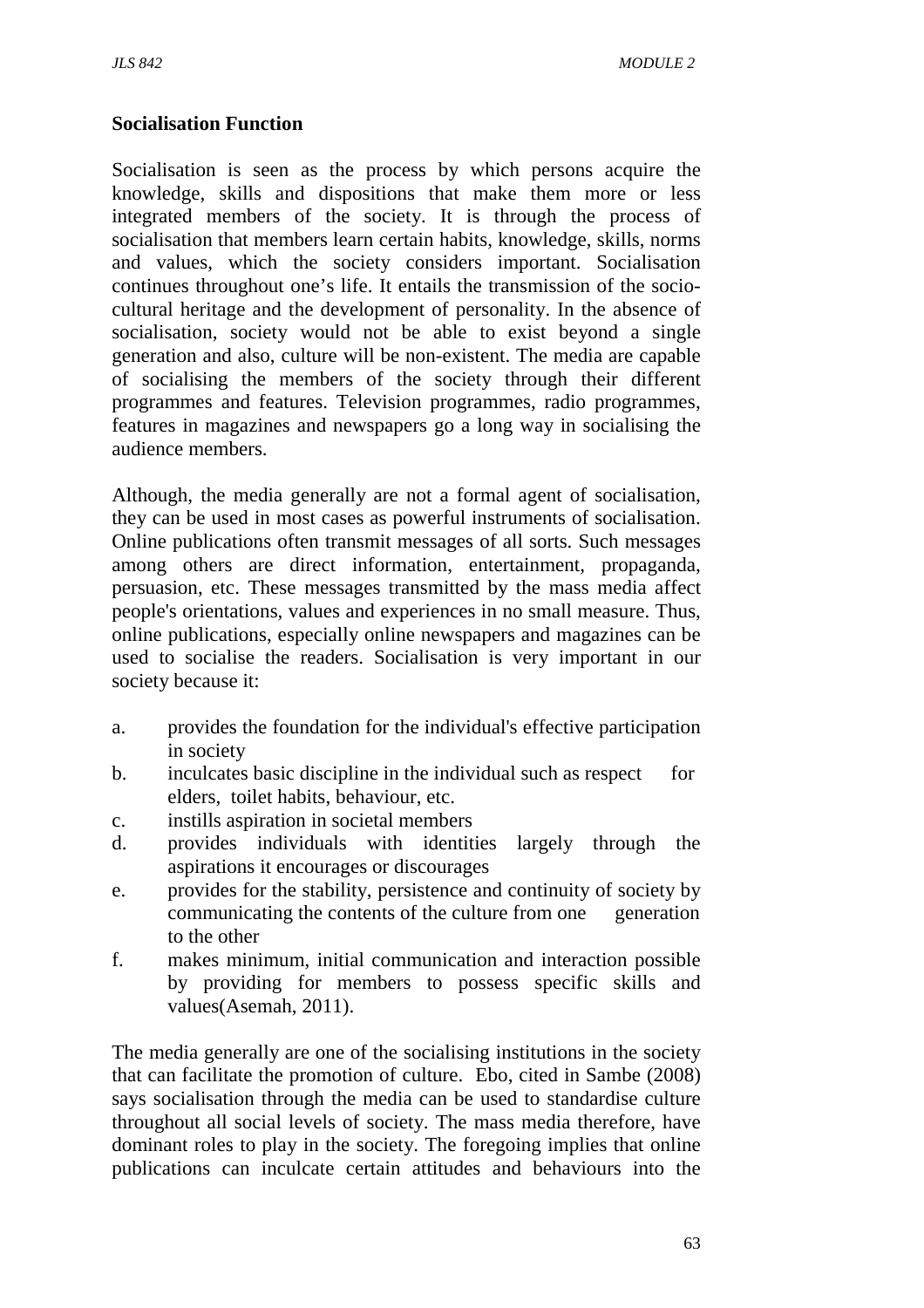members of the society, which thereafter, make them to behave in an acceptable way in the society. Every society has its own values, norms and ways of doing things. According to Ineji (2003), socialisation basically refers to the adaptation of behavioural norms and values by a social system, a group of people. These online publications can be used to describe cultural industries where all sorts of cultural portrayals have been displayed for creative impressions, imitations and adaptation by society. The mass media, including online publications, constitute themselves into veritable tools where a plethora of cultural gratifications thrive. This implies that the mass media generally are a storehouse of behavioural norms, cultural values and beliefs. When the audiencemembers expose themselves to online publications, they consciously and unconsciously learn how to act in certain ways and appreciate certain values. The audiences who are exposed to the contents of the online publications are likely to grow up and accept values portrayed by the online publications. This explains why social value is transmitted from one generation to another. This is what Harold described as the transmission of cultural heritage from one generation to another.

#### **Agenda Setting Function**

The word agenda means a list, plan or outline of things to be considered. It is generally agreed that the media set agenda for the public to follow. How do they do this? They do this by raising salient issues in our society thereby making people to think along that line. The concept implies the ability of the media to mentally order the world for us. Thus, agenda setting is seen as the way the media set the order or importance of current issues, especially in the reportage of news. When we say that the media set agenda for the public, we simply mean that the media, whether electronic or print, have the ability to choose and emphasise certain topics, thereby causing the public to perceive these issues as important (Asemah, 2011).

According to Orewere (2006), agenda setting refers to the ability of the mass media to influence the level of the public's awareness of issues as opposed to their knowledge about those issues. This implies that the media provide information to the members of the public and through this provision of information, people learn about important issues of the day. Langs and Langs, cited in Yaroson and Asemah (2008) posit that the media build up public images of public figures. The media constantly present objects and suggesting what individuals in the society should think about, know about and have feelings about. Research has shown that most of the pictures people store in their heads is based on what they come across in the media. If for example, online newspapers and magazines devote most of their space to the spread of HIV/AIDS, the issue of HIV/AIDS will likely remain topmost on the minds of the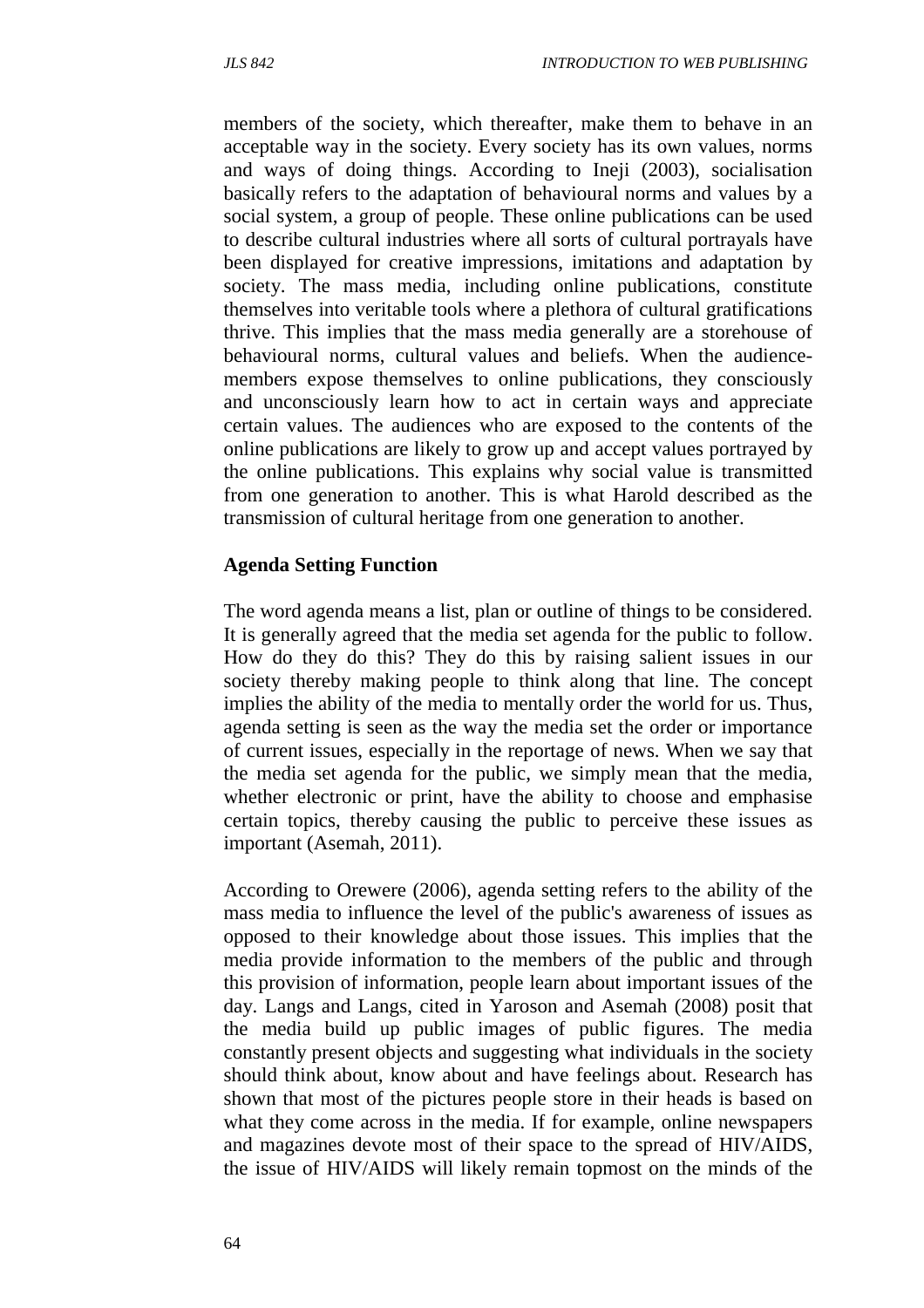audiences. It is however worthy to note that the agenda they set changes with time. This is because; the society is dynamic; meaning that it changes with time. Events unfold on daily basis. As events unfold, the media shift their attention. The agenda that is set today is not what will be set tomorrow. An issue may be burning today but will not be burning tomorrow.

#### **Gate Keeping Function**

This is another media performance. The sociological term was coined in 1947 by Kurt Lewin who used it to describe the fact that news must travel through a series of check points (gates) before reaching the public. It is the process of deciding what should be made known to the audience and what should not be made known to them. A gatekeeper is anyone or group that has control over what material eventually reaches the public. Gatekeepers are the media people who influence the message. Yaroson and Asemah (2008) observe that any media person who can stop or alter any message enroute to the audience is a gatekeeper because he decides what is aired or published and what is not. Bittner (1989) describes a gatekeeper as any person or formally organised group directly involved in the relay or transfer of information from one individual to another through a mass medium. Bittner further explains that a gatekeeper can be a film producer who cuts a scene from the original script or any other individual in the processing or control of messages disseminated to the public through the mass media.

 Gate keeping entails the media men making decisions on what should be emphasised and what should be de-emphasised. Gatekeepers have tremendous responsibility because they shape the message that reaches us. They even decide which messages should reach us and should not reach us. According to Wilson, cited in Yaroson and Asemah (2008), the media control our access to news, entertainment, and information through gate keeping.

The process of gate keeping begins with the journalist who goes out to gather news items. He is the one who decides on what event to cover and what event not to cover. The journalist covers what he wishes to cover and submits it to the editor who will now select the important items, which will be reported. Thus, news goes through many gates before reaching the audience. This therefore implies that web publishers, equally act as gate keepers

#### **Status Conferral Function**

Online publications create prominence for issues and people by giving them coverage. These publications enhance attention to people, subject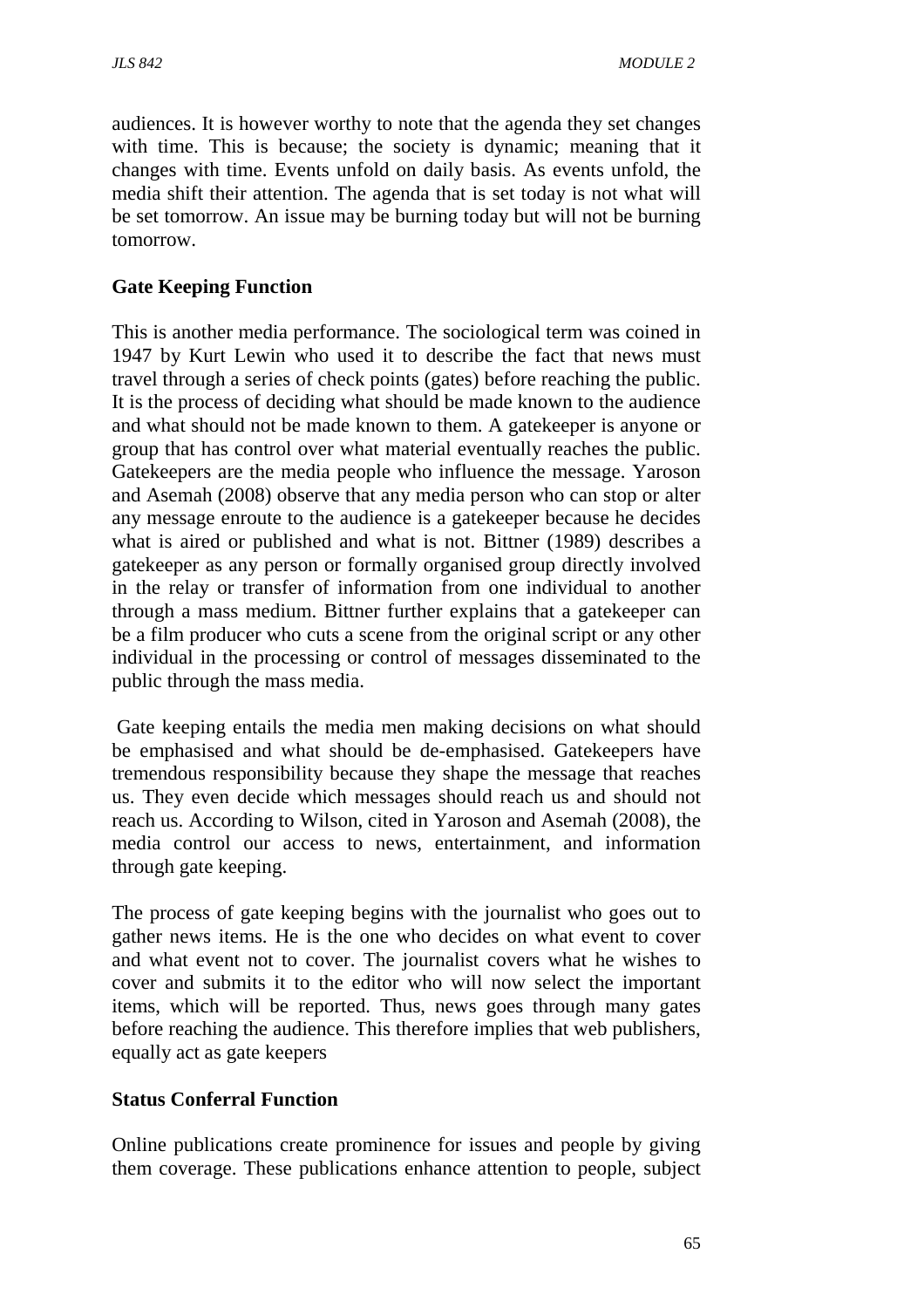and issues. The media generally in an attempt to make public certain issues inadvertently or deliberately make heroes out of ordinary people or issues. This is what sociologist call status conferral. This is based on the fact that when individuals and issues receive media attention, they achieve a degree of prominence which may sometime be undue. The danger is that other issues and personalities, which are not focused on by the media; suffer to the detriment of others. Some people identify with the mass media in order to strengthen their positions in the society. Perhaps the proliferation of mass media houses during political era is as a result of the power of the media to confer prestige on their owners and associations. According to Lazarsfeld and Merton, cited in Sambe (2008), mass media confer status on persons, organisations, and ideas. Those whose deeds are reported by the media are instantly elevated to prominence more than they previously enjoyed.

The import is that, the media carve out certain images for people in the society. This is often as a result of their regular coverage of such people. In most cases, the media promote only those who have something in common with them. As the media continue to feature an individual, the individual will continue to gain prominence in the society. The media can therefore elevate an individual to a certain position to the extent that the members of the public will begin to look at such an individual as very important. According to Okunna (1999), in every society, the mass media can play important political roles in the social system. The media in addition to providing information about the political process can confer status and legitimacy on political leaders and issues making them appearing more important and right.

#### **Watch Dog and Surveillance Function**

The media generally are the eyes and ears of the public. Online publications provide information and alert us of the changes that take place around us. The newspaper has long been called the watchdog of a free society. Surveillance is described by the New Standard Encyclopaedia Dictionary as a careful watching of someone or something usually carried out in secret or discreetly. The surveillance function of the publications (online newspapers and magazines) is its basic responsibility. Journalists survey the environment and report to the people in order to reduce uncertainties and increase the probability that the audience will react to conflicts and changes in a rational way.

The media in their surveillance activities scout round their environment and bring news of development, danger, threats to national stability, and threats to public welfare and so on, to the people. News about happenings at home and far-away land is also brought to the people. The media are the watchdog of the society. They watch over the society so as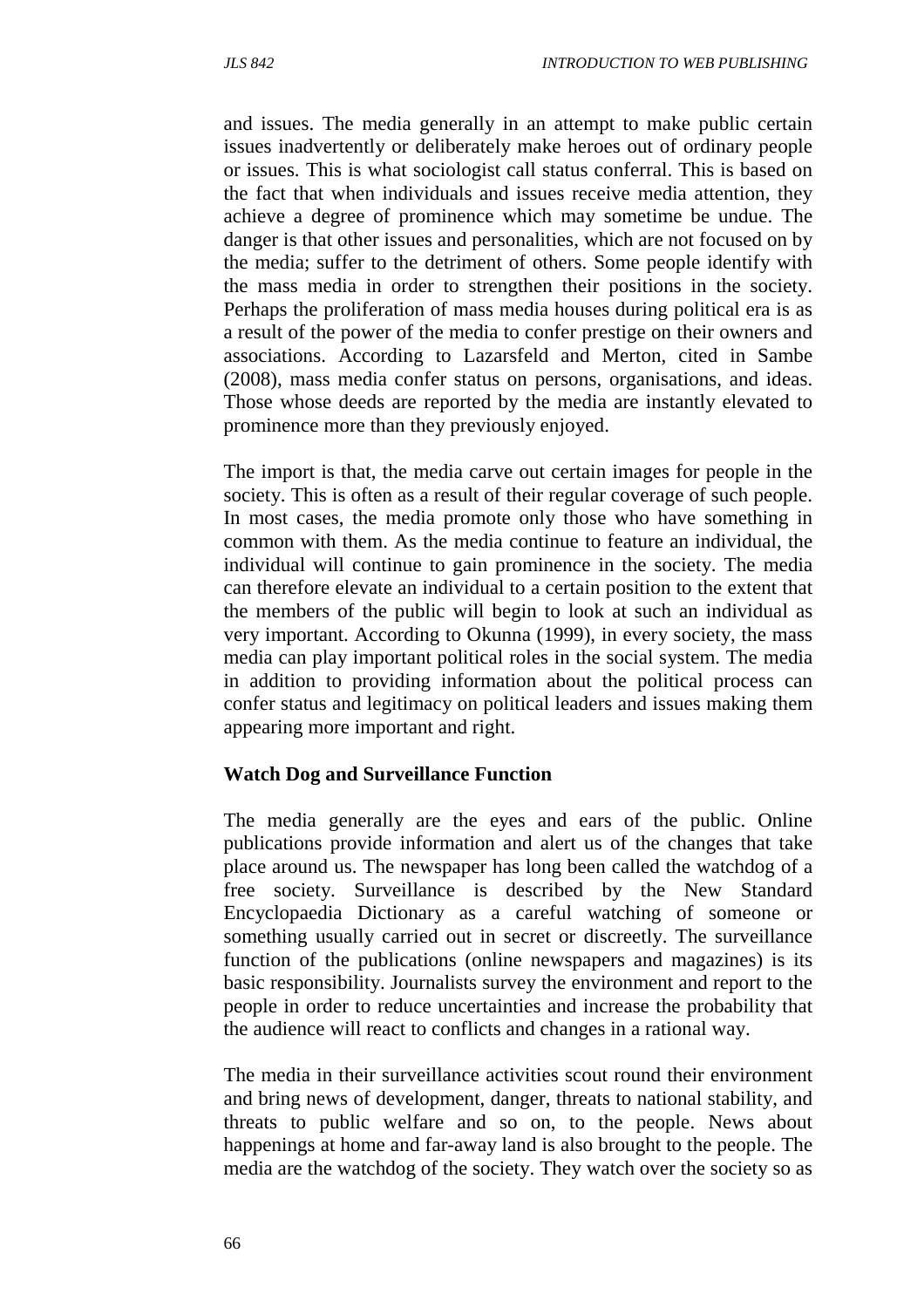to know what is happening in order to report to audience - members. The media are saddled with the responsibility of finding out about relevant events and conditions in immediate surroundings. The information function of the media is the most important. Every day of our lives, we are witnesses to the incredible power of the mass media to provide us with all sorts of incredible information. This is what news and many other contents of the mass media are all about. The information function of the mass media according to Okunna (1999), is all-embracing and indispensable for the meaningful existence of members of the public. Through their various contents, the mass media collect, store, process and disseminate messages, opinions and comments which members of the public require in order to react knowledgeably to personal, environmental, national and international conditions as well as to be in a position to take appropriate decisions. The media have the marvelous ability to reach millions, to raise issues, to create awareness on topics and to disseminate information with great efficiency. Yaroson and Asemah (2008), cited in Asemah (2011) say:

Surveillance is the collection and distribution of information concerning events in the environment both within a particular society and outside it. The journalist surveys the environment so as to know what is taking place so that he can gather news items and in turn, report to the public. The journalists are the watchdog of the society. One positive consequence of surveillance is that it provides warning about imminent threats or dangers. Another social consequence of communication is that it contributes to the everyday institutional operations of a society.

The import of the above is that the online journalist owes it as a point of responsibility to continuously monitor the environment so as to gather news and report to the public. Who else could report transpiring in the society to its members if not the journalist? He gathers news items and informs the audiences. This is done through news, which may be soft, hard, investigative, interpretative or in-depth. This explains why Dominick (2008) says that surveillance refers to what we popularly call the news and information role of the media. Dominick classifies surveillance function into:

**Warning or Beware Surveillance:** This happens when the media inform us about threats from terrorism, hurricanes, accidents, crises, wars, etc. These are reports that are negative. The report can be about immediate threats. These are stories that people do not like to hear but, because we cannot control or stop such event from happening, we hear them.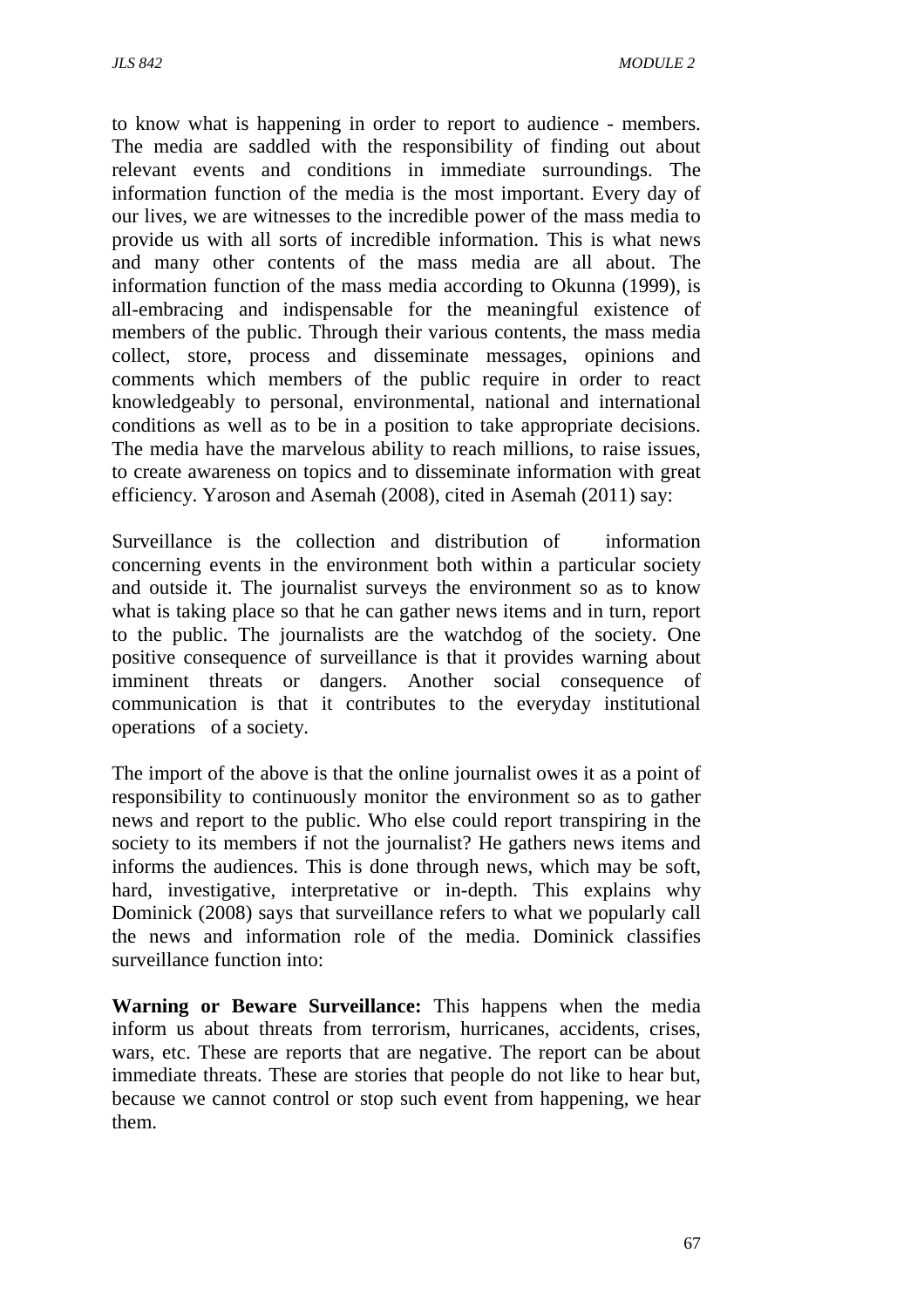**Instrumental Surveillance:** This entails the media organisation transmitting information that is useful and helpful in our everyday life. Thus, news about stock market prices, wedding, coronation, etc, is instrumental surveillance. The media inform us about what is happening in the society and that is what surveillance is all about.

#### **Education Function**

The term education has been described as the process of acquiring knowledge, skills, values and positive attitudes so as to make the individual to be a better member of the society. Mallum and Haggai (2004) describe education as the process by which an individual acquires knowledge, attitudes, skills and values. Education is not just confined to the classroom, but all the experiences an individual acquires outside and inside the classroom. In other words, the task of the educator is to create or influence desirable changes in behaviour of an individual. Online publications (online books, magazines, newspaper and journals) through their various contents educate the audience- members. Through the contents of these various online publications, we get to be educated. Online publications, especially newspapers and magazines have messages that are meant for instruction and teaching. They broaden and deepen one's perspectives. They give knowledge and skills. Sambe (2008) observes that the rapid growth in communication technology and the expansion of various forms of communication have opened up new horizons and multiplied the connections between education and communication. The advancement in communication has led to the loss of monopoly of the educational system. The school according to Sambe is no longer the only avenue for learning. These online publications serve learning environment. Learning takes place through the various contents purveyed by online publications. This may be through news, features, etc.

Okunna (1999) says that the mass media play an important role in the educating the members of the society. Education according to Okunna, comprises intellectual development, acquisition of skills and capabilities and the formation of character. Thus, online publications are involved in the passing of the character necessary to achieve all three aspects of education. Education can be formal and informal (or incidental), online publications are involved in both types of education. Thus, skills and knowledge could be acquired from reading online newspapers, books, magazines and journals.

### **Advertising Function**

Advertising is seen as the communication that is aimed at creating awareness about goods and services. Asemah (2010) sees advertising as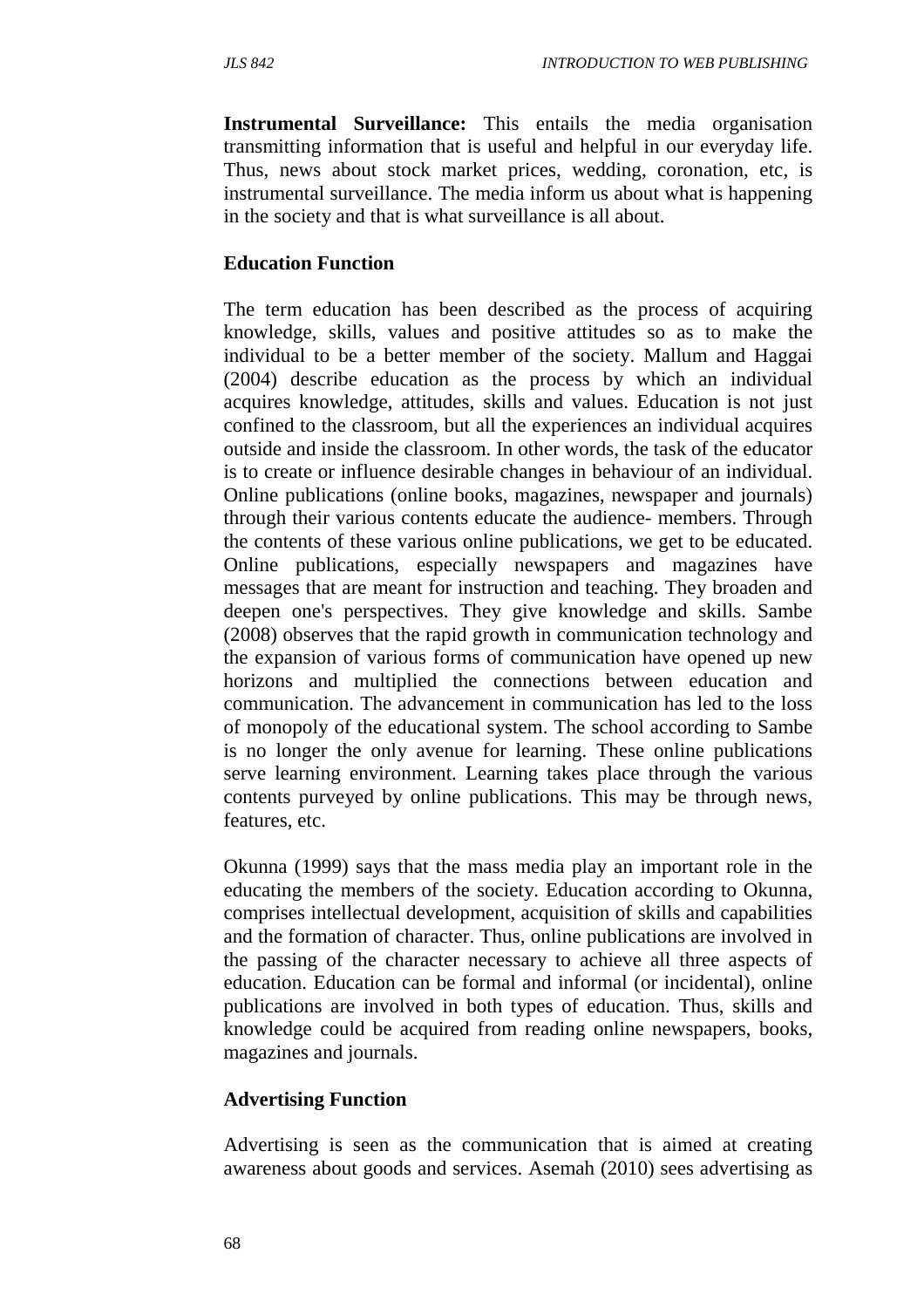any form of communication that is paid for, identified by a sponsor, directed at a target audience through the mass media like radio, television, newspaper, magazine and billboard with the aim of creating awareness about goods and services. All online publications are used for selling goods and services of organisations. Most companies use online publications to advertise their products and services because they believe that they are reach large audience and that they are persuasive in nature. Thus, messages are designed to induce readers to buy a particular product or idea. Online publications perform advertising function by bringing buyers and sellers together through advertisements. What the media sell through advertising may be a product, service, idea or a cause.

#### **Motivation/Mobilisation of the Citizens**

Online publications can stimulate the members of the public to take steps to achieve the aims and objectives of the society. Online publications, especially newspapers and magazines encourage and ginger up people to achieve the aims and goals of the society. These goals can be promoted through electronic newspapers and magazines which then stimulate and foster the aspirations and activities of individuals and communities to achieve such goals. When electronic magazines and newspapers are properly positioned, they can be an effective way for mobilising the populace towards political, educational, cultural and economic aspirations of the people. They can galvanise the people to support government policies and act as watchdog on political system. The media generally are used for promoting national interests and certain behaviours especially during times of national crisis. Online publications can therefore be used to advance national interests in the spheres of politics, war, economic development, work, religion and sports.

#### **Correlation Function**

It is the interpretation of the information presented about the environment, prescription on what to do about it and attempts to influence such interpretations, attitudes and conducts. These operations are usually seen as editorial activity, propaganda or attempts at persuasion. Opinion correlation entails the selection, evaluation and interpretation of events; it involves explaining, interpreting and communicating the meaning of events and information providing support for established authority and norms socialising, consensus building and agenda setting. This function is synonymous with editorial opinion. Electronic newspapers and magazines do this a lot. Correlation has to do with the interpretation of the messages presented about the environment, prescriptions on what to do about it and attempts to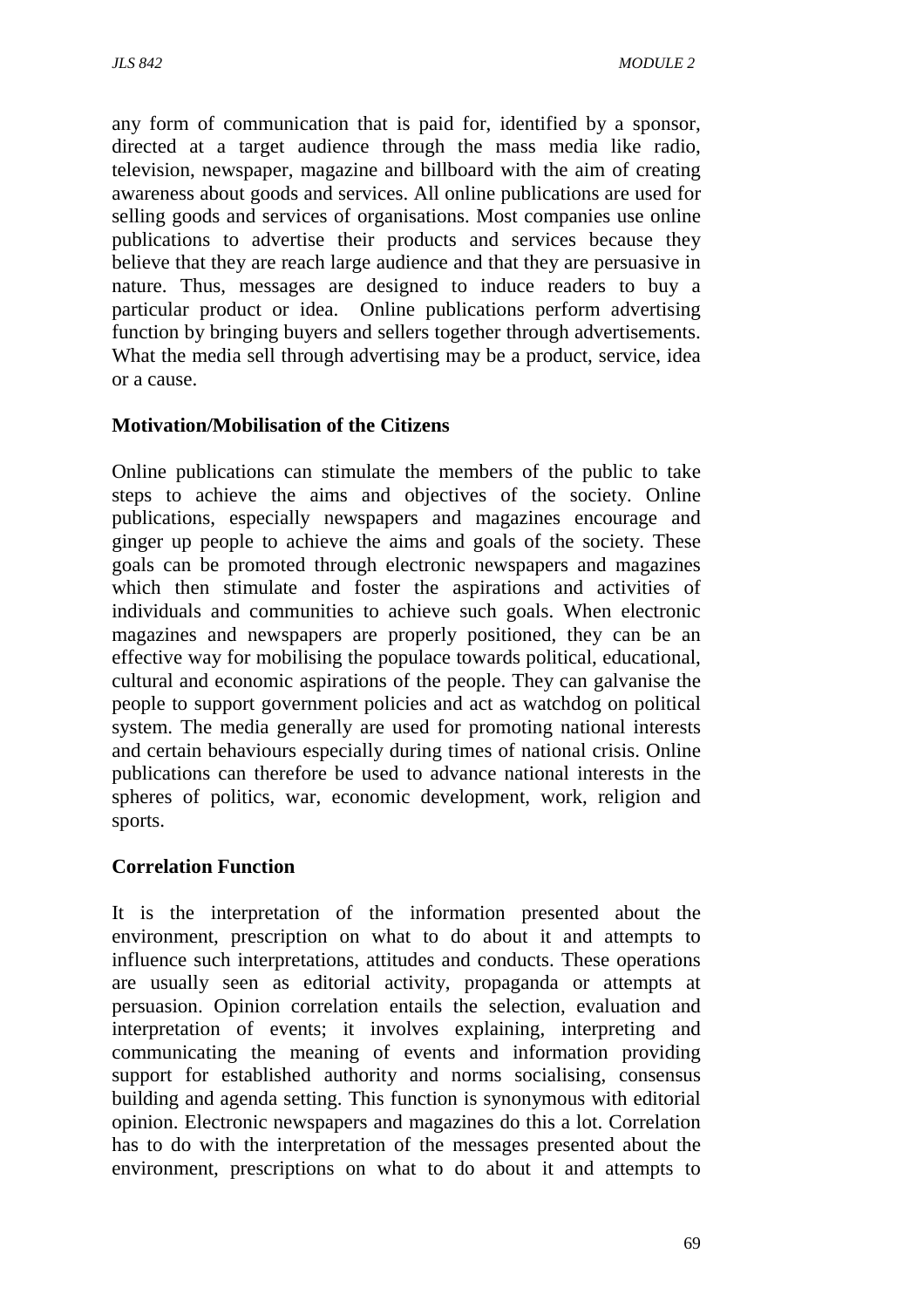influence such interpretations, attitudes and conducts. According to Orewere (2006):

Correlation refers to the process of going beyond mere gathering and distribution of information to include reasoned interpretation of what is given out as news about the environment, including at times, the prescription for conduct in reactions to the events reported. This is what is often referred to as editorial or an attempt to present ''news behind the news'' such as going beyond facts to situate the events. This is also called news analysis or news communication which of course, could accommodate some forms of propaganda.

The import of Orewere's assertion is that electronic newspapers and magazines help in interpreting events in the society as they unfold so that the audience- members will understand such happenings. Thus, correlation functions of the electronic publications (newspapers and magazines) include editorial, comment and opinion that can afford the reader a particular perspective. This explains why Dominick (2008) posits that the mass media do not only provide or supply facts and data; they also provide information on the ultimate meaning and significance of events. The media explain, interpret and comment on the meaning of events and information.

#### **Entertainment Function**

Online publications can be used to entertain the audience - members. They entertain us through their contents, thereby leading to relaxation. Mass entertainment through online publications can offer some diversion and amusement for everybody. Relaxation and respite can be functional for people and beneficial to the society. The mass media generally are means of escapism for the audiences. Through features, cartoons etc., people are entertained.

The media, according to Asemah (2009), can be wonderful entertainers bringing together huge audiences not otherwise possible. Almost all the media have an entertainment component. Hanxy and Maxcy, cited in Asemah (2009), say that entertainment refers to communication activities primarily considered as amusement irrespective of any other feature they seem to have. Thus, online publications are capable of providing amusement, diversion and means of relaxation. McQuail (1979) summarises entertainment thus:

The provision of escape or release from anxiety, loneliness, tension, personal troubles usually into a fantasy world, the assurance and increase in self esteem, help given in social interactions as a topic of conversation, the provision of ritualistic accomplishment to daily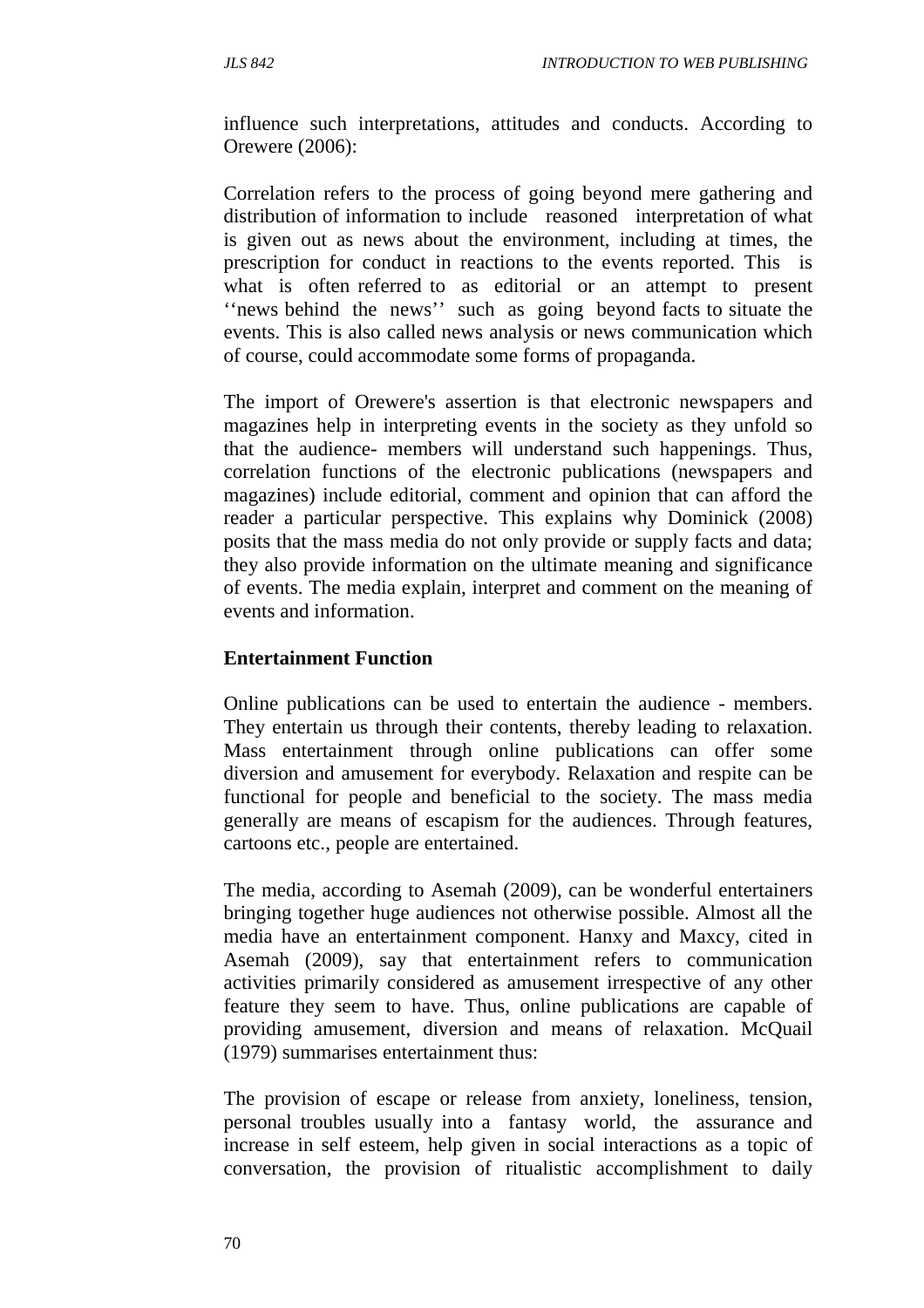activities which bracket the day, sets the mood and maintains a familiar environment.

### **SELF-ASSESSMENT EXERCISE**

Are online publications important in our society?

## **4.0 CONCLUSION**

In this unit, we have been able to look at the various functions of online publications like online newspapers, online magazines, online books, and online journals. You should therefore understand that the traditional media play the same function as the online publications.

### **5.0 SUMMARY**

This unit elaborately examined the functions of electronic publications also known as online publications. It explained the various functions of online publications. Although there are several functions of online publications, only ten of the functions were treated. They, among others include: agenda setting, education, integration, entertainment, correlation, advertising and surveillance function

### **6.0 TUTOR-MARKED ASSIGNMENT**

List and discuss the functions of online publications

### **7.0 REFERENCES/FURTHER READING**

- Asemah, E. S. (2009). *Principles and Practice of Mass Communication*. Jos: Great Future Press.
- Asemah, E. S. (2010). *Perspectives in Advertising and Public Relations*. Jos: Lizborn Press.
- Asemah, E. S. (2011). *Selected Mass Media Themes.* Jos: University Press.
- Bittner, J. (1989). *Mass Communication: An Introduction.* (5th ed.). New Jersey: Prentice Hall Publishers.
- Dominick, J. (1990). *The Dynamics of Mass Communication*. New York: McGraw-Hill.
- Dominick, J. (2008). *The Dynamics of Mass Communication: Media in the Digital Age.* (9th ed.). Boston: McGraw Publishers.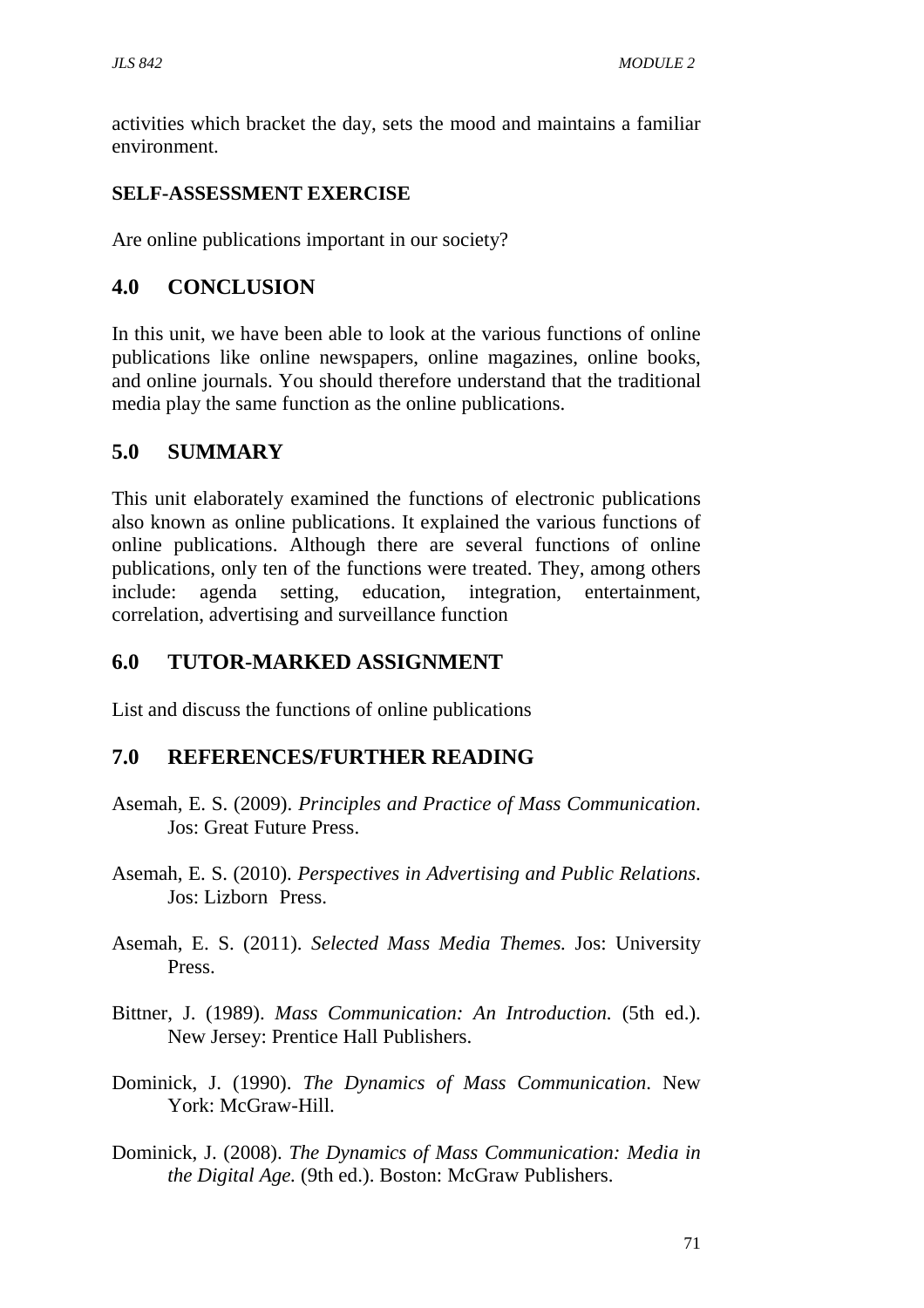- Hanxy, J. & Maxcy, D. (1996). *Sources: Notable Selection in Mass Media.* Guildford: Duskin Publishing Group/Brown and Bench Mark Publishers.
- Ineji, P. (2003). *Mass Communication Studies: The Basis*. Calabar: Ushie Printers and Publishing Company Limited.
- Mallum, J. & Haggai, M. (2004). *Educational Psychology: Class Room Practice*. Jos: Yabyangs Publishers.
- McQuail, D. (1987). *Mass Communication Theory.* (2nd ed.). London: Sage.
- Ndolo, I. (2006). *Mass Media System and the Society*. Enugu: Rhyce kerex Publishers.
- Okunna, S, C. (1999). *Introduction to Mass Communication.* Enugu: New Generation Books.
- Orewere, B. (2006). *The Mass Communicator and the Audience*. Jos: Karis Production.
- Sambe, J. (2008). *Introduction to Mass Communication Practice in Nigeria.* Ibadan: Spectrum Books Limited.
- Yaroson, E and Asemah, E. (2008). *Theories and Models of Mass Communication*. Jos: Great Future Press.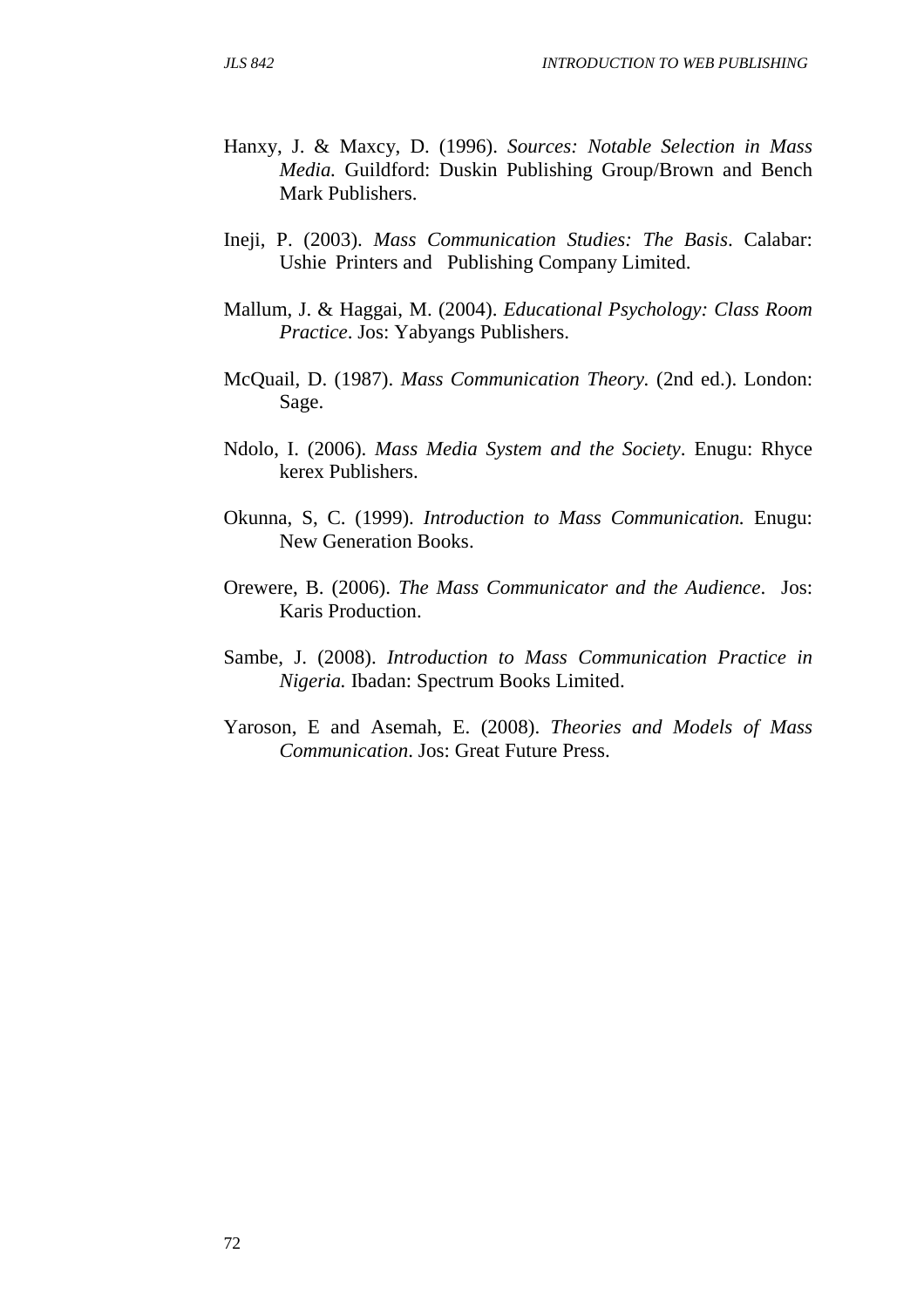# **MODULE 3 LAWS OF WEB PUBLISHING**

- Unit 1 Understanding the Meaning of Law
- Unit 2 Various Web Publishing Laws

# **UNIT 1 UNDERSTANDING THE MEANING OF LAW**

## **CONTENTS**

- 1.0 Introduction
- 2.0 Objectives
- 3.0 Main Content
	- 3.1 Conceptualisation of Law
	- 3.2 Classification of Law
	- 3.3 Characteristics of Law
	- 3.4 Functions of Law in the Society
- 4.0 Conclusion
- 5.0 Summary
- 6.0 Tutor-Marked Assignment
- 7.0 References/Further Reading

## **1.0 INTRODUCTION**

This unit focuses on the legal issues to keep in mind when publishing for Web sites. The key is to remember that all the laws, policies and social rules that apply in real life also apply on the Internet.

## **2.0 OBJECTIVES**

At the end of this unit, you should be able to:

- explain the meaning of law
- discuss the classification of law
- explain the characteristics of law.

## **3.0 MAIN CONTENT**

### **3.1 Conceptualisation of Law**

The definition of law, much as it is important, has always been a subject of controversy among jurists and scholars. This means that there is no generally acceptable definition of law because, it is variable in nature and does not give room for uniform definition. As a result, its definition differs from society to society. Thus, what may be considered law in one society may not be considered so in another society. The definitions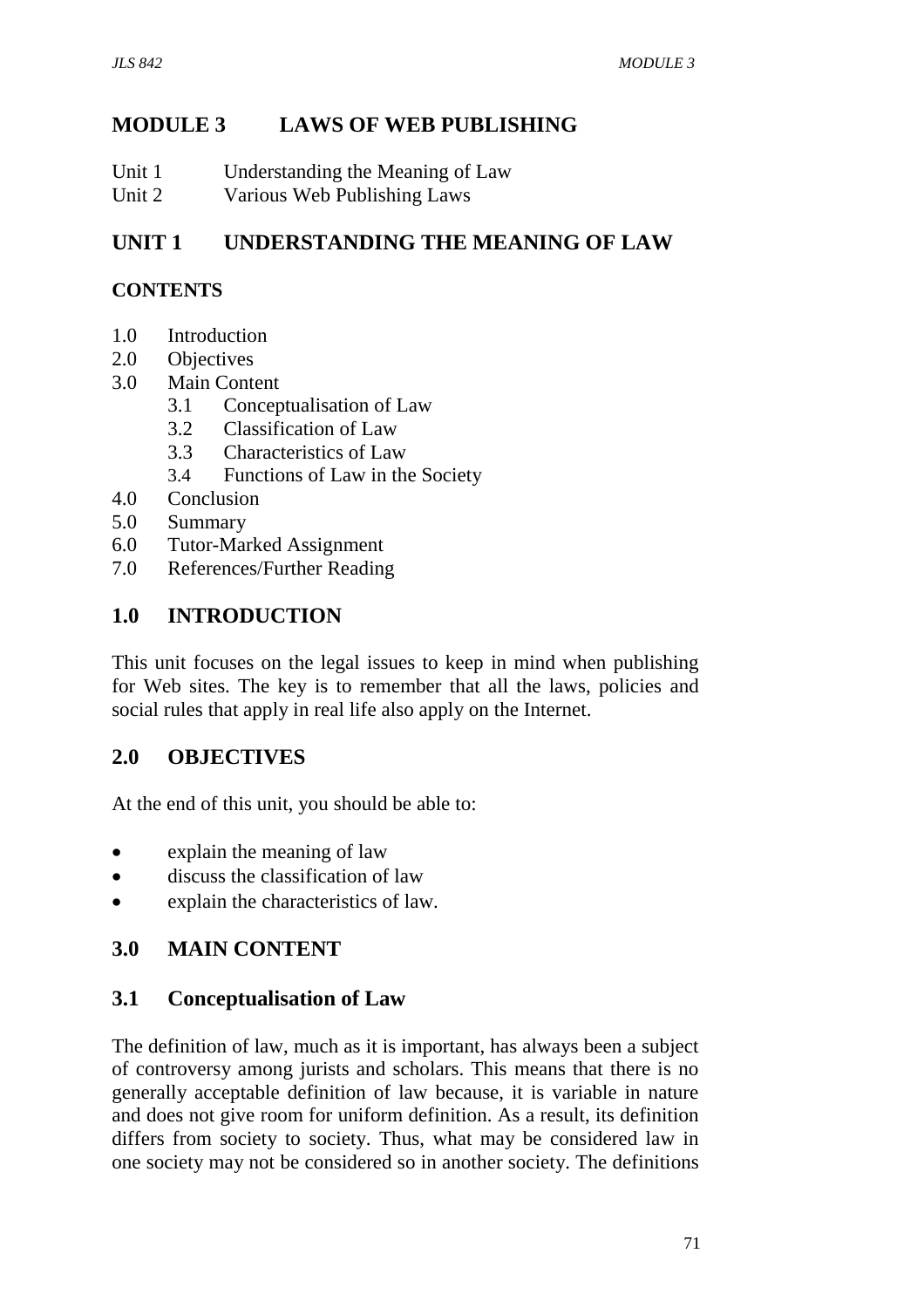of law that are in existence today are formulated by authorities of diverse backgrounds and orientations. Thinking along the same line, Jacdonmi (2008:1) says that many jurists, scholars, philosophers and legal practitioners have tried to come up with a unified definition of law and all efforts have proved fruitless. Law according to Jacdonmi is not static in nature; it is constantly changing. It is because of this dynamic nature of law that Jurists and legal practitioners have defined law as a code of behaviour laid down by the people.

Going by the above, law can be described as a body of rules designed or formulated to guide human conducts or actions which is imposed upon and enforced among the members of a given state. In other words, it means a set of rules or principles created or approved by the state government authority in a society for the guidance or regulation of human conducts, the violation of which attracts a sanction or punishment. Okoye (2007:4) sees law as the set of rules established by nature or human authorities to regulate natural phenomenon or human behaviours within a given community or country.

It is crystal clear from the above definitions that law can either be natural or manmade. The natural laws are the laws of nature. For example, we have the law of natural science. We have the law of gravitation discovered by Isaac Newton; we have the law of supply, demand and diminishing returns. For the fact that the earth rotates on its axis is a law which was imposed by nature. Man-made laws are those imposed by human authorities for the regulation of human activities. In this book however, we are concerned with the man-made laws.

### **3.2 Classification of Law**

There is two broad classification of law; namely: international and municipal law.

#### **1. International Law**

This can further be discussed under two categories:

**Public International Law:** This is the law that governs the mutual relationships between states or countries of the world. No country of the world can live in isolation. Countries of the world need to maintain mutual understanding as this is the only way that there can be global peace. To have this global peace, there is public international law.

**Private International Law**: It deals primarily with determining what system of state law should be properly applied by state courts in cases involving crisis between persons of different nationalities.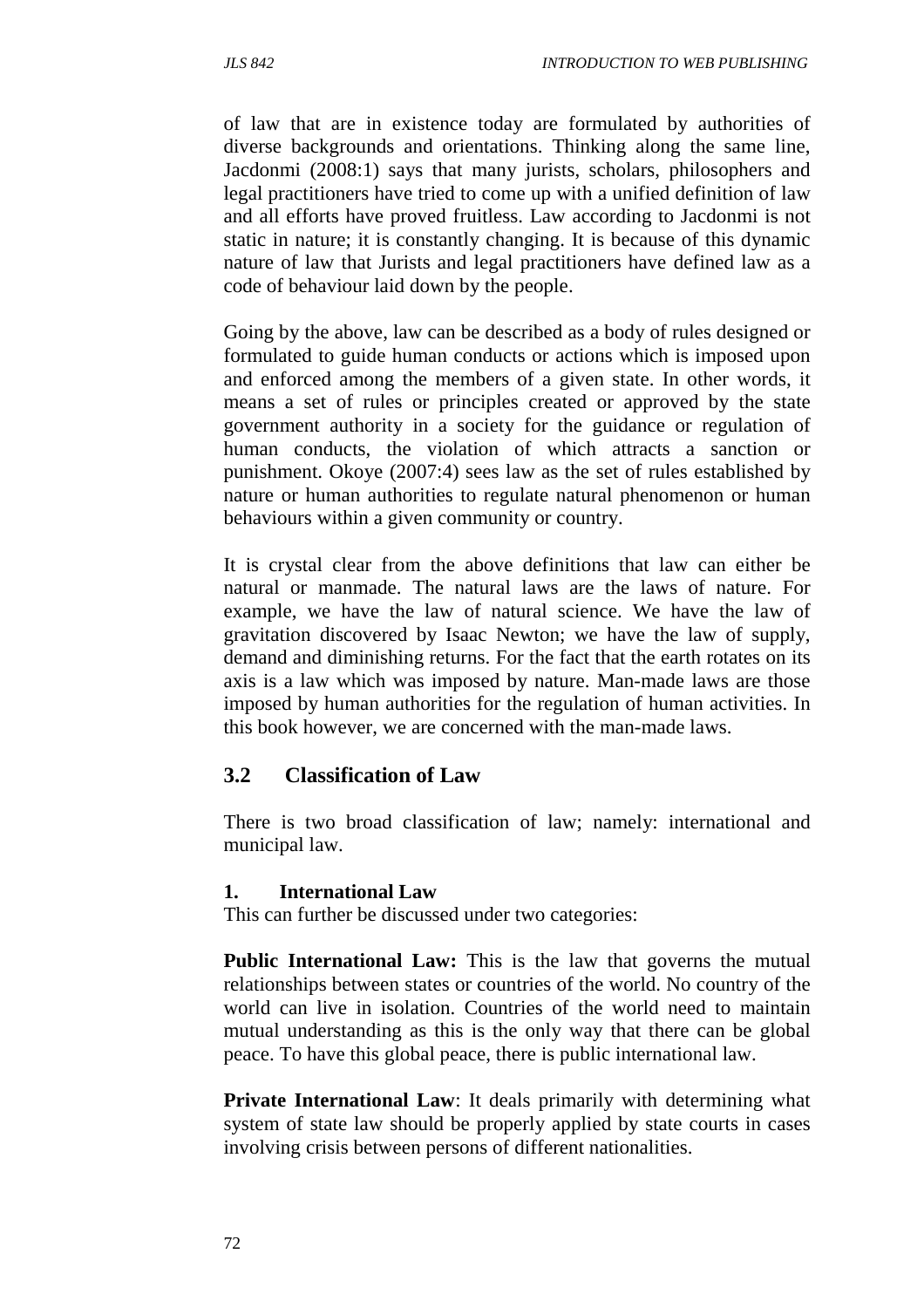#### **2. Municipal Law**

This simply refers to the set of rules and regulations established by human authorities in a particular country or state. Such body of rules are only recognised and enforced in a particular country. Municipal law can be classified into:

**Public and Private Law:** Public law is primarily concerned with the state and with the rights and duties existing between the individuals and the state. A very good example is the constitutional law. Private law on the other hand, deals with the rights and duties of individuals. It is primarily concerned with matters affecting the rights and duties of individuals among themselves. For example, the laws of contract, torts, property, succession etc.

**Criminal and Civil Law:** Criminal law as a branch of law concerns itself with the regulation of offences committed by members of the society against the state. It deals with the trial and punishment of persons who commit offence against the state. It is the duty of the state to punish those who commit crime in the society. These offences are such that can seriously harm the community and based on that, it is considered an offence against the state.

Civil law on the other hand, protects the rights of the individuals towards each other. It can be classified into commercial law, media law, company law etc.

**Substantive and Procedural Law:** Substantive laws refer to the set of rules and regulations that govern people. That is, the text or substance of the law itself which guides the courts in making decision. Procedural laws on the other hand, are those which consist of rules that lay down the procedure for applying the law. In other words, they are rules which determine the course of an action or the rules which govern the machinery as opposed to the subject matter of litigation.

## **3.3 Characteristics of Law**

- i. It is a body of rules.
- ii. It is prescribed or designed by state or sovereign or governing authority.
- iii. It is enforced by the state through the instruments or means of sanctions.
- iv. It is given to a society (unless where it is repealed or modified).
- v. In their prescribed form, the rules of law are generally certain and predictable in character and in content.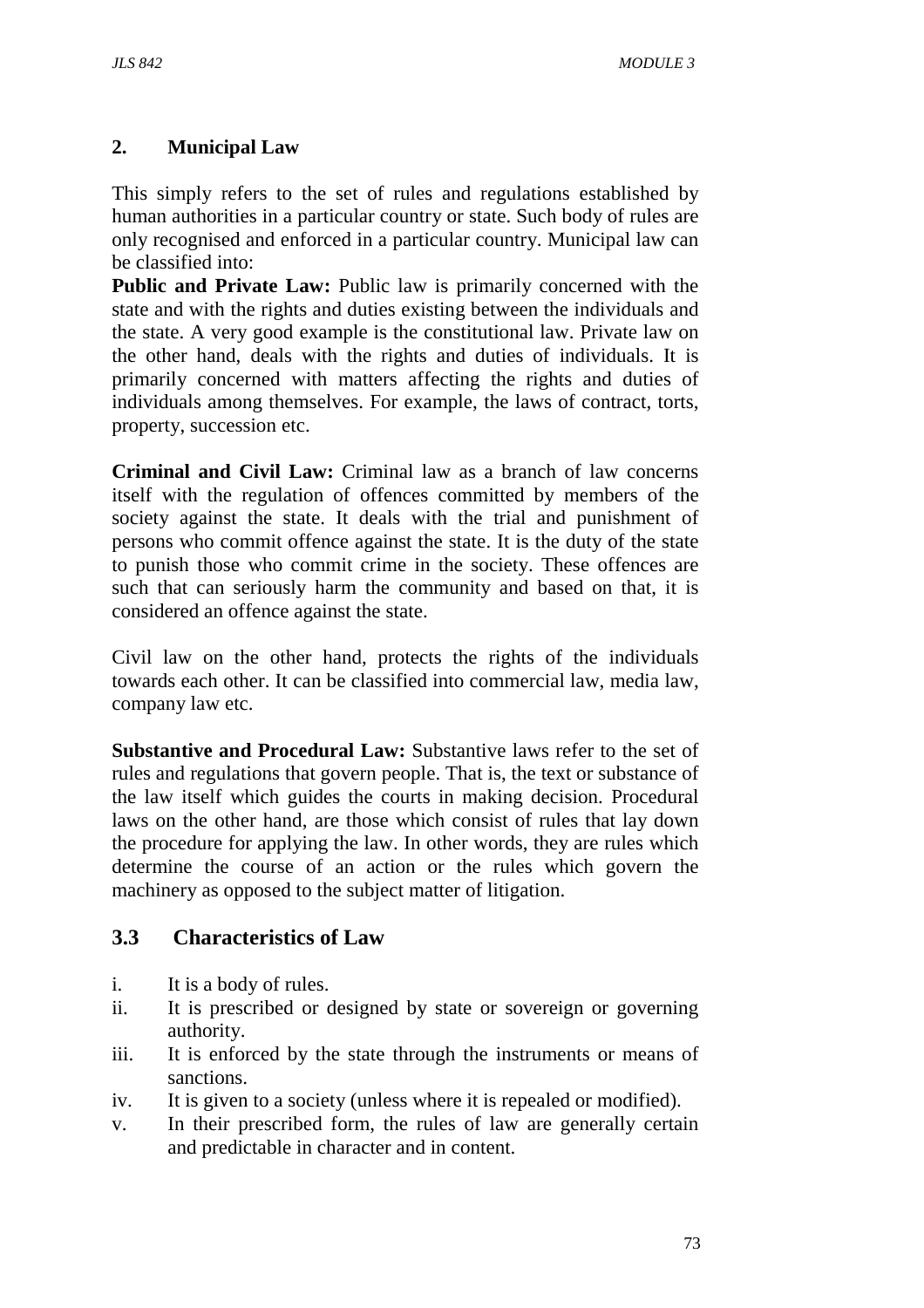### **3.4 Functions of Law in the Society**

Eweluka cited in Okoye (2007:5) identifies five important contributions of law to the society. They include:

**Regulation of Human Conduct:** In a society where there is no law, people will choose to fight, kill and rob at will; anarchy will definitely prevail when there is no law to regulate the behaviours of the people. Laws exist in a society to ensure that the citizens conduct themselves in an orderly manner. When you have a society where everyone conducts himself in an orderly manner because he is guided by his conscience or religion, there would be no need for law. But because we do not have such a society, laws are made to regulate the behaviours of the people. This therefore brings about peace and tranquility in a given society.

**Reconciliation of the Interest of Individual to that of the Community:** Some people's interests may be different from that of the community. There is the need to ensure that the interests of the individuals correspond with the welfare or interests of the community at large, hence, laws are made. The essence is to ensure that every individual considers the good of all and the public good in particu1ar.

**Pointing Out where Interest Exists:** The court of law examines cases brought before it and identifies and protects where interest has been violated.

**Man Owes His Dignity to Law:** Law makes it possible for everyone to be subject to the law of the land. It is supreme and all men must obey the laws of the land. The law guarantees the inalienable rights of the individual in the constitution. Because we have the rule of law, the civil and political rights of the individual are recognised.

**Change in Economic, Political, Social and Religious Structures are initiated by Laws:** The only thing that is constant is change. The society as we know is dynamic, it changes with time and every society must move with changing times. When there is a change in the social, political and economic structures of a country, the only way the society can restructure itself to meet up with progress and continuity is through the initiation of laws.

From the foregoing, it is quite evident that without law in any given society, anarchy and lawlessness will be the order of the day thereby, leading to pandemonium in the society. The resultant effect will be economic, social and political stagnation with ultimate consequence of societal disintegration. Sambe and Ikoni (2004: 8) however say that the purposes of law in any given society among others include to: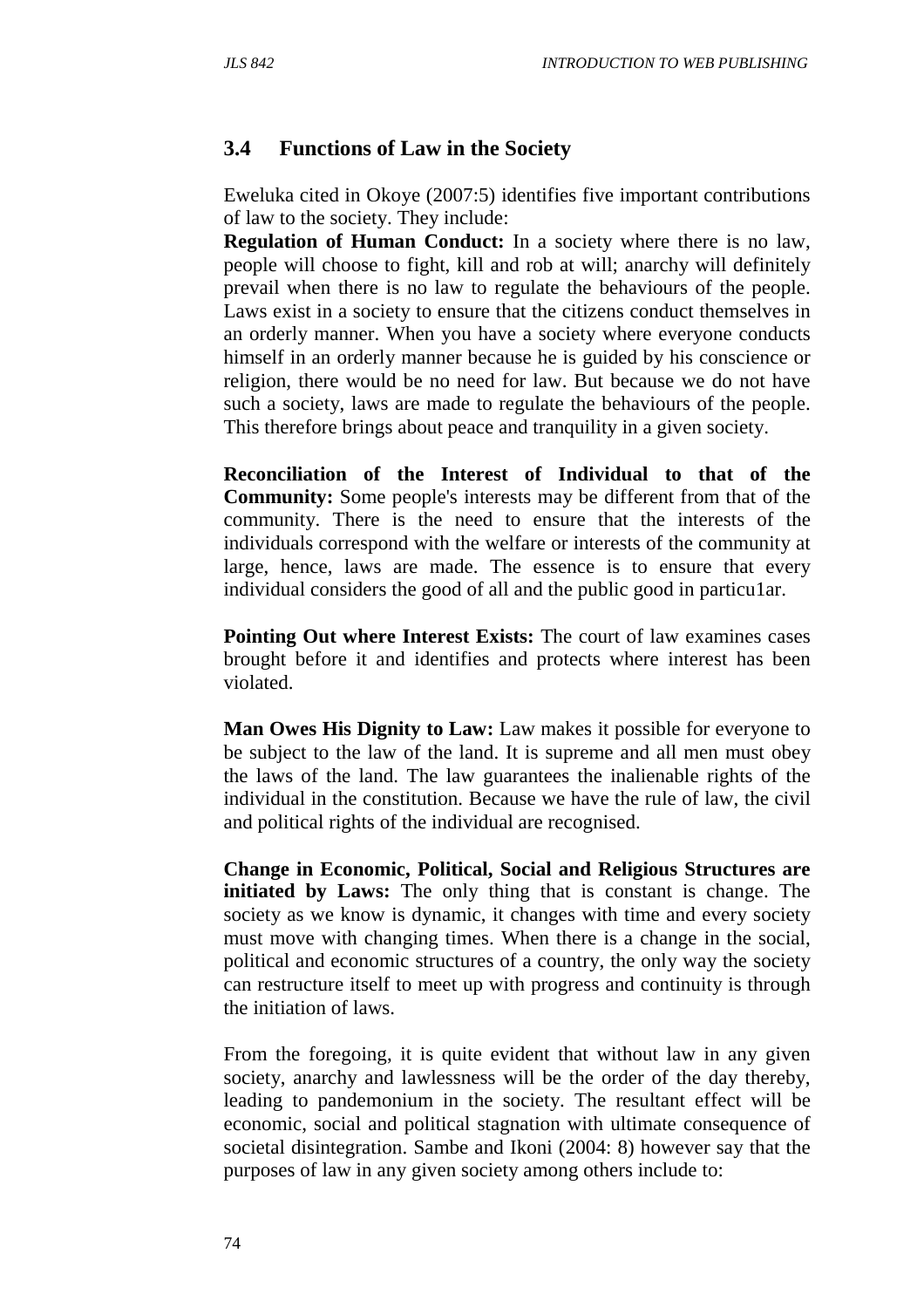- i. ensure and maintain order
- ii. achieve justice and fairness
- iii. protect the rights and the interests of the weak and the oppressed
- iv. preserve the integrity and personality of an individual
- v. preserve the fundamental values or ethics of the society.

#### **SELF-ASSESSMENT EXERCISE**

Is it possible to regulate Web publishing, just like traditional publishing?

## **4.0 CONCLUSION**

In this unit, we examined the meaning of law as a general concept and as it relate to Web publishing. We also examined the various classifications of law, functions and characteristics of law. Though as old as man and hence supposedly very familiar to everyone, Web publishing law requires elucidation and amplification to the clear understanding of all, especially potential online publishers.

### **5.0 SUMMARY**

This unit is an explanation of the meaning, classification, functions and characteristics of law. Law as it were, is the set of rules established by nature or human authorities to regulate natural phenomenon or human behaviours within a given community or country. Law is mainly classified into two in this unit; this includes international and municipal laws. Law is important in the society for several reasons, these among others include: regulation of human conduct, reconciliation of the interest of individual to that of the community and pointing out where interest exists. The court of law examines cases brought before it and identifies and protects where interest has been violated.

### **6.0 TUTOR-MARKED ASSIGNMENT**

- 1. What do you understand by the concept "law"?
- 2. Briefly discuss the classification of law.
- 3. Identify and discuss the functions and characteristics of law.

#### **7.0 REFERENCES/FURTHER READING**

Eweluka, B. (2004). *Introduction to Nigerian Press Law.* Onitsha: Maranatha Press.

*Jacdonmi, V. (2008). Nigerian Media Law and Ethics.* Jos: Great Future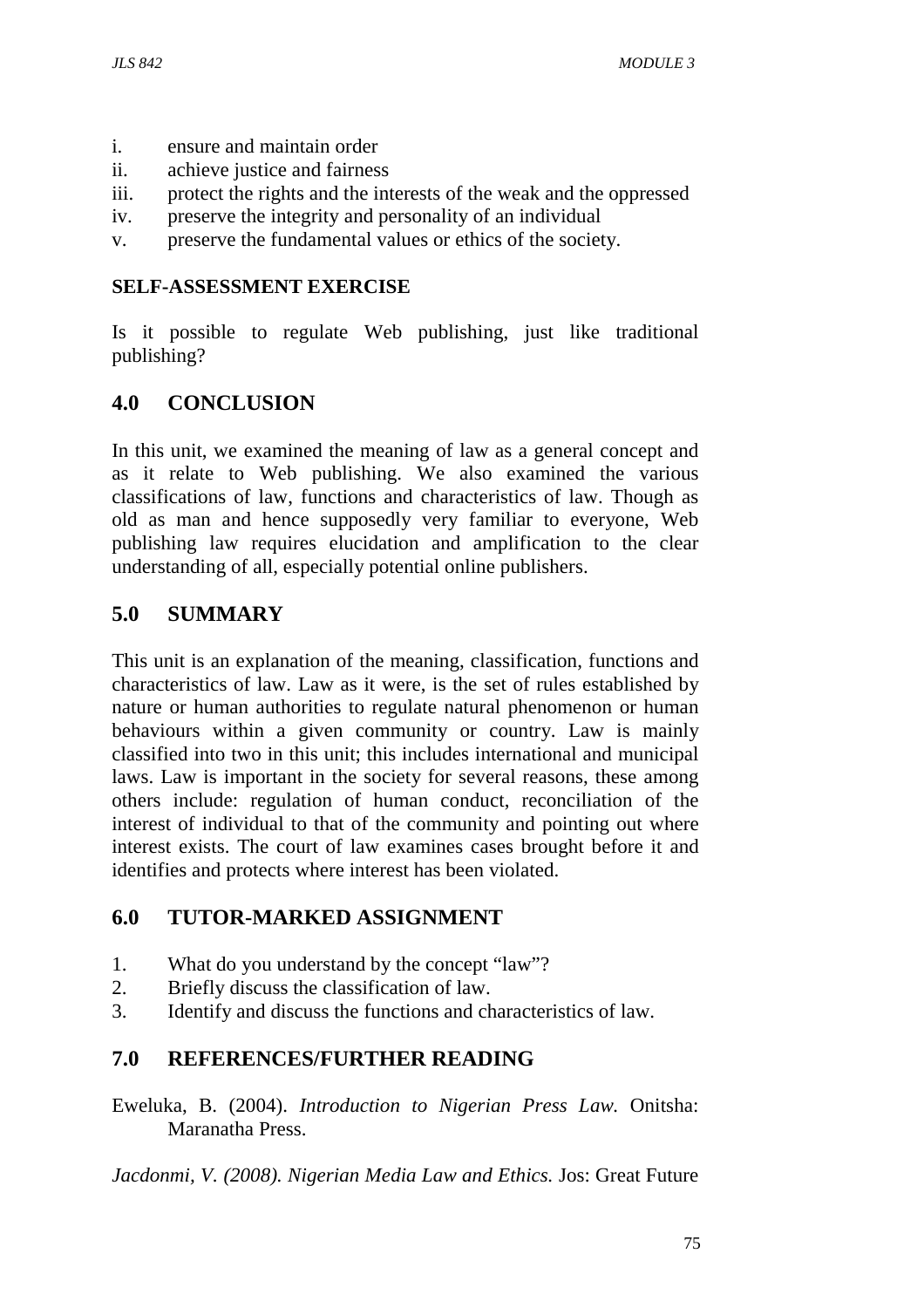Printing and Business Centre.

- Okoye, I. (2007). *Nigerian Press Laws and Ethics.* Lagos: Malthouse Press Limited.
- Sambe, J. & Ikoni, U. (2004). *Mass Media Laws and Ethics in Nigeria.*  Ibadan: Caltop Publications Nigeria Limited.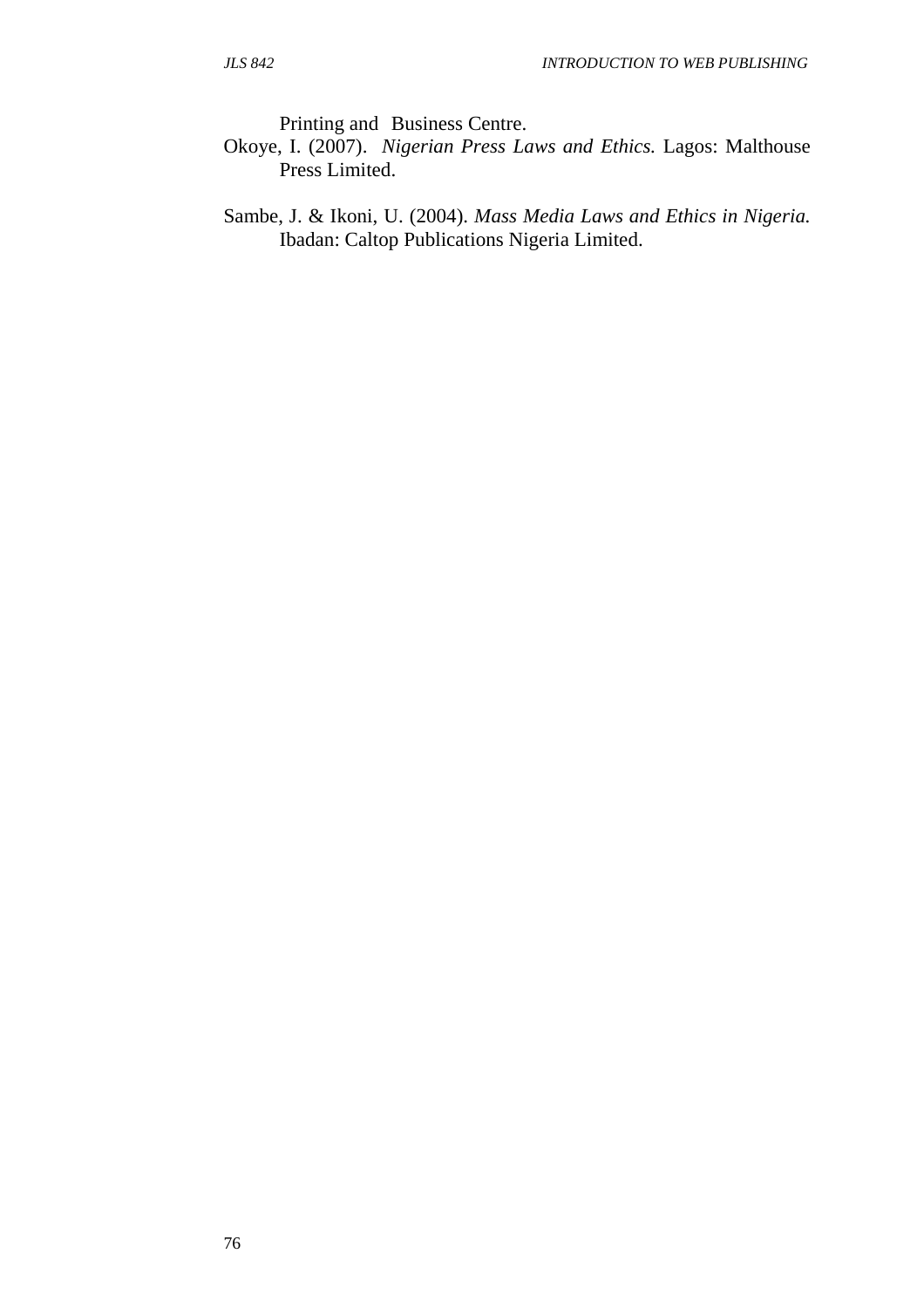# **UNIT 2 VARIOUS WEB PUBLISHING LAWS**

#### **CONTENTS**

- 1.0 Introduction
- 2.0 Objectives
- 3.0 Main Content
	- 3.1 Law of Defamation
		- 3.1.1 Meaning of Defamation
		- 3.1.2 Types of Defamation
	- 3.2 Law of Sedition
		- 3.2.1 Statutory Provisions of the Offence
		- 3.2.2 Elements of Sedition
		- 3.2.3 Defences for Sedition
	- 3.3 Copyright Law
		- 3.3.1 Conditions for the Existence of Copyright
		- 3.3.2 Copyright Infringement
		- 3.3.3 Exceptions
	- 3.4 Shield Law
	- 3.5 Law of Privacy
		- 3.5.1 Origin and Development of Privacy
		- 3.5.2 Exceptions
- 4.0 Conclusion
- 5.0 Summary
- 6.0 Tutor-Marked Assignment
- 7.0 References/Further Reading

## **1.0 INTRODUCTION**

Publishing laws equally apply to online publishers in general. As discussed in Unit 1 of this Module, law regulates human conducts; thus the conduct of Web publishers can also be regulated through various Web publishing laws. Thus, this unit is devoted to treating the various Web publishing laws.

## **2.0 OBJECTIVE**

At the end of this unit, you should be able to:

identify and discuss the various Web publishing laws.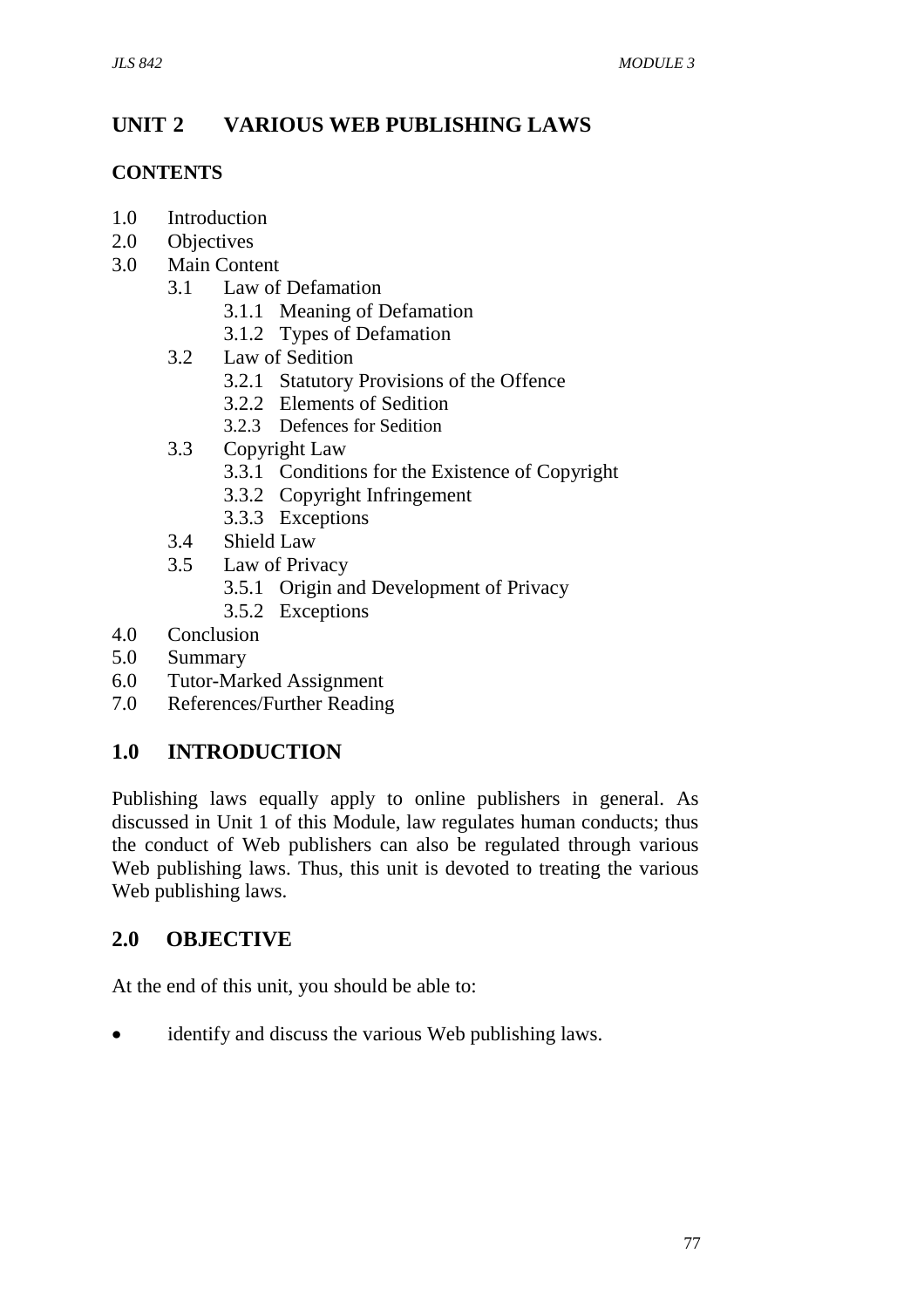## **3.0 MAIN CONTENT**

#### **3.1 Law of Defamation**

Every human being whether rich or poor, highly placed or lowly placed, literate or illiterate has his integrity to protect. The law of defamation is the law which seeks to protect individuals from indignity, ridicule, disrepute and the social embarrassment which the persons may be disposed to through malicious publications. The chief ingredient of a reputation is a good name which is said to be among a man's priceless possessions and gives him the respect and love of his family, the honour, esteem and confidence of his family and community in general. It also measures the respect and goodwill he has earned among his peers. Thus, any word spoken or written, that generates adverse, derogatory or even unpleasant feelings against a person is said to have injured his reputation for which he is entitled to seek redress. The law that provides redress for such injury is known as law of defamation (Asemah, 2011). Sambe and Ikoni (2004:47) stress that the law of defamation tries to strike a balance between individual's right to have his reputation protected and freedom of speech which does not imply the freedom to expose wrong doing at the expense of others' reputation.

The common interest in law of defamation therefore, is to protect the reputation of individuals from being unjustly messed up before the right thinking members of the society. The essence is to guide against unnecessary and avoidable character assassination. The law is aimed at protecting the reputation of the people in the society from being injured by the members of the society through the organs of mass media or interpersonal communication. The law of defamation falls under the law of torts.

### **3.1.1 Meaning of Defamation**

Many scholars have given their definitions of defamation. In the words of Fogam and Acqua Dadzie (1987:65), defamation is any article or broadcast which exposes a person to hatred, ridicule or contempt, lowers him in the esteem of his fellows, causes him to be shunned or injures him in his business or calling. Defamation is also defined as an intentional false communication either published or publicly spoken, that injures another's reputation or good name. Enemo (1998:1), cited in Asemah (2011) says that defamation is the publication of a statement concerning a person which is calculated to lower him in the estimation of right thinking persons or causes him to be shunned or avoided or expose him to hatred or ridicule or convey an imputation on him, disparaging or injurious to him in his office, profession, calling, trade or business. It is any publication or aired message which vilifies a person.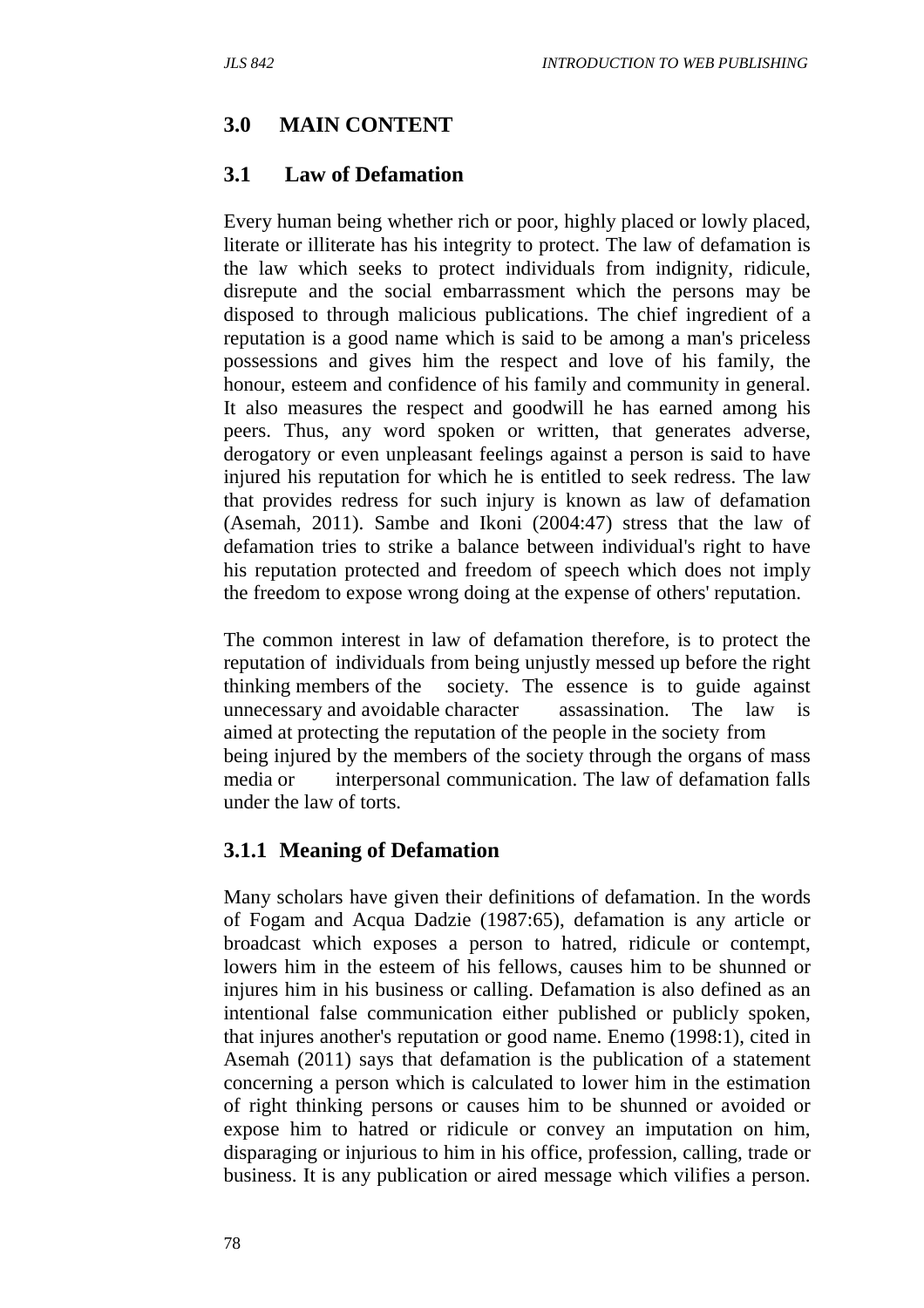It is writing or saying things that bring a person or organisation into disrepute or public odium or generally injures the person's or organisation's reputation before the public. The basic thing is that, an organisation or a person is lowered or ridiculed in a manner injurious to him. Defamatory statements may be made in numerous ways. This means that there are no comprehensive definitions of defamation. This has made the job of a journalist more onerous, more especially as the definitions so far proffered do not cover every case. Under the Nigerian Defamation Law of 1961 which is still in force, any spoken or written word is considered to be defamatory if it does any or a combination of the following:

- Has the tendency of lowering the estimation of a person in the eyes or minds of the right-thinking members of the society.
- Exposes a person to hatred, contempt, odium and public ridicule.
- Causes other people to shun or avoid a person.
- Injures a person in his or her trade, profession or office.

It should be noted that the defamatory words must not excite hatred, ridicule or contempt before it will be regarded as defamation.

## **3.1.2 Types of Defamation**

Technically, defamation, as noted by Asemah (2011), can be categorised into two:

### **1. Libel**

It is simply described as a written communication that has defamatory content against a person, community, religion or an organisation; it is actionable per se. Libel is any defamatory statement that is made in any visual form which is permanent. This covers photographs, pictures, cartoons, books etc. Thus, Eweluka (2004:212) sees libel as defamation by means of writing or by any other permanent form as video tapes, pictures, art work, effigy etc. Malami (1999:77) also says that libel is a defamatory statement made in a visible permanent form such as written or printed words or statements as in books, newspapers, magazines, notes, circular, letter or by way of effigy, caricature, painting, photograph, film, radio and television broadcasts, any recorded audiovisual material and so on.

From the foregoing, libel simply means any communication which is permanent and which tends to expose an individual or an organisation to hatred. By the provision of Section 3 of the Defamatory and Offensive Publication Acts, words contained in radio broadcasts as well as televisions are to be treated as libel because, they are recorded in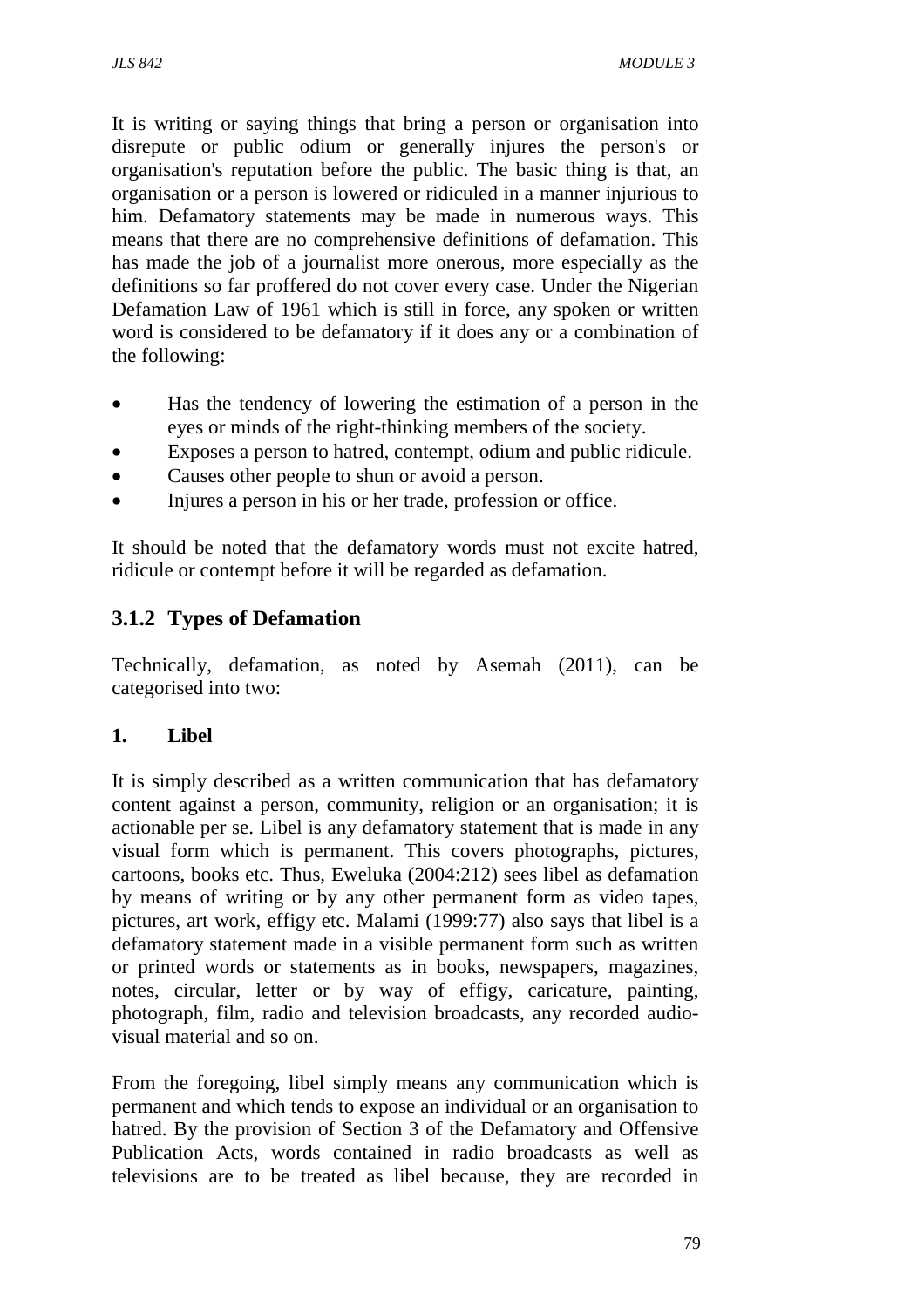permanent form. Libel can be classified into criminal and civil libel.

**Criminal Libel:** It can be grouped into blasphemy and obscenity. Blasphemy is a libelous statement that tends to annoy a particular faith or religion. Such statements or publications can bring about war in a society. Obscenity on the other hand is committed when a journalist or an individual tends to corrupt the morals of the people. Obscenity is any publication that causes immorality in the society.

**Civil Libel:** This is the type that has a bandwagon effect. For example, when you defame the leader of a particular religion or a particular tribe, his followers are bound to rise up to fight. It is worthy of mention here that libel is actionable by itself and this means that the aggrieved party need not prove any actual damage. Thus, once there is a publication which has been proven to be libelous, the law presumes damage on the part of the affected party and damages will be awarded to him in form of general damages. However, where the affected person goes further to prove actual damage, the court will award him what is known as special damages in addition to general damages. This is simply because, libel is a written defamation which tends to injure a person's reputation or good name or that diminishes the esteem, respect or good will due a person.

#### **2. Slander**

It is defamation through spoken words or gestures. It is defamation in transitory form. Slander is a defamatory statement addressed to the ear, but as earlier stated, radio and television is classified under libel. The general position of the law is that, slander is not actionable per se thus, where the plaintiff complains that words uttered by the defendant are defamatory of him, no action will lie unless, in addition to the words uttered, the plaintiff further shows that he has suffered actual damage either by way of his business or by conduct of the people towards him or some other material or financial loss or disadvantage occasioned by the conduct of the defendant.

As we earlier noted, slander is the defamation of one's reputation or character by spoken words. The common ground open for a plaintiff to prove a case of slander is to convince the court beyond reasonable doubt that he or she really suffered some damages on account of what the defendant said. Slander can therefore, be proved by producing a witness to testify upon oath that he or she witnessed the occasion where the defendant actually used the words complained of against the plaintiff.

However, there are exceptional cases in which slander is actionable per se. The exceptions are the recognition of the fact that there are some words which are very harmful and injurious to a person when uttered, in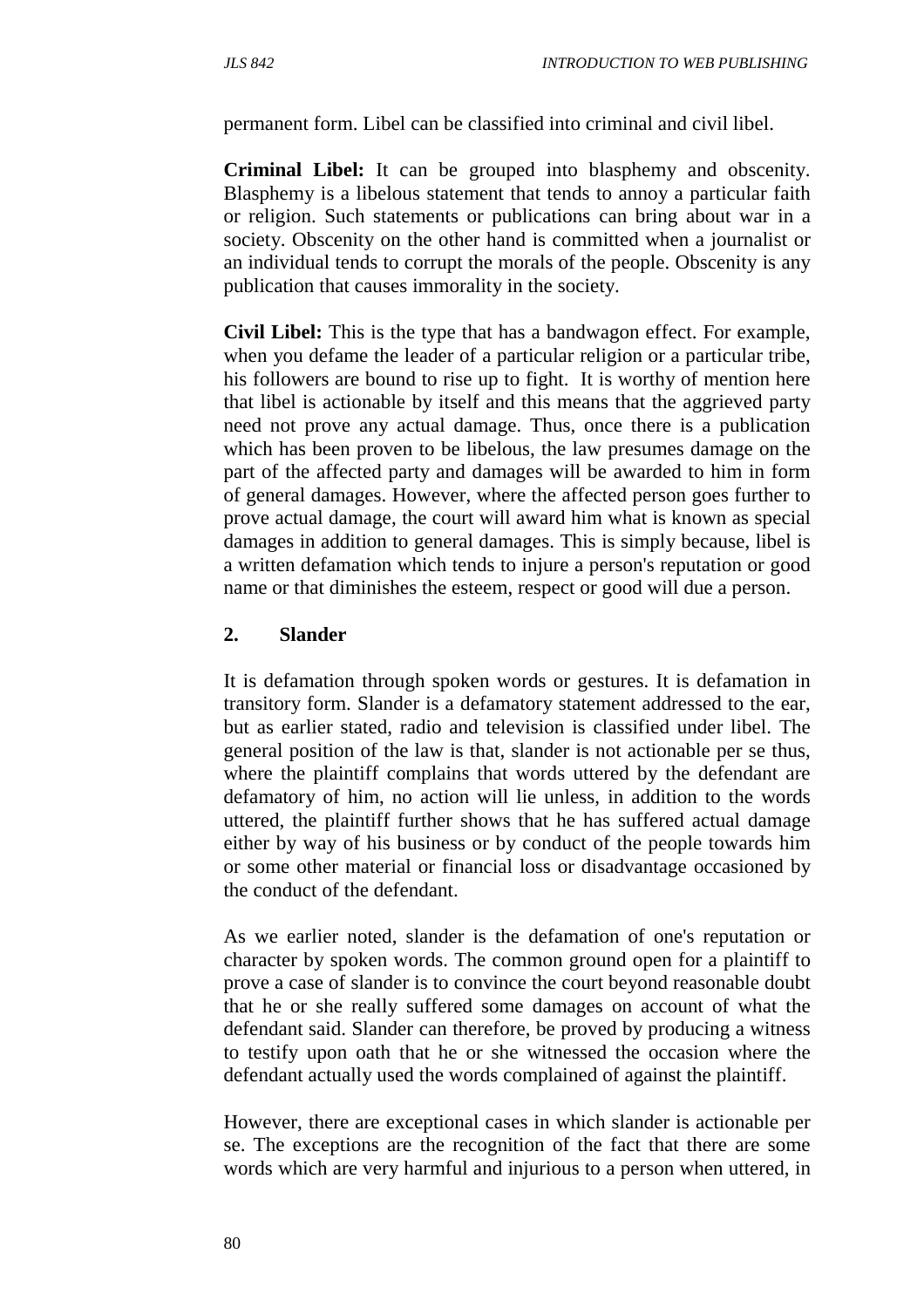which case, the injured person or party need not prove actual or special damage before he succeeds. This means that where these exceptions are obtained, slander becomes actionable per se and consequent upon that have the same effects as libel. Below are some of the exceptions:

**Imputation of Crime**: Publications which impute the commission of crime are actionable per se. For it to be qualified as actionable slander, the imputation of crime must be a direct assertion of guilt. This therefore means that mere allegation of suspicion will not be enough. More so, the alleged crime must be punishable by imprisonment in the first instance. If punishable only by fine, then, actual damage would have to be proven. Also, the words complained of must be looked at in the context in which the imputation was made in order to discover what was imputed

**Imputation of Disease:** Where the slanderous statement contains words which impute that one has certain contagious diseases then, the slander is actionable per se. This is because, when you say that someone has such contagious ailment, there is the possibility of the person being shunned and avoided by the mentally sound members of the public. Here, we have disease like tuberculosis, HIV / AIDS, leprosy etc. Enemo (1998:5) says that it is a slander actionable perse to say that a person is infected with a contagious or repulsive disease likely to prevent others from associating with such a person. Enemo however said that there is uncertainty as to what diseases are included in this exception.

**Imputation of Unchastity or Immorality against a Woman (Adultery):** Where the imputation is against unchastity or lack of moral uprightness on the part of a woman or a girl, the slander is actionable per se. This is because, such statements are likely going to make people to shun her, including the husband (the married ones). To accuse a married woman of adultery is actionable per se. But the context in which the imputations were used will be taken into consideration. Thus, if the woman has actually committed adultery and the defendant can prove beyond reasonable doubt, it is not actionable per se.

**Imputation affecting Office, Profession, Calling, Trade or Business:**  When words that are defamatory are used against someone and such defamatory words in turn affect the plaintiff in his business or office, such a slander is actionable per se. To therefore say that a lawyer is a quack is actionable per se, to say that a doctor is a quack is actionable per se. Thus, Enemo says that imputation of unfitness, dishonesty or incompetence in respect to an office, profession, trade or business held or carried on by the plaintiff at the time of the publication will be actionable per se.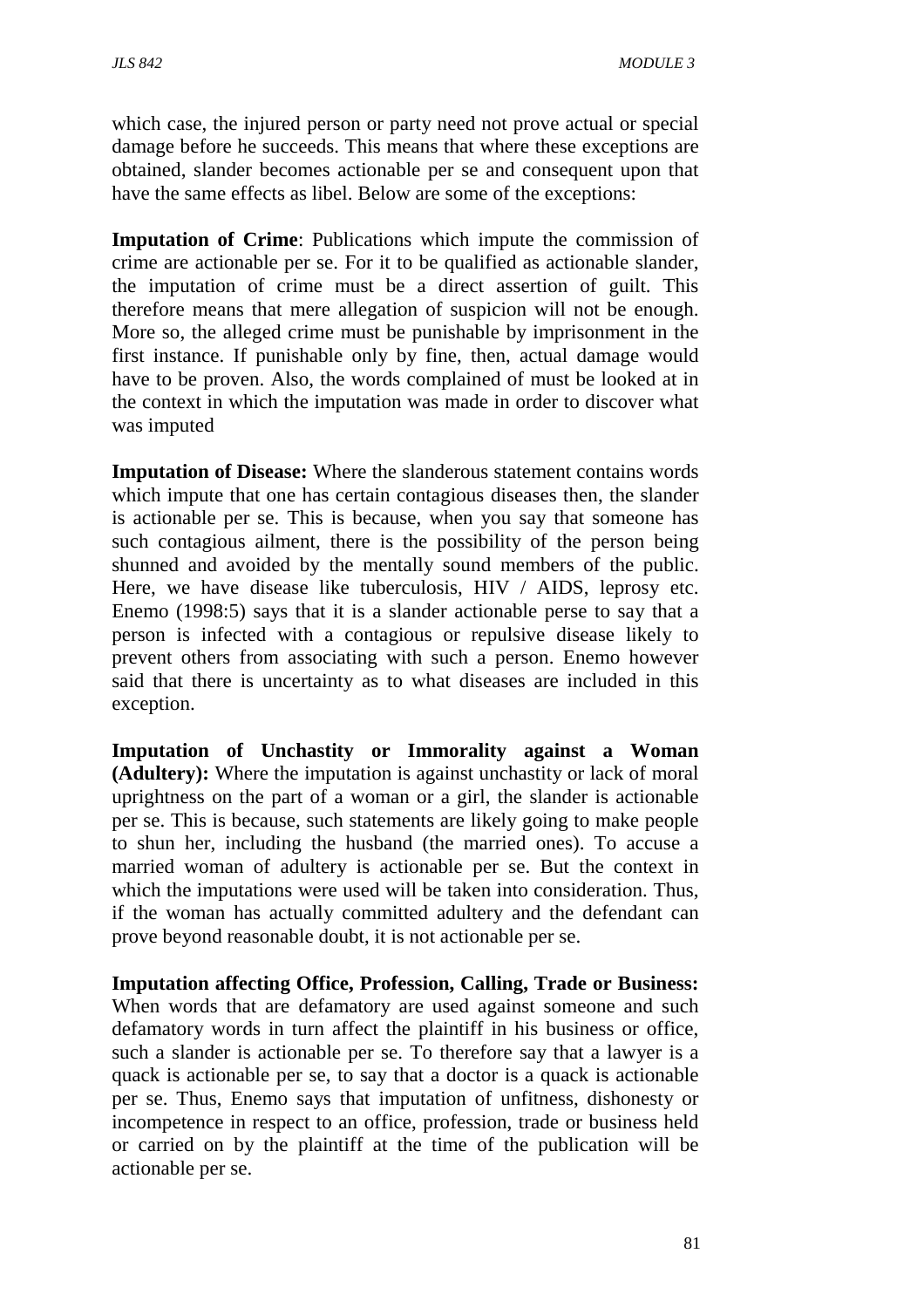### **Elements of Defamation**

The elements of defamation are the necessary ingredients that are common to libel and slander which must be proven (Asemah, 2011). Asemah identifies the elements thus:

1. **Publication:** Before the law recognises a statement or comment as defamatory, it must be published. In the eyes of the law, publication occurs when one person, in addition to the writer and the person who is defamed sees or hears the material. The defamatory statement must be communicated to at least, one person other than the plaintiff. Publication to the plaintiff alone is not actionable. This is because; defamation has to do with the publication that tends to reduce the reputation of an individual before the right thinking members of the society and not from injury to his feelings about himself. The publication could be through radio, newspaper, magazines, cartoons, books, journals, etc. It is the publication that gives a cause of action. The material part of the cause of action in libel is not the writing but, the publication of the libel. Publication made innocently comes under innocent dissemination. So, when you destroy someone's reputation through online publication, it is defamatory.

**2. Identification:** The plaintiff must be able to prove that he or she is the one that is being referred to. The words must be seen to refer to the plaintiff. The injured party must show to the court that the alleged defamatory statement is, of and concerning him or her. Failing to do so, the plaintiff will lose the suit.

**3. The Words must be Defamatory:** Defamatory words are words which tend to expose an individual to hatred in the estimation of the right thinking members of the society. Sambe and Ikoni (2004:55) observe that the question of what standard to apply in determining whether the words used are defamatory has not been answered uniformly. The commonest text however, seems to be that the plaintiff must be able to prove that the words complained of are defamatory of him in the eyes of the right thinking members of the society generally and not merely a section of it. Thus, where the injured party is able to satisfy this requirement, the words will be held defamatory. Usually, it is the court that decides whether the words used are capable of conveying a defamatory meaning. And in so doing, the court or Judge is guided by the text of reasonableness, taking into consideration what natural and ordinary meaning of those words would mean to or to be understood by those to whom they are published. Having known what defamatory matter means and how it can be determined, it becomes necessary to discuss the ancillaries of defamatory words: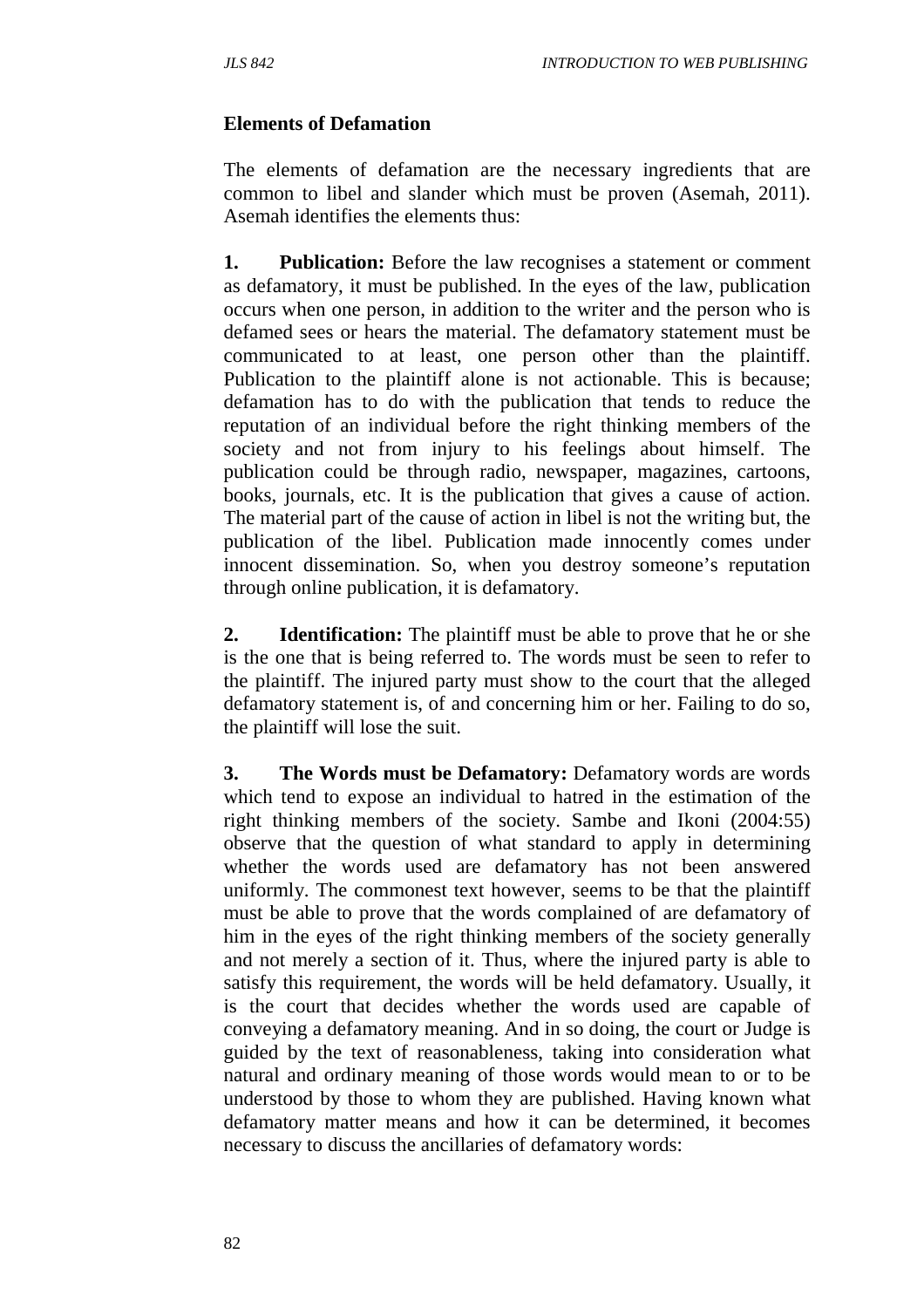**The Intention of the Defamer**: The law does not take into consideration the motive or the intention of the defendant in the court of law. The motive or intention of the defamer is immaterial in an action for defamation. The major concern of the law is the effect or consequence of what has been published on the plaintiff and not the intension of publishing the story. Whether the intension is good or bad does not really count.

In the court of law, it is assumed that everyone is of good character and based on this fact, the defamation of an individual is considered to be false until it is proven to be true. In this sense, malice is used in a technical sense to mean the same thing as intension which refers to wrong intension for doing an act without a just cause or excuse and this is presumed by the law from the fact of publication. Sambe and Ikom (2004:56) note that it must be borne in mind that this presumption is reputable. Thus, when the defendant shows a just cause or excuse for the publication, the defense of qualified privilege avails him. Where that is the case, the onus of proof is shifted to the plaintiff to prove the existence of malice in the popular sense. This means that there is an indirect motive under the influence of which the defendant abused the privileged occasion. Journalists must therefore, base their reports or publications on complete identification of the individual possibly, his age. This is necessary because, it will save the reporter and the establishment the risk of describing a separate person bearing the same name.

**Innuendo:** In Okon v. Advocate, an innuendo was defined as defamatory imputation whose extrinsic facts known to the reader impart into the words as an addition to or alteration of their ordinary meaning. This connotes that an innuendo relies on a conjunction of the words used and some extrinsic facts; mere implication of the words complained of without any extrinsic support will not suffice. Innuendos in the law of defamation are of two types:

**True or Legal Innuendo**: This is a situation whereby the words in their ordinary and natural meanings do not have any defamatory tendencies, but, there exist a special situation where the words would convey to a person who is knowledgeable of those situations and to whom the words were published to consider them defamatory. The plaintiff argues that even though the words are not defamatory on the face, they contain and convey a defamatory meaning to person to whom they are published because of special facts or circumstances not set out in the words themselves but known to those persons. In other words, legal innuendo alleges that although, a statement may be innocuous on the surface, because of the special knowledge of those to whom they were published, it is defamatory. A case in which innuendo was established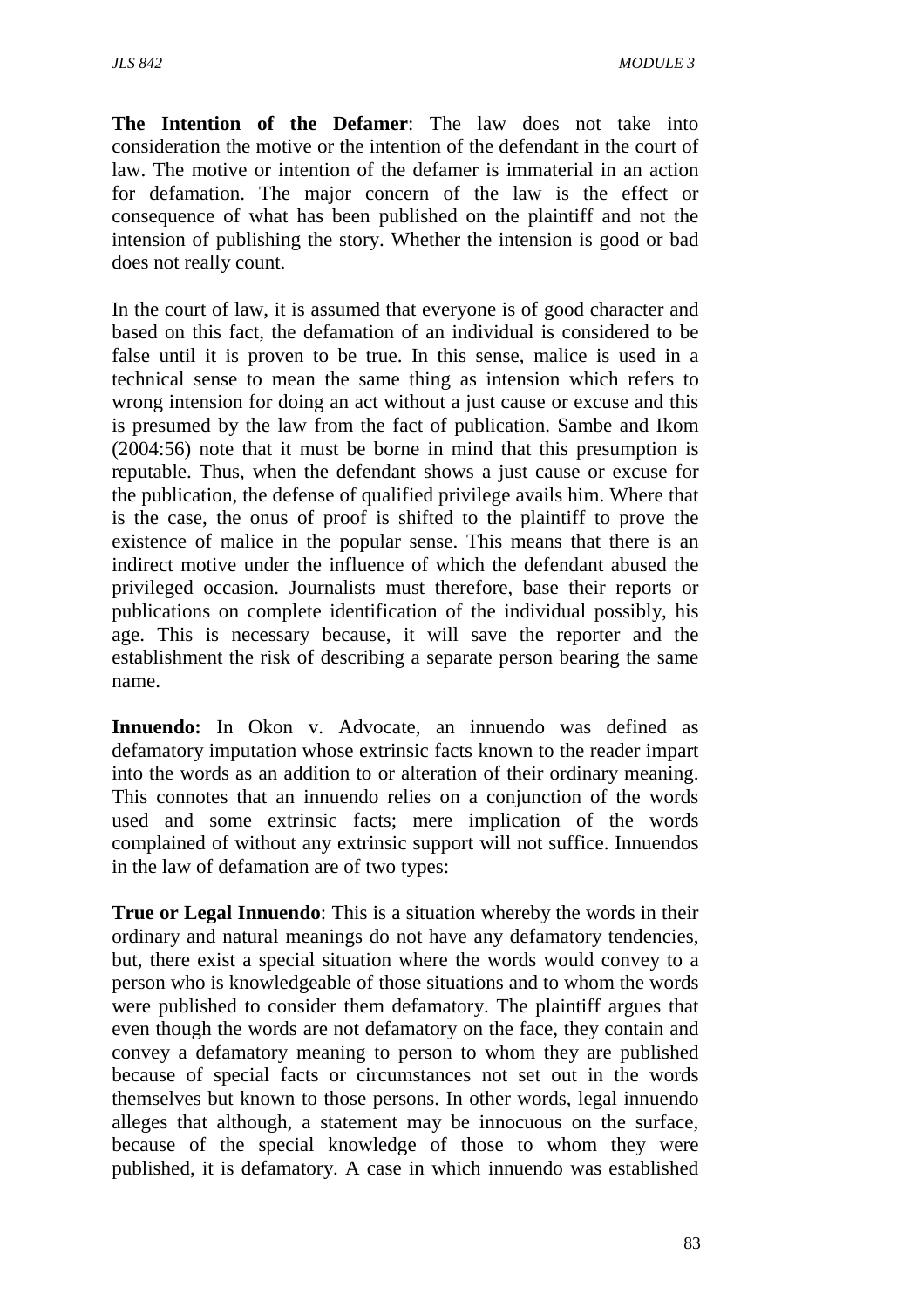was that of Akintola v. Anyia. In that case, the defendant published a book titled "Among the Nigerian Celebrities". In the book, it was alleged that the plaintiff was the son of "Chief Sawe of Ilesha and Alice". Meanwhile, it was revealed that the plaintiff does not come from Ilesha but, Ogbomosho and belong to a different family entirely. It was held that the words were defamatory of the plaintiff. Although, the words were innocent on their face, they were nevertheless held defamatory; this is because, if the people who know the plaintiff to be an Ilesha man read the story, they would think that he had been untruthful about his origin and parentage. Also, if for example a journalist describes Miss. B. as always frequenting house number 20 Akara Street, Jos and the house is known to be the habitation of prostitutes, the statement may seem innocent on the surface, but, it is published to persons who know that house number 20, Akara Street is an abode for the prostitutes. Meaning that, the statement carries innuendo that Miss B is also a prostitute. However, the plaintiff must establish that persons having knowledge of special facts or circumstances might reasonably understand the words in a defamatory sense (Asemah, 2011).

**False or Popular Innuendo:** A defamatory meaning which derives no support from extrinsic facts but, which is said to be implied from the words which one used is said to be popular innuendo. This simply entails that the court can draw its own conclusion as to the meaning of the words and not necessarily accepting the meaning assigned to the words by witnesses. Here, the plaintiff contends that the words are defamatory not because of any extrinsic facts or circumstances known to those to whom the words were published, but, because of some defamatory inferences which reasonable persons would generally draw from the words themselves. A false innuendo goes beyond the literal meaning of the words but is inherent in them (Asemah, 2011).

### **Defamation of a Group**

A troublesome question regarding identification is group identification. Can a member of a group sue when the group as a whole is defamed? Sambe and Ikoni (2004:64) opine that the general position of the law is that an individual cannot successfully bring an action or complaint of a defamatory statement that refers to a group, class or body of persons. Thus, where it is stated that all lecturers are rogues, no single lecturer can sue for defamation successfully. This general rule is grounded on the belief that a derogatory statement of a large and indeterminable number of persons described by general name can hardly reflect on a single member of the group. The plaintiff usually, has little problem in convincing the court that defamation has occurred. But where defamatory words are published of a group or class of persons, a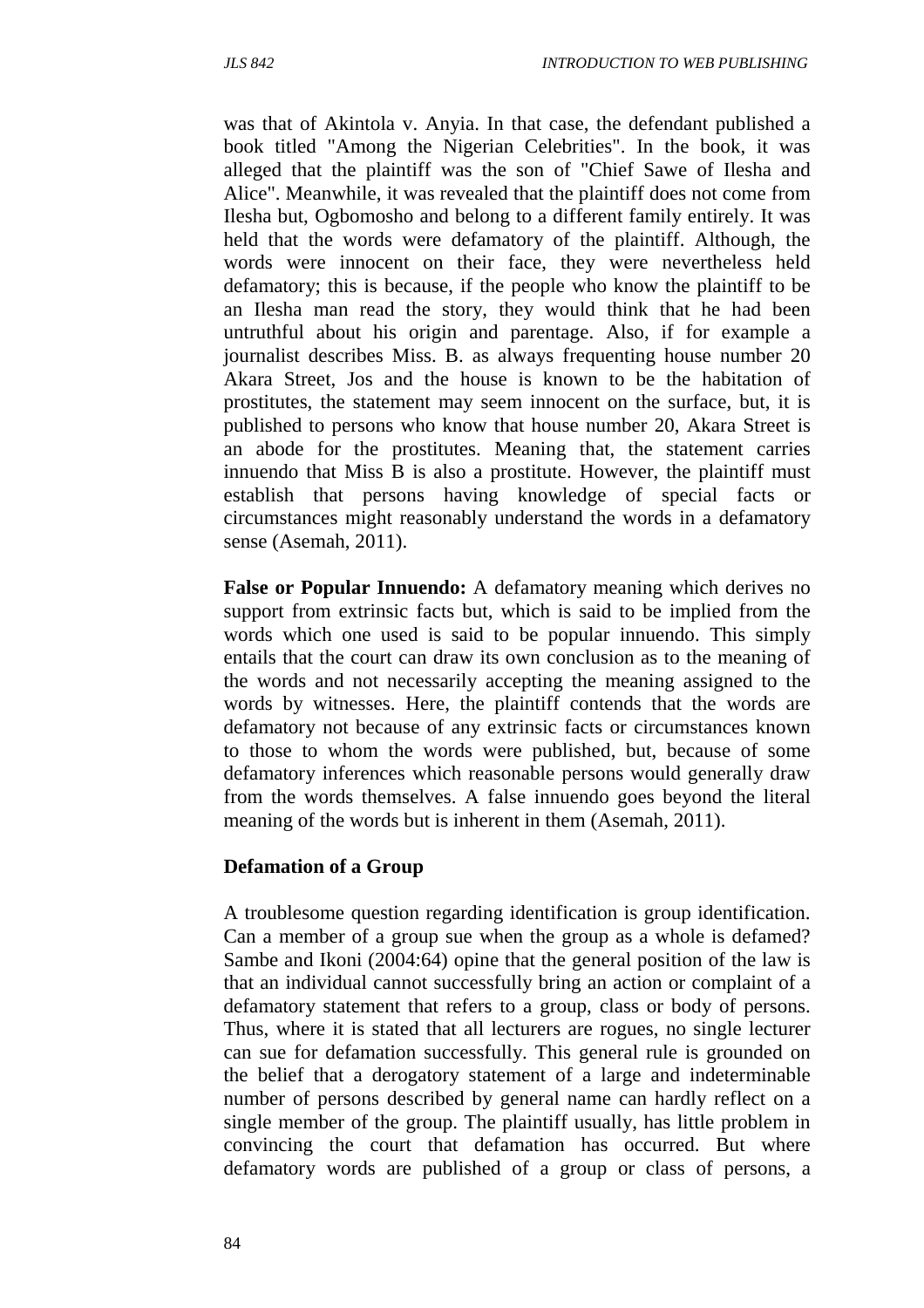member of the group can sue if the group is so small as to lead to the inference that what is said of the group is necessarily said of every member of that group or that the circumstance of the case shows that the plaintiff was clearly being referred to. This was why the Supreme Court upheld the decision of the trial court in Dalumo V. Sketch and found that sufficient reference to the plaintiff being inferred from the publication even though it relates to all top officials of the Nigerian Airway Corporation, of which the plaintiff is the acting secretary since the group was so small and ascertainable. It is left for the court to decide whether or not there is sufficient evidence which the words complained of and that can be regarded as referring to the plaintiff. Where such evidence exists, it becomes a matter of fact (Asemah, 2011).

### **Defences for Defamation**

There are so many defences available in an action for defamation. It is imperative for the Web publisher to know these defences, because when he knows them, he can use them to test the safety or otherwise of what he intends to publish. The defences are:

**1. Truth:** Before a Web publisher can use this as a defence, he must be able to prove beyond reasonable doubt that what he is saying is nothing but the truth. It means that the defendant is able to justify his derogatory statements. The Web publisher admits the publication of the defamatory words but, pleads that he is not liable to the plaintiff because, the words as they stand are true in substance and fact. Where the defendant can prove that the alleged defamatory words are true, it does not matter whether the publication was actuated by malice or illwill.

**2**. **Privileged:** It is categorised into absolute and qualified privilege.

**Absolute Privilege:** It is a complete defence to an action for defamation however false or defamatory the statement may be and however maliciously it may have been made. Absolute privilege covers the following areas:

- a. Statement made in the course of and with reference to judicial proceedings by any judge, jury man, advocate, party or witness.
- b. Statements made in the proceedings of the legislature. For example, National Assembly and States House of Assembly.
- c. Commendations made by one officer of state to another in the course of his official duty.
- d. Reports of judicial proceedings.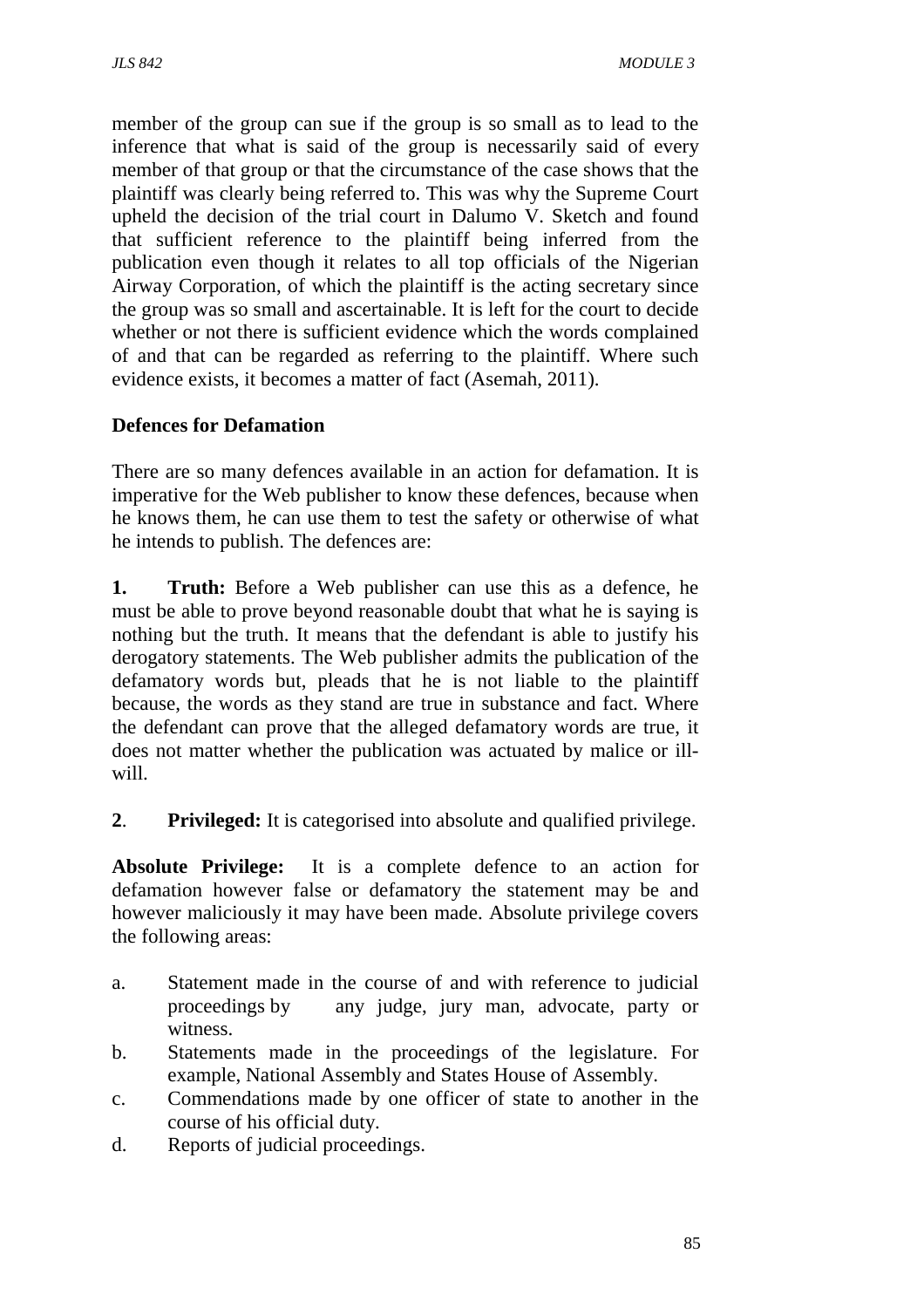**Qualified Privilege:** The main difference between the absolute privilege and qualified privilege is that a plea of qualified privilege will be defeated if the plaintiff is able to prove that the defendant in publishing the words complained of, was actuated by express malice, whereas in absolute privilege, the malice of the defendant is irrelevant. Qualified privilege covers the following occasions:

- a. Statements made in the performance of a legal moral or social duty.
- b. Statements made to the proper authorities in order to obtain redress for public grievances.
- c. Statements made in self defence.
- d. Statements made between parties having a common interest.
- e. Fair and accurate reports of proceedings in the legislature.
- f. Fair and accurate reports of judicial proceedings.

**3**. **Fair Comments:** The journalist is free to comment on issues of public interest. It is a defence to an action that the statement complained of was fair comment on a matter of public interest. It is very important to preserve the fundamental human rights to freedom of expression and the defence is available to all who comment fairly on all matters that may be said to be the legitimate concern of the public. The constitution charges the press to make government accountable and uphold the fundamental objectives of the Nigerian state. It therefore follows that fair comments made in respect of any public officer or public figure or any matter of public interest can form a defence against an action for defamation. For a comment to be fair, it must satisfy the following conditions:

- The matter must be of public interest like affairs of government, administration of justice, management of public institutions, church matters etc.
- The statement must be an opinion, not an assertion of fact.
- The statement must be based on facts truly stated.
- The comment must be honestly made.
- The comment must not be actuated by express malice.

**4. Consent to the Publication:** He who agrees should not complain. If someone willingly invites an online journalist to cover his function or he grants the online journalist an interview based on his own decision, it becomes a defence if the interviewee turns round to institute an action of defamation. For this defence to be a successful one, there has to be written consent between the online journalist and the interviewee before publication. However, if the publication goes beyond the limit of the initial approval, there may be grounds for an action. This defence is known as *volentia non-fit-injuria.*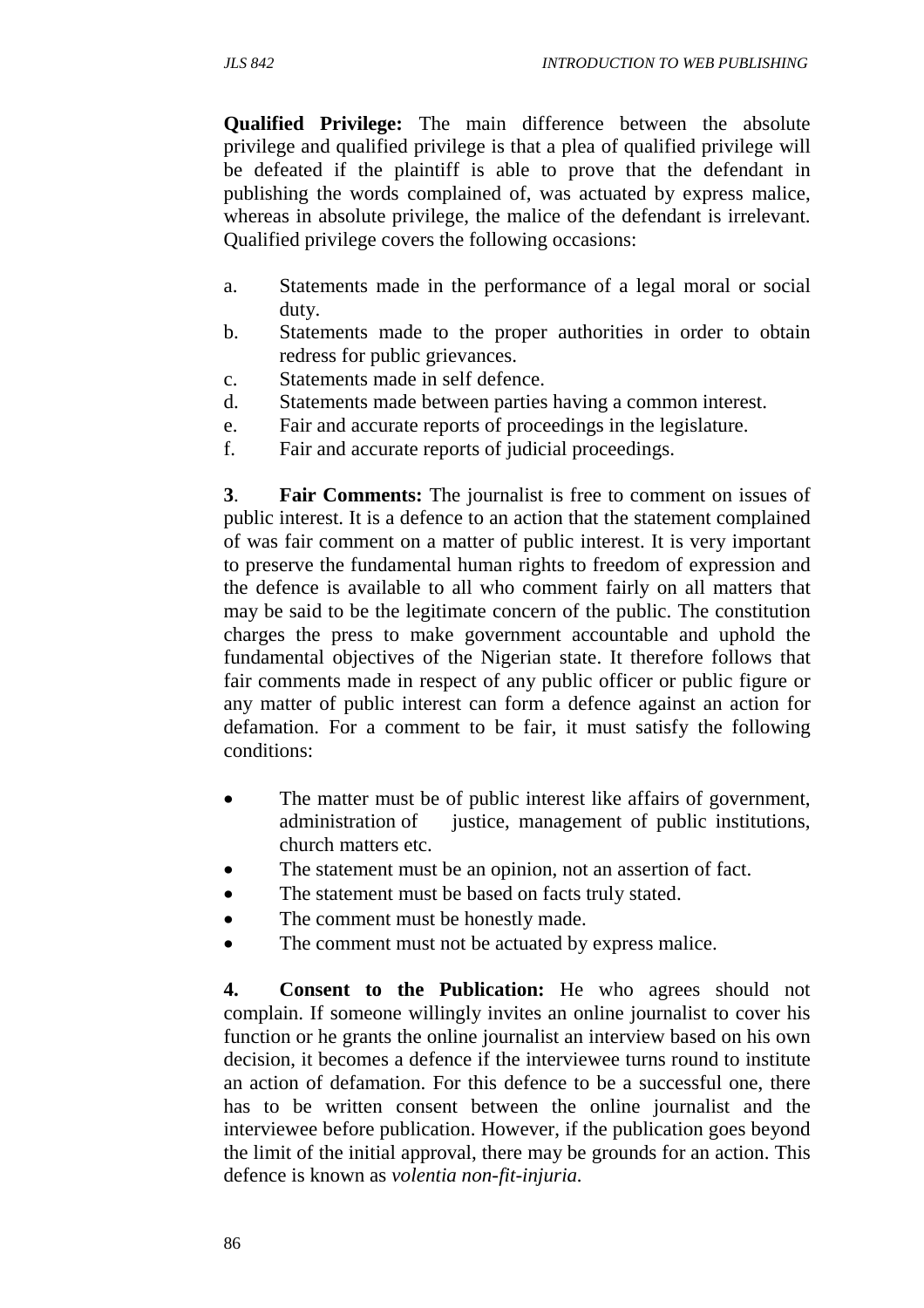**5. Death of the Plaintiff:** Reputation is a personal possession and only the owner of the reputation can sue for it. If the owner of the reputation dies, it becomes difficult for an action to continue. An action for defamation is an action "inpersonam". That is, such actions are personal and only the person whose reputation has been injured can seek redress. The purpose of an action for defamation is to vindicate the character of the person defamed. Accordingly, the proper party to bring an action is the person defamed. Thus, an action for defamation by the plaintiff cannot survive him or be continued by his heirs or successors in titles. That is, when the plaintiff dies, the action also dies with him. Also, when a defamatory statement is published concerning a dead person, the relations cannot maintain an action on behalf of the deceased.

**6. Resjudicata:** This means that a case cannot be treated in two courts of the same jurisdiction. If a case of defamation has been adjudged, whether lost or won, by law, the plaintiff or defendant is not allowed to file a fresh action on the same matter. Resjudicata is to say that the case has come to a logical conclusion and has died a natural death. Resjudicata is a proposition to the effect that the matter has been adjudicated upon before by a competent jurisdiction. To qualify as such, it must be shown to the satisfaction of the court that:

- a. The parties in the case at hand are the same as those in the case being pleaded as resjudicata.
- b. The alleged defamatory matter in the suits is the same jurisdiction.
- c. The said suit was decided by a court of competent of jurisdiction.

Thus, the court will not entertain a second action based on the same complaints against the same defendant by the same plaintiff. The defendant or plaintiff who is not satisfied with the judgements can only go to a court of higher authority

#### **Avoiding Libel Suits**

A successful libel suit can cause an individual, or organisation much harm and fortunes. The following are tips on how to avoid the troubled waters as supplied by Mencer (1996:402), cited in Asemah (2011):

1. Confirm and verify all possible defamatory materials. The writer should double-check anything that questions a person's fitness to handle his or her job, alleges a person has committed a crime or performed some acts that constitute a crime and implies or directly states that a person is mentally ill or has a loathsome disease.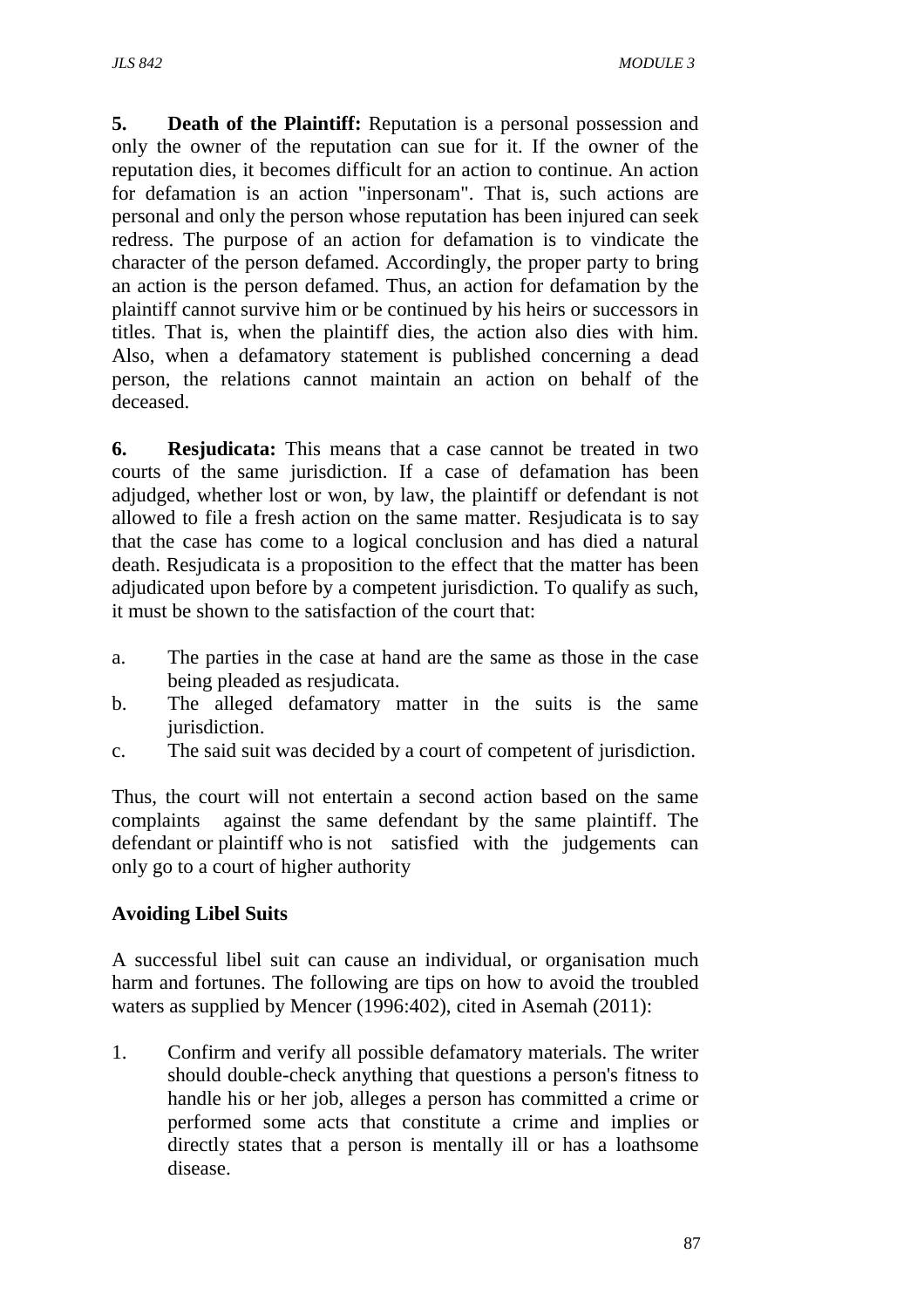- 2. Make sure that questionable materials can be proven.
- 3. Be especially careful of arrest reports, damage suits and criminal court hearings. These stories cause more libel suits than all others and almost all the suits are the results of careless reporting or writing. Check names, addresses and make sure the defendants and plaintiffs are properly identified.
- 4. Do not try to sneak in defamatory materials with such words as alleged or reported. These words are not protections against libel.
- 5. When charges and accusations are made in privileged situation, it is a good idea to check with the person being defamed, this extra check demonstrates your fairness.
- 6. Do not colour an article with opinions. Watch out for personal enthusiasms that cause you to lose control of the writing.
- 7. Be careful of statements made by police or court officials outside court.
- 8. Truth is a defence, but good intentions are not, you may not have meant to defame someone, but, when your well-meaning writing proves to be untrue, your intention is no longer a defence.
- 9. A retraction of an error is not a defence. At most, it could lessen damages and eliminate punitive damages.

## **3.2 Law of Sedition**

The seditious law is one of the first few enactments of the British Administration to put a check on the press. It was one of the laws fashioned to curtail the operations of the press. It was believed that the press could do and also undo any government, so, the colonial government enacted the Seditious Offence Ordinance of November 6, 1909 to restrict the press report of the railway scandal which was widely published by nationalists/journalists; one of whom was Herbert Macaulay (Asemah, 2011). Momoh in Akinfeleye (1988:114) says that since the criminal code Act of 1916, this offence has been in our status book and has been very much involved since after independence. It constitutes one of the political offences against the state in criminal law. Sedition can be described as the statement or publication made with the intention to incite people against the federal or state government and make the people to call for a change of government through unlawful means. It is the communication of a message which could incite people to be restive, to riot or to rebel against the government of the day. When the publication or aired message is seen to be an intention to encourage people to unlawfully oppose the government, it becomes a seditious publication or a seditious broadcast. Enactments on sedition are made by the government of a nation to ensure order among citizens. It is the duty of the court or Judge to determine whether the alleged publications by the accused are capable of bearing a seditious meaning and if so, whether written or oral. In doing that, the court or judge puts in several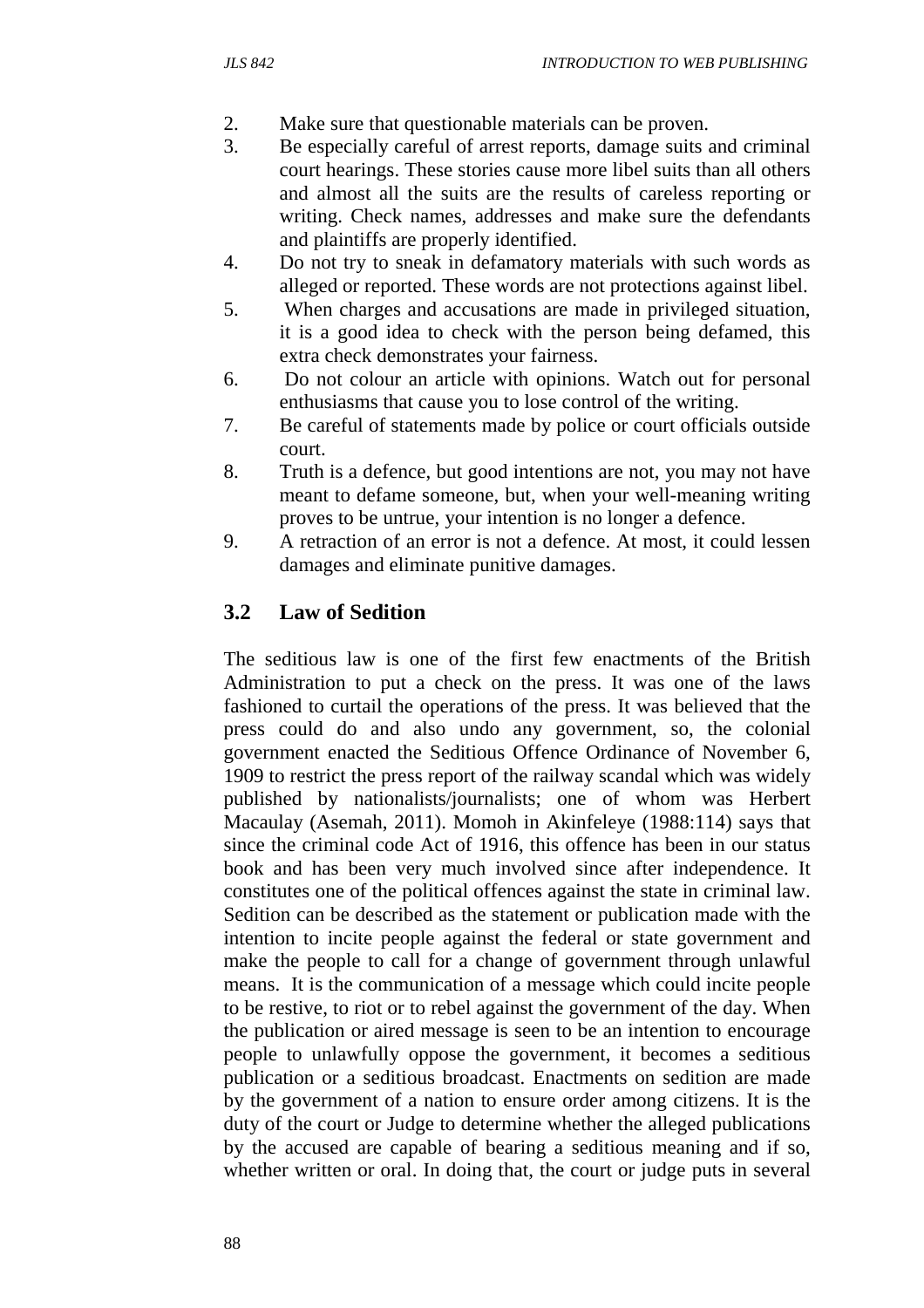tests to determine whether a particular publication is serious or not. These include but, not limited to the following:

- i. Does it bring the government of the federation or state or the Head of State or Governor into hatred or contempt?
- ii. Does it excite the citizens or inhabitants of this country to attempt alteration of any matter in Nigeria other than by law established?
- iii. Does it engender discontent or disaffection among the citizens of Nigeria?
- iv. Does it promote feelings of ill-will and hostility between classes of the population of Nigeria?

From the foregoing, it can be concluded that sedition is any publication which is likely to disturb the internal peace, security, tranquility and government of any given country.

# **3.2.1 Statutory Provisions of the Offence**

The penal code provides for the offence of sedition in Nigeria. Under the Section 50 (1) of the criminal code, seditious words and seditious publications are defined as words and publications having seditious intentions. Section 50 (2) further elaborates on the description of law of sedition by stating that a seditious intention is an intention:

- a. To bring into hatred or contempt or to excite disaffection against the person of a state or the government of the federation or of any state thereof, as by law established or against the administration of justice in Nigeria.
- b. To excite the citizens or other inhabitants of Nigeria to attempt to procure the alteration, otherwise than by lawful means of any other matter in Nigeria as by law established.
- c. To raise discontent or dissatisfaction among the citizens or other inhabitants of Nigeria.
- d. To promote feelings of ill-will and hostility between different classes of the population in Nigeria (Asemah, 2011).

Under the criminal code, the offence of sedition is also created in section 51 which provides that a person shall be guilty of an offence and liable on conviction, for first offence to imprisonment for two years or to a fine of one hundred pounds or to both such fine and imprisonment if he:

- a. Attempts to do or make any preparation to do or conspires with any person to do any act with a seditious intention.
- b. Utters any seditious words.
- c. Prints, publishes, sells, offers for sale, distributes or reproduces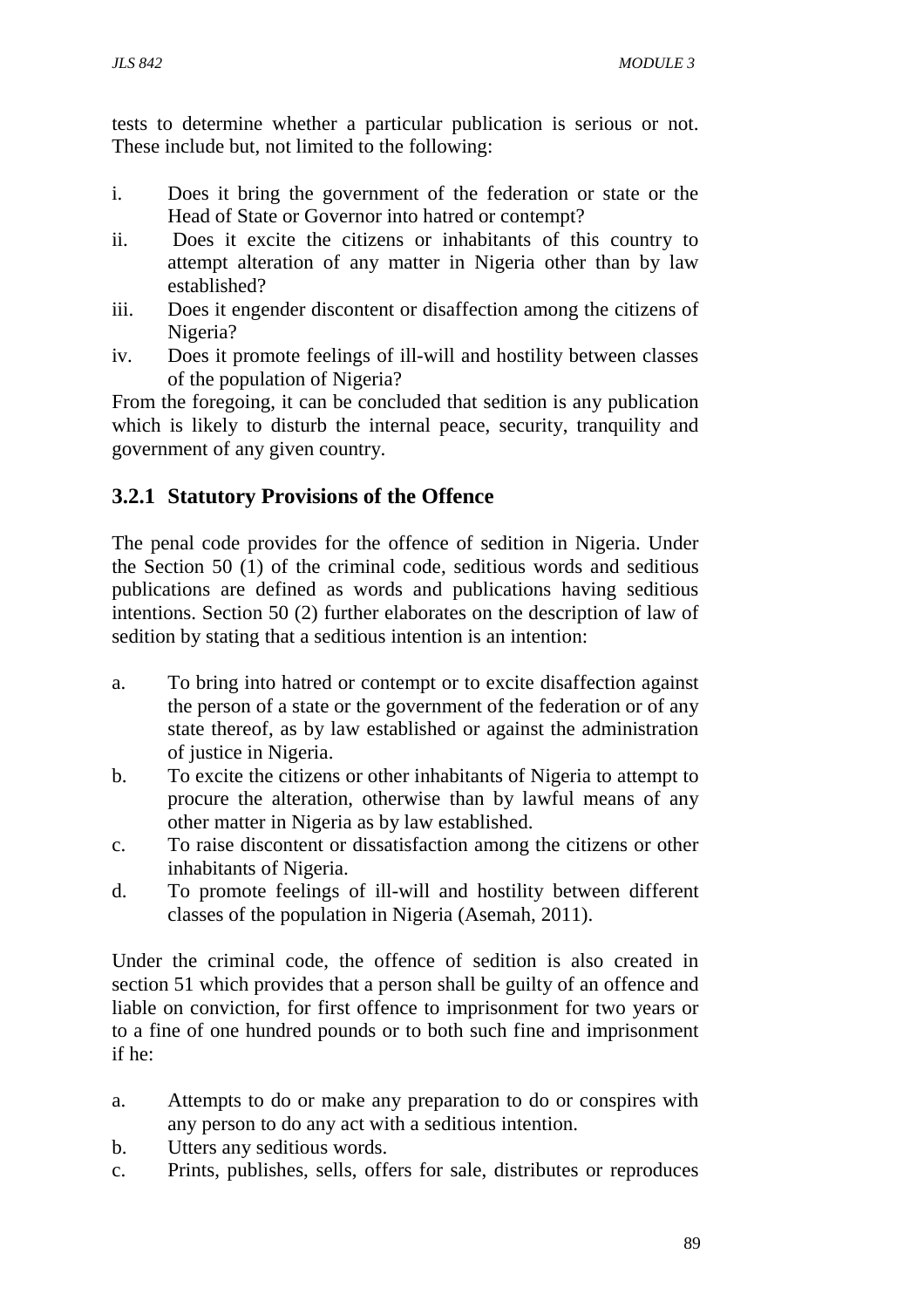any seditious publication.

d. Imports any seditious publication unless, he has no reason to believe that it is seditious.

Under the penal code, the offence of sedition is contained in section 416- 422 and the content of the provision is similar in all respects to the provisions of the offence under the criminal codes (Asemah, 2011).

#### **3.2.2 Elements of Sedition**

The elements of sedition, as noted by Asemah (2011) can be classified into two:

**1. Intention**: Whether the offence is in words or in writing, it must carry a seditious intention. That is, an intention to expose the government to hatred or to bring about disaffection against the government. Section 419 of the penal code in part is to the effect that: ''Whoever has in his possession without lawful excuse the proof of which shall lie on him any book, pamphlet, newspaper, the publication or exhibition of which constitute an offence, shall be punished with imprisonment''. Section 50 (3) of the criminal code states: ''every person shall be deemed to intend the natural and probable consequences which would naturally follow from his conduct at the time and under the circumstances in which he so conducted himself''. This therefore means that the motive, reason or intention behind the publication, carries a great weight in qualifying a publication as sedition.

**2. Publication:** This is simply making known the alleged act to another person. Publication here stands for the writing of materials that contain seditious intentions. This includes all written and printed matter and any matter containing visible representation. Any writing or cartoon that has intentions enumerated under section 50 (2) of the criminal code is publication.

### **3.2.3 Defences for Sedition**

As documented in section 50 (2) (i-iv) of the criminal code, a speech or publication will not be regarded or amount to sedition if it intends to:

- i. Show that the president or governor was misled or mistaken in any measure in the federation or state as the case maybe.
- ii. To point out errors or defects in the government or constitution of Nigeria or of any region as by law established or in legislation or in the administration of justice with a view to remedying such errors.
- iii. To persuade the citizens to procure by lawful means the alteration of any matter in Nigeria as by law established.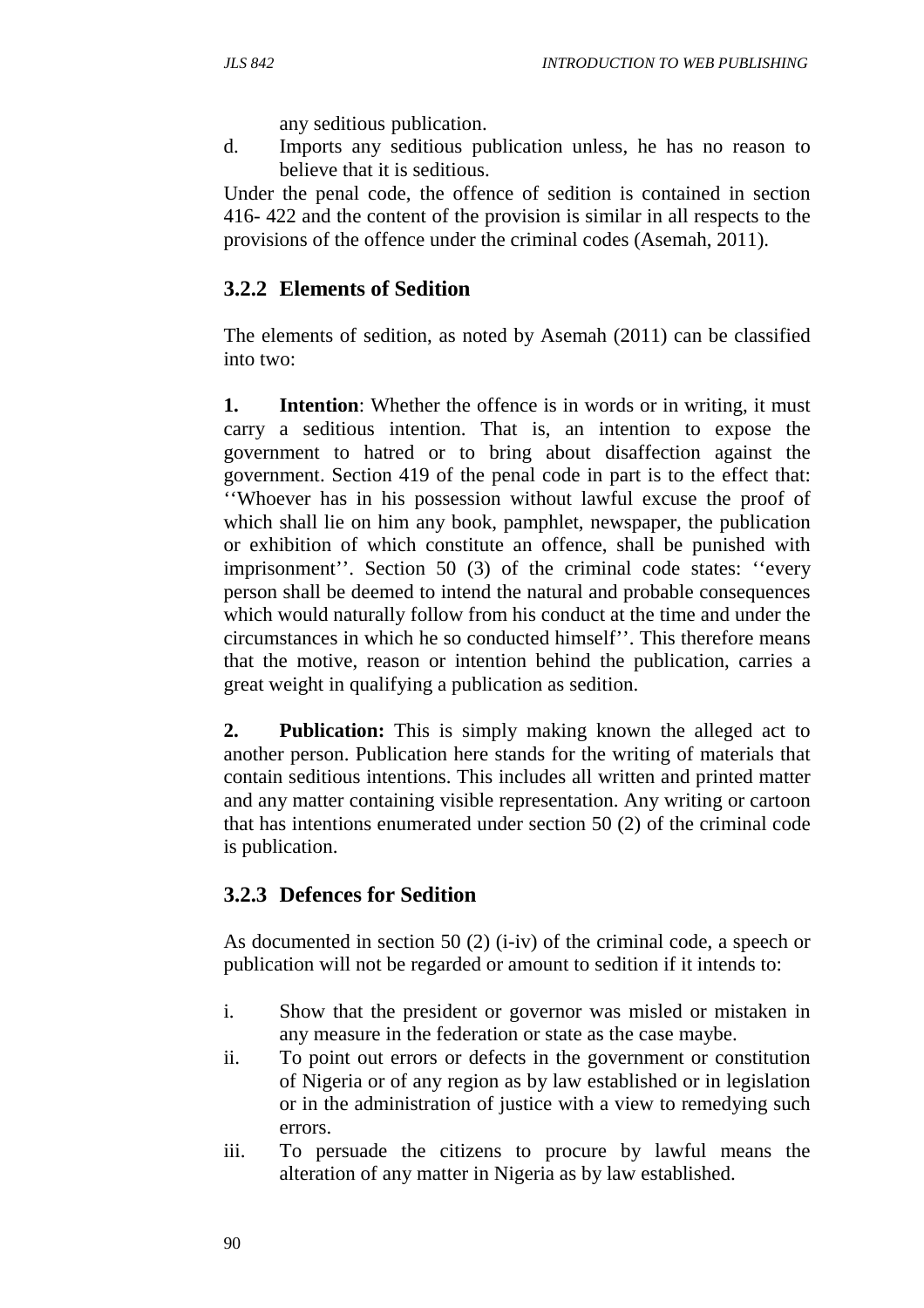iv. To point out with a view to removing any matter that is producing or having the tendency to produce feeling of ill-will and enmity between different classes of people or the population of Nigeria.

The court is to take the overall view of the publication to determine seditious intention. Thus, once the article is seditious as a whole, the mere fact that it has certain redeeming parts such as contained in section 50 (2) (i- iv) will not absolve the accused person. The following may be regarded as the traditional defences for sedition:

- a. **Consent of Attorney General**: Section 52 (2) of the criminal code says that someone cannot be prosecuted for a seditious offence without the consent of the Attorney General of the federation or State.
- b. **Lapse of Time**: Any offence that is related to sedition should be handled within six months from the date the offence was committed. If the proceeding does not start within the time frame of six months, it will run contrary to the provision of the law.
- c. **Corroboration**: If the seditious offence is committed by mouth (words of mouth), no person shall be convicted of the offence of altering seditious words if such words or testimonies of the witnesses are not corroborated.
- d. **Lack of Knowledge**: Newspaper vendors can use this as a defence because, they innocently disseminate seditious materials.

They often do not know the seditious nature of materials. This becomes a very useful defence when the offender is an illiterate that cannot read nor write (Asemah, 2011).

### **3.3 Copyright Law**

The digital transmission of text, graphics, audio and video on the Web make them highly susceptible to theft, also known as copyright infringement. Thus, it is always safe to get permission before using anything you find on the Web (Lieb, 1999). It is axiomatic that every labourer is entitled to reap the fruit of his labour. It therefore follows that where someone has published a work - book, journal article, etc.; it is his exclusive right to continue to enjoy the benefits and he also has the exclusive right to preserve such a work from invasion from others. Copyright law is one of the legal issues a good Web publisher needs to know so as to save himself from problems. He needs to know it and apply it in his daily practice. Often times, people appear in court for reason of copyright infringement. The reason may be that, they have little knowledge of copyright law. It is viewed as the exclusive right of an author to prevent all other persons from printing or otherwise,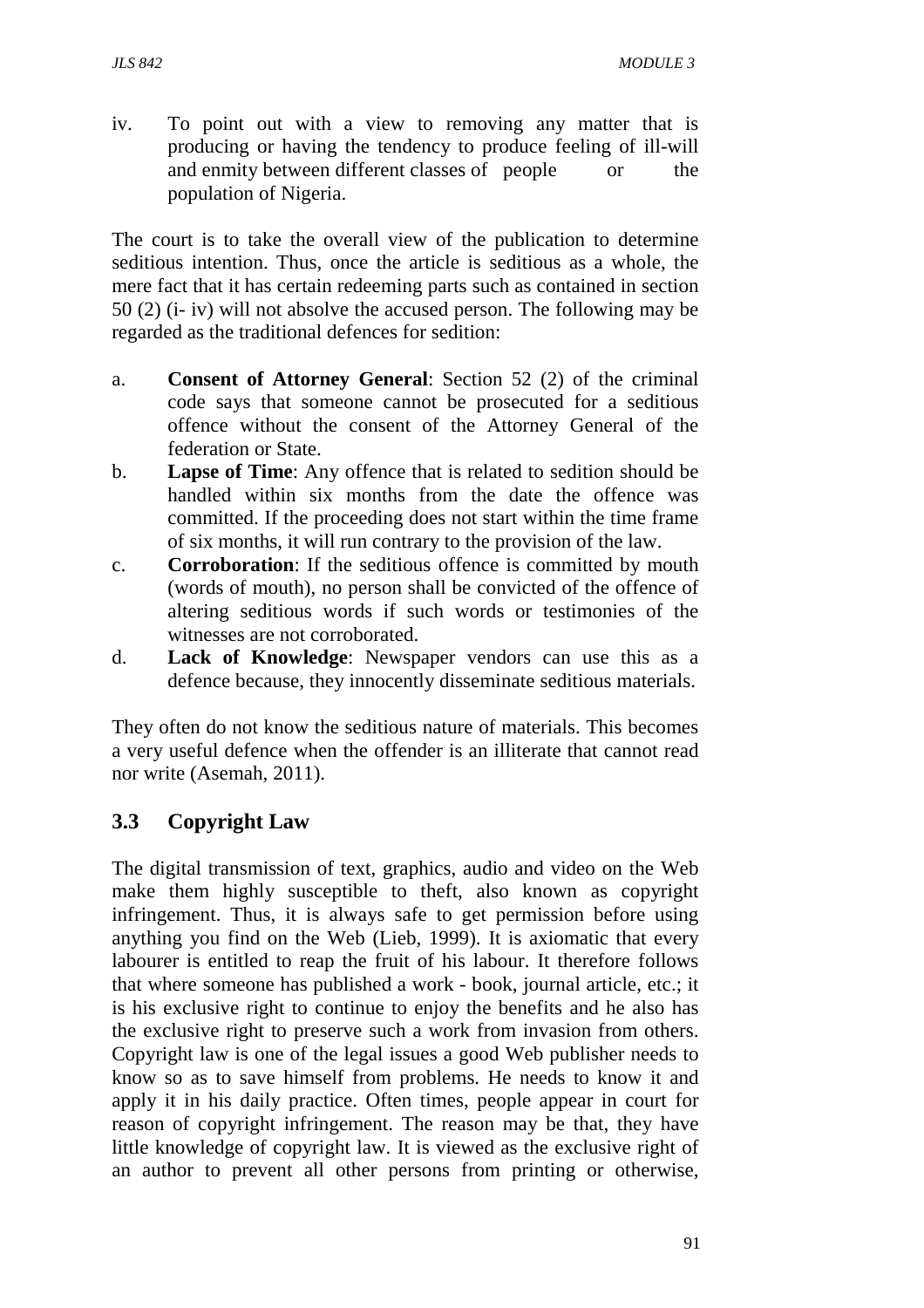multiplying copies of any work invented by him. The author's works (thoughts) as contained in the work are his own and so long as these thoughts are not voluntarily given to the public, he possesses a right of copyright. In the words of Nwodu (2006: 176), cited in Asemah (2011) copyright law is the constitutional rather than, privileged rights of an author or originator of a creative work to reap the benefits accruing to his work by exercising maximum authority or control over the reproduction, distribution and commercial use of his work for a specific period. It is the right to prepare and distribute copies of an intellectual production. The Black Law Dictionary defines copyright as the right of literary property as recognised and sanctioned by positive law; an intangible, incorporeal right granted by statute to the author or originator of certain literary or artistic production whereby, he is invested for a limited period, with the sole and exclusive privilege of multiplying copies of the same and selling them. Along this reasoning, Okoye (2006:109) says that copyright is the right which the law gives an author or other originator of an intellectual production whereby, he is invested with the sole and exclusive right of reproducing and selling copies of his work.

From the foregoing, it can easily be understood that copyright law is that law which covers the originality of every form of creative work; that is, work created based on the creative and imaginative ability of an individual. The originator of such creative and intellectual work is conferred with the right to continue to reproduce, broadcast and sell his work. The law controls any literary work, its communication to the public, broadcasting it and the reproduction of it in any form. Copyright law protects all works of authorship fixed in a tangible medium of expression. This description includes writing, paintings, music, drama and other similar works. Ideas are protected by the law relating to plagiarism. Copyright does not protect ideas, but, the specific expression of those ideas It is usual to see warnings like the example below in books and other artistic works:

All rights reserved. No part of this publication may be reproduced for storage in a retrieval system or transmitted in any form or by any means electronic, mechanical recording etc, without the prior permission of the author or publisher. Reproduction of any part of this publication for an entire school or school system is prohibited.

The advancement in technology is making it difficult to really enforce copyright law. This is because, thousands of copies of books and materials of various kinds can now be easily reproduced by pirates and this has even been more facilitated by the different photocopying machine and audio/visual recording centers we have. Piracy has assumed a worrisome dimension in the developing countries where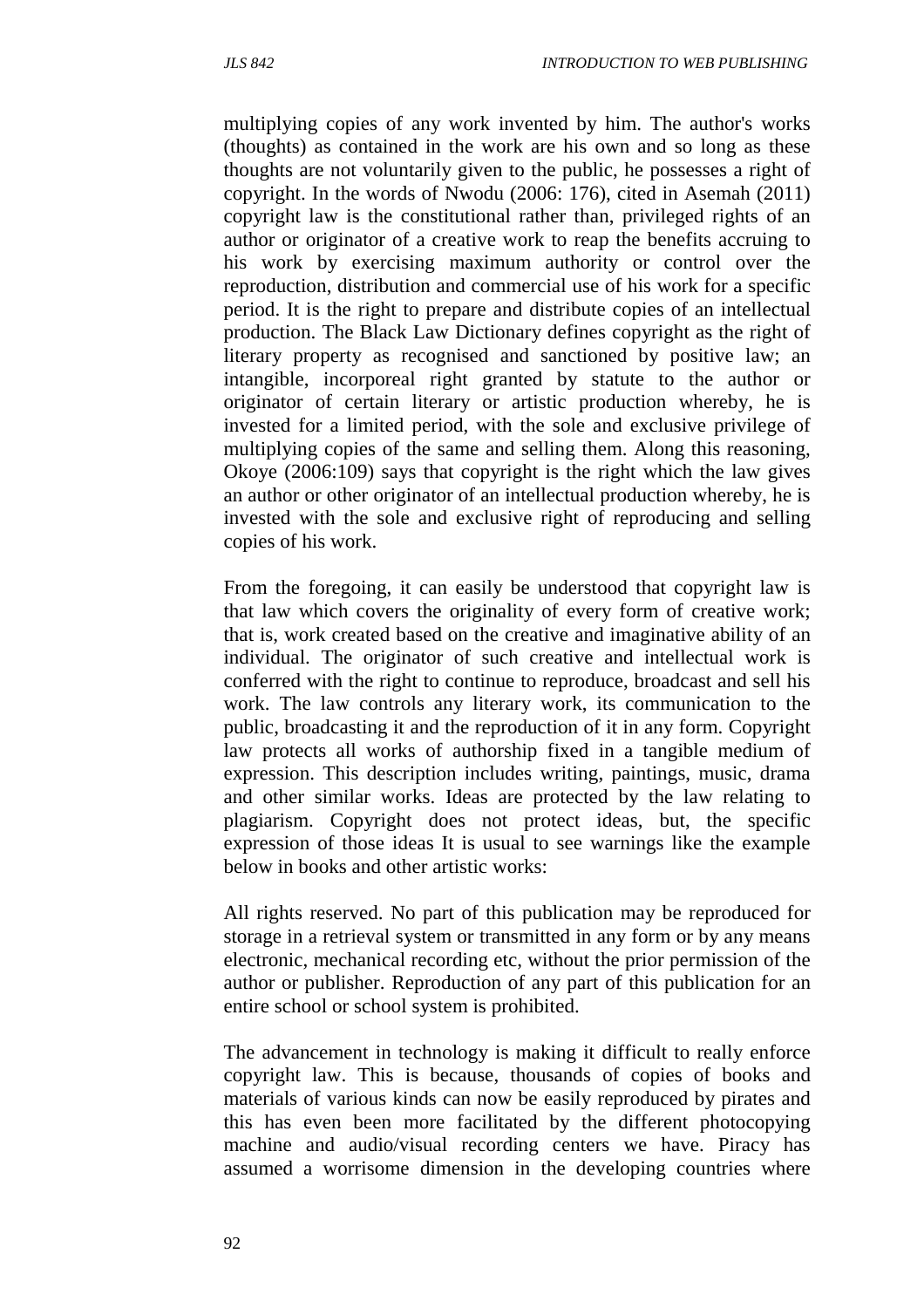poverty and the get – rich -quick syndrome, coupled with the poor law enforcement have combined to provide a very fertile ground for such vices. In schools and universities, indigent students photocopy whole books for their use, even where such materials are available and affordable. Thus, Okoye (2007:109), cited in Asemah (2011) says that in Nigeria, the wide spread violation of copyright, especially in the music industry led to the enactment of the Copyright Act of 1990. This was to further strengthen the existing Copyright Act of 1970.

# **3.3.1 Conditions for the Existence of Copyright**

Statutory copyright in Nigeria is not automatic when a work of an author is published or copyrighted. There are some conditions that the work must meet before it is eligible for copyright. Below are some of the conditions that must be met:

- 1. The work must be original in character. This means that the work must not be a copied or an imitated one. There must be an element of originality in the supposed copyrighted work otherwise; the work will not be eligible for copyright. The word originality here means that the author has done his own work and that he has not copied another author. The true question is whether the same plan, arrangement and combination of materials have been used before for the same purpose.
- 2. The work must have been put in a particular medium of information dissemination. This means that the work must be in the form where or through which it can be used either directly or indirectly. This could be in tape, book, video etc.
- 3. It must not be a work that is to be used as a raw material for a final work. Thus, it must be in its final stage before it can be eligible for copyright. Works that are still in their skeletal or outline stages are not eligible for copyright.
- 4. For any work to be copyrighted in Nigeria, the author or authors must be either citizens of Nigeria or be staying in Nigeria. If the work is done by a corporate body, then, such a corporate body must have been registered under the law of Nigeria.
- 5. For a work to be eligible for copyright in Nigeria, it must in addition, be originated in Nigeria. Going by the law, all works apart from broadcast must first be published in Nigeria and incase of sound recording, be made in Nigeria.
- 6. There must be sufficient objective similarity between the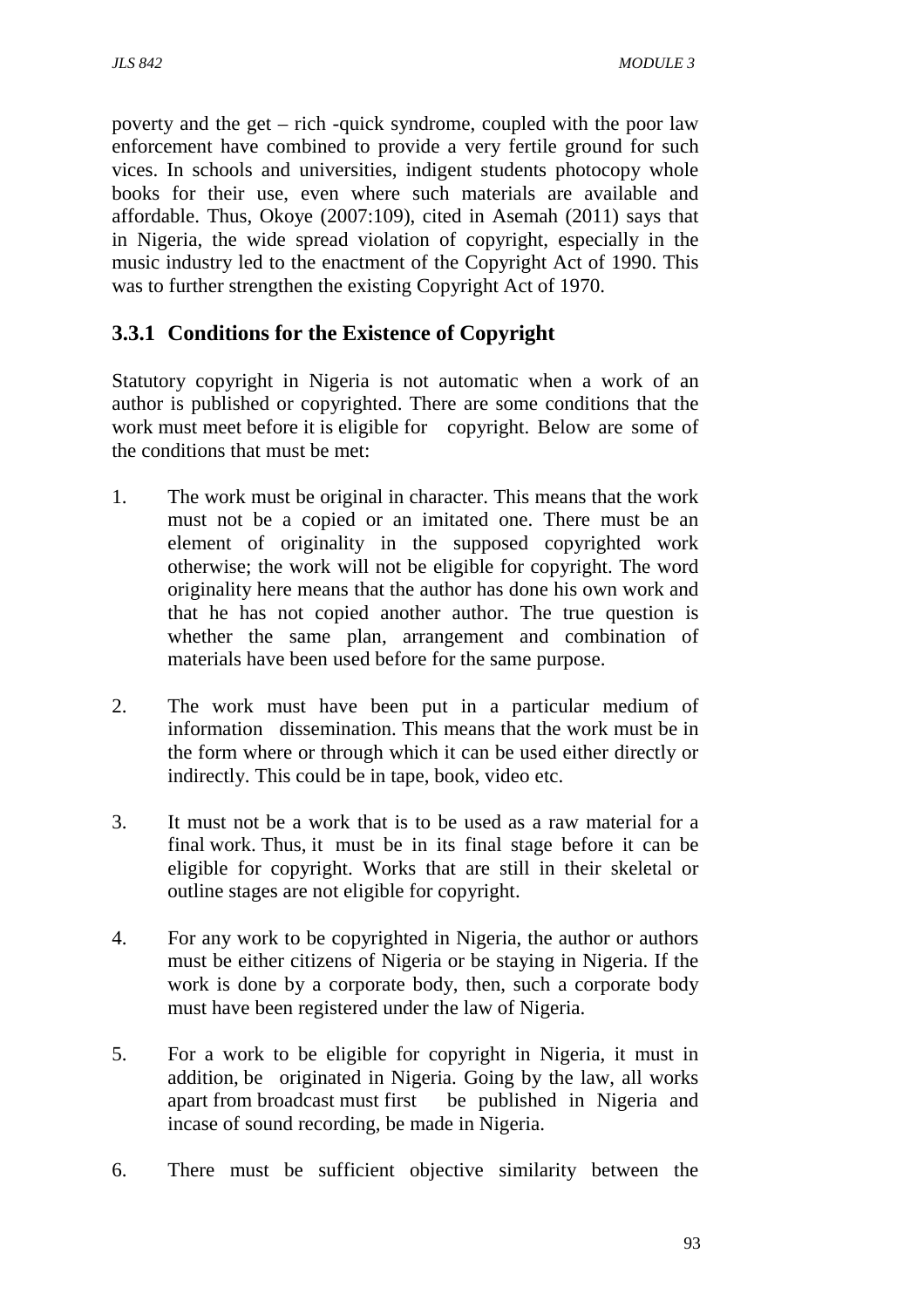infringing work and a substantial part of it, for the former to be properly described as a reproduction or adaptation of the latter, although not identical with it.

Section 14(1) provides for instances where copyright can be infringed upon indirectly. These include:

- 1. Importing into the country an infringing material for use other than for private or domestic use.
- 2. Exhibiting in public an infringement article.
- 3. Distribution of a copyright article by way of trade, offer for sale, hire or otherwise.
- 4. Having in possession, materials such as plates, master tapes, machines, equipment or devices used for the purpose of making infringing copies of the work.

It should be noted that the decree did not state the extent of infringement of a copyright work to make it actionable. However, it can be seen from the provisions of section 5 (2) that acts in respect of the whole or a substantial part of the work will be sufficient to constitute an infringement. It is therefore submitted that, the material copied need not be extensive or lengthy in order to constitute an infringement.

## **3.3.2 Copyright Infringement**

This simply means using the work of a copyright owner without prior permission from him. An unauthorised use of a person's work is a breach of this law and it is what is referred to as copyright infringement. Infringement constitutes a violation of the right of the owner or author of a copyright work to his exclusive use. Copyright is infringed by any person who without the authorisation of the owner of the copyright does or causes any other person to do an act, the doing of which is controlled by the copyright. Thus, when a printing press decides to produce the book of an author without his consent, it constitutes infringement of copyright. Copyright is intellectual property; intellectual property is a product of man's ability and man should be able to enjoy the fruit of his labour. It is to this end that the law has made infringement of copyright actionable as civil suit and also a criminal offence (Asemah, 2011).

The Nigeria Copyright Council has been put in place to address the problem of infringement; Section 34 of the Copyright Act makes the provision. Copyright inspectors are empowered to inspect the premises suspected to be used in infringing copyright as well as to prosecute offenders. Any person found guilty of infringement is liable to a term of imprisonment or fine or both.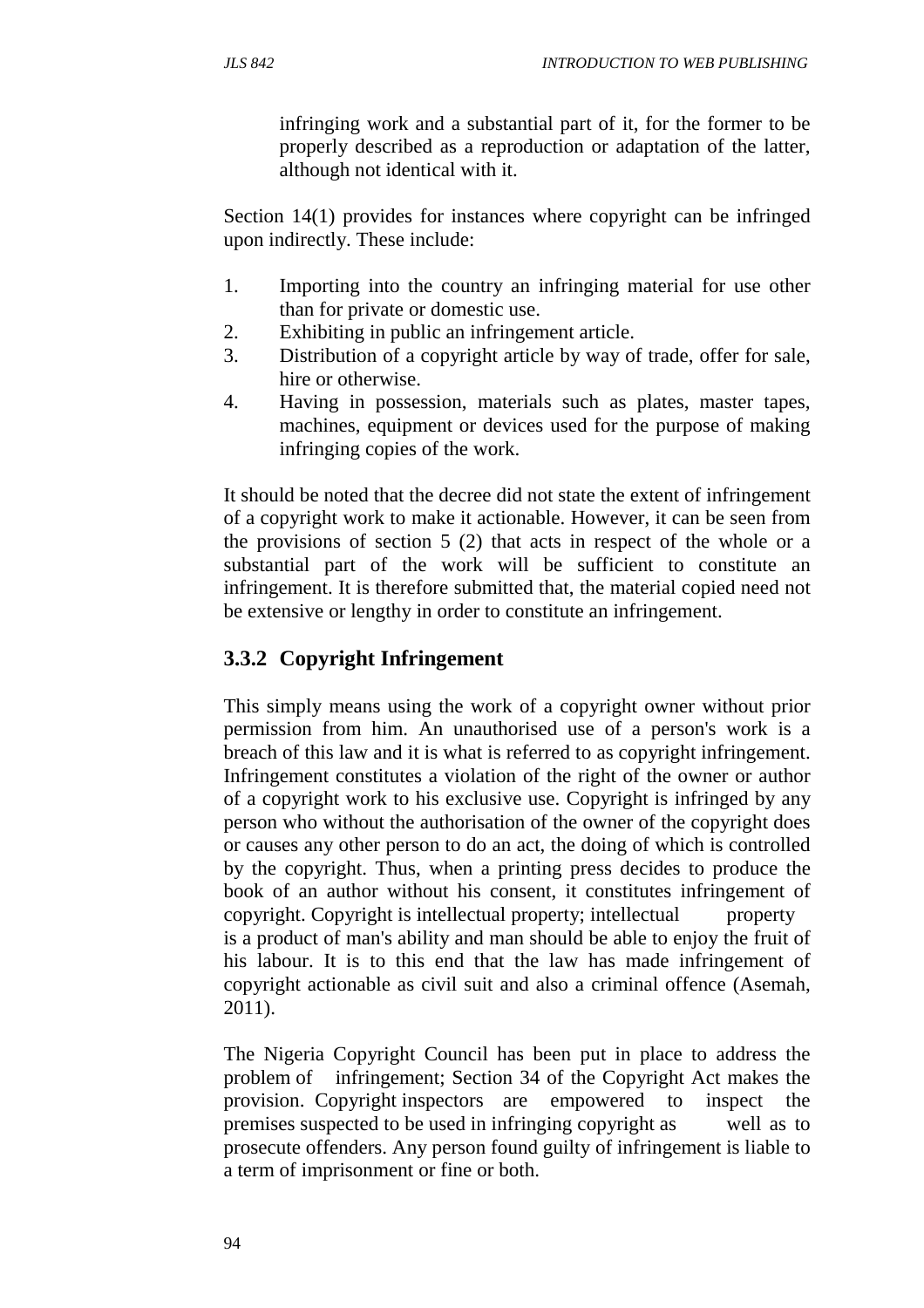## **3.3.3 Exceptions**

The exceptions of copyright law are the defences. To every law, there are exceptions. It is therefore mandatory for the journalist and every individual to know these exceptions when held liable for copyright infringement. Below are some of the exceptions:

- **1. Fair Dealing**: This exception or defence is workable only when the violator did not use substantial part of the work. In schedule  $2(a)$  of the copyright decree, it is stated that any fair dealing with literary, musical, artistic, cinematograph film for the purpose of research, private use, criticism or review and reports of current events is not an act constituting an infringement of copyright.
- **2. Academic Purpose**: If the work was actually used for academic purpose, it becomes a defence.
- **3. Public Enlightenment**: Where someone uses copyrighted work for public enlightenment it becomes a defence.
- **4. Acknowledgement of the Source:** When you use someone else's work and you acknowledge him, it becomes an exception.

### **3.4 Shield Law**

Shield law is most commonly used to protect journalistic integrity. In the context of online journalism, shield law protects journalistic sources. The idea is that, people might be afraid to approach journalists with confidential information if they know that journalists could be forced to reveal their sources and that this would compromise the integrity of the news. Shield law permits journalists to assure their sources that they will remain confidential, allowing journalists to get better stories. Under the shield law, a journalist can decline to answer questions which could compromise his or her sources with the goal of getting information into the public eye while protecting the source of that information from repercussions (Asemah, 2011). Journalistic sources regularly risk losing their jobs or facing legal penalties to provide information and they rely on shield laws for protection. Some people argue that a story has more weight when the source is revealed, and journalists certainly prefer to use sources they can identify and quote, as it increases the integrity of the story. However, there are situations in which an anonymous source might be necessary and such sources can be critical and invaluable, especially in the case of major breaking stories. By having the shield law for protection, journalists can access such sources with confidence.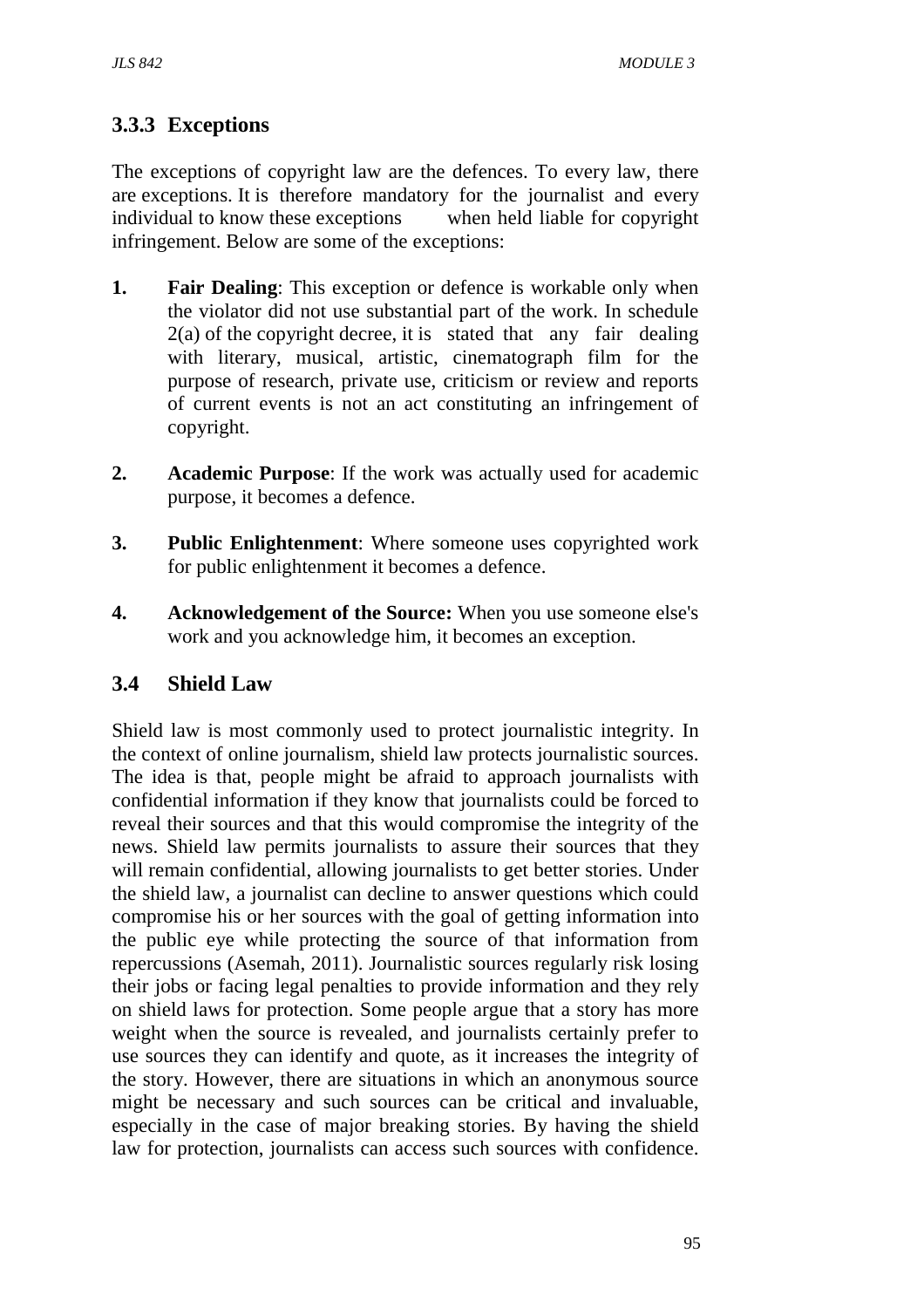It is in line with this that Pember (2003:370), cited in Asemah (2011) notes that shield law provides thus:

No person engaged in, connected with or employed on any newspaper, radio broadcasting station or television station while engaged in newsgathering capacity shall be compelled to disclose, in any legal proceedings or trial, before any court or before a grand Jury of any court, or before the presiding officers of any tribunal or his agent or agents or before committee of the legislature, or elsewhere, the sources of any information procured or obtained by him and published in the newspaper for broadcast by any broadcasting station or televised by any television station on which he is engaged, connected with or employed. The above assertion implies that the journalist, whether the online or traditional journalist, has the power and the right to refuse to disclose the source of his information even when he or she is under pressure. When a journalist is given any information, facts, or ideas, in strict confidence, he is not permitted to divulge the source of that information. This implies that the source of information may prefer anonymity and the journalist is expected to maintain that anonymity otherwise, his chances of getting information from such a source next time will be jeopardised if he reveals his source of information. Therefore, shield law is the law which empowers the journalists not to disclose their sources of information regardless of the situation they find themselves. Shield laws are those laws or the statues which give the journalists and the press the power not to disclose in legal proceedings, confidential information obtained by them in their professional capacities as press men or journalists. Under the shield law, the journalists and press men are empowered to resist any attempt by any court of law, parliament or enforcement agent to reveal their sources of information. Eweluka (2004:132) describes shield law as it pertains to the press as a peculiar advantage, right, franchise, exemption, power or immunity enjoyed by the press and the journalists. Shield law is therefore guaranteed in section 39 of the 1999 constitution of the federal republic of Nigeria. Section 39 sub section 3 states that "nothing in this constitution shall invalidate any law that is reasonably justifiable in a democratic society while subsection 9 states that "for the purpose of preventing the disclosure of information received in confidence, maintaining the authority and independence of courts or regulating telephony, wireless broadcasting television or the exhibition of cinematograph films".

Based on the constitutional empowerment therefore, journalists are protected to probe the affairs of public government office holders so long as the issue being probed is of public importance. Government officials on their own are expected to be opened enough to journalists since withholding information runs counter to section 39 subsection 3(b) of the constitution. Withholding information will not stop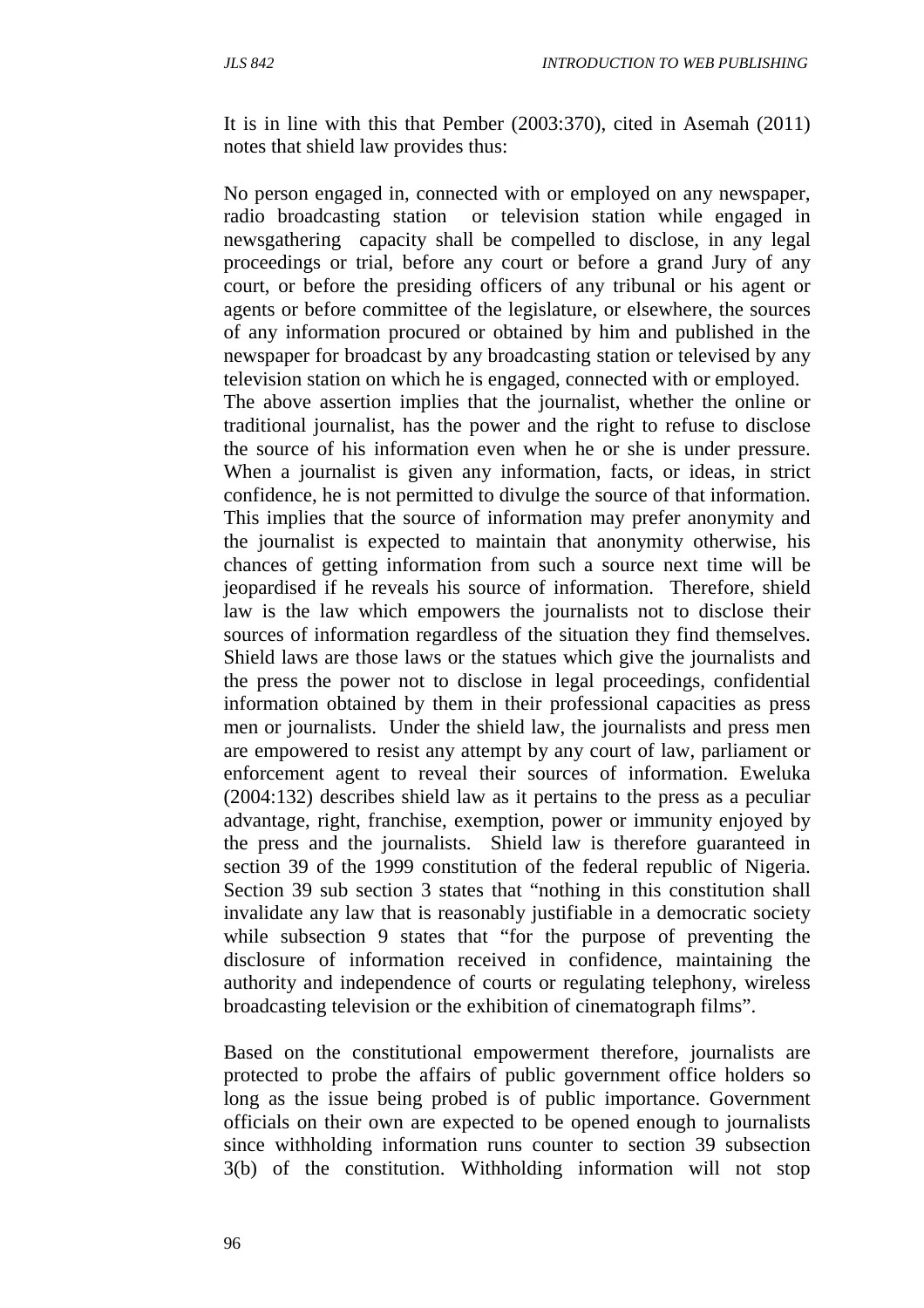journalists from informing the public about activities in the public sector, instead, when the government officials withhold information from the press men, they would be more motivated to gather the same information using other legal means. More so, that the journalists are protected under the shield law, nothing is wrong when legal and ethical means are used to get public information that is of public importance and is not meant to intentionally affect someone in his office, especially public office holders (Nwodu, 2006). Shield law is important in mass communication for the following reasons:

- i. Makes the source to reveal more vital information to the journalist especially, information that is of public interest. A source who feels highly protected will not be afraid to divulge vital information to the journalist.
- ii. It makes investigation much easier. This is because, as the journalist goes from one source to another, he gets information from respondents easily since their protection is guaranteed by shield law. When a journalist discloses his source of information, it leads to drying up of investigative journalism, as no source with relevant information of public importance will like to reveal his source of information.
- iii. It encourages free flow of news and information. When a journalist discloses his source of information in the course of his professional practice, he will be exposing the source to a serious danger. But, when there is maximum protection for news sources, there tend to be free flow of information in the society as more people will be more willing to divulge information in the society.

# **3.5 The Law of Privacy**

The law simply seeks to prevent people from invading into other people's private lives. Every individual has the right to be left alone. The Black's Law Dictionary, cited in Asemah (2011) defines right of privacy as the right to be left alone; the right of a person to be free from unwarranted publicity. It also means the right of an individual or corporation to withhold himself and his property from public scrutiny if he so desires. The right to be free from the unwarranted appropriation or exploitation of one's personality, the publicising of one's private affairs with which the public has no legitimate concern or the wrongful intrusion into one's private activities in such manner as to outrage or cause mental suffering, shame or humiliation to a person of ordinary sensibilities. Section 37 of the 1999 constitution of the federal republic of Nigeria guarantees the right to privacy. It states that ''the privacy of citizens, their homes, correspondences, telephone conversations and telegraphic communication is hereby guaranteed and protected''.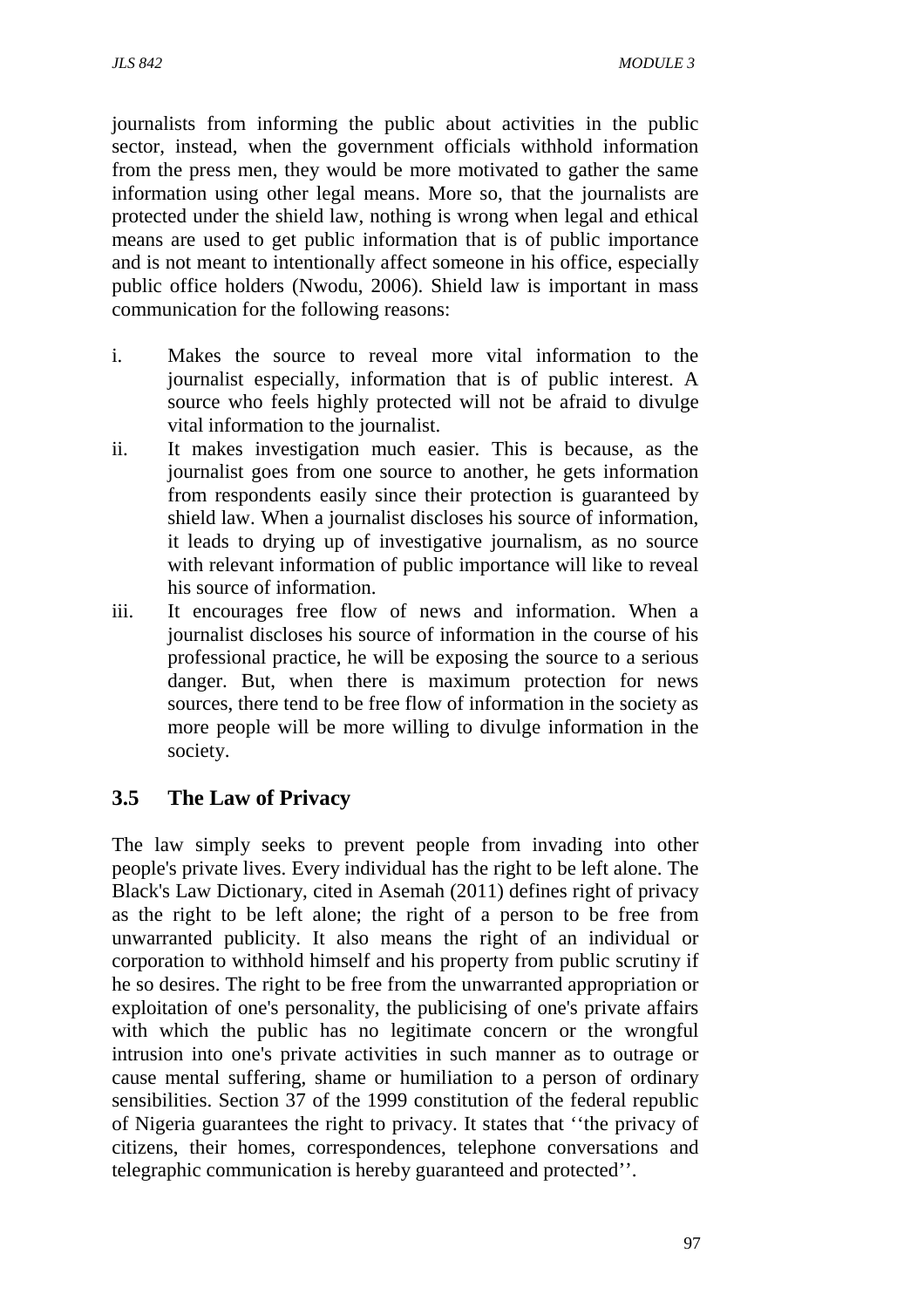From the foregoing, it is evident that every citizen of Nigeria has the right to be left alone. However, it is worthy to state here that people who are newsworthy (prominent people) have less privacy while those who are not prominent have more privacy. The implication is that, the moment you become a public figure, you lose your right to privacy and this is because, you have followers who will always want to know about you. So, you cannot enjoy being a public figure and at the same time enjoy the right to private life.

## **3.5.1 Origin and Development of Privacy**

Jacdonmi (2008:40) says that the law of privacy began to develop as a public issue at the end of  $19<sup>th</sup>$  century in America. America was fast growing from rural to urban towns. With urbanisation, big city dailies were becoming the order of the day. Editors had to device a scheme of selling their newspapers and keeping their customers. One of the most successful schemes was the use of sensational stories about the rich and the famous on the pages of newspapers (Asemah, 2011). Sambe and Ikoni (2004: 116) say that the first case in which relief was granted because of an invasion of privacy is believed to have occurred in Michigan in 188. In that case, the US Supreme Court held that the  $4<sup>th</sup>$ and  $5<sup>th</sup>$  Amendments provide protection against all government invasions of the sanctity of a man's home and the privacies of life.

The origin and development of the rights of privacy can be found in the article of Warren and Brandeis who wrote about the public press prying into the lives of citizens and included the history and development of individual rights. In the words of the authors:

That the individual shall have full protection in person and in property is a principle as old as the common law; but it has been found necessary from time to time to define anew the exact nature and extent of such protection. Political, social and economic changes entail the recognition of new rights and the common law, in its eternal youth, grows to meet the demands of society. Thus, in very early times, the law gave a remedy only for physical interference with life and property, for trespasses. Then, the "right to life" served only to protect the subject from battery in various forms; liberty meant freedom from actual restraint; for the individual, his lands and his cattle. Later, there came a recognition of man's spiritual nature, of his feelings and his intellect. Gradually, the scope of these legal rights broadened; and now, the right to life has come to mean the rights to enjoy life -man secures the exercise of extensive civil privileges, and the term 'property' has grown to comprise every form of possession intangible, as well as tangible.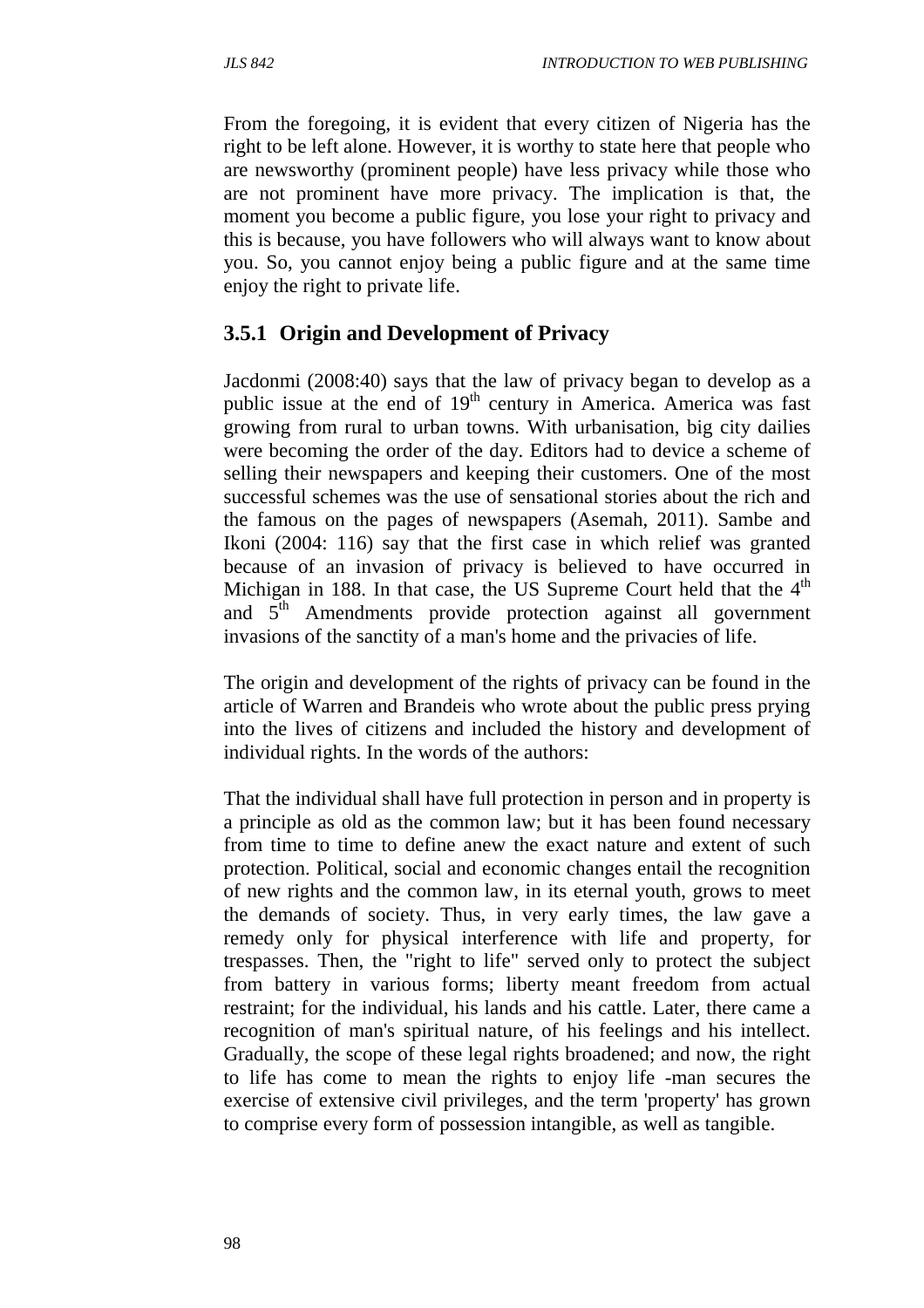From the foregoing, it is gathered that the complexities of life, the need to retreat from the world and the refining influence of culture, have made people more sensitive to publicity, hence, the origin and development of the law of privacy.

# **3.5.2 Exceptions**

Below are some of the defences for invasion of privacy, as identified by Asemah (2011):

**1. Newsworthiness:** It covers public interest, public figures and public records. Publications on newsworthy items do not attract action for invasion of privacy. If they however do, newsworthiness becomes the defence at the disposal of the defendant. Readers have broad ranges of tastes and interest and as long as the media stay within the range of these tastes and interest, it is usually safe. More so, those that are prominent have less privacy. The fact that the subject matter is a public figure is a defence. This is because; public figures through their own conducts have become news. To some extent, public figures have given up their rights to be left alone. Those who attract public attention have sacrificed most of their private lives to the public.

**2. Public Interest:** This is closely related to newsworthiness. Public interest has to do with a story that is published based on its importance to the public. Especially when the story concerns public interest and welfare. Thus, if what has been published concerning a person is of public interest, an action for invasion of privacy will not succeed. The question however is, how does an online or traditional journalist know what issue is of public interest? The guidelines below will enable the online journalist to know what constitutes public interest:

- Free flow of information is in the public interest.
- Information about public affairs.
- Publication of newsworthy information.
- Communication diversity is in the public interest.
- Government regulations of certain communication activities affected with a public interest is in the public interest.
- Matters of public interest which affect the interest shared by citizens generally in affairs of local, state or national government even though it affects the privacy of an individual is privileged on the ground of public interest; it is therefore a defence.

**3. Consent:** He who volunteers or agrees cannot complain. One who willingly doles out information to a journalist and consents that the journalist should publicise such facts has no basis for taking action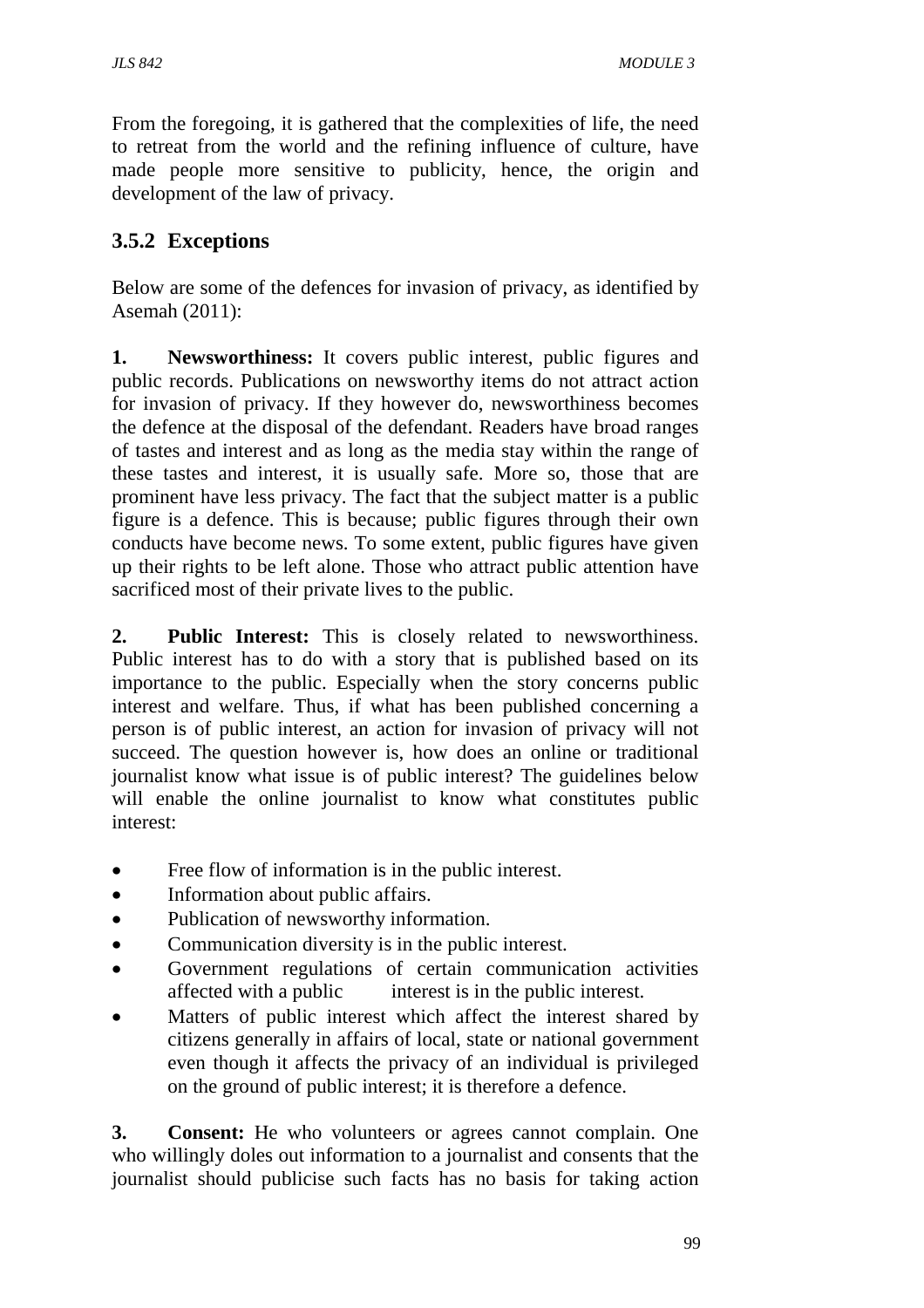against the journalist for invasion of privacy.

**4**. **Permanent Publication:** The right to privacy can only be violated by permanent publication and not by hear say or rumours.

#### **SELF-ASSESSMENT EXERCISE**

Why should Web publishers be familiar with Web publishing laws?

### **4.0 CONCLUSION**

This unit is devoted to the law of Web publishing. Thus, we treated law of defamation, law of sedition, copyright law, law of privacy and shield law. Most of the issues and problems with Web publishers today occur because most Web publishers do not have a proper understanding of these various laws of Web publishing; it is therefore advisable that as a Web publisher, you understand the various laws of Web publishing so as to safe yourself some troubles.

## **5.0 SUMMARY**

In this unit, we examined the laws which Web publishers ought to take into consideration when publishing. These various laws serve various purposes; thus, the Web publisher must be able to distinguish among these various Web publishing laws.

## **6.0 TUTOR-MARKED ASSIGNMENT**

- 1. What do you understand by defamation?
- 2. With clear examples, differentiate between libel and slander.
- 3. What are the defences available to a Web publisher who commit defamation?
- 4. Discuss what you understand by defamation.
- 5. Discuss law of privacy, copyright law and shield law.

## **7.0 REFERENCES/FURTHER READING**

Asemah, E.S. (2011). *Principles and Practice of Mass Communication.* (2nd ed.). Jos: Great Future Press.

Enemo, I. (1998). *Notes* on *the Law of Torts.* Vol. 2. Enugu: PAMOB L<sub>td</sub>

Eweluka, B. (2004). *Introduction* to *Nigerian Press Law.* Onitsha: Maranatha Press.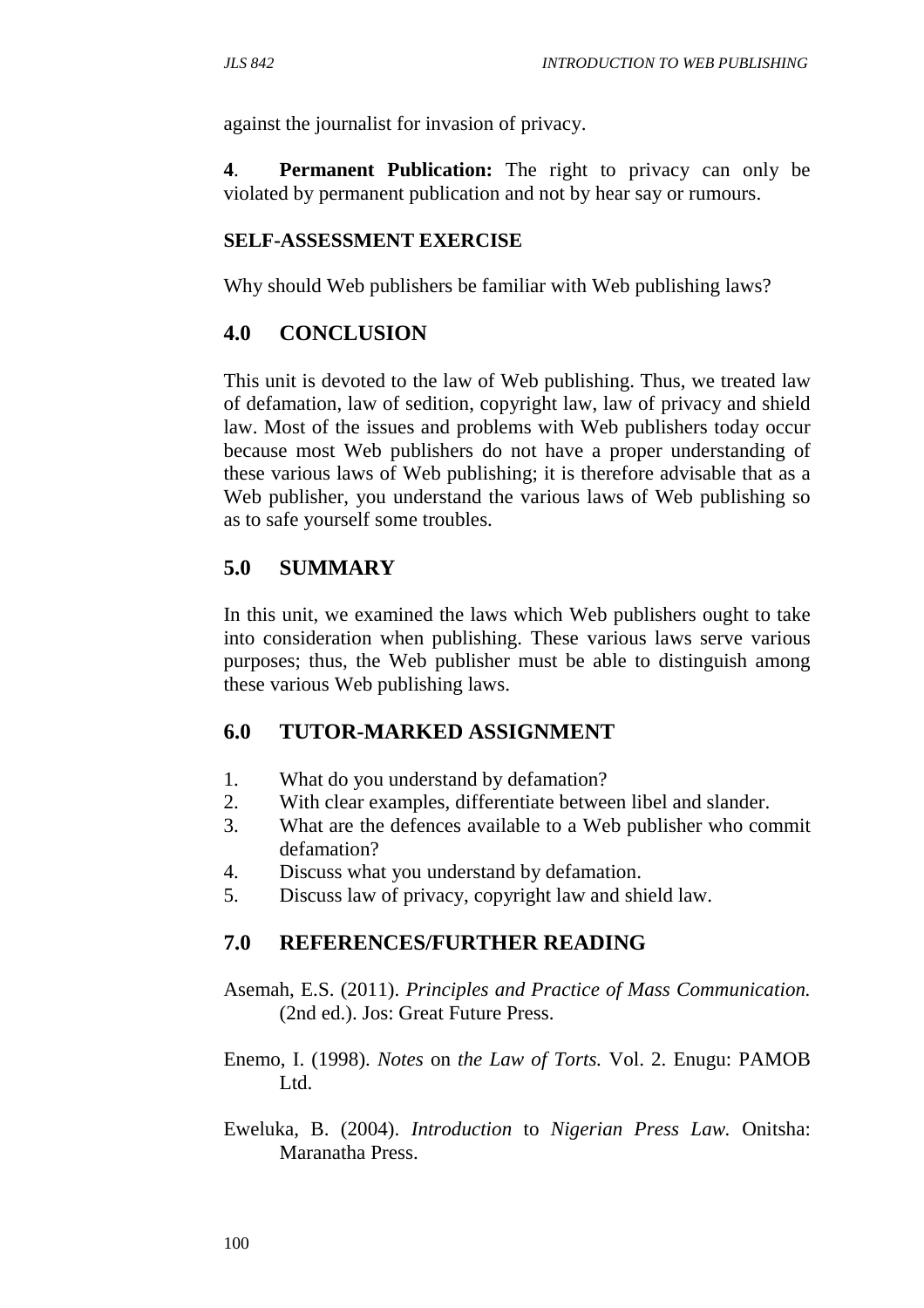- Jacdonmi, V. (2008). *Nigerian Media Law and Ethics.* Jos: Great Future Printing and Business Centre.
- Lieb, T. (1999). *Editing for the Web: Keeping up with Ethical and Legal Challenges.* http://pages.towson.edu/lieb/editing/legal.html. Accessed 11/11/2013.
- Nwodu, C. (2006). *Journalism Practice: News, Aesthetics, Ethics and Laws.* Enugu: Rhyce Kerex Publishers.
- Okoye, I. (2007). *Nigerian Press Laws and Ethics.* Lagos: Malthouse Press Limited.
- Pember, D. (2003). *Mass Media Law.* New York: McGraw Hill.
- Sambe, J. (2008). *Introduction to Mass Communication Practice in Nigeria.* Ibadan: Spectrum Book Limited.
- Sambe, J. & Ikoni, U. (2004). *Mass Media Laws and Ethics* in *Nigeria.*  Ibadan: Caltop Publications Nigeria limited.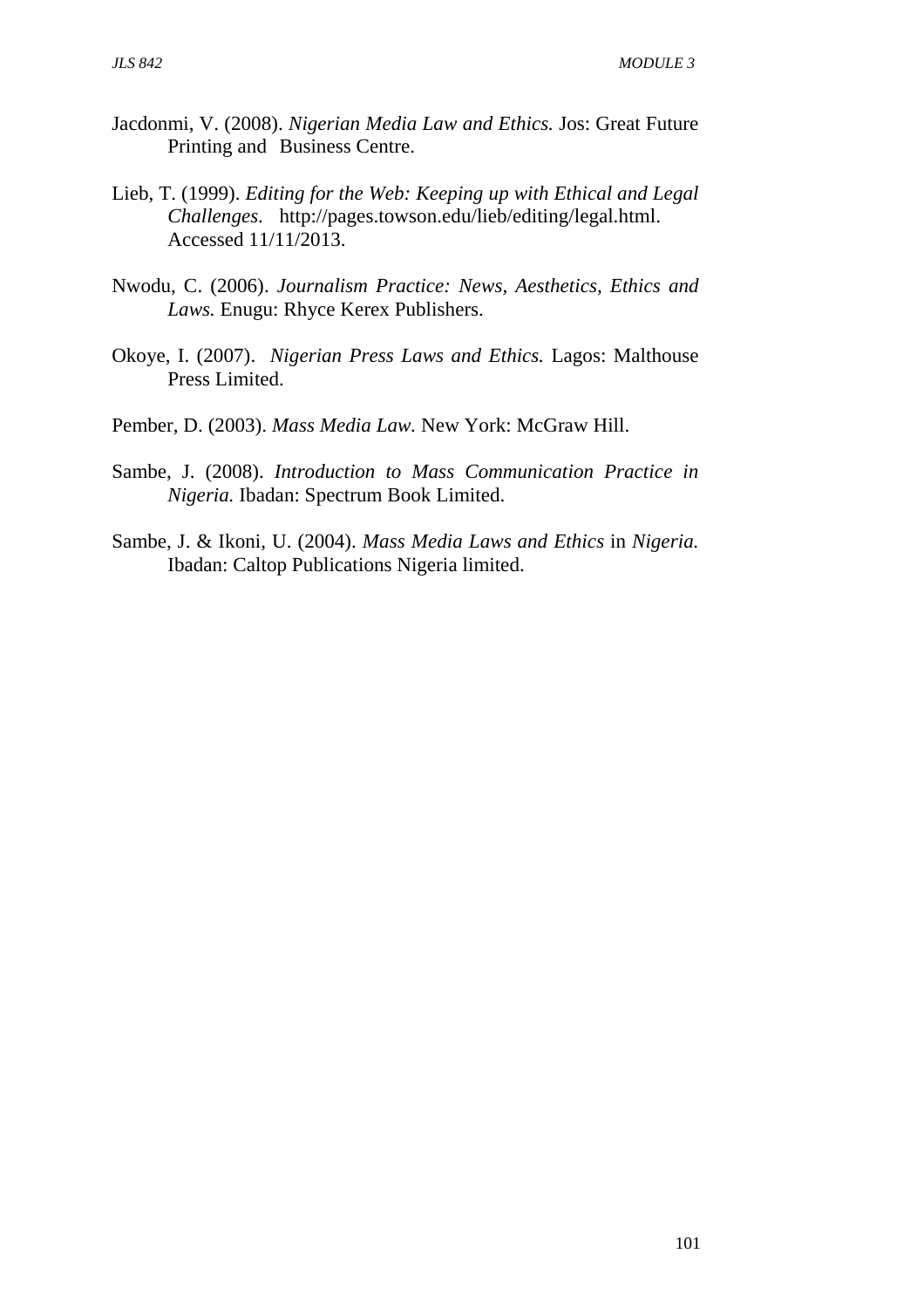#### **MODULE 4 ETHICS OF WEB PUBLISHING**

Unit 2 Ethical Principles

### **UNIT 1 UNDERSTANDING THE CONCEPT OF ETHICS**

#### **CONTENTS**

- 1.0 Introduction
- 2.0 Objectives
- 3.0 Main Content
	- 3.1 Definition of Ethics
	- 3.2 Purpose of Web Publishing Ethics
	- 3.3 Origin of Ethics
- 4.0 Conclusion
- 5.0 Summary
- 6.0 Tutor-Marked Assignment
- 7.0 References/Further Reading

#### **1.0 INTRODUCTION**

This unit is about the ethical issues to keep in mind when publishing for Web sites. The key is to remember that there are ethics that apply in publishing on the Internet.

### **2.0 OBJECTIVES**

At the end of this unit, you should be able to:

- define ethics
- explain the purpose of ethics
- trace the origin of ethics.

### **3.0 MAIN CONTENT**

#### **3.1 Definition of Ethics**

Ethics can be described as the systematic study of the principles and methods for distinguishing right from wrong and good from bad. Ethics is a moral concept. The word ethics is of the Greek origin "ethos" which means character while the word "morals" comes from the Latin word "moralis" which means custom or manner (Asemah, 2011). Tschudin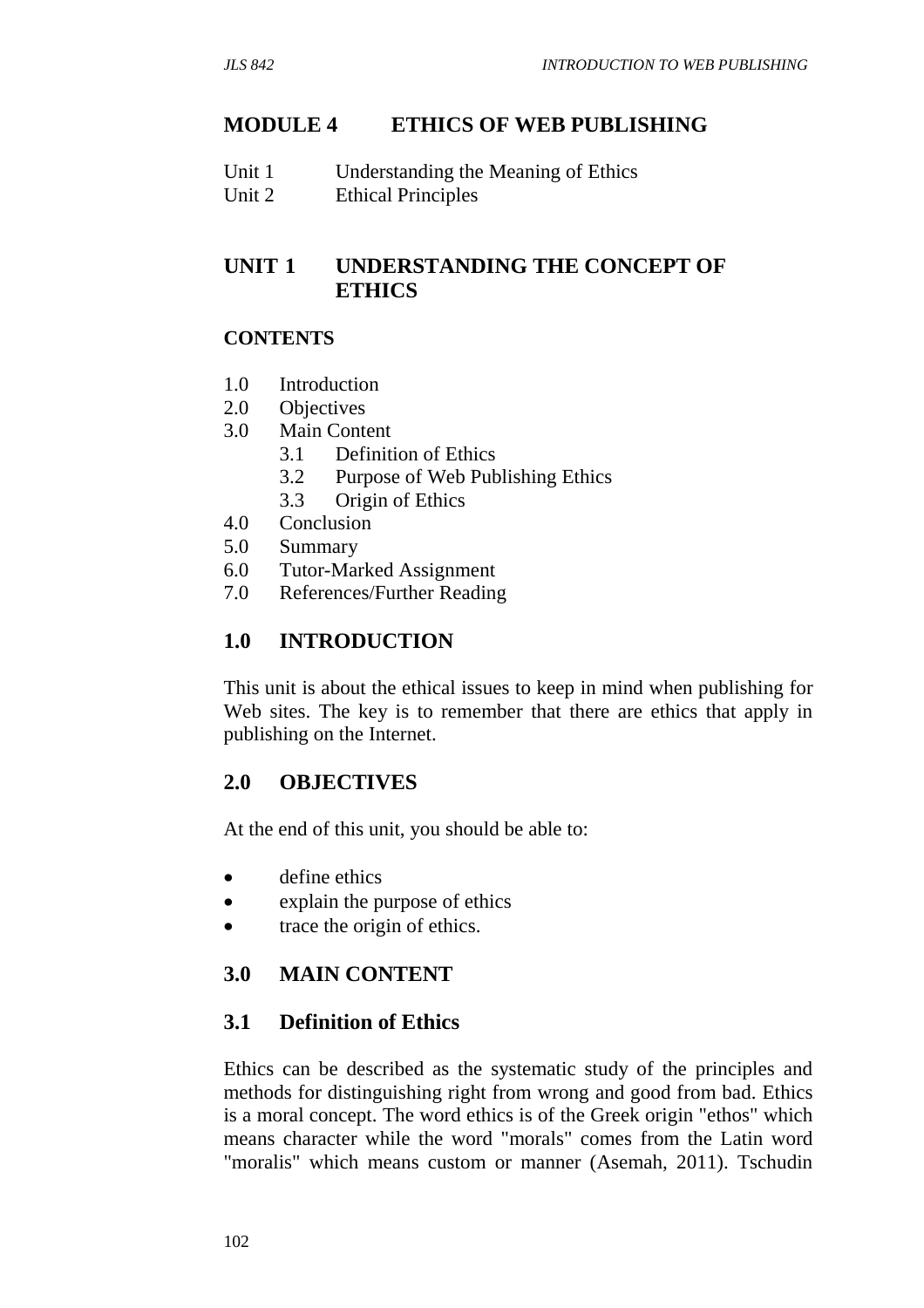cited in Okunna (1995:1) says that ethics and morals mean custom, that is, a very fundamental way of doing things or of conduct which are not only customary, but also right. Frankena and Granrose cited in Okunna (1995:1) say that the word ethics stands for a branch of morality and its problems. Ethics as moral philosophy is therefore, that branch of knowledge which is concerned with the standards of good and bad conduct in a society using societal norms as a basis for the evaluation of human conduct or behaviour.

Ethics therefore, is the moral philosophy or science which determines what is right or wrong in a social context. It is a moral rule or principle of behaviour for deciding what is right and wrong. Thus, Merrill cited in Nwodu (2006: 135), cited in Asemah (2011) defines ethics as a normative science of conduct which stipulates guidelines, rules, principles and codes that are designed to lead individual to make moral decisions. From the foregoing, it can be seen that ethics is a matter of morality. Thus, in the context of ethics, the acceptance of or otherwise of human attitudes and behaviours, actions and inactions and overall conduct can be based on relative moral uprightness or otherwise, of such conduct. Thus, when we speak of people as moral or ethical, we usually mean that they are good people and when we speak of them as immoral or unethical, we mean that they are bad people. This agrees with Nwodu (2006: 135) who says that a given action can be said to be ethically right or wrong, good or bad, responsible or irresponsible, logical or illogical, socially acceptable or unacceptable and moral or immoral. A study of ethics is a study of all those rules and guidelines which are designed to regulate the actions of human beings as they make moral decisions. Ethics are the codes or rules of conduct that point us towards the right or best way to act in a situation; they are the codes for men in the discharge of their duties.

## **3.2 Purpose of Web Publishing Ethics**

The purpose of Web publishing ethics is to assist the online publishers to be moral professionals. The importance lies in the fact that the Web publisher who has concern for ethics obviously cares about good or right actions and such a concern leads him to seek the "Summum Bonum" or highest good in publishing thereby, increasing his credibility both as a person and as a Web publisher. Ethics should therefore, saturate the whole process of mass communication, rather than be regarded merely as a minor aspect of communication.

The purpose of Web publishing ethics is to stipulate rules, guidelines, norms and principles that would guide the online journalists in making moral decisions. Attempting to gain public acceptance or prevent public outcry is not the only reason for advocating ethical professional practice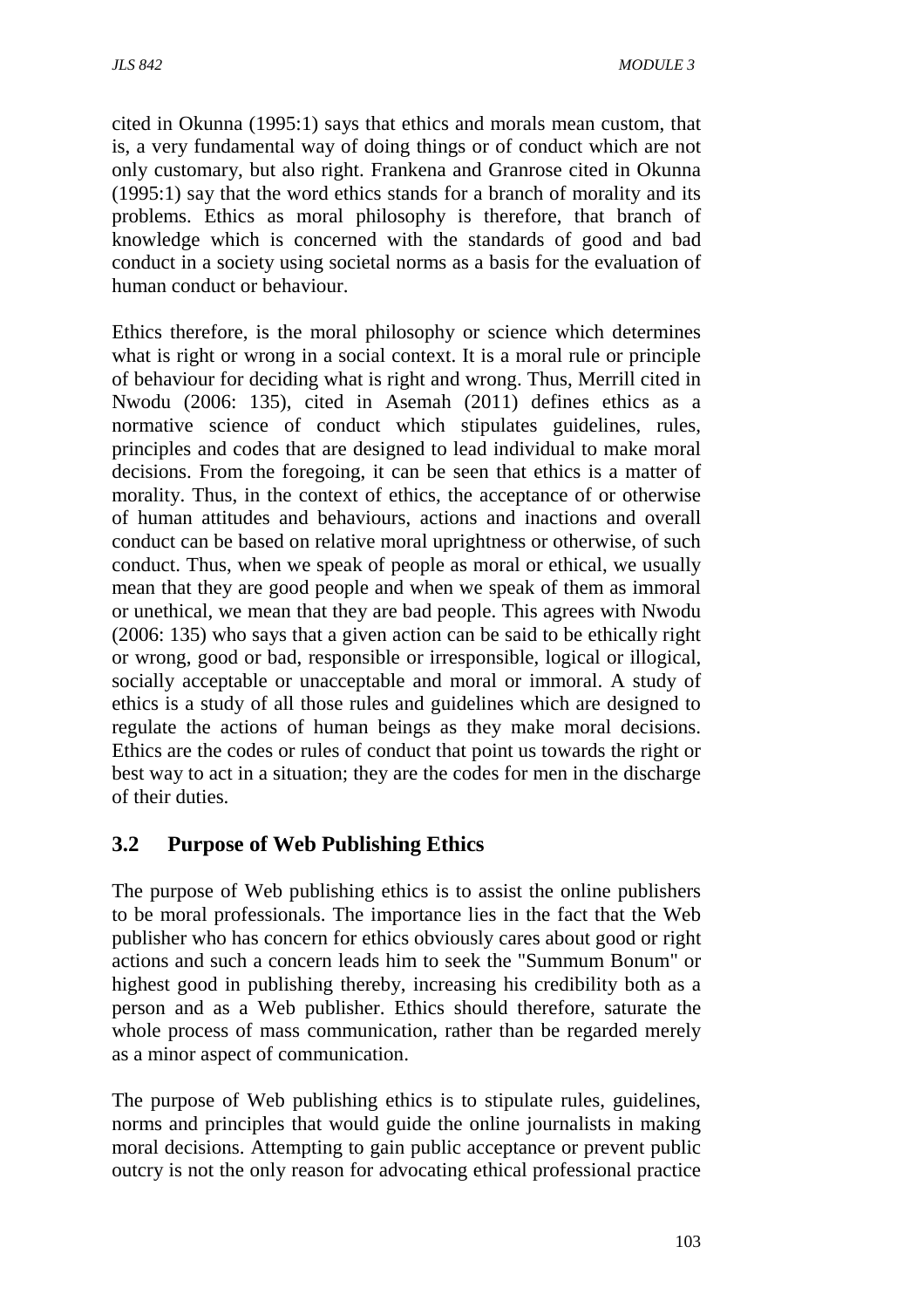and it is not a very profound one at that. The most compelling reason for making ethical choices, other than internal personal satisfaction is what ethical behaviour can contribute to the profession. Ethical Web publishing is better publishing. Each day at work, online journalists make ethical decisions or choices and some days. Ethics takes us out of "this is the way I do it" or "this is the way it is always being done" into the realm of "this is what I should do" or this is the action that can be rationally justified. Merrill and Lowenstein cited in Okunna (1995:27) sums the purpose of journalistic ethics thus:

At least, a concern for ethics instills in the journalist a continuing sensitivity to his every action, to his every decision; it integrates or blends with his total search for truth and it gives him general awareness of himself, of others, of the consequences of interpersonal relations. A concern for ethics is the key plank in any journalistic platform; it is the alpha and omega of public communication.

## **3.3 Origin of Publishing Ethics**

Generally, the concept of ethics has a very long history, dating back perhaps to the beginning of human existence. Philosophers believed that the concept of morality must have existed in a more or less unreflective form, probably closely associated with myth, religion and taboo from the time human beings began to live in groups. The concept of ethics must have being in existence in more primitive forms long before it came to be documented in written words. There is however, a measure of uncertainty about the precise origin of this first book. Journalistic ethics is however a modern philosophy. The earliest signs of mass communication ethics appeared at the turn of the twentieth century as a reaction against the excesses of the extreme freedom of the libertarian theory of the press. The libertarian theory called for complete press freedom on the part of the Journalist. The theory advocated that there should be no pre-censorship and post-censorship of the press as human beings are rational beings. The press men grossly abused this press freedom as they began to embark on negative journalistic practices like, yellow journalism, junk journalism, sensationalism, invasion of privacy, character assassination etc. Yaroson and Asemah (2008:64), cited in Asemah (2011) put it that, ''as early as the late nineteenth century, critics began to identify flaws in the libertarian theory. The press was evolving in a manner that fell short of the idealistic libertarian goals. And by the twentieth century, the voices for change were loud''.

The negative practices by journalists encouraged by complete press freedom brought about the social responsibility theory which calls for responsibility on the part of the journalist in the course of his duty. The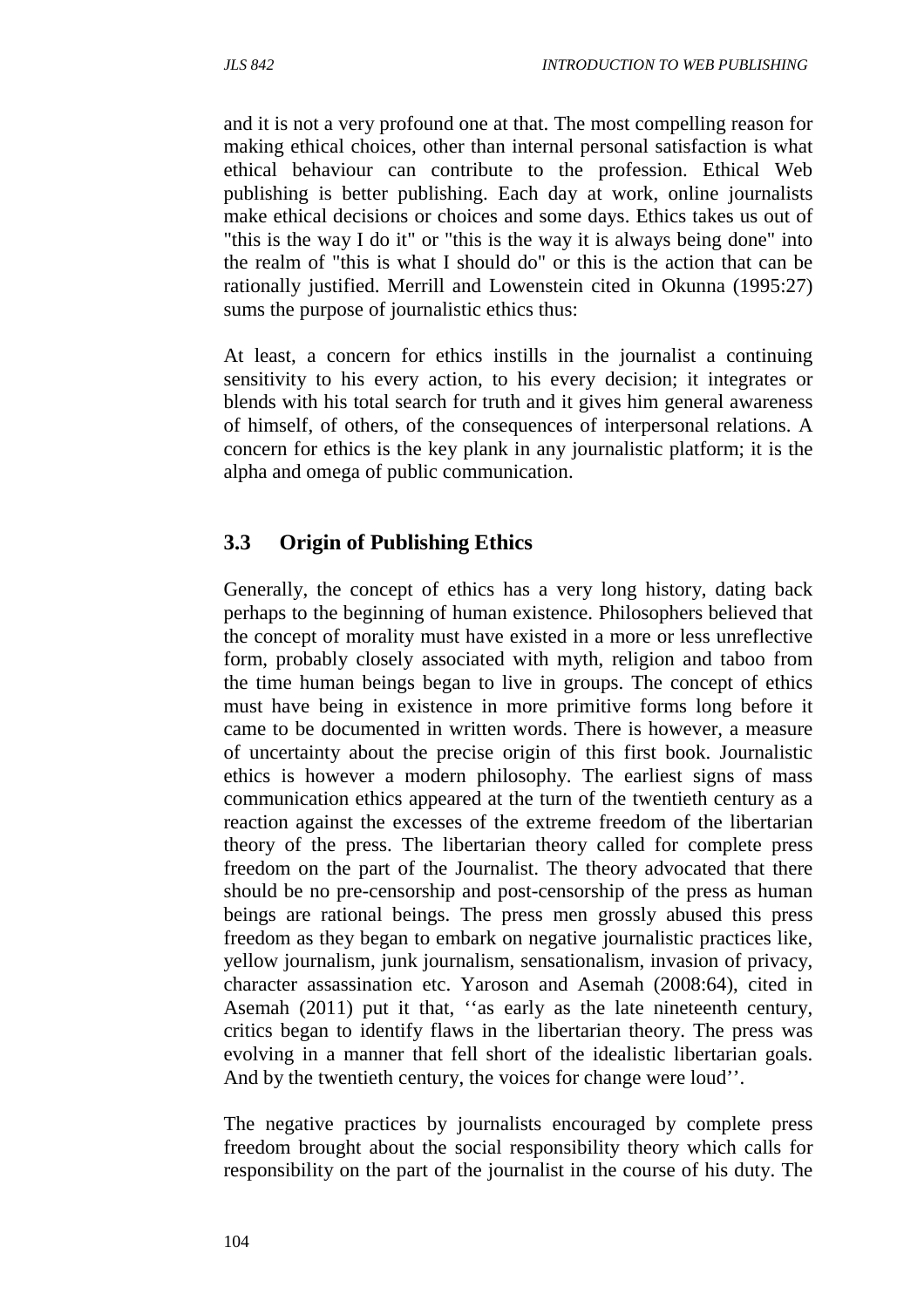social responsibility theory states that "freedom carries concomitant responsibility". Thus, by the twentieth century, the time was ripe for the emergence of a theory of a free but, responsible press. This brought into existence the social responsibility theory of the press characterised by the rise of professional journalistic associations with codes of ethics designed to encourage responsible behaviour by their members. The social responsibility theory reconciles the freedom enjoyed by the journalist with his obligations to the society. It places emphasis on persons and media institutions that operate the media. McQuail (1987), cited in Asemah (2011) identifies some of the principles as:

- a. Certain obligations to society should be accepted and fulfilled by the press.
- b. These obligations are mainly to be fulfilled through setting high professional standards of truth, accuracy, objectivity, balance and informativeness.
- c. In the discharge of their duties, the media should be self regulatory within the frame work of law and established institutions.
- d. The society and public have a right to expect high standards of performance from the media and intervention can be justified to secure public good since journalist should be accountable to the society.

To maintain high standards, the theory holds that the press must be controlled either by itself or by the government.

### **SELF-ASSESSMENT EXERCISE**

Should there be codes of ethics to regulate Web publishing?

### **4.0 CONCLUSION**

We have discussed the meaning, definitions, background and purpose of Web publishing ethics. Ethics is as old as man; it acts a guide to Web publishers; thus, Web publishers ought to be familiar with the ethics of Web publishing.

#### **5.0 SUMMARY**

In this unit, we appraised the historical genesis of ethics, from its modern inception in the United States of America to its emergence in Nigeria. As well, we examined the purpose of Web publishing ethics, in addition to detailed look at some conceptual definitions. This is imperative as you must be able to discuss the concept "ethics" and understand it purpose.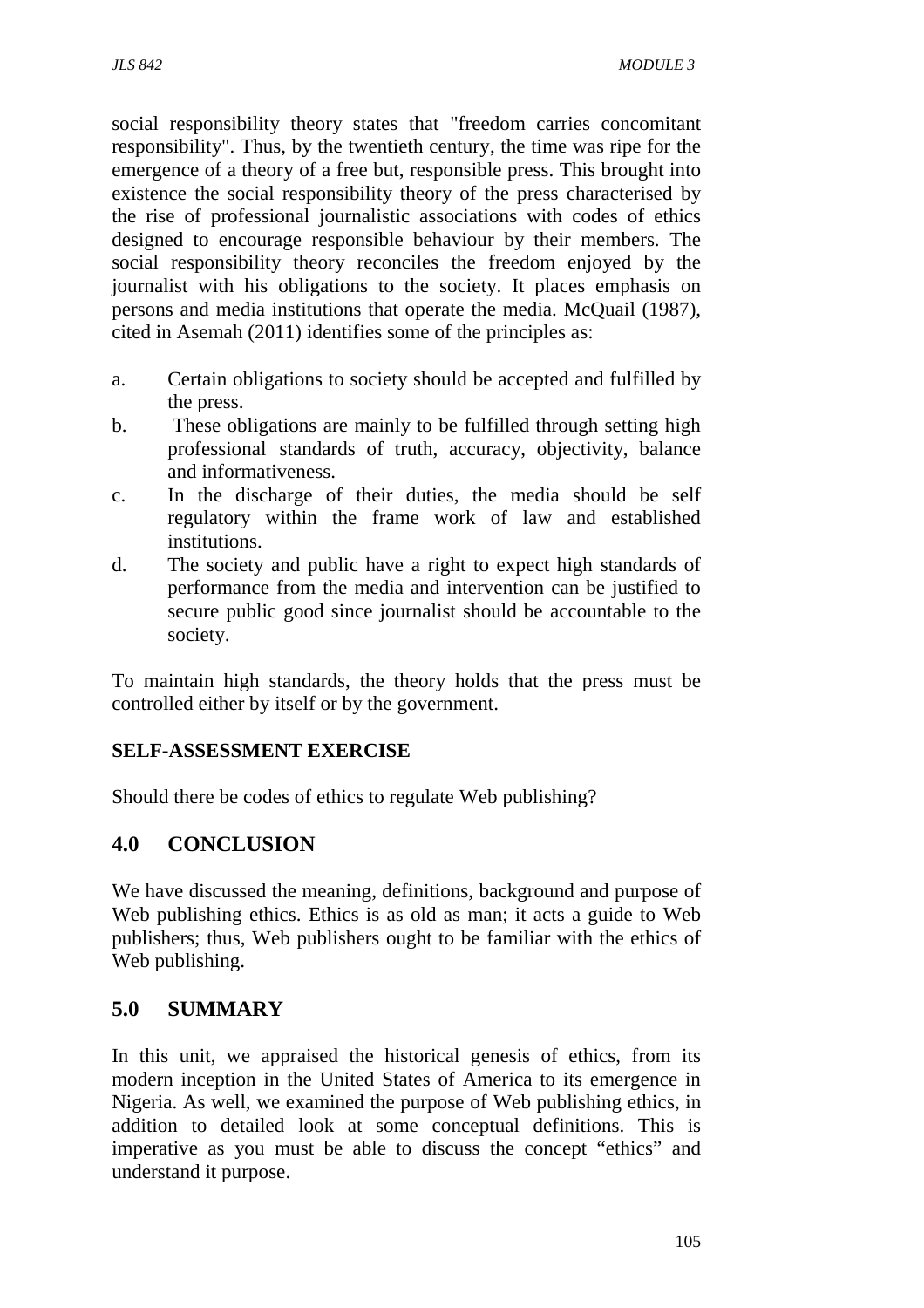#### **6.0 TUTOR-MARKED ASSIGNMENT**

- 1. Discuss the concept "ethics".
- 2. Trace the origin of ethics.
- 3. Discuss the purpose of ethics.

#### **7.0 REFERENCES/FURTHER READING**

- Asemah, E. S. (2011). *Principles and Practice of Mass Communication.* (2nd ed.). Jos: Great Future Press.
- McQuail, D. (1987). *Mass Communication Theories.* (2nd ed.). London: Sage.
- Nwodu, C. (2006). *Journalism Practice: News, Aesthetics, Ethics and Laws.* Enugu: Rhyce Kerex Publishers.
- Okunna, C. (1995). *Ethics of Mass Communication.* Enugu: New Generation Books.
- Yaroson, E. D. & Asemah, E. S. (2008). *Theories and* M*odels of Mass Communication.* Jos: Great Future Printing and Business Centre.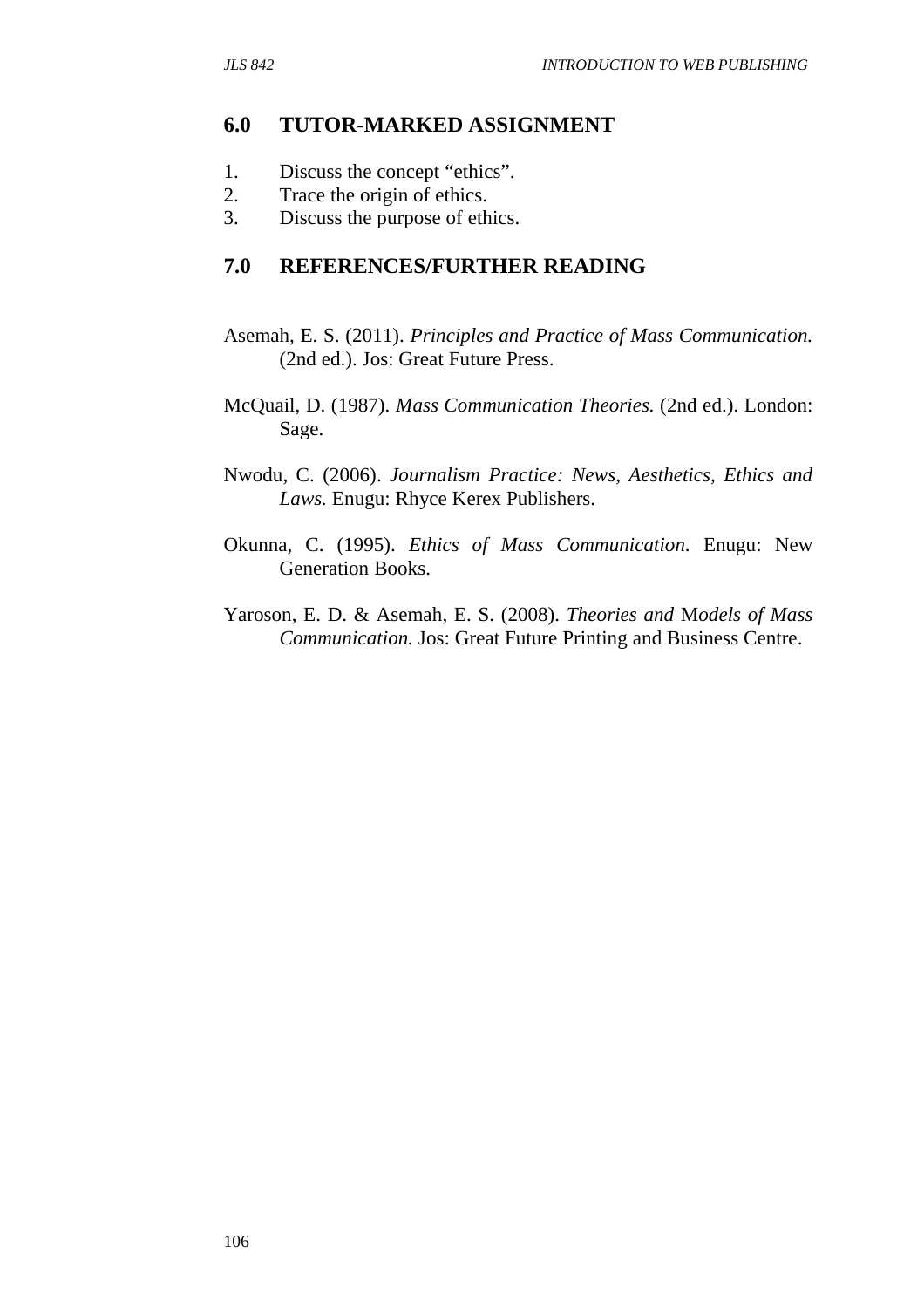## **UNIT 2 ETHICAL PRINCIPLES**

#### **CONTENTS**

- 1.0 Introduction
- 2.0 Objectives
- 3.0 Main Content
	- 3.1 The Ethical Principles
	- 3.2 Theories of Ethics
	- 3.3 Ethical Values
- 4.0 Conclusion
- 5.0 Summary
- 6.0 Tutor-Marked Assignment
- 7.0 References/Further Reading

### **1.0 INTRODUCTION**

Ethical principles are the guidelines that help us as individuals to make ethical decisions. Since the days of ancient Greece, philosophers have tried to draft a series of rules or guidelines governing how to make ethical choices

### **2.0 OBJECTIVES**

At the end of this unit, you should be able to:

- identify and discuss the ethical principles
- state the ethical theories of Web publishing
- identify the ethical values in Web publishing.

## **3.0 MAIN CONTENT**

### **3.1 Ethical Principles**

Below are some ethical principles as identified by Asemah (2011):

1. **Aristotle's Golden Mean Principle:** This principle says that moral values lie between extremes. It stresses moderation as opposed to extremes or excesses. Aristotle believed that an individual could obtain strong moral character, but he or she would necessarily face difficult choices. By adopting a middle position, one could avoid both excesses and deficiencies. Going by the Golden mean, an individual has to exercise practical reason in the conduct of any particular activity through the setting of high standards. Aristotle's ethical system resulted in what is now called virtue ethics. Virtue ethics flows both from the nature of the act itself and the moral character of the person who acts. In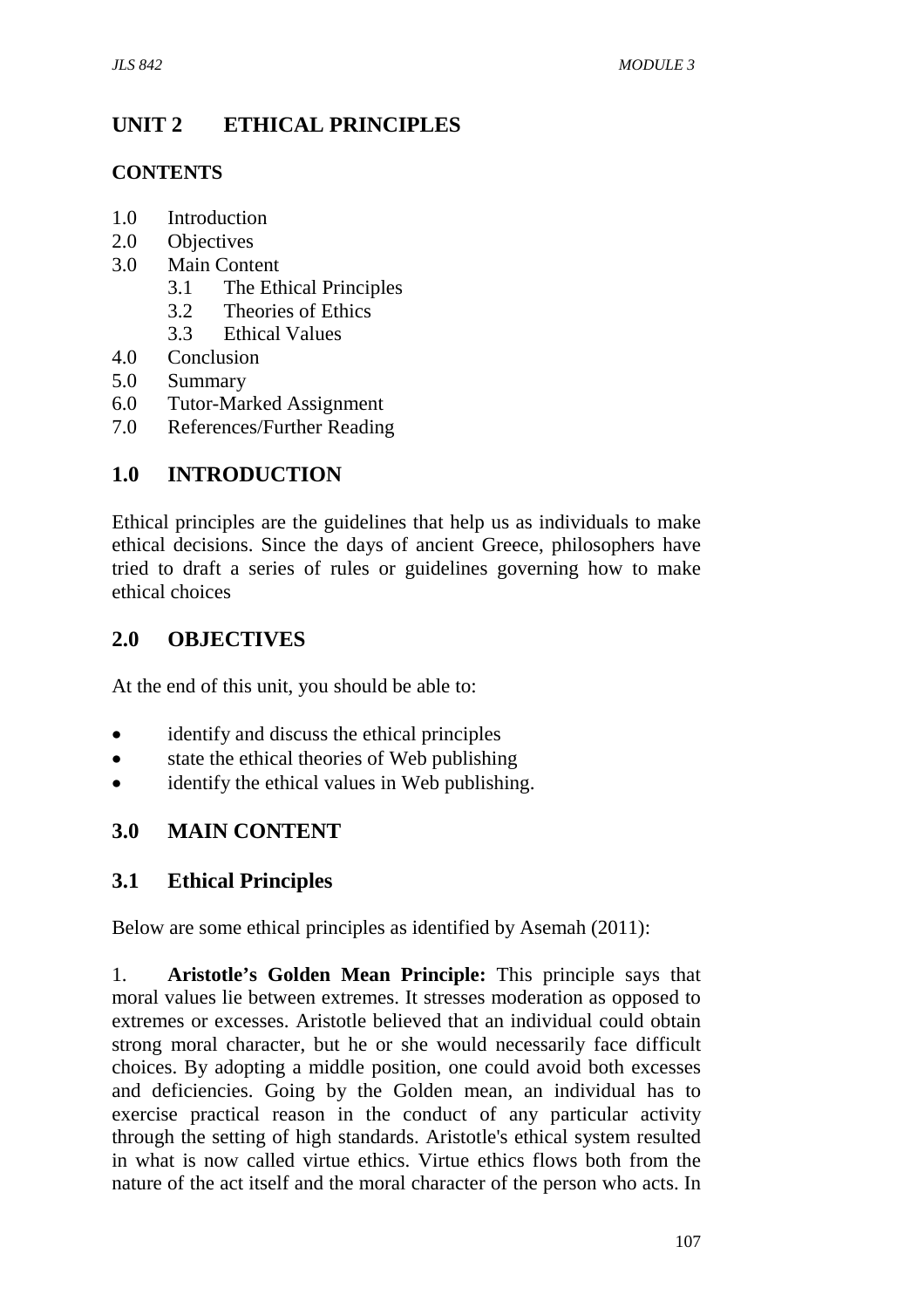the Aristotelian sense, the way to behave ethically is that:

- i. You should know through the essence of practical reasoning what you are doing.
- ii. You must select the act for its own sake in order to flourish.
- iii. The act itself must come from a firm and unchanging character.

Courage for example is a mean between foolhardiness on one hand and cowardice on the other hand. But to determine that means, you have to exercise practical wisdom, act according to high standards and act in accordance with firm and continuing character traits. Principles of the Golden Mean are evident today, especially in online journalistic practices. For example, balance and fairness in reporting is built on golden mean.

2. **Judeo-Christian Ethics Principle:** The Judeo-Christian ethics appears in phrases from scripture such as "do unto others as you want them do unto you and love thy neighbour as thyself". This principle simply emphasises respect and dignity for all people based on a universal love for God in making ethical decisions. Based on this norm, one would consider how his decision will affect other people. The emphasis of this principle is that the journalist in the course of carrying out his assignment or duties should not treat people the way he will not like to be treated. Do not treat people as a means to an end. The basic rule of human beings to self determination should not be violated by using them as simply a means to accomplish a goal. The rights, values and decisions of others must always be respected.

3. **Kant's Categorical Imperative:** The German philosopher, Emmanuel Kant is identified with this ethical principle guideline. The baseline is that, an individual should act on the premise that the choices he makes could become universal law in making moral decisions; we must seek what would be acceptable to all human beings in the society.

In other words, those principles we can apply comfortably to all situations will lead us to the right decision. To measure the correctness of our behaviours, Kant suggested that we act according to rules that we would want to see universally applied. In Kant's formulation, categorical means unconditional, no exceptions. Right is right and it should be done, no matter what the consequences. The individual's conscience plays a large part in Kant's thinking. A categorical imperative is discovered by an examination of your conscience; the conscience informs us what is right. If after performing an act, we feel uneasy, guilty, we have probably violated our conscience. Applied to mass communication, a categorical imperative might be that all forms of deception are wrong and must be avoided. No one wants deception to become a universal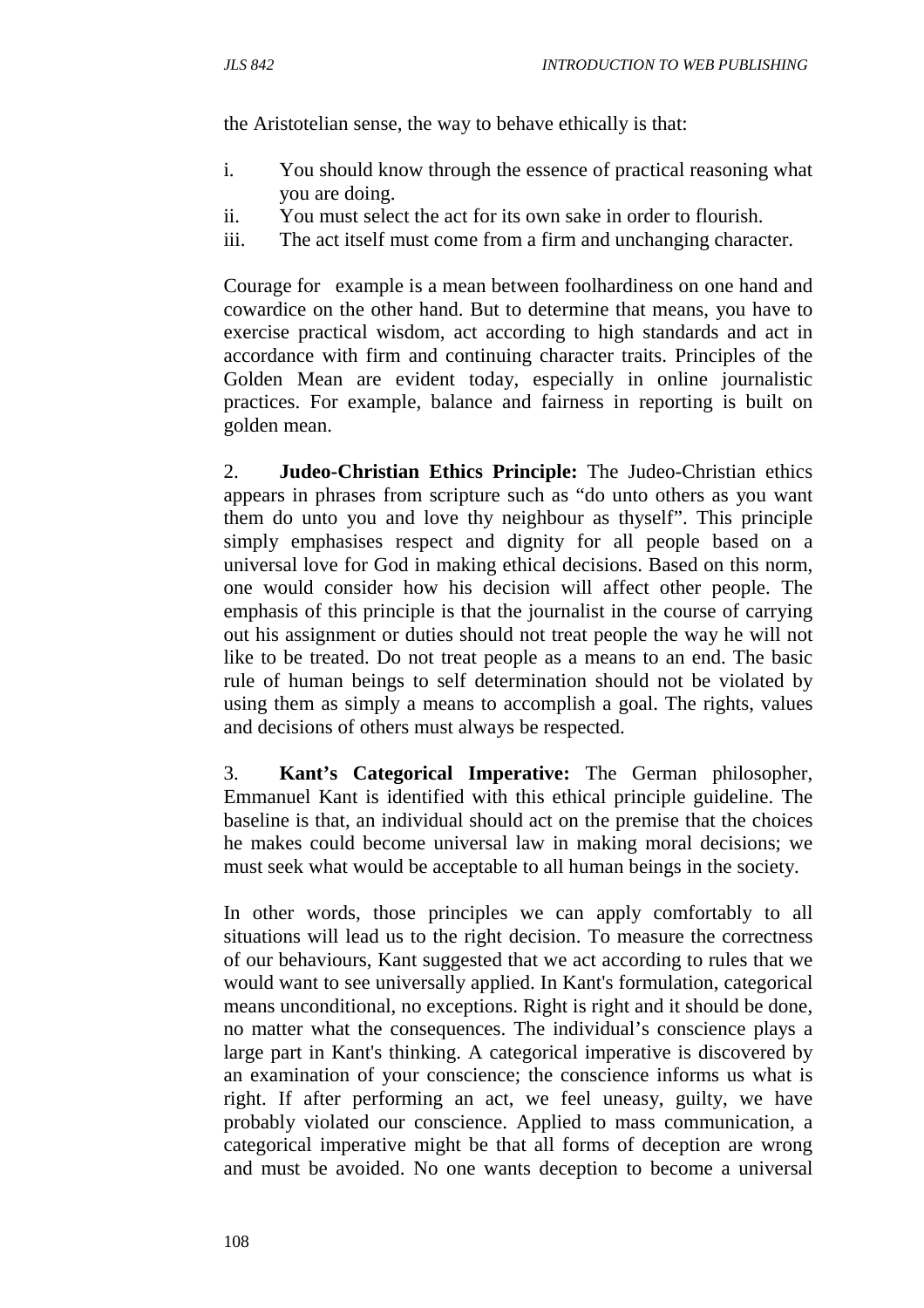practice.

4. **Utilitarianism:** The writings of John Mill Stuart established the philosophy of the utilitarianism in the nineteenth century. Mill claimed that when faced with moral decisions, we must consider which action will result in the most happiness for the greater number of the people. This is often referred to as the greatest good in decision making. Utility is described as the greatest benefit for the greatest number of people. Thus, the basic tenet of the principle is that, we are to determine what is right or wrong by taking into consideration what will yield the best ratio of good or bad for the general society. Utilitarians ask how much good is promoted and how much bad is restrained by different courses of behaviours. Clear methods to evaluate ethical choices are:

- i. Calculate all the consequences, both good and bad that would result from each of your options.
- ii. Choose alternatives that maximise value or minimise loss.

Under the utilitarian view, it may be considered ethical to harm one person for the benefit of a large number of people. For example, a driver who has eighteen passengers in his vehicle may consider it ethical to knock down somebody who tries to cross the road while the driver is on a high speed. The essence is for him to save the eighteen passengers and harm just one person.

5. **Egalitarianism:** Based on the work of John Rawls, egalitarianism argues that everyone must be treated equally and fairly when we form ethical judgements. Rawls introduced the veil of ignorance as an element in ethical decision making. This means that, choosing a right course of action requires blindness to social position or other discriminating factors like religion, ethnicity, tribe, age, sex etc. By wearing a veil when considering a decision, an individual can eliminate possible biases or discriminations and therefore, treats all persons in an equal manner. Without the veil of ignorance, minority viewpoints and those representing weaker points of view may be ignored or overlooked. The veil allows decisions to be made without partial thinking or cultural biases. Justice is blind, and it only emerges when everybody is treated without social differentiation.

## **3.2 THEORIES OF ETHICS**

A theory is a far reaching conceptualisation of a phenomenon based on systematic observations. Ethical theories offer precise and detailed ethical conduct or behaviour of human beings. Fab Ukozor (2000:7) describes ethical theory as being explanatory in nature in the sense that they give reasons why human beings take whatever moral decisions they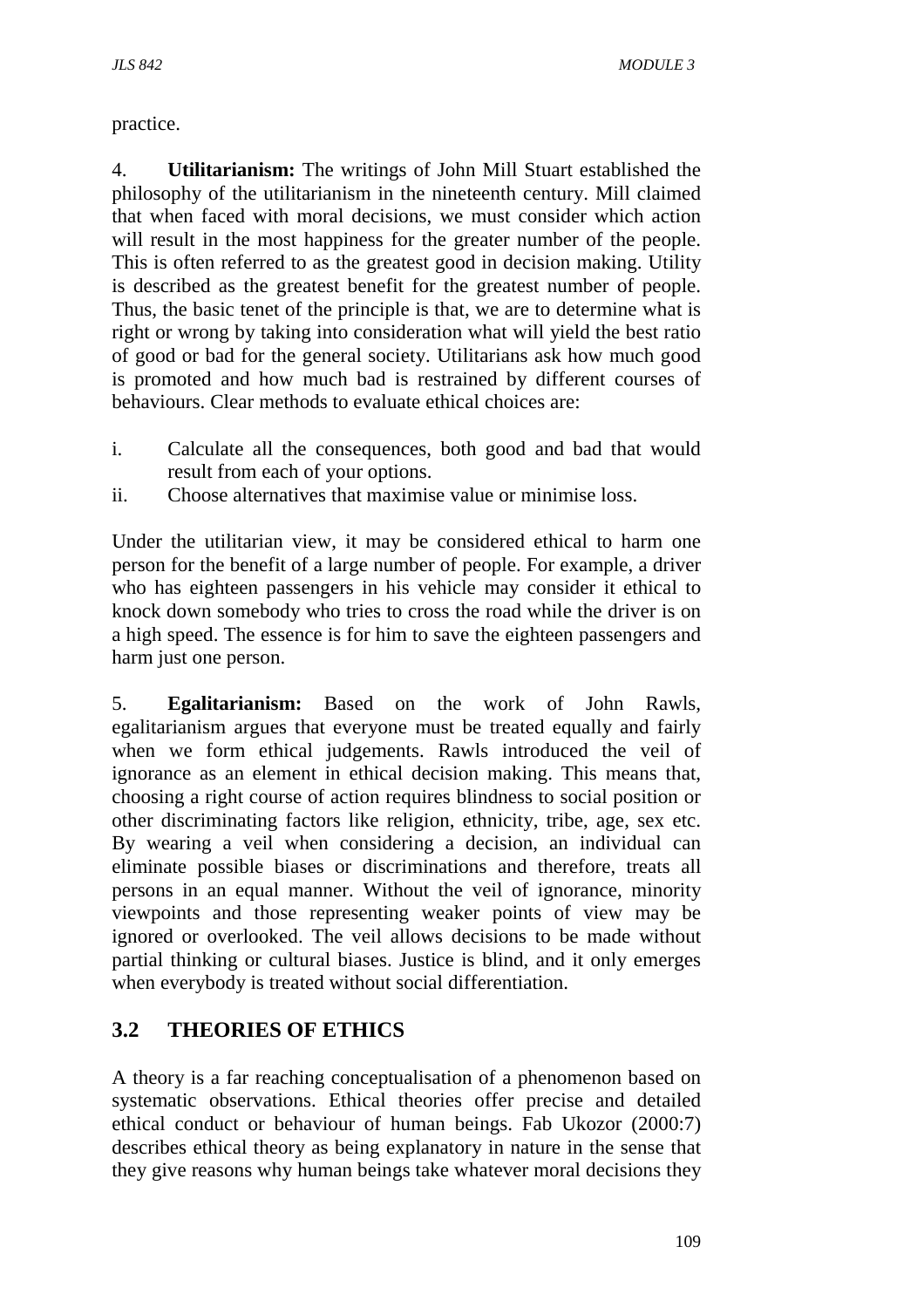take or arrive at in their relationships with others. Ethical theories propose the appropriate reasons in which our moral decisions should be based and have been developed to identify how we should determine what is actually good not only for ourselves, but, for others. They are theories about justifying our moral actions. To justify here is simply to propose reasons for or to explain.

Generally, ethical theories can be described as generalisations put forward to explain, describe, prescribe or predict human ethical behaviours. They are explanatory because, they give reasons why human beings take whatever moral actions and decisions they arrive at in their dealings with fellow human beings. Theories of ethics are descriptive in the sense that they stipulate how people should behave in situations that involve ethical considerations. In addition, these theories are predictive in that, they indicate how people are likely to behave under certain situations. Below are some of the theories of ethics, as identified by Asemah (2011):

**1. Deontological Theory:** This theory simply assumes that for an action to be judged right or wrong, it should not be hinged on the consequence, rather, it should be based on the intension behind the action. Deontology or non-consequentialism defines right actionconsidering the intrinsic qualities of an action. Deon means, what ought to be done. For the deontologists, certain things like virtues are intrinsically good and ought to be sought after. The rightness or wrongness of actions should depend on the intrinsic quality and not the consequence. Thus, once an online journalist believes that the action he is taking is right, he should not consider what the outcome will turn out to be. He is to appraise the motive behind an action, rather than the consequence.

**2. Teleological Theory:** The word "teleological" comes from the Greek word "teleo" which means result or consequence. This theory is the opposite of deontological theory in that the emphasis is on the consequence of an action on the people. In taking ethical decisions, the individual has to weigh the consequence of such actions on the people. Here, people judge a moral ethics not by rule but, by the aftermath effects. The prediction is that, it is the result or consequence of an action that determines the rightness or wrongness of such actions hence, teleological theory is also called consequence ethics or consequentialism. Therefore, in any situation, one should calculate the possible consequences of performing various actions relevant to that situation and choose the one that produces the greatest ratio of good or evil.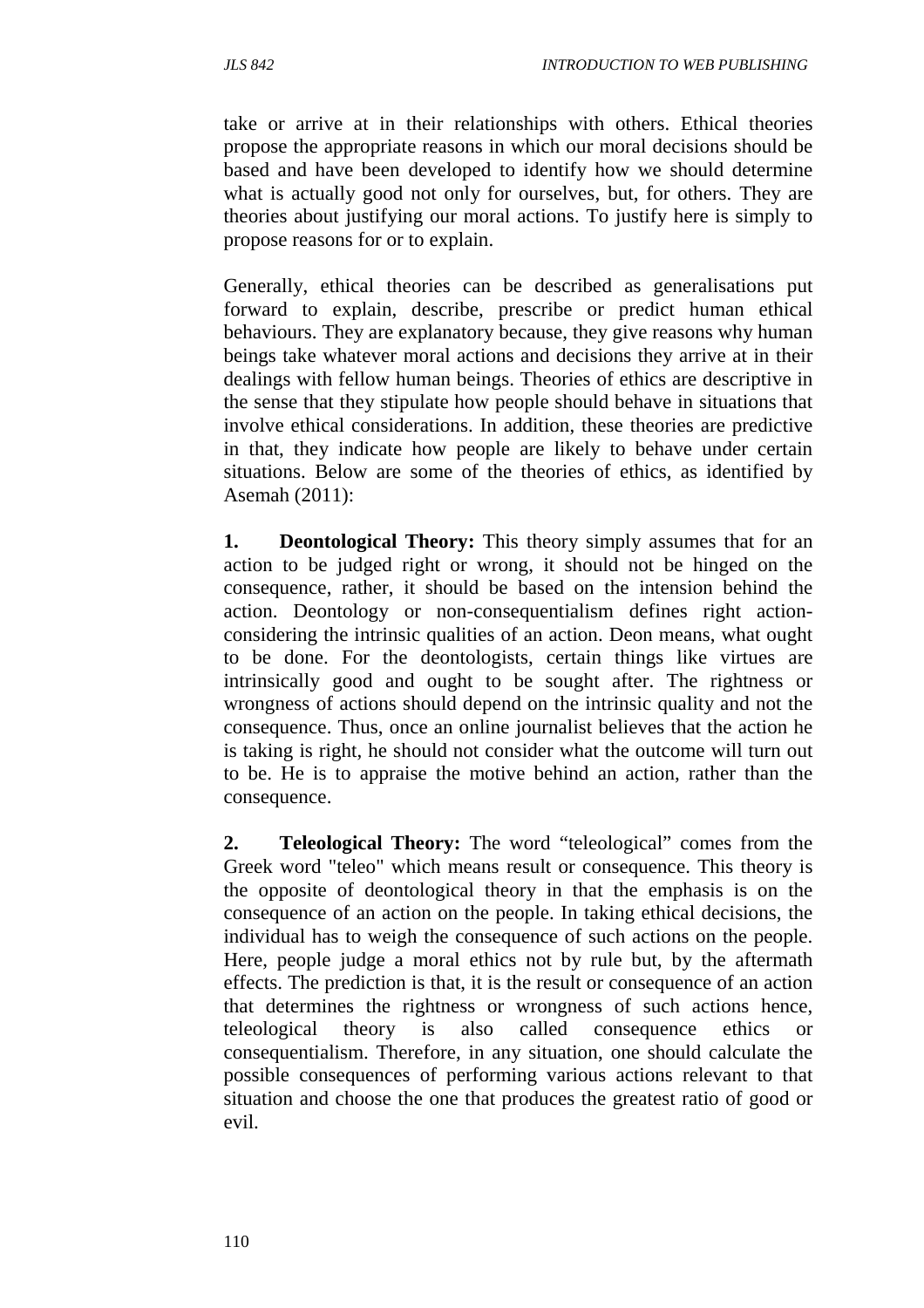Consequence oriented theories emphasise that we should look at the possible consequences or practical implications of our intended actions in order to determine whether an action is right or wrong. If the bad consequence outweighs the good ones, then, the proposed action should be abandoned and it should be regarded as morally wrong. Should the good consequence outweigh the bad ones however, the proposed action should be considered as morally permissible.

**3. Absolutist Theory:** The ethical absolutist believes that there is one universal and eternal code that basically applies to everyone in all ages. The change in opinions, traditions and conditions makes no difference. This implies that whether a journalist finds himself in the north, south, east or west, it does not matter; the location or locality or geographical enclaves does not matter. Regardless the socio-cultural, economic and political environment an online journalist finds himself, he has to take into consideration objectivity, truth, balance and fairness, credibility etc. This theory of ethics is based on the argument that a right action should be right in all places at all times and in all circumstances.

**4. Relativist Theory:** The relativists believe that ethics are not universal. The fundamental reasoning of relativism is that moral standards should vary according to cultures, circumstances, times etc. This goes to say that the geographical location an online journalist finds himself determines what is ethical. What is ethical in a given sociocultural and political context may be unethical in another socio-cultural and political context.

**5. Legalistic Theory:** The legalistic theory is very rigid and uncompromising in its insistence on objective absolute moral principles in a society. These are the principles which traditions and social consensus have ratified over the years as serving the society or group best. The theory therefore states that absolute principles that worked for a society and which are objectively considered to have served the society best should be meticulously codified and religiously applied as moral principles that will guide the actions in that society.

**6. Antinomian Theory:** The theory is simply called "against the law theory". It totally rejects all other theories and ethical principles and it is a kind of non-ethics. Non-ethics in the sense that it does not subscribe to any of the assumptions. The Web publisher who subscribes to antinomian theory believes that man is a rational human being and being a rational human being, there is no need to set rules, standards, principles etc, for him to follow. This it is believed negates the rational property of man. When there is no ethical standard to guide a Web publisher, he will be pruned to unpredictable, erratic and irrational behaviour guided by his whims and caprices. Thus, it is called whims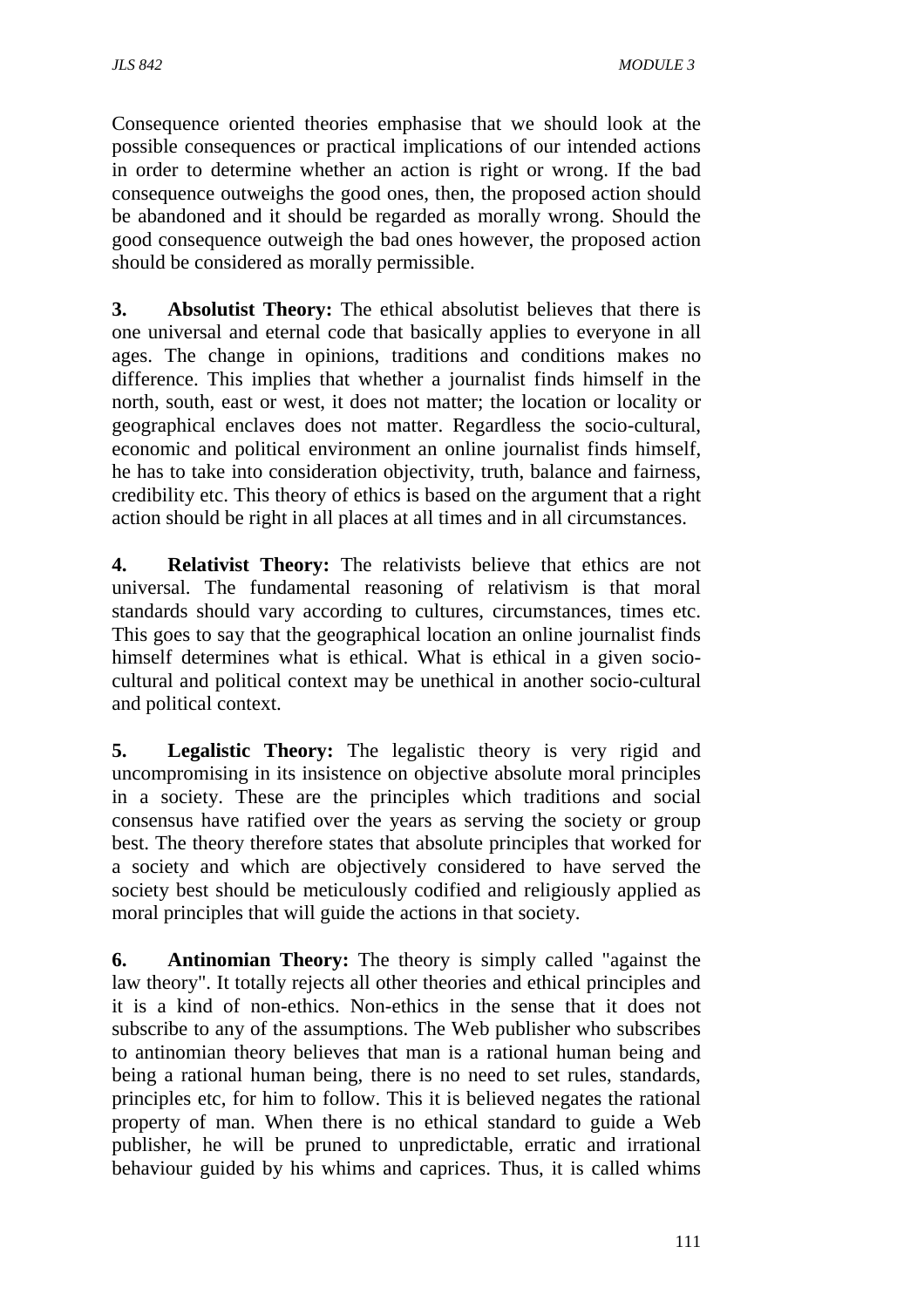and caprices. This situation of non-ethics can lead to anarchy in the society because every Web publisher will begin to act on intuition, imagination and instinct.

**7. Situational Theory:** This theory tries to strike a balance between legalistic and antinomian theory. The situational theory of ethics considers the rightness or wrongness of an action in relation to the particular situation in which the doer of the action finds him or herself. Ethical decision making should depend on the context or situation; it should aim at contextual appropriateness. The snap with the theory like that of antinomian is that often times, practitioners are guided by mere feelings, instincts and intuitions that are not too good for taking decisions that would affect many lives.

### **3.3 Ethical values**

Below are some of the ethical issues a Web publisher should always consider:

**1. Honesty**: The Web publisher has to be honest to the core. People who are honest command more respect than those who are dishonest. When the members of the public discover that the online publishers are not honest, they no longer repose confidence in them.

**2. Integrity:** One who has integrity is one who has principles. A man with principle and integrity does not easily fall to cheap things – "brown envelop". *When you have integrity, your yes becomes your yes while your no is your no*. Integrity means, being in a state of wholeness, uprightness, honesty or purity. Integrity makes a man. Integrity earns societal respect while the opposite, would attract disrespect and scorn from those with whom one interact.

**3. Pursuit of Excellence:** Ethical values also entails that one should strive to achieve excellence in all ramifications.

**4. Truth:** Truth is the absolute reality. The Web publisher needs a firm commitment to the truth. An allegiance to truth is at the base of ethical values. A virtuous Web publisher is the one who has respect for and tries to live by the virtues of truth, wisdom, courage, justice and temperance.

#### **SELF-ASSESSMENT EXERCISE**

How do these ethical values help in adding to the reputation of the Web publishers?